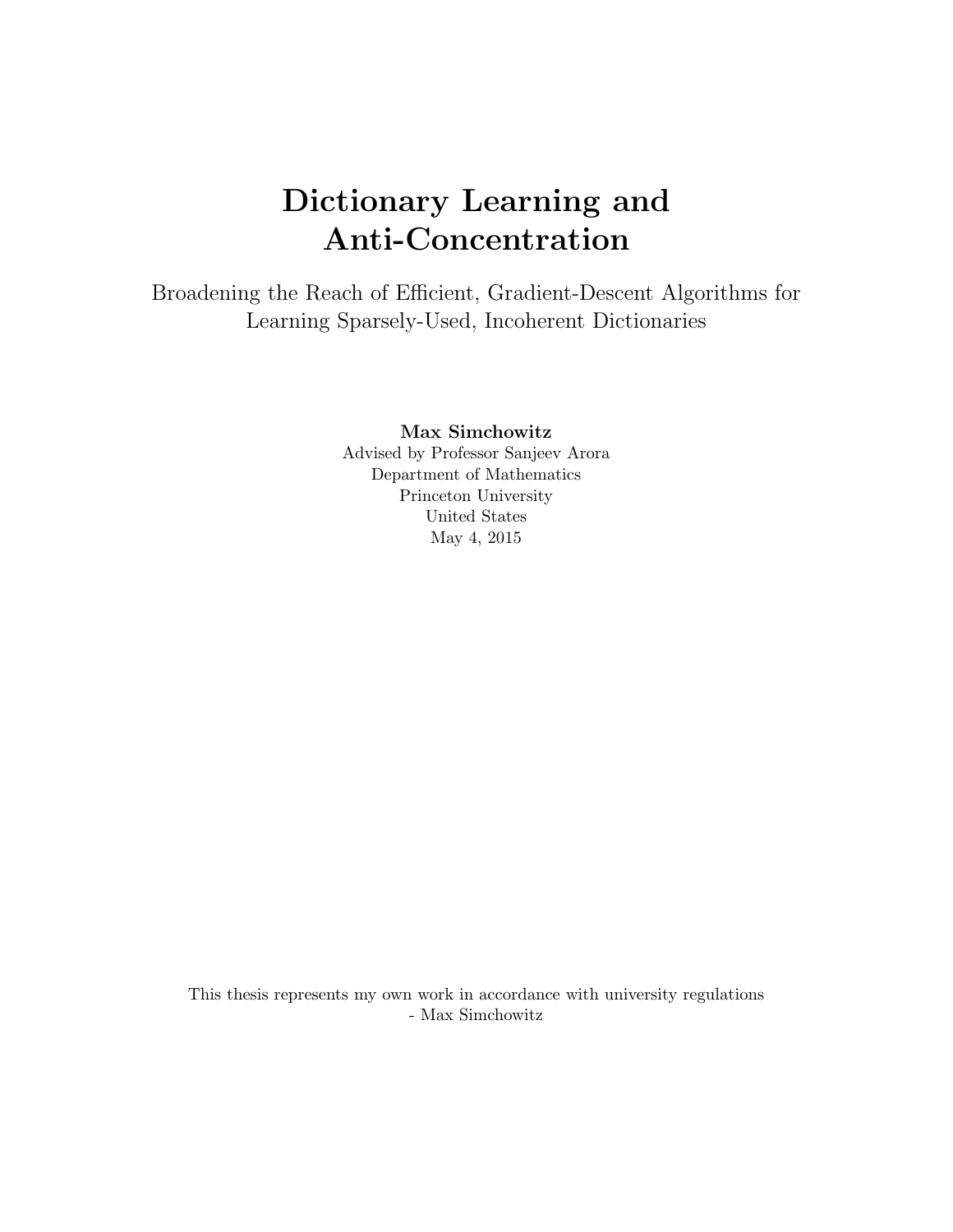# Abstract

As central as concentration of measure is to statistics and machine learning, this thesis aims to motivate *anti-concentration* as a promising and under-utilized toolkit for the design and analysis of statistical learning algorithms. This thesis focuses on learning incoherent dictionaries  $A^*$  from observations  $y = A^*x$ , where x is a sparse coefficient vector drawn from a generative model. We impose an exceedingly simple anti-concentration property on the entries of x, which we call  $(C, \rho)$ -smoothness. Leveraging this assumption, we present the first computationally efficient, provably correct algorithms to approximately recover  $A^*$  even in the setting where *neither* the non-zero coordinates of x are guaranteed to be  $\Omega(1)$  in magnitude, nor are the supports x chosen in a uniform fashion. As an application of our analytical framework, we present an algorithm which learns a class of randomly generated non-negative matrix factorization instances with run-time and sample complexity polynomial in the dimension and logarithmic in the desired precision.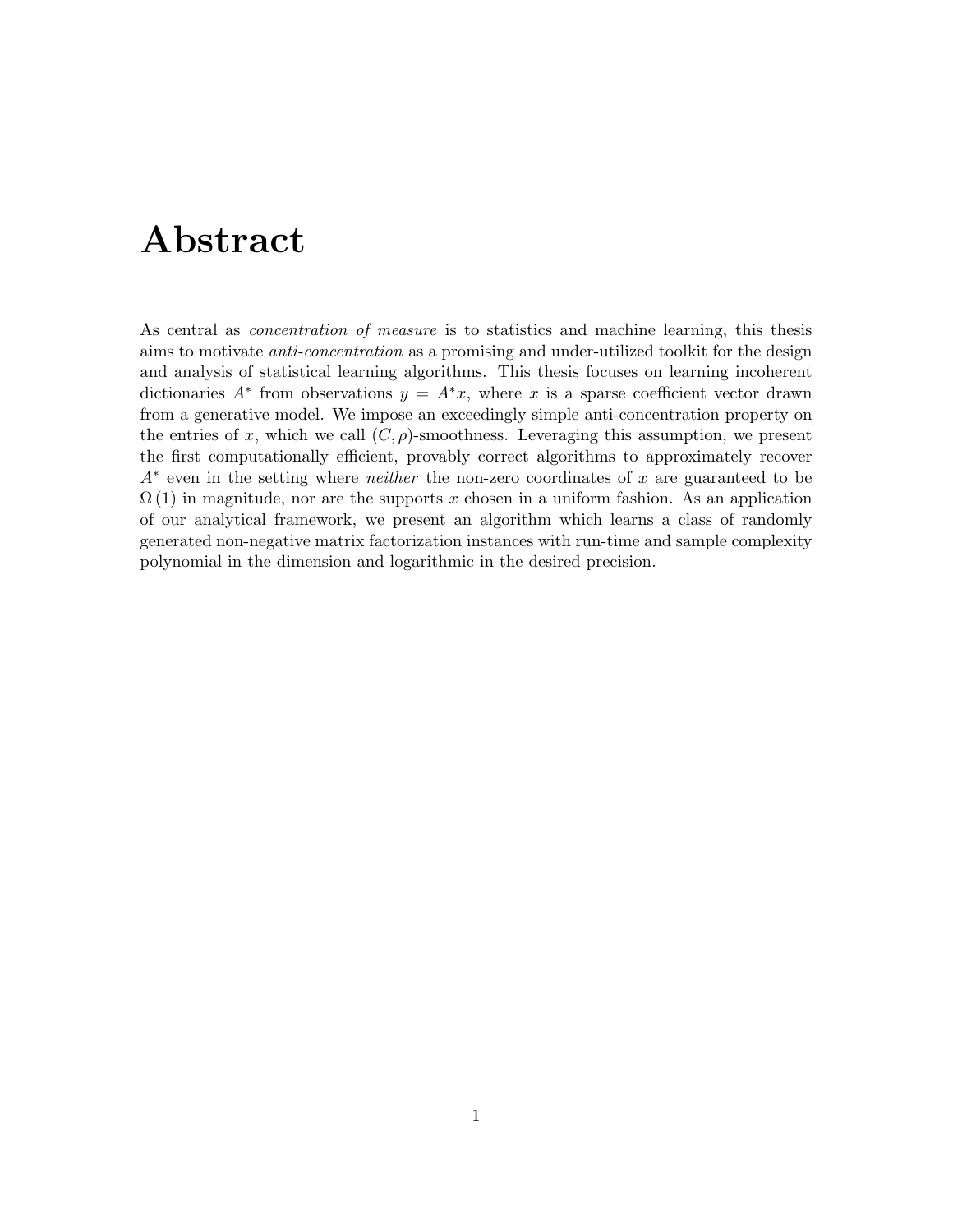# Acknowledgements

First and foremost, I would like to express my deep gratitude to Professor Sanjeev Arora for his advice, support, and guidance over the course of writing this thesis. I would also like to thank Tengyu Ma and Rong Ge for their exceptionally helpful correspondences regarding the subtler points of their paper "Simple, Efficient, and Neural Algorithms for Sparse Coding" [Arora et al.](#page-63-0) [\(2015\)](#page-63-0), co-authored by Professor Arora and Professor Ankur Moitra. The algorithms in this thesis and the analyses thereof are heavily indebted to their joint work.

I am very grateful to Professor David Blei for first sparking my interest in the field of machine learning, and to Professor Philippe Rigollet for introducing me to the worlds of learning theory and high dimensional statistics. I also wish to thank Professor Ramon van Handel for always making time to point me to references in the concentration of measure literature, and to Professors Elad Hazan and Ankur Moitra, both of whom have deepened my appreciation for learning theory at large. Finally, I am immensely grateful to Professor Amit Singer, who advised my first research project at Princeton University, and who has graciously agreed to serve as the second reader of this thesis.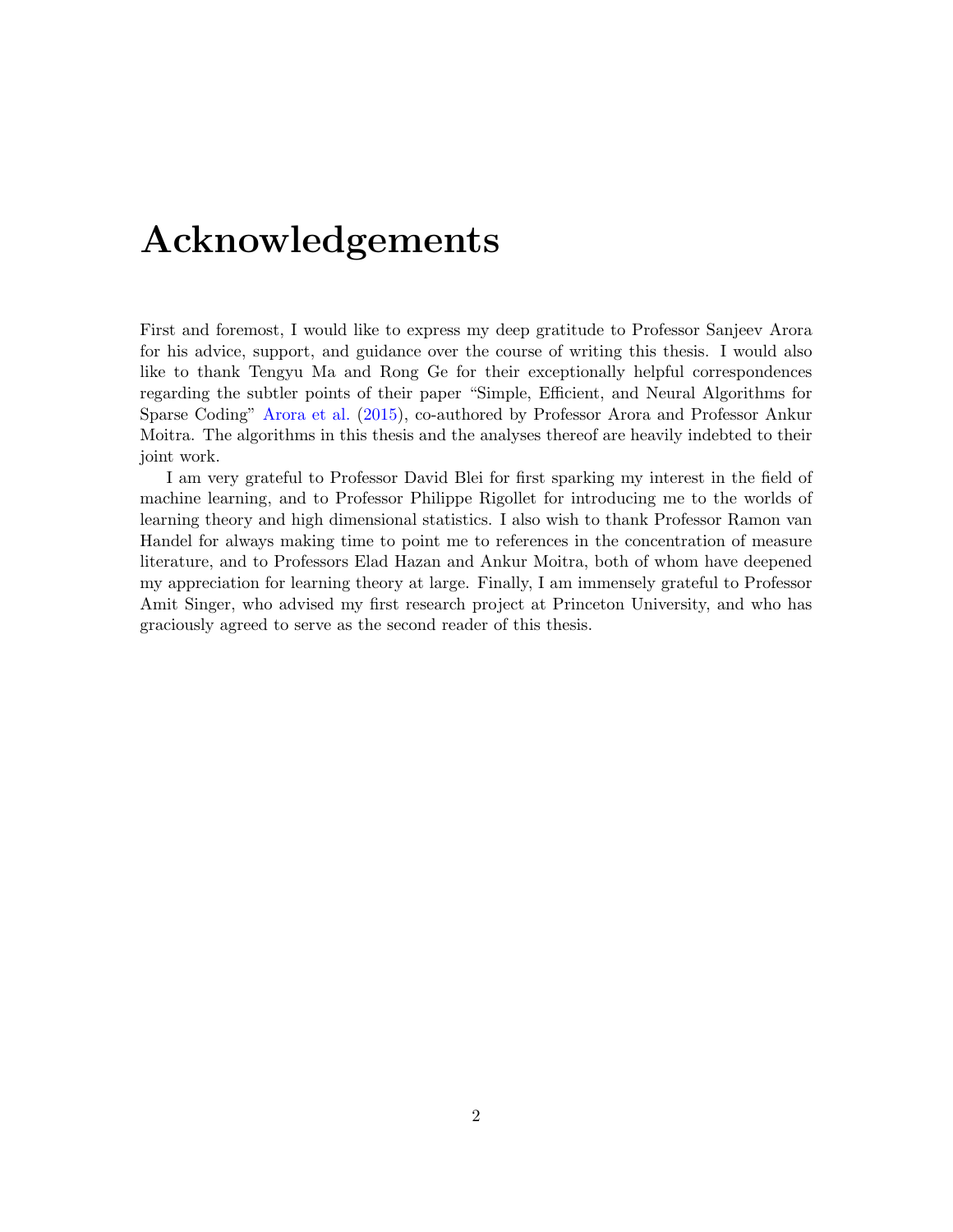# **Contents**

| $\mathbf{1}$   |     | <b>Introduction</b> |                                                                    | $\bf{5}$       |
|----------------|-----|---------------------|--------------------------------------------------------------------|----------------|
|                | 1.1 |                     |                                                                    | $\overline{5}$ |
|                |     | 1.1.1               |                                                                    | $\,6\,$        |
|                |     | 1.1.2               |                                                                    | 8              |
|                | 1.2 |                     |                                                                    | 9              |
|                |     | 1.2.1               |                                                                    | 9              |
|                |     | 1.2.2               |                                                                    | 10             |
|                |     | 1.2.3               |                                                                    | $12\,$         |
|                | 1.3 |                     |                                                                    | 12             |
| $\mathbf{2}$   |     |                     | <b>Approximate Gradient Descent for Dictionary Learning</b>        | 15             |
|                | 2.1 |                     |                                                                    | 15             |
|                |     | 2.1.1               |                                                                    | 15             |
|                |     | 2.1.2               |                                                                    | 16             |
|                | 2.2 |                     |                                                                    | 18             |
|                |     | 2.2.1               | Review of Approach in Arora et al. $(2015)$                        | 18             |
|                |     | 2.2.2               | A Meta-Algorithm Without Decoding                                  | 18             |
| $\bf{3}$       |     |                     | Update Rules for $(C, \rho)$ -Smooth Samples                       | 21             |
|                | 3.1 |                     |                                                                    | 21             |
|                |     | 3.1.1               |                                                                    | 22             |
|                |     | 3.1.2               | Pitfalls for the Meta-Algorithm under Imperfect Sign Thresholding. | 23             |
|                |     | 3.1.3               | Automating the Analysis of the Meta-Algorithm                      | 24             |
|                |     | 3.1.4               |                                                                    | 25             |
|                | 3.2 |                     |                                                                    | 26             |
|                |     | 3.2.1               |                                                                    | 26             |
|                |     | 3.2.2               |                                                                    | 31             |
| $\overline{4}$ |     |                     | A Projection-Based Algorithm for Sparse Coding                     | 36             |
|                | 4.1 |                     |                                                                    | 36             |
|                |     | 4.1.1               |                                                                    | 36             |
|                |     | 4.1.2               |                                                                    | 37             |
|                |     | 4.1.3               | Analyzing the Projection Update Rule                               | 38             |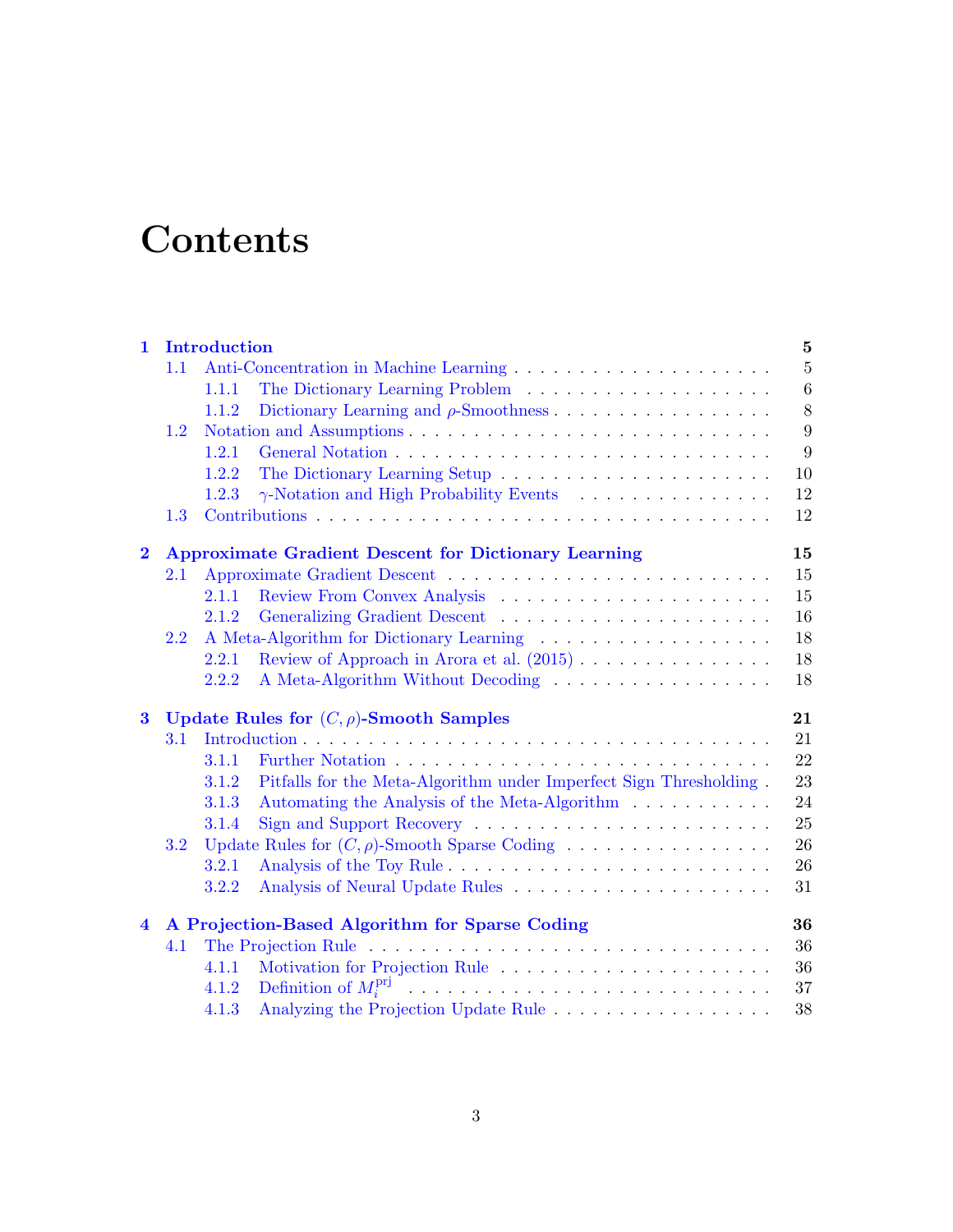| 5         |            | Learning Random NMF Instances with Dictionary Learning                                           | 42     |
|-----------|------------|--------------------------------------------------------------------------------------------------|--------|
|           | 5.1        | NMF and NOID Learning $\dots \dots \dots \dots \dots \dots \dots \dots \dots \dots \dots$        | 42     |
|           |            | 5.1.1                                                                                            | 42     |
|           |            | 5.1.2                                                                                            | 43     |
|           |            | 5.1.3                                                                                            | 46     |
|           |            | 5.1.4                                                                                            | 48     |
|           |            | 5.1.5                                                                                            | 49     |
|           |            | 5.1.6                                                                                            | 51     |
|           |            | 5.1.7                                                                                            | $52\,$ |
|           | 5.2        |                                                                                                  | 53     |
|           |            | 5.2.1                                                                                            | 55     |
|           |            | 5.2.2                                                                                            | 56     |
|           |            | 5.2.3                                                                                            | 56     |
|           |            | 5.2.4                                                                                            | 59     |
|           |            | 5.2.5                                                                                            | 60     |
| ${\bf A}$ |            | <b>Support Results for Gradient Descent</b>                                                      | 66     |
|           |            |                                                                                                  | 66     |
|           |            | A.1.1 Meta-Algorithm Generalizes Neural Rule                                                     | 66     |
|           |            | A.1.2 Proofs for Automated Analysis and Sign-Thresholding                                        | 66     |
|           |            | Auxillary Claims for Decomposable Rules<br>A.1.3                                                 | 68     |
|           |            |                                                                                                  | 72     |
|           |            | A.2.1                                                                                            | 72     |
|           |            |                                                                                                  | 78     |
| В         |            | <b>Nonnegative Dictionary Learning</b>                                                           | 81     |
|           | B.1        |                                                                                                  | 81     |
|           |            | <b>B.1.1</b>                                                                                     | 82     |
|           | B.2        |                                                                                                  | 86     |
|           | <b>B.3</b> |                                                                                                  | 86     |
|           | <b>B.4</b> |                                                                                                  | 87     |
|           | B.5        | Sign Thresholding $\ldots \ldots \ldots \ldots \ldots \ldots \ldots \ldots \ldots \ldots \ldots$ | 87     |
|           |            | <b>Concentration and Anti-Concentration</b>                                                      | 89     |
|           |            | C.1 Concentration of Measure                                                                     | 89     |
|           |            | C.1.1                                                                                            | 91     |
|           |            | C.1.2                                                                                            | 92     |
|           | C.2        |                                                                                                  | 93     |
|           |            | D Linear Algebra                                                                                 | 96     |
|           | D.1        |                                                                                                  | 96     |
|           | D.2        |                                                                                                  | 98     |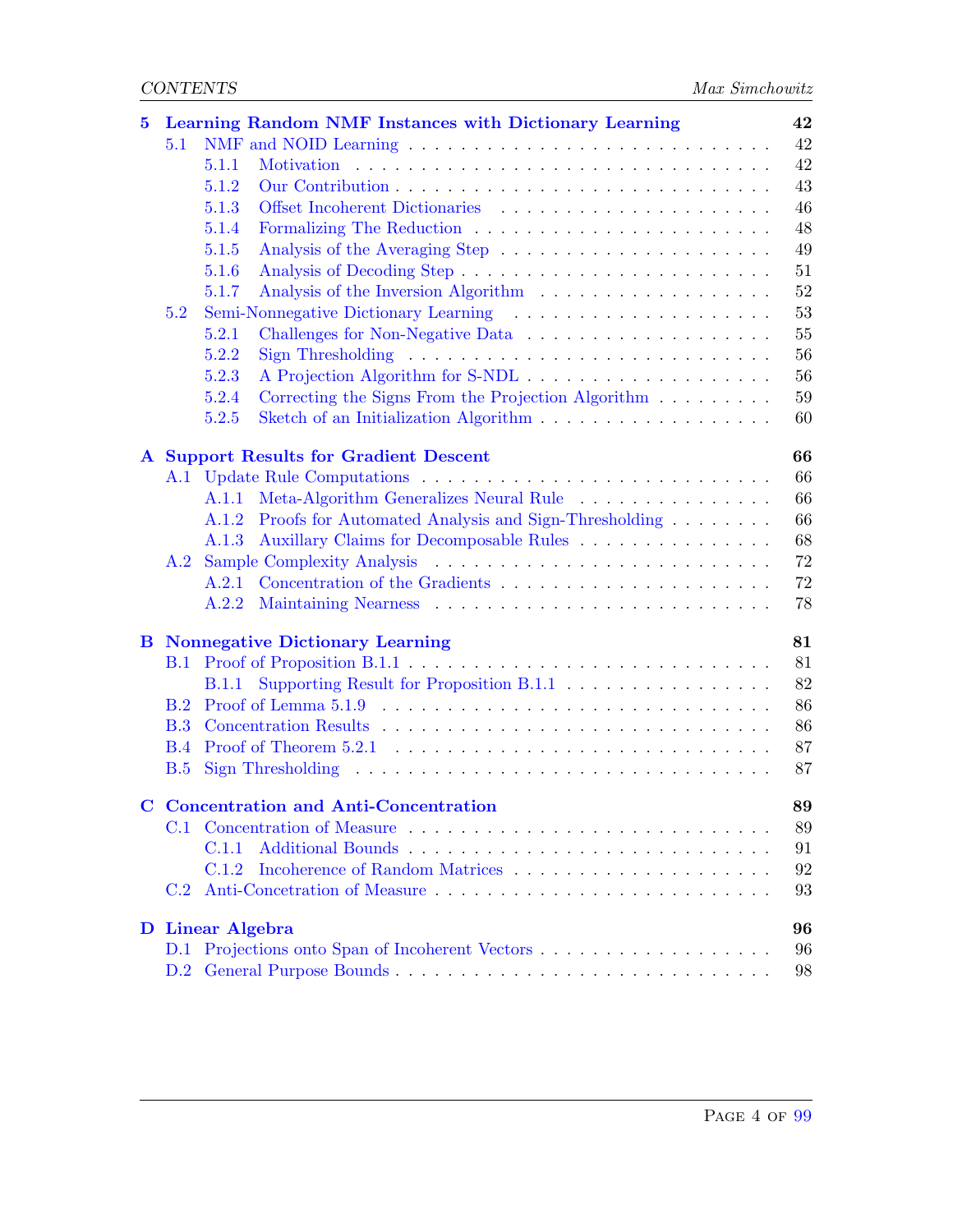# <span id="page-5-0"></span>Chapter 1

# Introduction

### <span id="page-5-1"></span>1.1 Anti-Concentration in Machine Learning

Both machine learning and theoretical computer science are in great debt to the concentration of measure phenomenom, which roughly states:

"If  $X_1, \ldots, X_n$  are independent (or weakly dependent) random variables, then the random variable  $f(X_1, \ldots, X_n)$  is 'close' to its mean  $\mathbb{E}[f(X_1, X_n)],$  provided that  $f(x_1, \ldots, x_n)$ is not too 'sensitive' to any of its coordinates" - Chapter 1, [van Handel](#page-65-0) [\(2014\)](#page-65-0)

In statistics, concentration guarantees that the average  $\bar{x} := \frac{1}{n} \sum_{i=1}^{n} x^{(i)}$  of light-tailed, i.i.d. random vectors  $x^{(i)}$  does not deviate too far from its mean. As an example from the analysis of algorithms, consider a procedure  $\mathcal P$  which succeeds with probability p: e.g.  $\mathcal P$ rounds a solution to a linear program, or balances tasks across many servers. If we repeat  $\mathcal P$ for n trials, Chernoff concentration ensures that, despite the uncertainty of the procedure, P will succeed  $\Omega(pn)$  times with high probabilty (Proposition [C.1.6\)](#page-91-1).

When we appeal to concentration of measure, we view randomness as a deviation; a source of error to be controlled. However, there are settings in which randomness can be regarded as more benign than adversarial. The quintessential example of a more favorable attitude towards randomness is the smoothed analysis of algorithms. In smoothed analysis, an algorithm  $\mathcal A$  is fed a random perturbation  $\mathcal I$  of a deterministic, and possibly adversarially chosen input  $\mathcal I$ . Even if  $\mathcal A$  runs in worst case exponential time, many algorithms run polynomially on suitably perturbed instances, with high probability. [Spielman and Teng](#page-65-1) [\(2001\)](#page-65-1) establishes that the popular Simplex Algorithm for linear programming runs in smoothed polynomial time, despite its worst case exponential complexity. More recently, [Bhaskara et al.](#page-63-1) [\(2014\)](#page-63-1) shows that a class of worst-case intractable tensor decompositions can be recovered in polynomial time in the smoothed analysis framework.

Whereas smoothed analysis introduces extrinsic noise to "smooth out" particularly difficult instances, recently, [Mendelson](#page-65-2) [\(2014\)](#page-65-2) leverages intrinsic randomness in statistical learning problems to vastly improve known bounds on empirical risk minimization (ERM). In Mendelson's setup, we have a distribution D over data-label pairs  $(x, y) \in X \times Y$ , and aim approximate the function  $f^* : X \to Y$  which minimizes the expected  $l_2$  loss, or risk,  $R(f) := \mathbb{E}_{(x,y)\sim \mathcal{D}}[(f(x)-y)^2]$ , over all f in some hypothesis class F.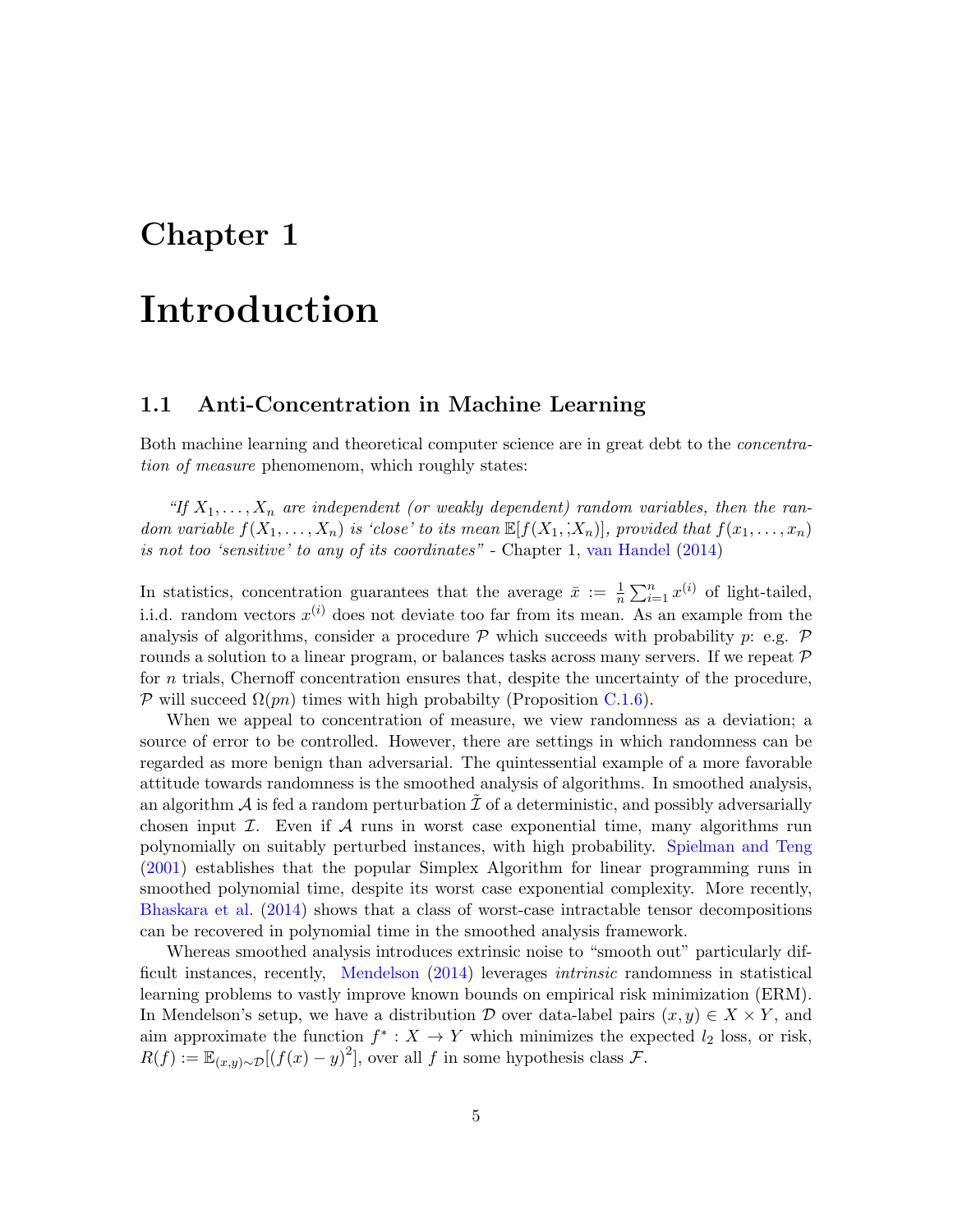Mendelson's strategy is to lower bound the "small-ball probability"

$$
Q(u) := \Pr(|f(x)| \ge u\sqrt{\mathbb{E}[f(x)^2]})\tag{1.1}
$$

uniformly over all  $f \in \mathcal{F}$ . Hence, if a particular f has large risk in expectation, then the small-ball probability estimates ensure that f has a large empirical risk  $ER(f) :=$ 1  $\frac{1}{n}\sum_{i=1}^n(f(x^{(i)})-y^{(i)})^2$  over the samples  $(x^{(i)},y^{(i)})$  as well. Consequently, an estimation procedure can determine that f lies far from the true risk minimizer,  $f^*$ .

Fundamentally, small-ball probability measures the tendency of random quantities to disperse across their range, a phenenomon known more generally as anti-concentration [Vershynin and Rudelson](#page-65-3) [\(2007\)](#page-65-3). For an even simpler example, consider a standard normal random variable  $X \sim \mathcal{N}(0, 1)$ . Then  $\sqrt{\mathbb{E}[X]^2]} = 1$ , and X's density function (with respect to the Lebesgue measure) is bounded above  $\frac{1}{\sqrt{2}}$  $\frac{1}{2\pi}$ . Integrating, we can conclude

$$
\Pr(|X| \ge u\sqrt{\mathbb{E}[X^2]}) \ge 1 - \sqrt{\frac{2}{\pi}}u\tag{1.2}
$$

In fact, we can say something much more generally about any continuously distributed realvalued random variable X with density  $p(u)$  that is bounded uniformly above by a constant  $\rho > 0$ :

<span id="page-6-1"></span>If 
$$
\sup_{u \in \mathbb{R}} p(u) \le \rho
$$
 then  $\Pr(X \in S) \le \rho \text{ vol}(S)$  (1.3)

where  $vol(S)$  denotes the volume, or Lebesgue measure, of the set S (assuming S is Lebesgue measurable). We call the property defined by Equation [1.3](#page-6-1)  $\rho$ -smoothness, and it will play a central role in the remainder of this report. Like small-ball probability,  $\rho$ -smoothness aims to capture the tendency of a random variable to anti-concentrate on sets of small volume.

#### Further References for Anti-Concentration

 $\rho$ -smoothness is the only small-ball style assumption to which we will appeal in this thesis. It is at best an extreme simplification, and possibly even a trivialization of the rich theory of small-ball estimates to which we have been unable to do justice in this very short introduction. Both small-ball probability and anti-concentration are deeply connected to the fields of geometric functional analysis and convex geometry, and we point the curious reader to [Vershynin and Rudelson](#page-65-3) [\(2007\)](#page-65-3) and [Nguyen and Vu](#page-65-4) [\(2013\)](#page-65-4) for a more thorough treatment. As another example of the power of anti-concentration in learning theory, we direct the reader to [Bresler](#page-64-0) [\(2014\)](#page-64-0) which uses Erdos' anti-concentration bounds for the Littlewood-Offord problem to efficiently learn Ising models on graphs.

#### <span id="page-6-0"></span>1.1.1 The Dictionary Learning Problem

In the present work, we leverage anti-concentration to improve the analyses of algorithms for the sparse coding, or dictionary learning problem. In dictionary learning, the goal is to find a collection of often overcomplete basis vectors, collectively referred to as the dictionary, for which any input data vector can be represented, or encoded, as a linear combination of only a few vectors from that basis. We call the coefficients of the input vector's encoding its sparse representation.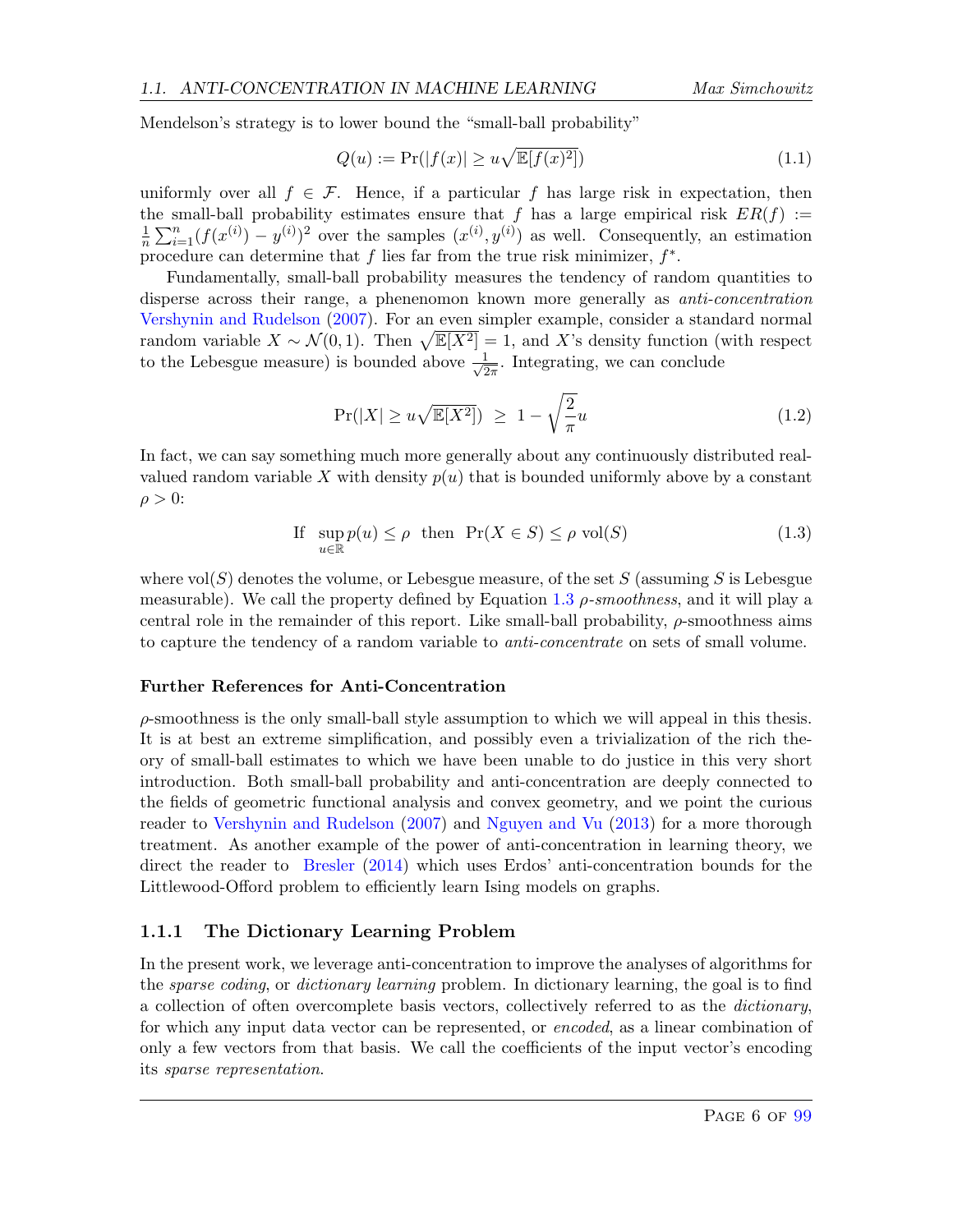Sparse coding has been broadly applied in statistical signal processing [Bruckstein et al.](#page-64-1) [\(2009\)](#page-64-1), modeling brain states [Olshausen and Field](#page-65-5) [\(1997\)](#page-65-5), and in extracting meaningful features for a wide range of image processing applications [Elad](#page-64-2) [\(2010\)](#page-64-2). Beyond its domainspecific merits, the sparsity assumption can help to extract low dimensional, hidden structure from otherwise very high dimensional data. Furthermore, sparsity restrictions can help offset overfitting and ensure a degree of robustness to noise.

Sparse coding was first formalized by Olshausen and Field in [Olshausen and Field](#page-65-5) [\(1997\)](#page-65-5), and we adopt their notational conventions in the present work. Given  $p$  data vectors  $y^{(1)}, \ldots, y^{(p)} \in \mathbb{R}^n$ , the task is to extract a collection of m dictionary vectors  $A_1, \ldots, A_m \in$  $\mathbb{R}^n$  and sparse coefficient vectors  $x^{(1)}, \ldots, x^{(p)}$  such that

$$
y^{(j)} \approx Ax^{(j)} \text{ for all } j \in \{1, \dots, p\}
$$
\n
$$
(1.4)
$$

where  $A \in \mathbb{R}^{n \times m}$  is the dictionary matrix whose *i*-th column is  $A_i$ . Olshausen and Field propose an alternating gradient descent heuristic to learn the non-convex objective

<span id="page-7-0"></span>
$$
F(A, X) := \sum_{j=1}^{p} \|y^{(j)} - Ax^{(j)}\|^2 + \sum_{j=1}^{p} \lambda(x^{(j)})
$$
\n(1.5)

where the regularization function  $\lambda$  encourages the  $x^{(j)}$  to be sparse, and X is the matrix whose *j*-th column is  $x^{(j)}$ . Despite the problem's non-convexity, alternating minimizing procedures like the algorithm proposed by [Olshausen and Field](#page-65-5) [\(1997\)](#page-65-5), and similar heuristics procedures in [Aharon et al.](#page-63-2) [\(2006\)](#page-63-2) and [Kreutz-Delgado et al.](#page-64-3) [\(2003\)](#page-64-3), have been found to work remarkably well in practice.

#### Towards Provable Algorithms for Dictionary Learning

Recent research in sparse coding has sought to design *provably correct* algorithms for recovering a hidden dictionary  $A^*$  by specifying a generative model for the sparse representations  $x^{(j)}$ . In the under-complete  $(n \leq m)$  setting, [Spielman et al.](#page-65-6) [\(2013\)](#page-65-6) recovers  $A^*$  as long as  $x^{\infty}$ . In the under-complete  $(n \leq m)$  setting, spienhan et al. (2013) recovers A as long as the sparsity of x is no more than approximately  $\sqrt{n}$ . The independent works [Arora et al.](#page-63-3) the sparsity of x is no more than approximately  $\sqrt{n}$ . The independent works Alora et al. [\(2014\)](#page-63-3) and [Agarwal et al.](#page-63-4) [\(2013a\)](#page-63-4) provide polynomial time algorithms to recover  $\mu/\sqrt{n}$ . incoherent dictionaries (defined in Section 1.2) based on overlapping community detection, but shed little light on the startling efficacy of gradient descent procedures. [Barak et al.](#page-63-5) [\(2014\)](#page-63-5) proposes a sum-of-squares approach which succeeds for a sparsity up to  $n^{1-\gamma}$  for some fixed  $\gamma$ , but their algorithm runs exponentially in the desired precision. Furthermore, [Luh and Vu](#page-65-7) [\(2015\)](#page-65-7) introduce an efficient convex problem to recover square-dictionaries  $A^* \in \mathbb{R}^{n \times n}$  using an almost information-theoretically optimal number of samples. However, their algorithm succeeds only in the very limited setting where the supports of the sparse representation x are i.d.d. Bernoulli, in the sense that  $Pr(x_i \neq 0) \sim$  Bernoulli $(p)$ .

Recently, [Arora et al.](#page-63-0) [\(2015\)](#page-63-0) introduce a simple gradient descent procedure which learns the true dictionary  $A^*$  up a columwise error of  $\sqrt{k/n}$  using  $\tilde{O}(mk)$  samples per round, once initialized with an estimate A for which  $||A - A^*|| \leq 2$ , and each column of A has distance less than  $1/C \log n$  from a corresponding column of  $A^*$ , where C is a suitably large constant. The algorithm assumes that  $A^*$  is  $\mu/\sqrt{n}$ , and succeeds as long as the sparsity is no more The algorithm assumes that A is  $\mu/\sqrt{n}$ , and succeeds as long as the sparsity is no more<br>than roughly  $\mu/\sqrt{n}$ . Furthermore, [Arora et al.](#page-63-0) [\(2015\)](#page-63-0) provide a descent algorithm that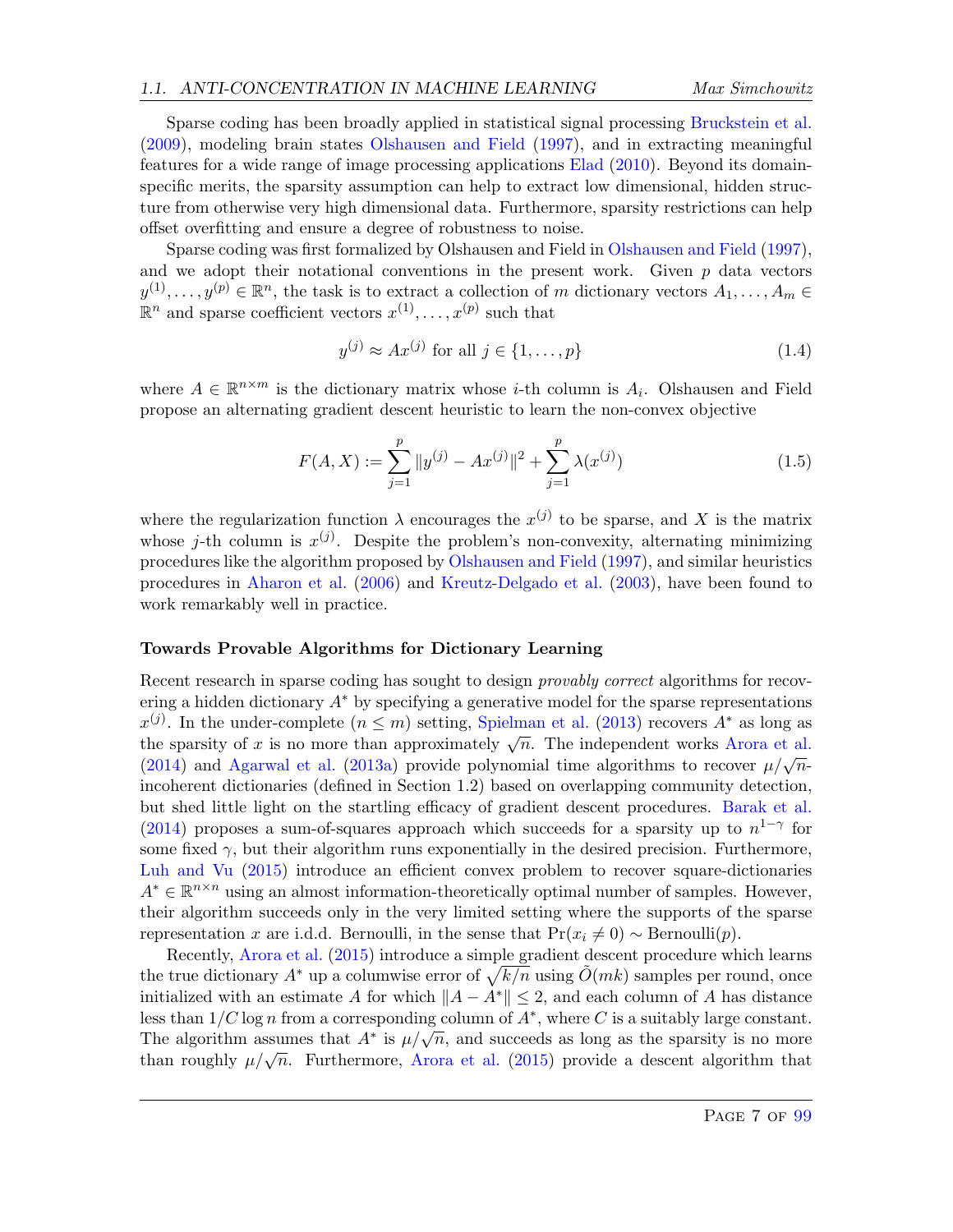learn A<sup>∗</sup> up to an arbitrary inverse polynomial columnwise error, using only polynomially many samples. Both algorithms converge at geometric rates. The descent algorithms are complemented by a provably correct initialization procedure requiring  $\tilde{O}(m^2/k^2)$  samples.

#### <span id="page-8-0"></span>1.1.2 Dictionary Learning and  $\rho$ -Smoothness

Both the community detection algorithms in [Agarwal et al.](#page-63-6) [\(2013b\)](#page-63-6) and [Arora et al.](#page-63-3) [\(2014\)](#page-63-3), and the coordinate descent scheme in [Agarwal et al.](#page-63-4) [\(2013a\)](#page-63-4) and [Arora et al.](#page-63-0) [\(2015\)](#page-63-0) require that the nonnegative entries of the coefficient vectors  $x$  satisfy what we will refer to as the  $Lower Boundedness\ Aumption<sup>1</sup>:$  $Lower Boundedness\ Aumption<sup>1</sup>:$  $Lower Boundedness\ Aumption<sup>1</sup>:$ 

**Definition 1.1.1.** We say that a real valued random variable  $Z$  is  $C$ -lower bounded if there exists some constant C for  $|Z| \geq C$  almost surely whenever  $Z \neq 0$ . We say that a random vector x is C-lower bounded if  $|x_i| > C$  for all  $i \in \text{supp}(x)$ , almost surely.

We can think of imposing the lower boundedness assumption on the sparse latent samples x in  $y = A^*x$  as postulating some minimal signal strength necessary to "activate" a given column of A<sup>∗</sup> . This assumption holds some weight in, say, modeling a biological neural network, where neurons only respond to electrical impulses above a certain threshold voltage. However, in the many other applications to which Dictionary Learning has been applied, it is unclear that we can demand that our data satisfy such a restrictive condition. Indeed, the Lower Boundedness Assumption would rule out sparse vectors for which nonzero entries are independent, identically distributed, and Gaussian.

In this thesis, we present a framework for gradient-like algorithms which can make progress even when the lower boundedness assumption fails to hold. Rather than assuming that the entries of x are bounded below in magnitude, we will instead assume that there is some constant C below which the  $x_i$  have a smooth distribution, in the following sense:

**Definition 1.1.2** ((C,  $\rho$ )-smoothly distributed). Given  $C > 0$  and  $\rho > 0$ , we say that a real valued random variable Z is  $(C, \rho)$  smoothly-distributed if there exists a constant C such that

$$
\Pr(Z \in S - \{0\}) \le \rho \cdot \text{vol}(S) \quad \forall S \in \mathcal{F}([-C, C]) \tag{1.6}
$$

where  $\mathcal{F}([-C, C])$  denotes the set of all Borel sets supported on the interval  $[-C, C]$ . We say that Z is  $\rho$ -smoothly distributed if it is  $(C, \rho)$ -smoothly distributed for any C. We say that a vector x is  $(C, \rho)$ -(resp.  $\rho$ -)smoothly distributed if its entries are  $(C, \rho)$ -(rep.  $\rho$ -)smoothly distributed conditioned on their support.

It is easy to see that if the entries of  $x$  satisfy the Lower Boundedness assumption with constant C, then then are  $(C, 0)$ -smoothly distributed. On the other hand, if the entries of x have a continuous density  $p(x)$  conditioned on their support, with say  $\sup_{x\in\mathbb{R}} p(x) = \rho$ , then the entries of x are  $\rho$ -smoothly distributed. Hence, the class of  $(C, \rho)$  smoothly distributed random variables strictly and substantially generalizes the class of those which satisfy the lower boundedness assumption.

<span id="page-8-1"></span><sup>&</sup>lt;sup>1</sup>While [Luh and Vu](#page-65-7) [\(2015\)](#page-65-7) and [Spielman et al.](#page-65-6) [\(2013\)](#page-65-6) do not impose such a restriction, their require that the supports of  $x$  be uniform or Bernoulli. In the present work, we can handle a more general distribution on the support of  $x$ , specified in Assumption  $2$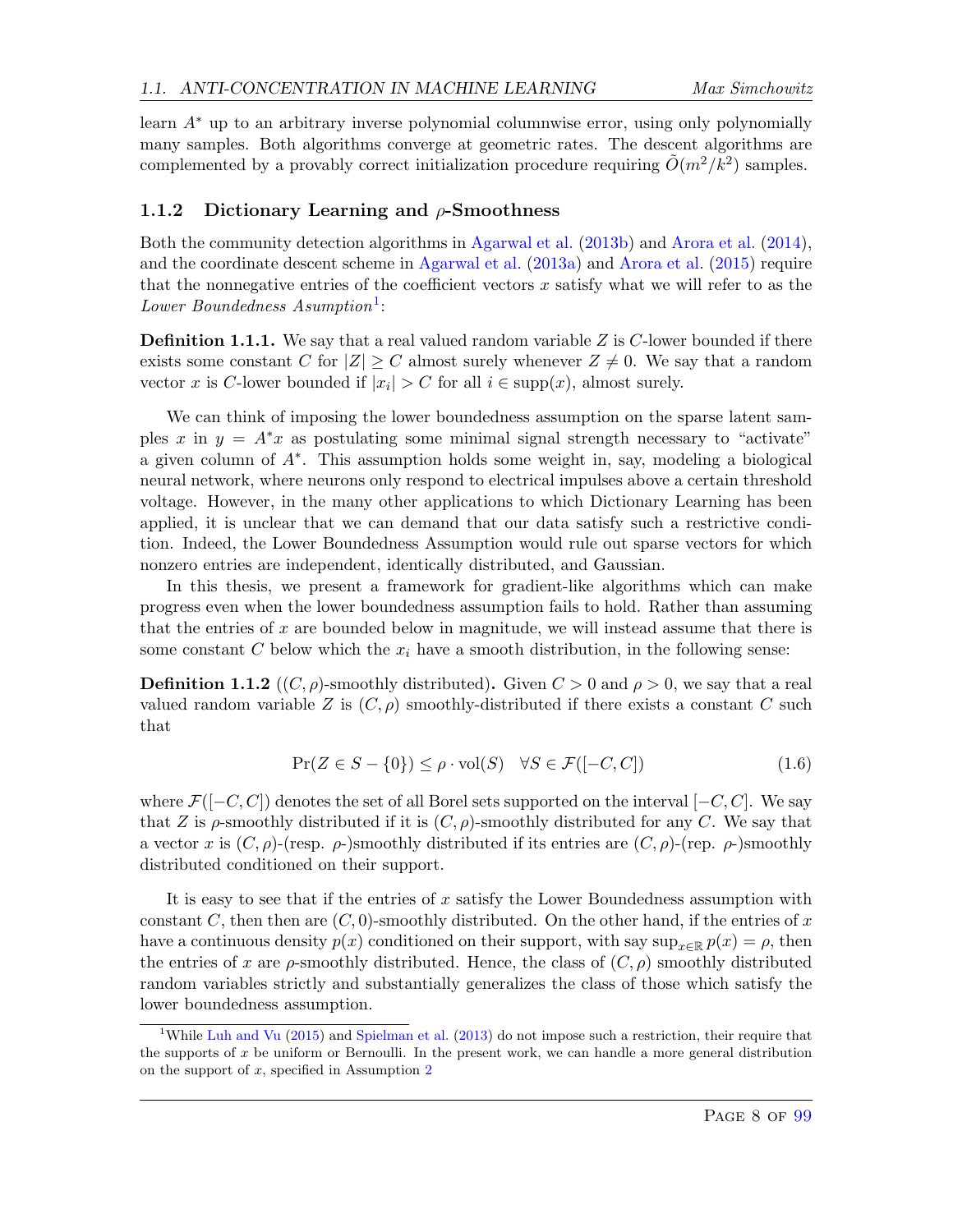### <span id="page-9-0"></span>1.2 Notation and Assumptions

### <span id="page-9-1"></span>1.2.1 General Notation

Throughout this report, we will adopt the following notational conventions.

- For  $m \in \mathbb{N}$ , let  $[m]$  denote the set  $\{1, \ldots, m\}$ . We let  $\binom{[m]}{i}$  $\binom{n}{i}$  be the set of all subsets consisting of i distinct elements of  $[m]$ , and  $2^{[m]}$  be the set of all subsets of  $[m]$ .
- For a vector  $v \in \mathbb{R}^d$ , we use  $||v||$  and  $||v||_2$  to refer to the standard  $l_2$  norm,  $||v||_p$  to denote  $l_p$  norm. Given two vectors  $v, w \in \mathbb{R}^d$ , we will denote their inner product by either  $\langle v, w \rangle$  or  $v^T w$ .
- For a matrix  $M \in \mathbb{R}^{n \times m}$ , we denote its spectral norm by  $||M||$ , its Frobenius norm  $||M||_F$ , and let  $||M||_{l_p}$  denote its  $l_p$  norm viewed as a vector in  $\mathbb{R}^{nm}$ . We denote  $M_i$ to be the *i*-th column of M, and for a set  $S \subset [m]$ , we let  $M_S$  be the submatrix  $M$  formed by the columns of  $M$  which are indexed by the elements of  $S$ . Note that  $||M_S|| \le ||M||$ . Where ambiguous, we will interpret  $M_S^T$  as  $(M_S)^T$ .
- We denote the Moore-Penrose pseudoinverse of M by  $M^{\dagger}$  (cite), and the orthogonal projection onto the column space of M by  $\text{Proj}_{M}$ .
- Given a set of elements  $\{x_j\}_{j\in[n]}$ , we set vec $(x_j)$  to be the vector in  $\mathbb{R}^n$  whose j-th element is  $x_j$ , and  $diag(x_j)$  to be the diagonal matrix in  $\mathbb{R}^{n \times n}$  whose  $(j, j)$ -th element is  $x_j$ .
- Given a random event A,  $Pr(A)$  denotes the probability of A, and  $Pr(\cdot | A)$  and  $E[\cdot | A)$ denote the probability and expectation operators, conditional on A. For two events A and B, we let  $A \wedge B$  be their disjunction, and  $A \vee B$  denote their union.
- For a convex set  $K \subset \mathbb{R}^n$ , we denote  $\text{Proj}_{\mathcal{K}}(z) = \min_{w \in \mathcal{K}} ||z w||$

There are also define the following functions which we will use throughout the present work:

- $\mathbb{1}(\cdot)$  denotes the indicator function
- $sign_\tau(u) := sign(u)1(|u| > \tau)$ , where  $\tau$  is nonnegative and  $u \in \mathbb{R}$
- For  $v \in \mathbb{R}^n$ , Normalize $(v) = \frac{v}{\|v\|}$ . For  $M \in \mathbb{R}^{n \times m}$ , Normalize $(M) = M \text{diag}(\frac{1}{\|M_i\|}).$
- thres<sub> $\tau(u) := \mathbb{1}(|u| > \tau)$ , where  $\tau$  is nonnegative and  $u \in \mathbb{R}$ </sub>
- Thres<sub> $\tau(u) := u \mathbb{1}(|u| > \tau)$ , where  $\tau$  is nonnegative and  $u \in \mathbb{R}$ </sub>

### Asymptotic Notation

We adopt the standard conventions in computer science for asymptotic notation:

• We say that  $f(n) = O(g(n))$  if  $f(n) \leq Cg(n)$  for some constant  $C > 0$ , that  $f(n) =$  $\Omega(g(n))$  if  $f(n) \geq Cg(n)$  for some constant  $C > 0$ ,  $f(n) = \Theta(g(n))$  if there are  $C_1g(n) \le f(n) \le C_2g(n)$  for constant  $C_1, C_2 \ge 0$ .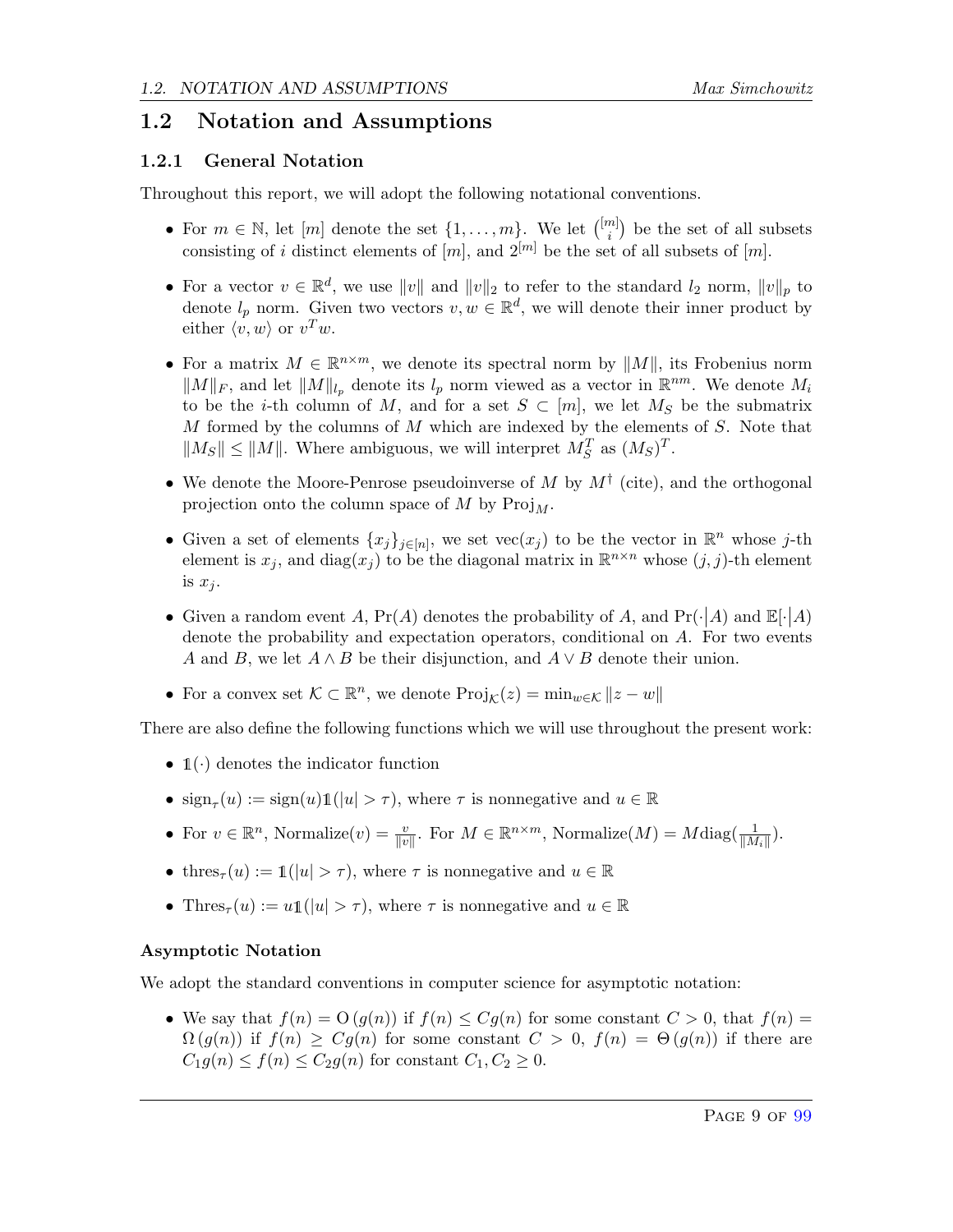- We write  $f(n) = o(g(n))$  if  $\lim_{n \to \infty} \frac{f(n)}{g(n)} = 0$ , and  $f(n) = \omega(g(n))$  if  $\lim_{n \to \infty} \frac{f(n)}{g(n)} = \infty$
- We also use soft asymptotic notation:  $f(n) = \tilde{O}(g(n))$  if  $f(n) \leq C \log^c(n) g(n)$  for some constants  $C > 0$  and  $c \in \mathbb{R}$ , and  $f(n) = \tilde{\Omega}(g(n))$  if  $f(n) \geq C \log^c(n) g(n)$  for some constants  $C > 0$  and  $c \in \mathbb{R}$ .
- Following [Arora et al.](#page-63-0) [\(2015\)](#page-63-0), we let  $f(n) = O^*(n)$  if  $f(n) \leq Cg(n)$  for a sufficiently small constant  $C > 0$ , and  $f(n) = \Omega^*(n)$  if  $f(n) \geq Cg(n)$  for a sufficiently large constant  $C > 0$ . Morover, we see that  $f(n) = \Theta^*(g(n))$  if, for two specific constants  $C_1$  and  $C_2$ , it holds that  $c_1g(n) \leq f(n) \leq c_2g(n)$

Occasionally, the conventional CS asymptotic notation will prove burdensome and visually clumsy. Consequently, we introduce the following notation for approximate inequalities:

- We say that  $f(n) \lesssim g(n)$  if  $f(n) = O(g(n) + n^{-\omega(1)})$ .
- We say that  $f(n) \approx g(n)$  if  $f(n) = \Theta(g(n) + n^{-\omega(1)})$ .

### <span id="page-10-0"></span>1.2.2 The Dictionary Learning Setup

Unless otherwise specified, we assume that we have access to random variables  $y = A^*x$ , where  $x \in \mathbb{R}^m$  is a sparse coefficient vector,  $A^* \in \mathbb{R}^{m \times n}$  is the true dictionary, and  $y \in \mathbb{R}^n$ are our observations. We will frequently denote  $S = \text{supp}(x)$ . We now place the following assumptions on x:

<span id="page-10-2"></span>Assumption 1 (Properties of Sparse Coefficients). We assume that  $p_i := \mathbb{E}[|x_i||i \in S] =$  $\Theta(1)$  for all  $i \in [m]$  and that  $S = \text{supp}(x)$  satifies  $|S| \leq k$  almost surely. We also require that, for any  $S \in \binom{[m]}{k}$  ${k \choose k}$  containing i,  $x_i$  supp $(x) = S$  is  $O(1)$ -subgaussian.

Remark. The assumption  $|S| \leq k$  can easily be relaxed to the assumption  $|S| \leq k$  with probability at least  $1 - n^{-\omega(1)}$ . For example, if  $k = \Omega(\log^2 n)$ , entries of S are chosen independently with probability  $p \leq \frac{k}{m(1-k)}$  $\frac{k}{m(1+c)}$  for any constant  $c > 0$ , then a multiplicative Chernoff Bound ensures that  $|S| \leq k$  with  $1 - n^{-\omega(1)}$  probability.

Unlike [Luh and Vu](#page-65-7) [\(2015\)](#page-65-7), [Agarwal et al.](#page-63-4) [\(2013a\)](#page-63-4) and [Spielman et al.](#page-65-6) [\(2013\)](#page-65-6), we shall not require that the supports of  $x$  be chosen exactly uniformly. Instead, we require only that the supports on  $x$  are sufficiently even, in the following sense:

<span id="page-10-1"></span>**Assumption 2.** We assume  $q_i := Pr(i \in S) = \Theta(k/m)$ . Furthermore, we require that threewise correlations are bounded, in the the sence that for all  $\{i, j, r\} \in \binom{[m]}{3}$  $\binom{m}{3}$ , that  $q_{i,j,r} :=$  $Pr(\lbrace i,j,r \rbrace \subset S) = O(k^3/m^3)$ . By marginalizing, it follows that  $q_{i,j} := Pr(\lbrace i,j \rbrace \subset S) =$  $O(k^2/m^2)$ .

For the sake of brevity, we all results in this paper will be stated in the absence of noise. Where possible, we will remark how to extend some of the results to isotropic, subgaussian noise vectors which are independent of the coefficient vectors  $x$ . We will also impose another relatively strong assumption, and again, where possible, we will remark on when this assumption can be removed or adjusted: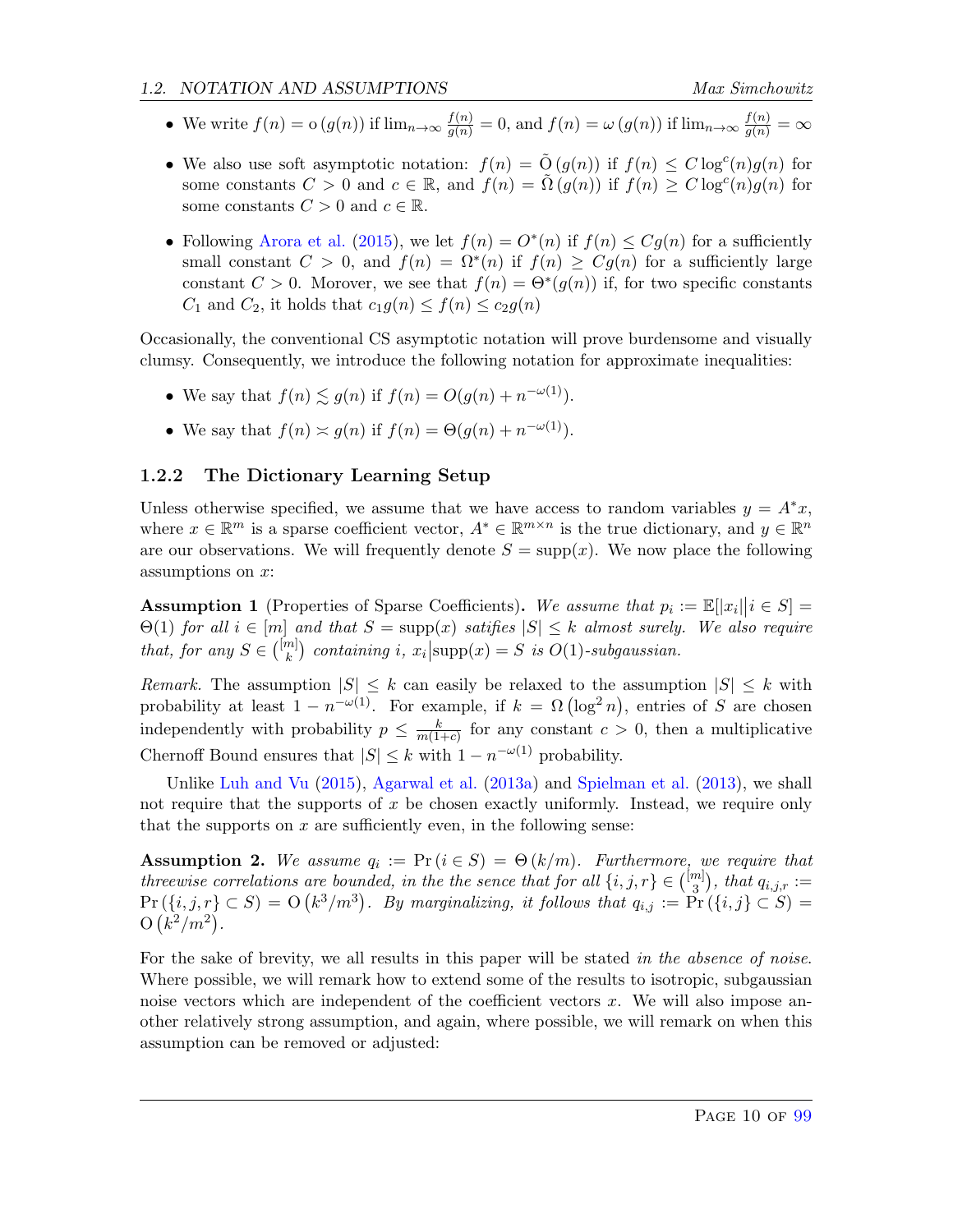<span id="page-11-0"></span>Assumption 3. We assume that the entries of x are symmetrically distributed, and independent conditioned on  $S = \text{supp}(x)$ . Moreover, the distribution of  $x_i | i \in S$  is independent for any S containing i.

We will also assume that  $A^*$  is an incoherent dictionary, which we define below.

**Definition 1.2.1.** We say that a dictionary  $A^*$  is  $\mu$ -incoherent if  $|\cos(A_i^*, A_j^*)| \leq \mu/\sqrt{n}$  for all  $i \neq j \in [m]$ . Note that if the columns of  $A^*$  have unit norm, then  $A^*$  is  $\mu$ -incoherent an  $i \neq j \in [m]$ . Note that if the precisely when  $|\langle A_i^*, A_j^* \rangle| \leq \mu/\sqrt{n}$ .

Incoherence is quite reasonable to impose, since it is satisfied by many common signal processing filters (see [Elad](#page-64-2) [\(2010\)](#page-64-2)), and by random dictionaries with high probability Candès [and Wakin](#page-64-4) [\(2008\)](#page-64-4). From the standpoint of algorithm analysis, incoherence works in tandem with sparsity to show that our model is identifiable. Indeed, if  $\frac{\mu}{\sqrt{n}} \leq \frac{1}{2l}$  $\frac{1}{2k}$ , then an application of the Gershgorin Circle Theorem esures that any k-columns submatrix of A<sup>∗</sup> are well conditioned, and that any subset of 2k column-submatrix of  $A^*$  are linearly independent (see Lemma [D.1.1\)](#page-96-2). Consequently, if  $y = A^*x$  for a  $k \leq \frac{2\sqrt{n}}{n}$  $\frac{\sqrt{n}}{\mu}$ -sparse x, one can show that x is the unique k-sparse for which  $y = A^*x$ . This is observation serves as the cornerstone of Compressed Sensing and Sparse Recovery, and we direct the curious reader to [Candes](#page-64-5) [\(2008\)](#page-64-5) and [Candes and Tao](#page-64-6) [\(2006\)](#page-64-6) for further reading.

In the present work, we will assume that the columns of  $A^*$  are normalized to unit norm (this can be imposed without loss of generality by rescaling the distributions of the entryies of the coefficient vectors  $x$ ). With the exception of Chapter 4, we will establish most of our results in the *overcomplete case*, where  $n \leq m \leq n^2$ . We summarize the key properties of A<sup>∗</sup> below:

<span id="page-11-1"></span>**Assumption 4** (Properties of an Overcomplete  $A^*$ ). The columns of  $A^*$  have unit norm and  $A^*$  is  $\mu$ -incoherent. Furthermore,  $||A^*|| = O\left(\sqrt{m/n}\right)$ , where  $n \leq m \leq n^2$ . We also assume that  $k = \omega(1)$ ,  $k = o(\sqrt{n})$ , and that  $k = O^*(\mu/\sqrt{n})$ 

Remark. We remark that the assumptions in the present work are only slightly stronger than those in [Arora et al.](#page-63-0) [\(2015\)](#page-63-0), in that Assumption [2](#page-10-1) requires controls on the 3-wise correlations in the distribution of the support, whereas [Arora et al.](#page-63-0) [\(2015\)](#page-63-0) only imposes assumptions on first- and second- order correlations. We also note that, while [Arora et al.](#page-63-0)  $(2015)$  only states the assumption that the entries of x are *pairwise independent* conditioned on their support, the analysis appeals to concentration arguments which necessitate that the entries of x are jointly independent as well (again, after conditioning on the support).

#### A Measure of Closeness

Finally, we will measure the distance between two dictionaries by the distance between their columns, up to suitable permutations. We recall Definition 8 in [Arora et al.](#page-63-0) [\(2015\)](#page-63-0):

Definition 1.2.2.  $[(\delta, \kappa)$ -near] We say that A is δ-close to  $A^*$  if there is a permutation  $\pi : [m] \to [m]$  and assignment of signs  $\sigma : [m] \to \{-1, 1\}$  for which  $\|\sigma(i)A_{\pi(i)} - A_i^*\| \le \delta$  for all  $i \in [m]$ . We say that A is  $(\delta, \kappa)$ -near to  $A^*$  if, in addition,  $||A - A^*|| \leq \kappa$ .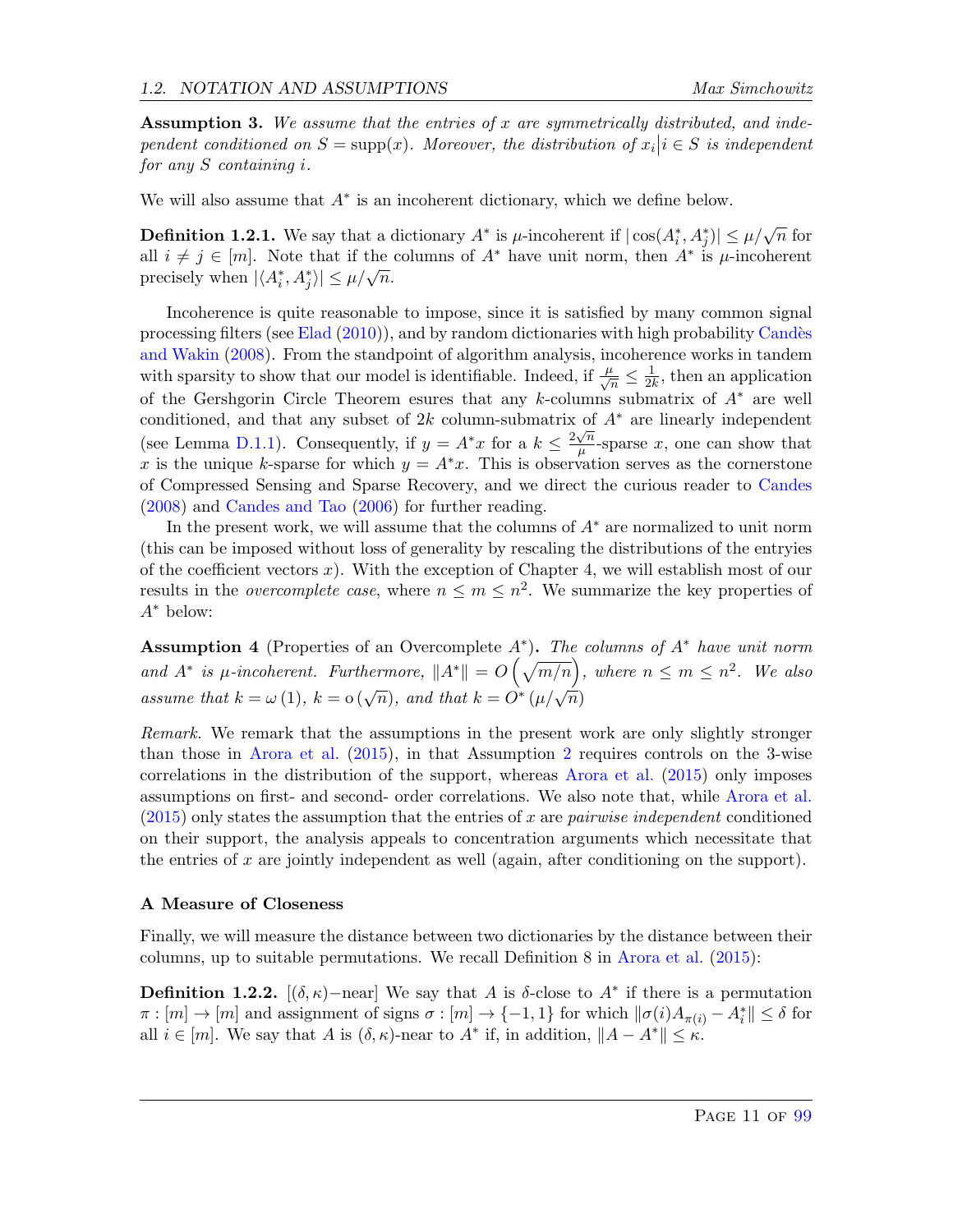Throughout the paper, we will assume that  $\delta = O^*(1/\log n)$ . Hence, the incoherence of A<sup>∗</sup> and the fact that its columns have unit norm will ensure that there is a unique permutation  $\pi$  and sign-assigment  $\sigma$  for which  $\|\sigma(i)A_{\pi(i)} - A_i^*\| \leq \delta$  for all  $i \in [m]$ . Hence, we can unambiguously reindex the columns of A, and flip the signs of  $A^*$  if necessary to ensure that  $||A_i^* - A_i|| \leq \delta$  for all  $i \in [m]$ .

#### <span id="page-12-0"></span>1.2.3  $\gamma$ -Notation and High Probability Events

Assumption [3](#page-11-0) requires that the entries  $x_i$  of the coefficient vectors to be  $O(1)$  sub-gaussian. By Lemma [C.1.1,](#page-89-2) this implies that the tails of  $x_i$  decay super-polynomially, in the sense that there exists some  $\sigma^2 = O(1)$  for which

$$
\Pr\left(|x_i| \ge \sigma \sqrt{\log(1/\delta)}\right) 1 - \delta \text{ for all } \delta > 0 \tag{2.7}
$$

As a consequence, it is straightforward to demonstrate that vector  $y = Ax$  will also satisfy some sort of super-polynomial decay: that is, there will exist an  $R = O(poly(||A||, m, n, k))$ which is a low-degree polynomial in n, and a constant  $c > 0$  for which

<span id="page-12-2"></span>
$$
\Pr(||y|| \ge R(\log(1/\delta))^c) \ge 1 - \delta \text{ for all } \delta > 0 \tag{2.8}
$$

In fact, it is routine to verify that essentially every random quanity  $Z$  encountered in this report will satisfy a tail bound similar to Equation [2.8](#page-12-2) for some constant  $c > 0$  and  $R = O(\text{poly}(n))$ . Hence, we will liberally use the following property of random variables with super-polynomial decay, proved formally in Proposition [C.1.4:](#page-90-0)

<span id="page-12-3"></span>**Claim 1.2.1.** Let  $C, C', c > 0$  be constants. If Z is a random variable for which

$$
\Pr(||Z|| \ge R(\log(1/\delta))^c) \ge 1 - \delta \text{ for all } \delta > 0 \tag{2.9}
$$

for  $R \leq n^C$ , then for any any variables  $X_1$  and  $X_2$  bounded above by  $n^{(C')}$  almost surely such that  $X_1 = X_2$  with probability  $n^{-\omega(1)}$ ,

$$
\|\mathbb{E}[Z \cdot X_1] - \mathbb{E}[Z \cdot X_2] \| \le O(n^{-\omega(1)}) \tag{2.10}
$$

In light of the above claim, we will follow [Arora et al.](#page-63-0) [\(2015\)](#page-63-0), in using the letter  $\gamma$  to denote quantities of norm no more than  $n^{-\omega(1)}$ . Hence, if  $Z, X_1, X_2$  satisfy the conditions of Claim [1.2.1,](#page-12-3) and  $X_1 = X_2$  with probability  $n^{-\omega(1)}$ , then we will write

$$
\mathbb{E}[Z \cdot X_1] = \mathbb{E}[Z \cdot X_2] + \gamma \tag{2.11}
$$

without comment. We will also use the phrase *with high probability* to refer to any event which occurs with probability at least  $1 - n^{-\omega(1)}$ .

#### <span id="page-12-1"></span>1.3 Contributions

To our knowledge, this paper presents the first analysis of provably correct and computationally efficient algorithms for learning incoherent dictionaries under generative processes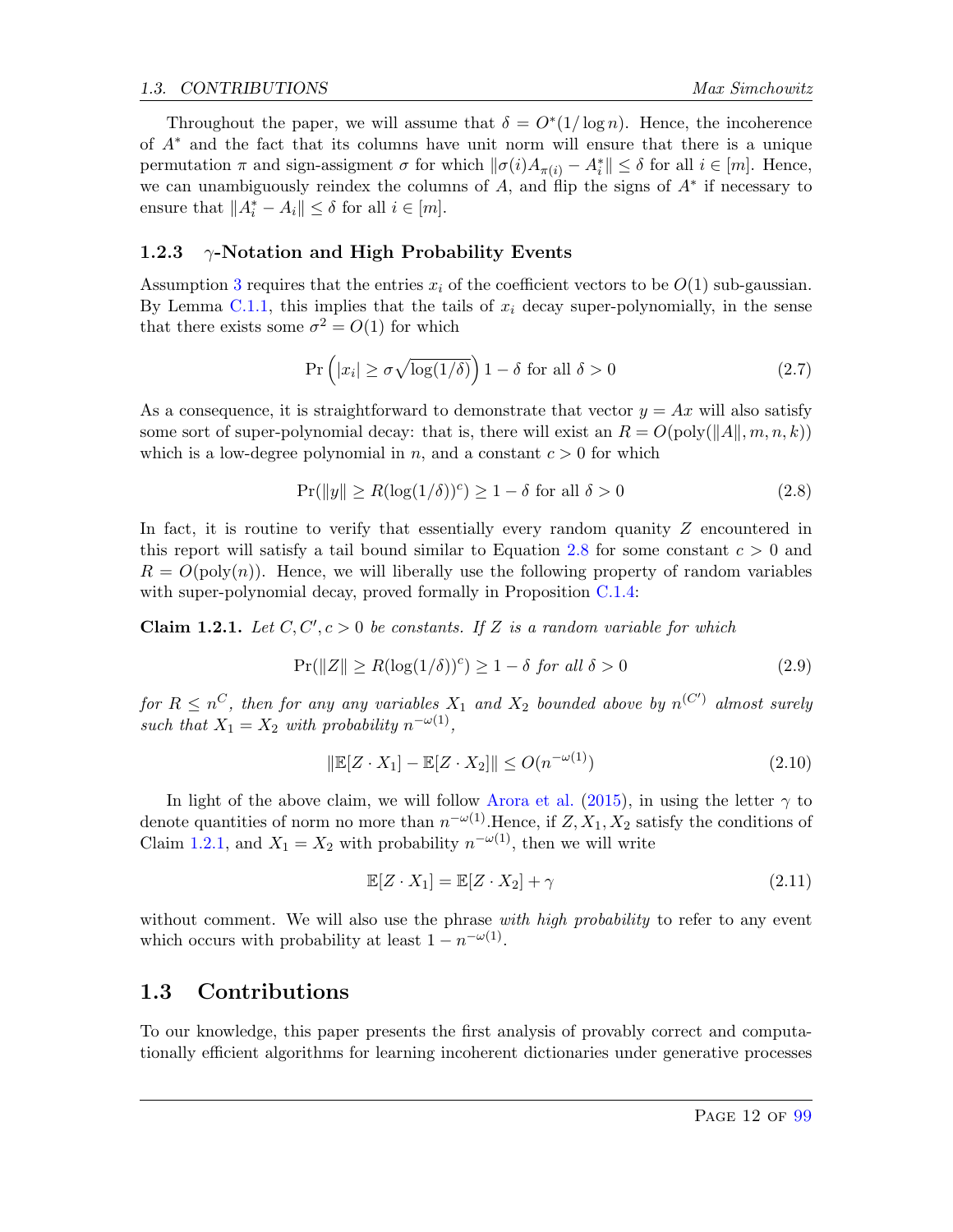where *neither* the non-zero coordinates of the sparse coefficients are  $\Omega(1)$  in magnitude, nor are the supports chosen in a uniform fashion.

After reviewing the approximate coordinate descent framework presented in [Arora et al.](#page-63-0) [\(2015\)](#page-63-0), Chapter 2 establishes a Dictionary Learning Meta-Algorithm which encapsulates a broad class of coordinate descent rules. Chapter 3 then presents two coordinate descent algorithms for the learning dictionaries with  $(C, \rho)$ -smooth coefficient vectors, and we summarize their properties here:

<span id="page-13-0"></span>**Theorem 1.3.1.** If the coefficient vectors are  $(C, \rho)$ -smooth for  $C = \Omega(1)$ , then there is an algorithm which, when initialized with an estimate  $A^0$  that is  $(\delta, 2)$ -near to  $A^*$  for  $\delta = O^*(1/\log n)$ , and given  $\tilde{O}(mt)$ -samples per-step, converges at a geometric rate to  $A^*$ until the column-wise error is  $O(1/\sqrt{t} + \rho k/n)$ , as long as  $t = \Omega(k)$ . The run-time is  $O(mnp)$ . Moreover, the algorithm can be parallelized in such a way that each server only needs to store one column of A at any given time.

We call the algorithm in the above theorem the "Toy Rule", and the algorithm in the subsequent theorem the "Neural Rule":

**Theorem 1.3.2.** If the coefficient vectors are  $(C, \rho)$ -smooth for  $C = \Omega(1)$ , then there is an algorithm which, when initialized with an estimate  $A^0$  that is  $(\delta, 2)$ -near to  $A^*$  for  $\delta = O^{*}((\rho \log nk^{1/4})^{-1})$ , converges at a geometric rate to  $A^{*}$  until the column-wise error  $\tilde{u} = \tilde{c} \left( \frac{\mu}{\rho} \log m + \frac{\mu}{\sqrt{n}} \right)$ , the run-time is  $O(mnp)$ , where the algorithm uses  $p = \tilde{O}(mk^2)$ samples per step.

The second algorithm we present is a slight modification of the Neural Update rule in [Arora et al.](#page-63-0) [\(2015\)](#page-63-0), which we believe also corrects a flaw in their analysis. We remark that the sample complexity suffers by a factor of  $k$  when transitioning from the C-lower bounded to the C- $\rho$ -smooth setting. In the case where  $k \ll \mu/\sqrt{n}$ , we can use the first algorithm to initialize the second. This establishes that:

**Theorem 1.3.3.** If the coefficient vectors are  $(C, \rho)$ -smooth for  $C = \Omega(1)$ , then there is a two-stage coordinate descent algorithm which, when initialized with an estimate  $A^0$  that is  $(\delta, 2)$ -near to  $A^*$  for  $\delta = O^*(1/\log n)$ , returns an estimate of  $A^*$  with column-wise error  $O(\rho k/n + \mu/\sqrt{n})$ . Each step converges geometrically, has runtime  $O(mnp)$ , and uses fewer than  $p = \tilde{O}(mk^2)$  samples.

It also turns out that the initialization algorithm in [Arora et al.](#page-63-0) [\(2015\)](#page-63-0) successfully returns estimates within the radius of convergence of the Toy Algorithm described in The-orem [1.3.1](#page-13-0) in the  $(C, \rho)$ -smooth context as well. We will not adress this point in further detail in the present work.

Following the analytic framework in Chapter 3, Chapter 4 introduces a projection based update rule which has neglible bias. The projection rule was a radius of convergence  $0^*$   $(1/$ √  $\overline{k}$ , and hence can be initialized using either the Neural Rule or the Toy Rule:

**Theorem 1.3.4.** If the coefficient vectors are C-Lower Bounded for  $C = \Omega(1)$ , then there is an algorithm, which when initialized with an estimate  $A^0$  that is  $\delta$ -close to  $A^*$  for  $\delta =$  $0^*$   $(1/$ √  $\overline{k}),$  and given  $\tilde{{\rm O}}\left(m\right)$ -samples per-step, converges at a geometric rate to  $A^*$  until the column-wise error is  $O(n^{-\omega(1)})$ .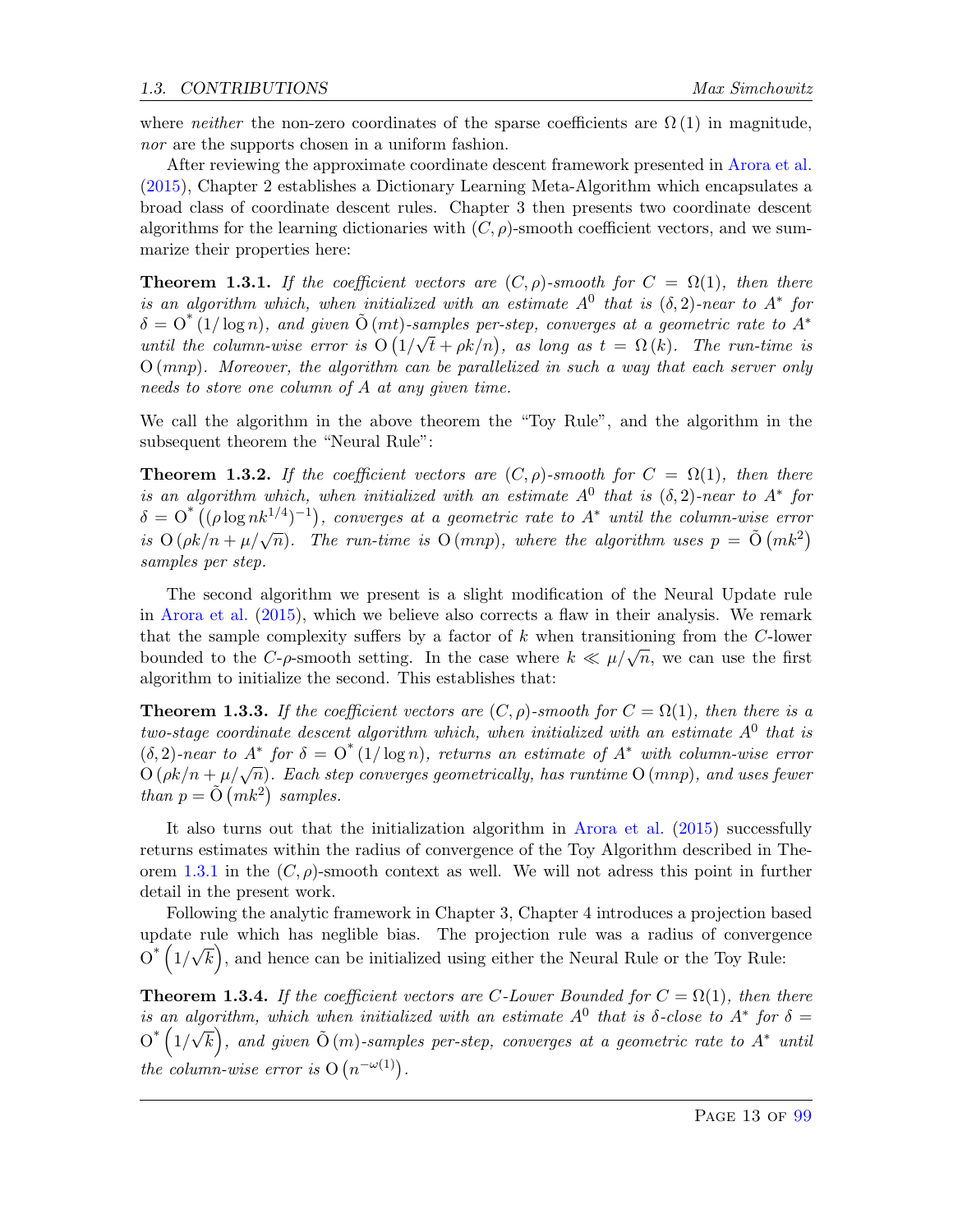While reminiscent of the "unbiased-update rule" i[nArora et al.](#page-63-0) [\(2015\)](#page-63-0), our Projection Rule has far superior sample complexity, requiring only  $O(m)$ -samples per step in the noiseless setting to learn  $A^*$  up to arbitrary inverse polynomial accuracy (in the presence of noise, the sample complexity will grow to reflect the noise level).<sup>[2](#page-14-0)</sup>

As an application of the anti-concentration framework introduced in this thesis, Chapter 5 analyzes algorithms for learning a class of random non-negative matrix factorization (NMF) instances that mimic the random NMF instances commonly used to benchmark gradient descent heuristics. While the exact NMF problem is NP-Hard general, alternating descent algorithms like the Multiplicative Updates Rule in [Lee and Seung](#page-64-7) [\(2001\)](#page-64-7) and Hierarchical Alternating Least Squares in [Cichocki et al.](#page-64-8) [\(2007\)](#page-64-8) seem to perform surprisingly well on certain randomly generated NMF instances [Vavasis](#page-65-8)  $(2009)$ .

Motivated by these experiments, we consider learning a Nonnegative Offset Incoherent Dictionary Learning or "NOID"<sup>[3](#page-14-1)</sup> - an undercomplete matrix  $B^* \in \mathbb{R}^{n \times m}$  which decomposes as

$$
B^* = A^* + vc^T
$$
 where  $A^*$  is incoherent and c is nonnegative (3.12)

from samples  $y = B^*x$ , where the coefficient vectors x are sparse, entrywise nonnegative,  $\rho$ -smooth, and satisfy the regularity assumptions laid out in Definition [5.1.5.](#page-48-1) Appealing to standard results about the incoherence of random matrices with mean zero, i.i.d. entries (see Proposition [C.1.10,](#page-92-1) or Candès and Wakin  $(2008)$ ), it is straightforward to verify that random matrices with non-negative i.i.d. entries are NOIDs with high probability.

Theorem [5.1.3](#page-48-2) demonstrates a reduction from NOID Learning to Semi-Nonnegative Dictionary Learning (S-NDL), in which one learns an incoherent, undercomplete dictionary from nonnegative sparse coefficient vectors. Leveraging the  $\rho$ -smoothness property, Theorem [5.2.1](#page-53-1) proves that Algorithm [8](#page-54-0) learns sufficiently incoherent dictionaries in the S-NDL setting up to arbitrary inverse polynomial error, once suitably initialized. We complement this result with an initialization scheme borrowed from [Arora et al.](#page-63-3) [\(2014\)](#page-63-3), and hence Theorem [5.2.3](#page-55-1) establishes that there is a polynomial time algorithm to recover dictionaries in the S-NDL setting under suitable sparsity restrictions and distributional assumptions, starting with only random samples. Finally, by feeding our S-NDL algorithm into the reduction from NOID Learning, we conclude with the following theorem:

**Theorem 1.3.5** (Tractability of NOID Learning, Stated Roughly). Under reasonable sparsity restrictions and distributional assumptions, there is an algorithm which can learning a NOID B<sup>\*</sup> up to a Frobenius norm error of  $\delta ||B^*||_F$  with run-time and sample complexity on the order of  $poly(n, \log(1/\delta))$ .

Theorem [5.1.1](#page-45-0) states the above result in more precise language.

<span id="page-14-0"></span><sup>&</sup>lt;sup>2</sup>It was the author's intention to also include guarantees for projection-based algorithms in the  $(C, \rho)$ smooth setting. However, the analysis turned out to be quite involved, difficult to follow, and only reduces the systematic error in the Neural Rule by a factor of roughly  $\sqrt{k/n}$ . If the reader of this present work is curious about this sort of analysis, he or she may contact the author for a roughly edited sketch of that result.

<span id="page-14-1"></span><sup>3</sup>See Definition [5.1.3](#page-46-1)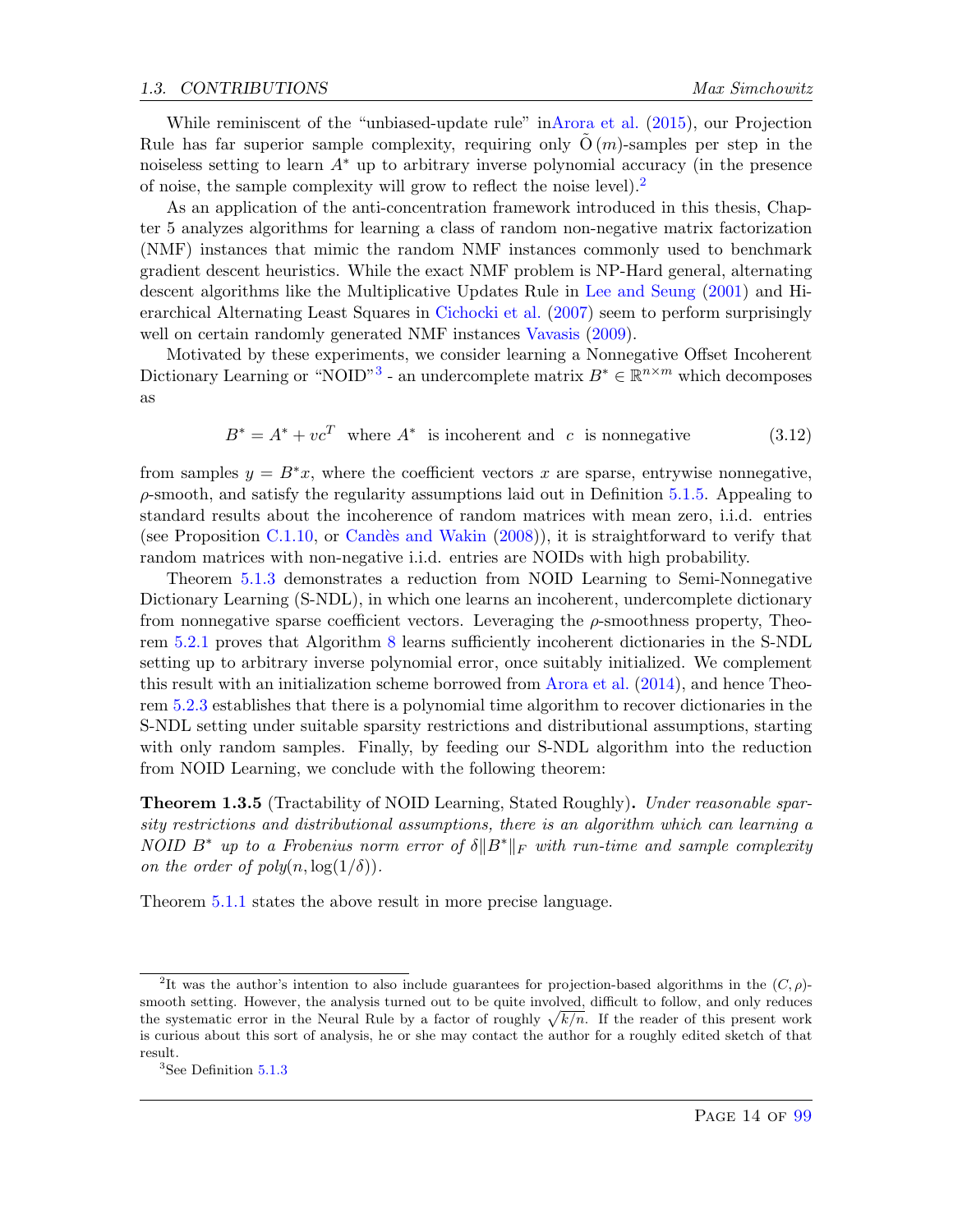## <span id="page-15-0"></span>Chapter 2

# Approximate Gradient Descent for Dictionary Learning

#### <span id="page-15-1"></span>2.1 Approximate Gradient Descent

In this section, we describe a generic framework for learning the optimal solutions to possibly non-convex problems, introduced independently in both [Arora et al.](#page-63-0) [\(2015\)](#page-63-0) and [Candes et al.](#page-64-9) [\(2014\)](#page-64-9). This section is mostly expository in flavor, and can be skimmed once the reader is comfortable with the main results and definitions.

As a motivating example, suppose that we wish to minimize a known convex function  $f(\cdot)$  over a convex set K, such that  $\arg \min_{z \in \mathcal{K}} f(z) = z^*$ . If we can evaluate the gradients  $g(\cdot) := \nabla f(\cdot)$ , one of the most popular, and perhaps the simplest minimization strategies is just *projected gradient descent*: start with an initial guess  $z^0$ , and update each successive iterate  $z^{s+1} \leftarrow \text{Proj}_{\mathcal{K}}(z^s - \eta^s g(z^s))$  for appropriate step sizes  $\eta^s$ .

#### <span id="page-15-2"></span>2.1.1 Review From Convex Analysis

Let's now assume further that f is  $\beta$ -smooth and  $\alpha$ -strongly convex: that is,  $f(x) - \frac{\alpha}{2}$  $\frac{\alpha}{2}x^2$  is convex, f is continuously differentiable, and, given two points  $x, y \in \mathbb{R}^n$ ,  $\|\nabla f(x) - \nabla f(y)\| \le$  $\beta ||x - y||$ . Then, a standard lemma in convex optimization shows that, for any  $z \in \mathbb{R}$  the gradient of  $f(z)$  points strongly in the direction of the optimal  $z^*$ 

<span id="page-15-3"></span>**Lemma 2.1.1.** [Bubeck](#page-64-10) [\(2014\)](#page-64-10) Let f be a  $\beta$ -smooth,  $\alpha$ -strongly convex function. Then

<span id="page-15-4"></span>
$$
\langle \nabla f(z), z - z^* \rangle \ge \frac{\alpha}{2} \|\nabla f(z)\|^2 + \frac{1}{2\beta} \|\nabla f(z)\|^2 \tag{1.1}
$$

Remark. The archetypical 1-strongly convex, 1-smooth function is just  $f(z) = \frac{1}{2} ||z - z^*||^2$ . We see that  $\nabla f(z) = 2(z-z^*)$ , so the gradient points exactly in the direction of the optimal solution. In this case, it is trivial to verify that Lemma [2.1.1](#page-15-3) holds with  $\alpha = \beta = 1$ .

More generally, if f is twice continuously differentiable, then f is  $\alpha$ -strongly convex and β-smooth as long as  $\alpha I \preceq \nabla^2 f \preceq \beta I$ . By taking a Taylor Expansion, we can think of f as locally resembling the sum of a linear function and well-conditioned quadratic form. Thus, up to a linear term, we can think of the strong convexity and smoothness properties of  $f$  as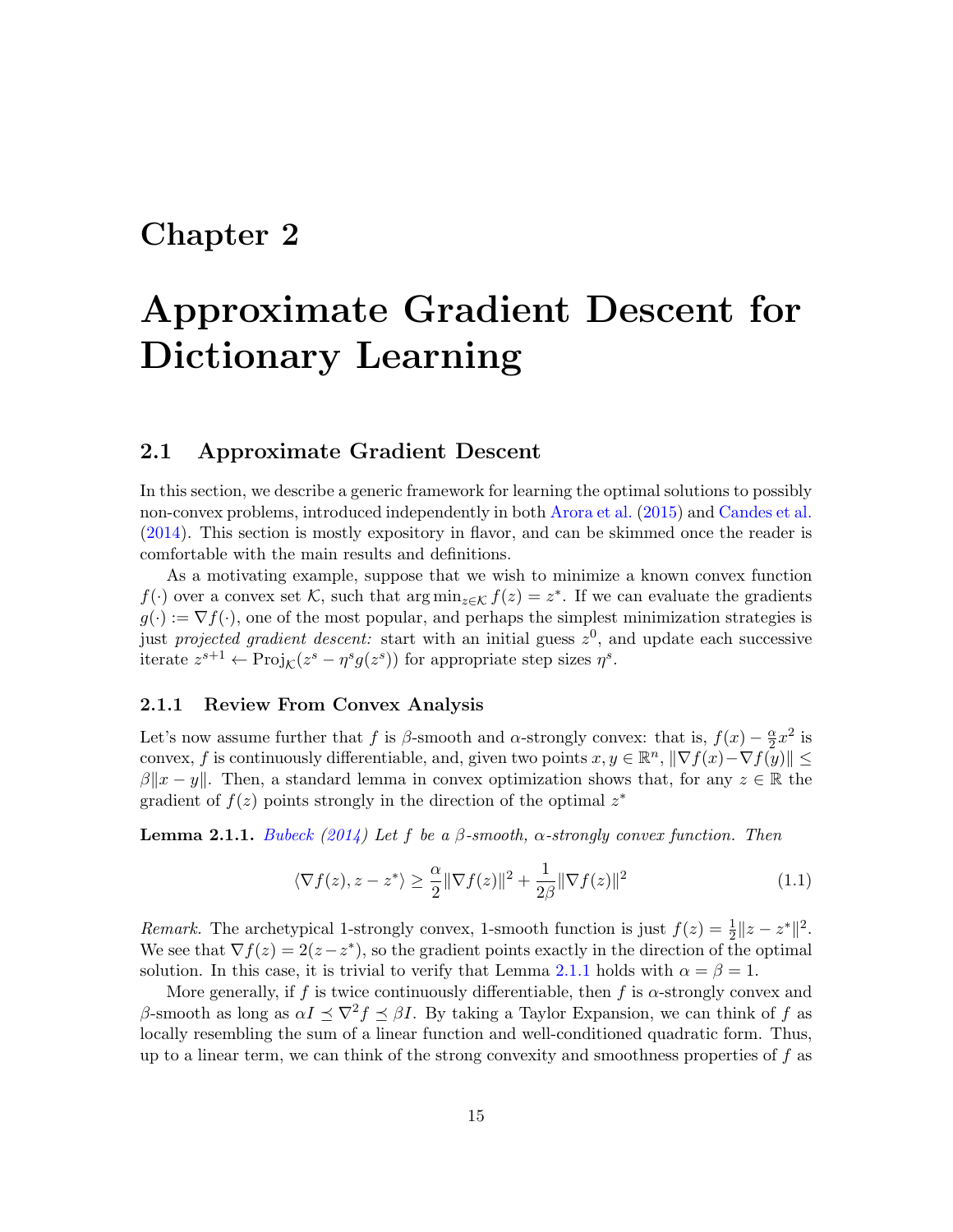measuring how closely f resembles a (possibly scaled) Euclidean distance. Indeed, if  $\alpha = \beta$ , then integrating twice shows that  $f(z) = \frac{\alpha}{2} ||z||^2$ .

From Lemma [2.1.1,](#page-15-3) it is easy to prove the following guarantee for gradient descent:

<span id="page-16-1"></span>**Proposition 2.1.2** (Theorem 3.6 in [Bubeck](#page-64-10) [\(2014\)](#page-64-10)). Let  $\eta = \frac{1}{\beta}$  $\frac{1}{\beta}$ . Then projected gradient descent algorithm  $z^{s+1} \leftarrow \text{Proj}_{\mathcal{K}}(z^s - \eta g(z^s))$  satisfies

$$
||z^{s} - z^{*}||^{2} \le (1 - \frac{\alpha}{\beta})^{s} ||z^{0} - z^{*}||^{2}
$$
 (1.2)

Proof. Using Lemma [2.1.1](#page-15-3) and the facts that Euclidean distances are non-increasing under projections onto convex sets, we have

$$
||z^{s} - z^{*}||^{2} = ||\text{Proj}_{\mathcal{K}}(z^{s-1} - \frac{1}{\beta}\nabla(z^{s-1})) - z^{*}||^{2}
$$
  
\n
$$
\leq ||z^{s-1} - \frac{1}{\beta}\nabla(z^{s-1}) - z^{*}||^{2}
$$
  
\n
$$
\leq ||z^{s-1} - z^{*}||^{2} - \frac{2}{\beta}\nabla f(z^{s-1})^{T}(z^{s-1} - z^{*}) + \frac{1}{\beta^{2}}||\nabla f(z^{s-1})|| \qquad (1.3)
$$
  
\n
$$
\leq (1 - \frac{\alpha}{\beta})||z^{s-1} - z^{*}||^{2}
$$
  
\n
$$
\leq (1 - \frac{\alpha}{\beta})^{s}||z^{0} - z^{*}||^{2}
$$

#### <span id="page-16-0"></span>2.1.2 Generalizing Gradient Descent

Upon examining the proof of Proposition [2.1.2,](#page-16-1) we notice that we never appealed to the convexity properties of  $f$  directly. Instead, we simply require that the gradient of  $f$  at each iterate  $z^s$  pointed roughly in the same direction as  $z^s - z^*$ . Thus, if our actual goal is to compute an accurate estimate of some vector  $z^*$  over a convex set  $\mathcal{K}$ , we can think of running gradient descent a smooth and strongly convex function  $f$  as a convenient proxy for minimizing the Euclidean Distance towards  $z^*$  (see Remark [2.1.1](#page-15-4) for further discussion).

However, the proof of Proposition [2.1.2](#page-16-1) suggests that all we really need is to run gradient descent with gradient vectors which satisfy a similar relation as the one in Lemma [2.1.1.](#page-15-3) We generalize this relation here

**Definition 2.1.1** (Definition 5 in [Arora et al.](#page-63-0) [\(2015\)](#page-63-0)). Given a gradient descent iterate  $z^s$ , we say that vector  $g^s$  is  $(\alpha, \beta, \epsilon)$ -correlated with a desired solution  $z^*$  if

<span id="page-16-2"></span>
$$
\langle g^s, z^s - z^* \rangle \ge \alpha \|z_s - z^*\|^2 + \beta \|g^s\|^2 - \epsilon_s \tag{1.4}
$$

We say that a random vector  $g^s$  is  $(\alpha, \beta, \epsilon)$ -correlated-whp with a desired solution  $z^*$  if Equation [1.4](#page-16-2) holds with probability  $1 - n^{-\omega(1)}$ ,

Remark. Note that if  $g^s$  is  $(\alpha, \beta, \epsilon)$ -correlated with a desired solution  $z^*$ , then it is also  $(\alpha', \beta', \epsilon'_s)$ -well correlated for all  $\alpha' \leq \alpha, \beta' \leq \beta$ , and  $\epsilon'_s \geq \epsilon_s$ 

 $\Box$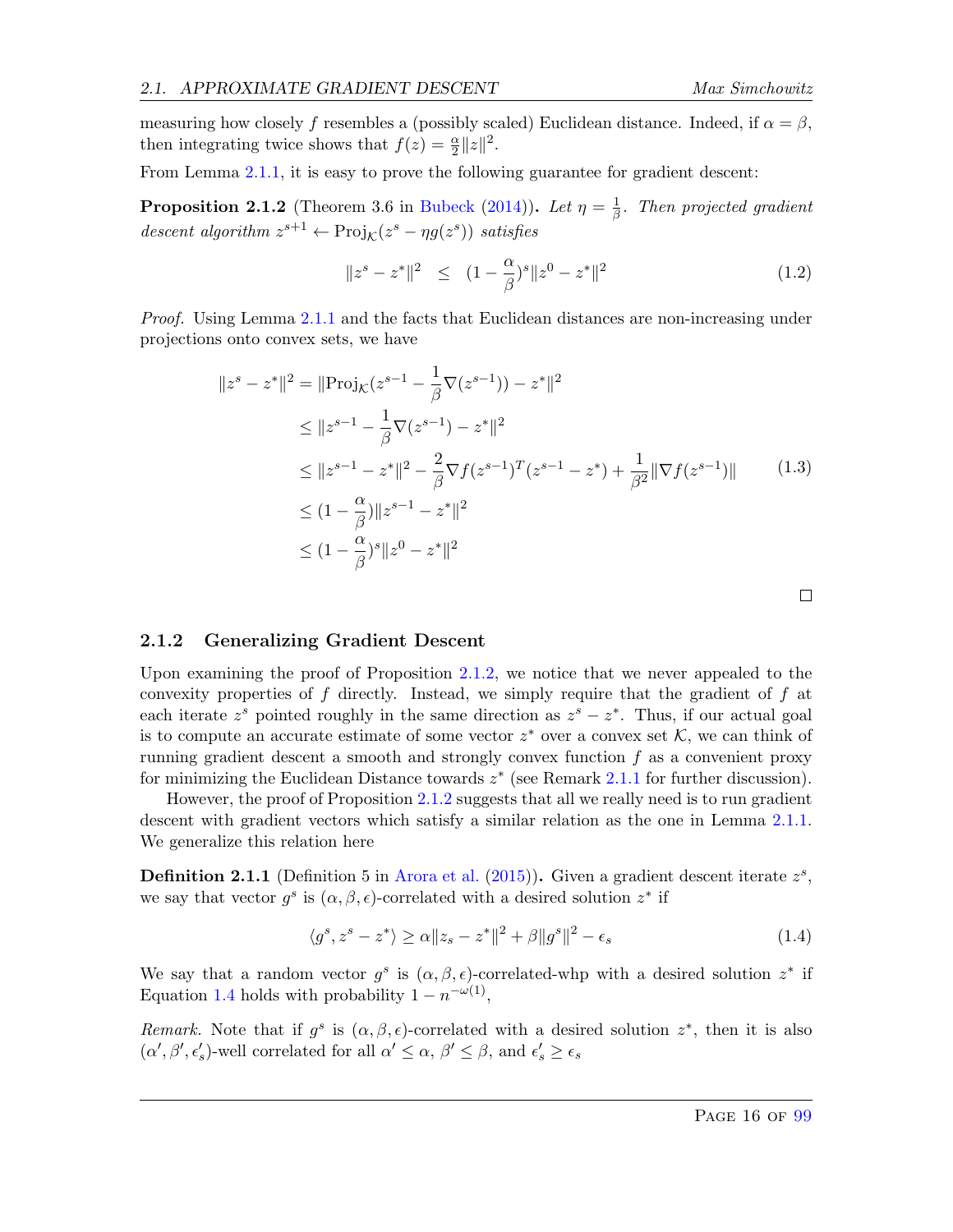It is easy to see from Lemma [2.1.1](#page-15-3) that the gradients of  $\nabla f(z^s)$  are  $(\alpha/2, \frac{1}{2\beta})$  $\frac{1}{2\beta}$ , 0)-correlated with  $z^* = \arg \min_{z \in \mathcal{K}} f(z)$  if f is  $\beta$ -smooth,  $\alpha$ -strongly convex.

But the power of this definition lies in versatility. Indeed, the vectors  $g^s$  need not be the gradients of any convex function, and the  $\epsilon$  paramater allows us to analyze gradient descent schemes in a framework that both tolerates, and makes precise the dependence of the algorithm on a systemic error  $\epsilon$ . Specifically, we have the following theorem:

<span id="page-17-5"></span>**Theorem 2.1.3** (Adaptation of Theorems 6 and 40 in [Arora et al.](#page-63-0) [\(2015\)](#page-63-0)). Let B be any convex set containing  $z^*$ . Suppose that for steps  $s = 1, ..., T$ , the vector  $g^s$  is  $(\alpha, \beta, \epsilon_s)$ . correlated with a desired solution  $z^*$ . Then given an initial vector  $z^0$ ,  $\eta \in [0, 2\beta]$ , and update rule  $z^{s+1} = \text{Proj}_{\mathcal{B}}(z^s - \eta g^s)$ , it holds that

<span id="page-17-0"></span>
$$
||z^{s+1} - z^*||^2 \le (1 - 2\alpha \eta) ||z^s - z^*||^2 + 2\eta \epsilon_s
$$
\n(1.5)

for all  $s \in [T]$ . Consequently, for all  $s \in [T]$ 

<span id="page-17-1"></span>
$$
||z^{s} - z^{*}||^{2} \le (1 - 2\alpha\eta)^{s} ||z^{0} - z^{*}||^{2} + \frac{2}{\alpha} \max_{s \in [T]} \epsilon_{s}
$$
\n(1.6)

In particular, if  $\epsilon_s \leq \alpha \cdot O^*((1-2\alpha\eta)^s||z^0-z^*||^2) + \epsilon$ , then the updates converge geometrically to  $z^*$  with systemic error  $\epsilon/\alpha$  in the sense that

<span id="page-17-2"></span>
$$
||z^{s} - z^{*}||^{2} \le (1 - \alpha \eta)^{s} ||z^{0} - z^{*}||^{2} + \frac{\epsilon}{\alpha}
$$
 (1.7)

If the vector  $g^s$  is  $(\alpha, \beta, \epsilon_s)$ -correlated-whp with a desired solution  $z^*$ , then as long  $T \leq$ poly(n), Equation [1.5](#page-17-0) and Equation [1.6](#page-17-1) hold simultaneously for all  $s \in [T]$  with very high probability. Furthermore, if  $\epsilon_s \leq \alpha \cdot O^*((1-\alpha\eta)^s\|z^0-z^*\|^2)+\epsilon$  with high probability, then Equation [1.7](#page-17-2) holds with high probability as well.

#### A More Intuitive Characterization of Well-Correlatedness<sup>[1](#page-17-3)</sup>

Establishing that that an arbitrary vector  $g^s$  is well-correlated with a solution  $z^*$  might seem rather opaque and unintuitive. Forturnately, the following lemma provides a very easy-to-grasp sufficient condition for well-correlatedness:

<span id="page-17-4"></span>**Lemma 2.1.4** (Lemma 15 in [Arora et al.](#page-63-0) [\(2015\)](#page-63-0)). Suppose that  $g^s = \alpha(z^s - z^*) + v^s$ , where  $||v^s|| \leq \frac{\alpha}{4} ||z^s - z^*|| + \zeta$ , then  $g_i^s$  is  $(\alpha/4, 1/25\alpha, 4\zeta^2/\alpha)$ -correlated with  $z^*$ .

Hence, if  $g^s$  satisfies the decomposition specified in Lemma [2.1.4](#page-17-4) and the step size  $\eta$  is chosen appropriately, then Theorem [2.1.3](#page-17-5) ensures that

$$
||z^{s} - z^{*}||^{2} \le (1 - \Omega(1))^{s} ||z^{0} - z^{*}||^{2} + O\left(\zeta^{2}/\alpha^{2}\right)
$$
\n(1.8)

In other words, if  $g^s/\alpha$  points mostly in the direction of  $z^s - z^*$  - up to a systematic error of  $\epsilon := \zeta/\alpha$  - then the iterates  $z^s$  will converge geometrically to  $z^*$  up to a systematic error of  $\epsilon$ .

<span id="page-17-3"></span><sup>&</sup>lt;sup>1</sup>This section was recently added to the present work after the oral defense, in order to make the approximate coordinate descent exposition more clear.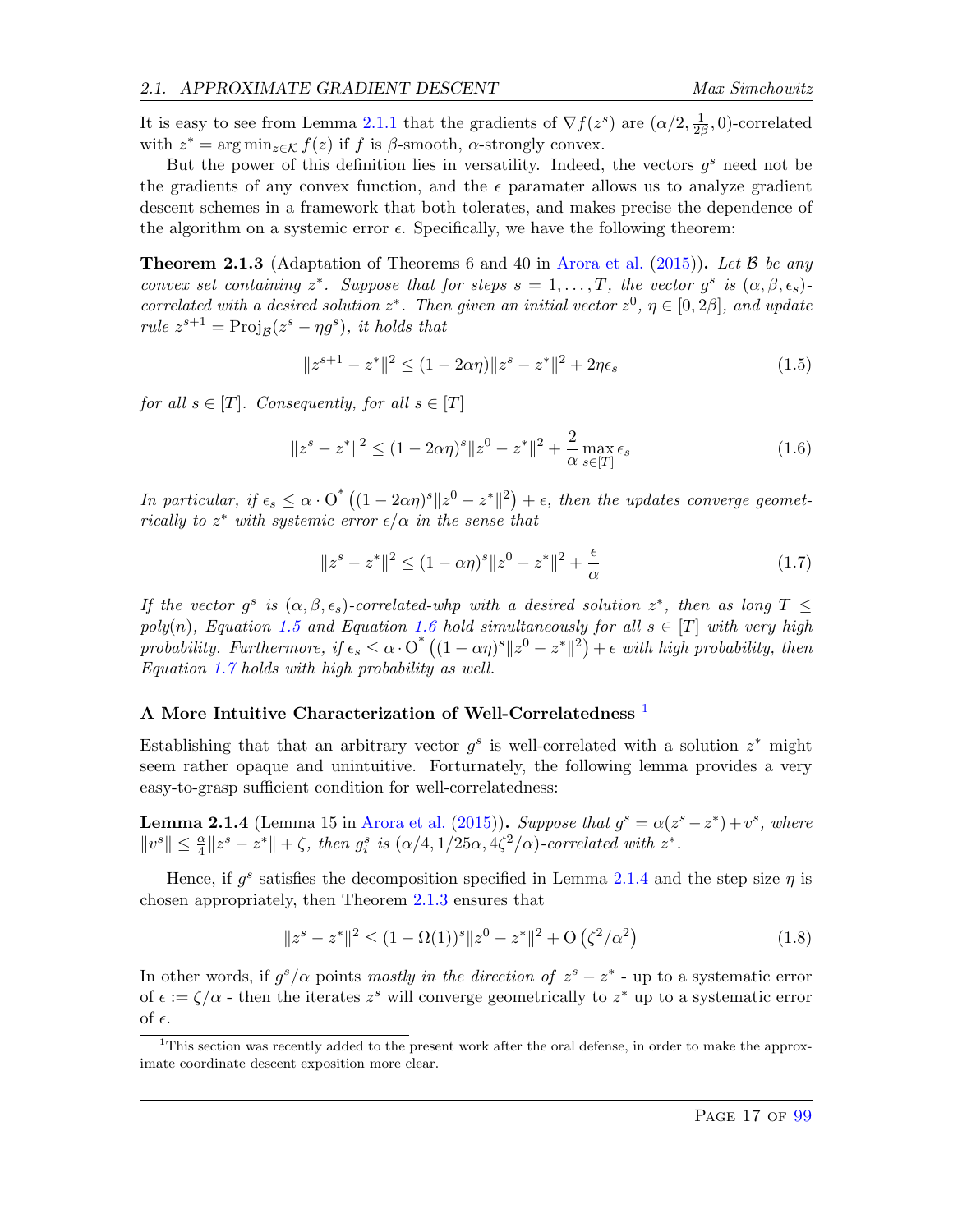### <span id="page-18-0"></span>2.2 A Meta-Algorithm for Dictionary Learning

#### <span id="page-18-1"></span>2.2.1 Review of Approach in [Arora et al.](#page-63-0) [\(2015\)](#page-63-0)

The high-level exposition of the sparse coding algorithms in [Arora et al.](#page-63-0) [\(2015\)](#page-63-0) draw analogies between approximate gradient descent in the dictionary learning problem, stochastic gradient descent and alternating minimization. Briefly, they imagine that that given  $N$ samples  $y^{(1)} = A^*x^{(1)}, \ldots, y^{(N)} = A^*x^{(N)}$ , and attempt to compute the dictionary A which minimizes Equation [1.5.](#page-7-0)

If  $X^*$  is the matrix whose columns are the true sparse signals  $x^{(1)}, \ldots, x^{(N)}$ , then computing  $A^*$  amounts to optimizing  $F(A, X^*)$ . Drawing analogies to stochastic gradient descent, casts the dictionary learning problem as the optimization of an *convex function*  $F(A, X^*)$ , as an unkown convex function of A. Their strategy is to alternate between moving along gradients of  $F(A, \hat{X})$  with respect to A, and then refining estimates of the latent sparse signals by updating  $\hat{X}$ . The hope is that, as  $\hat{X}$  gets closer to  $X^*$ , the gradients  $\nabla_A F(A, \hat{X})$  will begin to resemble  $\nabla_A F(A, X^*)$  more closely. This strategy motivates their Decode-and-Update alternating minimization approach for dictionary learning:

| Algorithm 1: Alternating Minimization Framework in Arora et al. (2015)               |
|--------------------------------------------------------------------------------------|
| Initialize $A^0$ ;                                                                   |
| for $s = 1, 2, , T$ do                                                               |
| <b>Decode:</b> for $i = 1, 2, , p$ , do                                              |
| Find an approximate sparse solution to $A^s \hat{x}^{(i)} = y^{(i)}$ ;               |
| Set $\hat{X}^s$ to be the matrix whose <i>i</i> -th columns is $A^s$ ;               |
| <b>Update:</b> $A^{s+1} = A^s - \eta g^s$ , where $g^s = \nabla_A F(A^s, \hat{X}^s)$ |

#### <span id="page-18-2"></span>2.2.2 A Meta-Algorithm Without Decoding

In this work, we still follow [Arora et al.](#page-63-0)  $(2015)$  by learning  $A^*$  by simultaneously learning m vectors  $A_1^*, \ldots, A_m^*$  in  $\mathbb{R}^n$  by approximate gradient descent. However, we bypass both the putative objective function and the analogy to alternating minimization entirely, and simply focus on designing sample dependent functions  $f(y; A<sup>s</sup>)$  such

$$
g_i^s \approx \mathbb{E}[f(y; A^s)] \approx \alpha(A_i^* - A_i)
$$
\n(2.9)

for some  $\alpha > 0$ . In light of Lemma [2.1.4,](#page-17-4) the *negative* of such gradients  $g_i^s$  will be correlated with  $A_i^*$ , and so the updates  $A_i^{s+1} = A_i^s + \eta g_i^s$  will converge geometrically to  $A_i^*$ , up to some systematic error. We remark here that it is crucial to add  $g_i^s$  is  $A_i^s$ ; [Arora et al.](#page-63-0) [\(2015\)](#page-63-0) in fact commits a sign error by subtracting  $g_i^s$  from  $A_i^s$ .

Though this exposition foregoes making connections to the convex optimization, encodingdecoding, alternating minimization, we believe it has three main advantages:

- 1. It does not require that we explicitly decode the coefficient vectors. This enables us to consider wider variety of gradient estimation procedures which do not have a clear interspects as the gradient of the objective function in Equation [1.5](#page-7-0)
- 2. It renders the analytical techniques in this paper more transparent.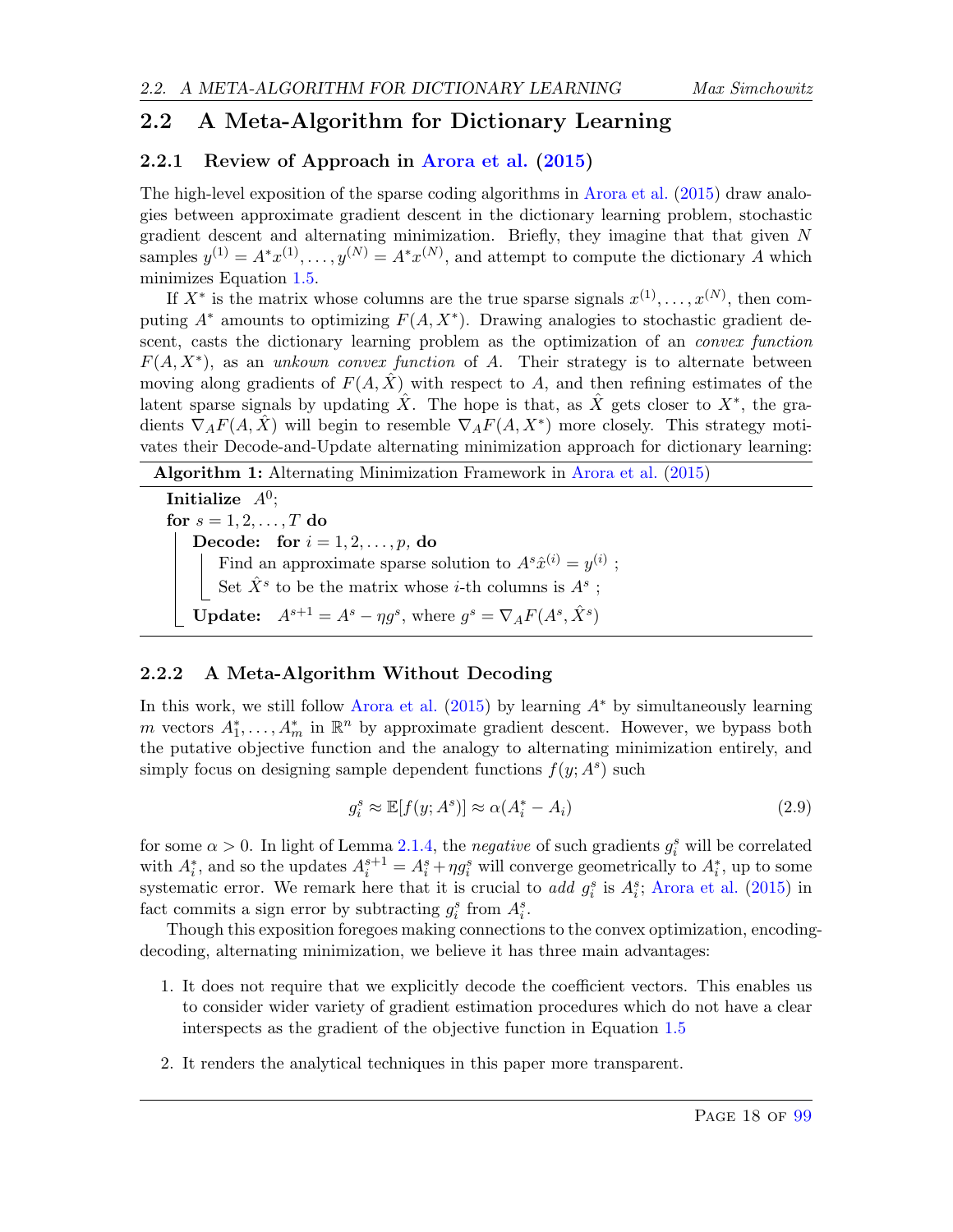3. It reinforces the generality of the approximate gradient descent framework for nonconvex optimization and parameter estimation.

To compute such gradients, we introduce the sign-thresholding operation and the projector matrix. We can think of sign-thresholding as a sort of discretized decoding algorithm: Given a sample  $y = A^*x$ , threshold  $\tau$ , and estimate A of the true dictionary  $A^*$ , the signthresholding operation computes estimates of the sign of the sparse representation  $x^*$  by regarding all coordinates  $x_i$  for which  $|A_i^T y| \leq \tau$  as zero. Sign-thresholding is defined formally in Algorithm [2.](#page-19-0)

| <b>Algorithm 2:</b> SignThreshold $(A, y, \tau)$                                                                                                                                                         |
|----------------------------------------------------------------------------------------------------------------------------------------------------------------------------------------------------------|
| <b>Input:</b> Dictionary A, Thresholds $\tau$ , Sample Sizes y                                                                                                                                           |
| Initialize $\hat{\text{sign}}(x) \leftarrow 0 \in \mathbb{R}^m$ , $\hat{S} \leftarrow \emptyset$ for $i = 1, 2, , m$ do                                                                                  |
| $\begin{array}{c}\n\widehat{\text{sign}}(x)_i \leftarrow \text{sign}_{\tau}(\langle A_i, y \rangle) \\ \widehat{S} \leftarrow \widehat{S} \cup \mathbb{1}( \langle A_i, y \rangle  > \tau)\n\end{array}$ |
|                                                                                                                                                                                                          |
| Return $(\hat{S}, \hat{\text{sign}}(x))$                                                                                                                                                                 |

We define a *projector matrix* M as any collection of m matrix valued functions  $M_i$ :  $\mathbb{R}^{n \times m} \times 2^{[m]} \to \mathbb{R}^{n \times m}$ . Given an estimate A of the dictionary  $A^*$ , and a sample y with estimated support  $\hat{S}$ , we want to choose M such that  $M_i(\hat{S}, A)$  to return a matrix for which

<span id="page-19-0"></span>
$$
M_i(\hat{S}, A) \approx A_i^* - A_i \tag{2.10}
$$

Indeed, if  $||A_i^*|| = ||A_i|| = 1$ , then the projection onto the orthogonal complement of  $A_i$ is precisely  $I - A_i A_i^T$ , and satisfies

$$
(I - A_i A_i^T) A_i^* = A_i^* - (A_i^T A_i^*) A_i = A_i^* - A_i + O (||A_i - A_i^*||^2)
$$

In general, we cannot guarantee that  $||A_i|| = 1$  and so we will not pick  $M_i$  to be an exact orthogonal projection; this is rememdied in the Toy Rule and Neural Update Rules described in the following section. However, we still want to preserve the intutition that M should roughly resemble a projection; hence the title "projector matrix".

With these definitions taken care of, we now formally define a Meta-Algorithm for Dictionary Learning that generalizes both the Neural Update Rule and the Unbiased Update Rule presented in [Arora et al.](#page-63-0) [\(2015\)](#page-63-0):

**Algorithm 3:** Meta-Algorithm  $(M)$ 

**Input:** Projector Matrix M, Initial estimate  $A_0$ , , step size  $\eta$ , Number of Iterations T, Thresholds  $\tau^s$ , Sample Sizes p

for  $s = 1, 2, \ldots, T$  do **Estimate Supports:**  $(\hat{S}^{(j)}, \hat{\sigma}^{(j)}) \leftarrow$  SignTreshold $(y^{(j)}, A^s, \tau^s)$  for  $j = 1, 2, ..., p$ **Update:**  $A_i^{s+1} = A_i^s + \eta \hat{g}_i^s$  where  $\hat{g}_i^s = \frac{1}{p}$  $\frac{1}{p}\sum_{j=1}^p M_i(\hat{S}^{(j)},A)y^{(j)}\cdot\hat{\sigma}^{(j)}_i$ i

<span id="page-19-1"></span>In section [A.1.1](#page-66-2) in the appendix, we establish that our Meta-Algorithm strictly generalizes the neural update rule in [Arora et al.](#page-63-0) [\(2015\)](#page-63-0). Without diving too far into the details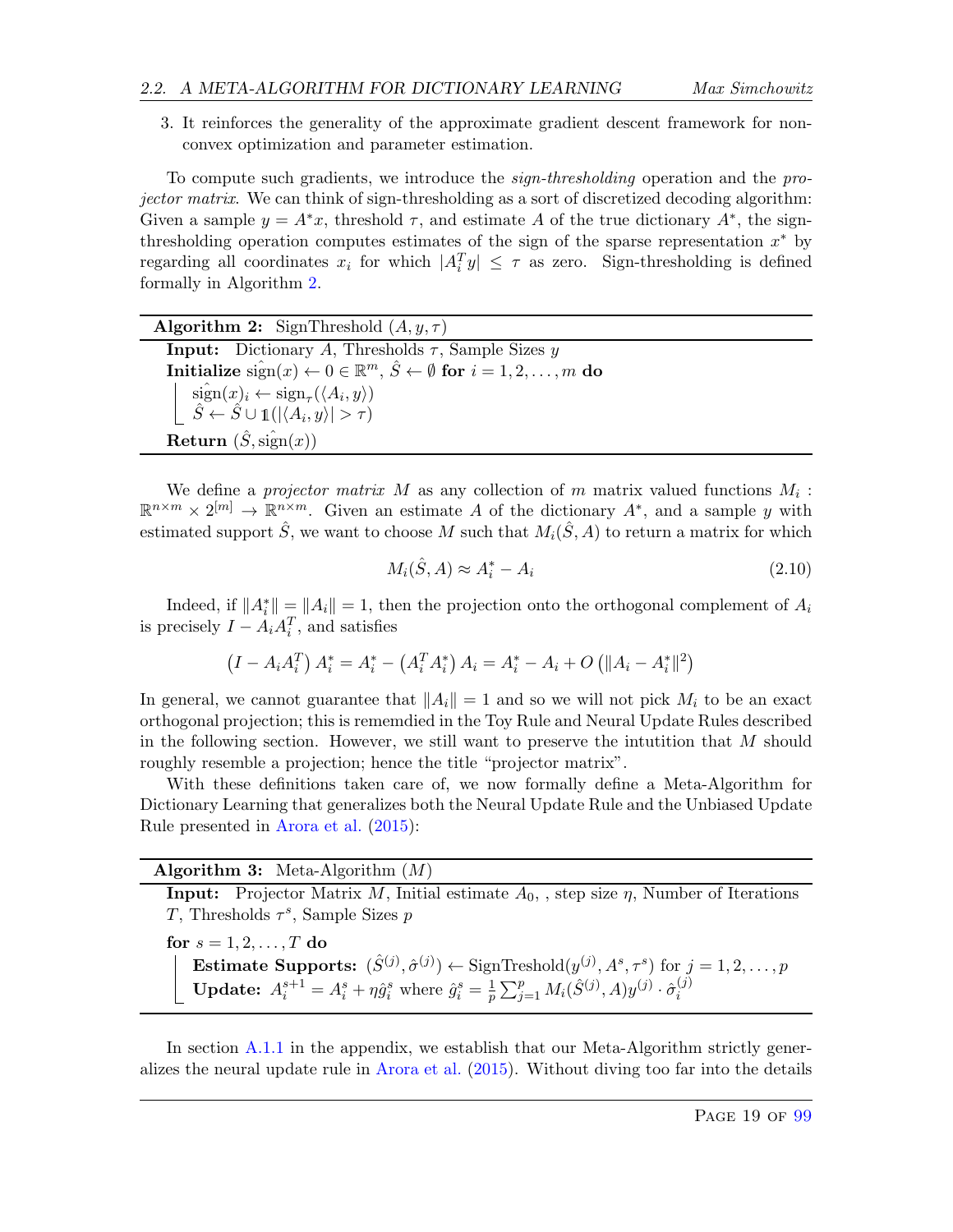of any particular instantiation just quite yet, we provide some basic intuition for why the Meta-Algorithm should work, at least when we can ensure that  $\text{sign}_{\tau}((A_i^T y) = \text{sign}(x_i))$  with high probability. To this end, let's compute the expectation of  $g_i^s$ . To lighten the notation a bit, we temporarily drop the dependence on the superscripts s:

<span id="page-20-0"></span>**Lemma 2.2.1.** Let  $y = A^*x$ , and suppose that the sign thresholding returns a support estimate  $\hat{S} = S$  and sign estimate  $\text{sign}_{\tau}((A_i^T y) = \text{sign}(x_i))$  with probability  $1 - n^{-\omega(1)}$ . Then, for projector matrix  $M_i = M_i(\hat{S})$  for which  $||M|| = O(m)$  almost surely, then

$$
\mathbb{E}[M_i(\hat{S}, A) y \text{sign}_{\tau}(A_i^T y)] = p_i q_i \mathbb{E}[M_i(S) | i \in S] A^*_{\tau} + \gamma \tag{2.11}
$$

*Proof.* Given a  $y = A^*x$ . By assumption the random variables  $M_i(S)$ sign $(x_i)$  and  $M_i(\hat{S})$ sign<sub> $\tau$ </sub> $(A_i^Ty)$ ] differ with probability  $1 - n^{-\omega(1)}$ . With our  $\gamma$ -notation, we can write

$$
\mathbb{E}[M_i(\hat{S})y\text{sign}_{\tau}(A_i^T y)] = \mathbb{E}[M_i(S)y\text{sign}(x_i)] \pm \gamma
$$
  
=  $q_i \cdot \mathbb{E}[M_i(S)y\text{sign}(x_i)|i \in S] \pm \gamma$ 

Next,

$$
\mathbb{E}[M_i(S)y\text{sign}(x_i)|i \in S] = \mathbb{E}[M_i(S)A_i^*x_i\text{sign}(x_i)|i \in S] + \mathbb{E}[M_i(S)\sum_{j\neq i \in S} A_i^*x_j\text{sign}(x_i)|i \in S]
$$

where the second term has mean zero since  $\mathbb{E}[x_i \text{sign}(x_i)] = 0$ . Consequently,

$$
\mathbb{E}[M_i(\hat{S})y\text{sign}_{\tau}(A_i^T y)] = \mathbb{E}[M_i(S)A^* x_i \text{sign}(x_i)] \pm \gamma
$$
  
\n
$$
= p_i \cdot \mathbb{E}[M_i(S)|x_i||i \in S]A_i^* \pm \gamma
$$
  
\n
$$
= \Pr(i \in S) \cdot \mathbb{E}[|x_i||i \in S] \cdot \mathbb{E}[M_i(S)|i \in S]A_i^* \pm \gamma
$$
  
\n
$$
= p_i q_i \mathbb{E}[M_i(S)|i \in S]A_i^* \pm \gamma
$$

where the last step makes use of Assumption [3](#page-11-0) that  $\mathbb{E}[|x_i| | i \in S] = p_i$  for any set S.  $\Box$ 

In other words, if we can estimate  $\hat{S}$  and  $sign(x_i)$  accurately with very high probability, the gradients  $g_i$  in the Meta Algorithm are roughly proportional  $\mathbb{E}[M_i(S)]A_i^*$ . Hence, if we can ensure that  $M_i(S)A_i^* \approx A_i^* - A_i$ , then we should expect a gradient based algorithm with a suitable step size to converge reasonably well to  $A_i^*$ .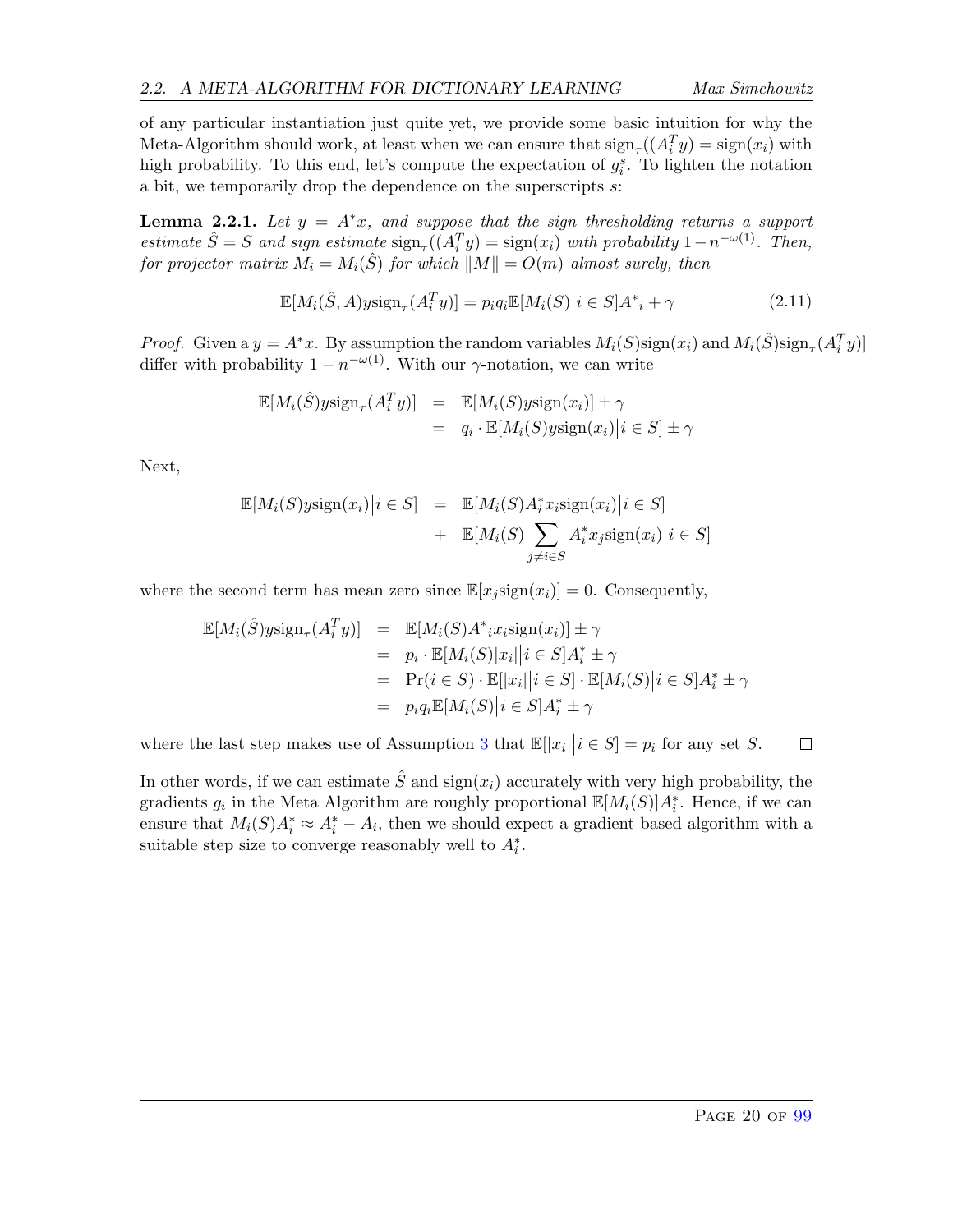## <span id="page-21-0"></span>Chapter 3

# Update Rules for  $(C, \rho)$ -Smooth Samples

#### <span id="page-21-1"></span>3.1 Introduction

In this section, we present and analyze two approximate gradient descent algorithms for sparse coding in the  $(C, \rho)$ -smooth setting. After explaining precisely the difficulties that the Meta-Algorithm from Section [3](#page-19-1) encounters when the C-lower boundedness conditioned is removed, we will devote the remainder of the section to demonstrating how to leverage  $(C, \rho)$ -smoothness assumption in its place. To facilitate clarity, we proceed in order of increasing complexity of analysis.

In Section [3.1.3,](#page-24-0)we outlike an analytical framework which will essentially automate the convergence analyses of the update rules in the remainded of the chapter. Subsequently, section [3.1.4,](#page-25-0) we establish a few high probability properties of the thresholding operation that remain true for general  $(C, \rho)$ -smooth distributions.

Following these more general remarks, we analyze a variant of the Meta-Algorithm we call the "Toy Rule", where the projector matrix is choosen to be  $M_i = I - \frac{1}{\|A_i\|} A_i A_i^T$ deterministically. The precise statement of its convergence is given in Theorem [3.2.1.](#page-26-2)

Just as imperfect sign thresholding can introduce correlations into our update rule, imperfect estimation of  $\hat{S}$  can cause the projector matrix  $M(\hat{S})$  to correlate with the entries of  $x$  supp(x). For an arbitrary matrix valued function  $M(\cdot) : 2^{[m]} \to \mathbb{R}^n$ , there is very little we can say about how these correlations will affect our update rule. Hence, analyzing an update with a deterministic matrix will prove much more straightforward, and serve to crystallize the key innovations in the present works analysis. Finally, we will analyze the expectated gradients under more sophisticated algorithms that afford stronger sample complexity guarantees when  $k$  is very small. In particular, we describe rule similar to the Neural Rule in [Arora et al.](#page-63-0) [\(2015\)](#page-63-0) whose convergence is described by Theorem [3.2.2](#page-26-3)

Throughout the chapter, we will take Assumptions [1,](#page-10-2) [2,](#page-10-1) [3,](#page-11-0) and [4](#page-11-1) for granted. We also impose the following additional assumptions:

<span id="page-21-2"></span>**Assumption 5.** There is a  $C = \Omega(1)$  for which x are  $(C, \rho)$ -smoothly distributed and  $\mathbb{E}[\Pr(|x_i| > C)|i \in S] \geq 1/2$ . We assume that  $\rho = \Omega(1)$ . Furthermore, we require that  $\rho \leq \sqrt{k}$  and  $\rho k/\sqrt{n} = o(1)$ .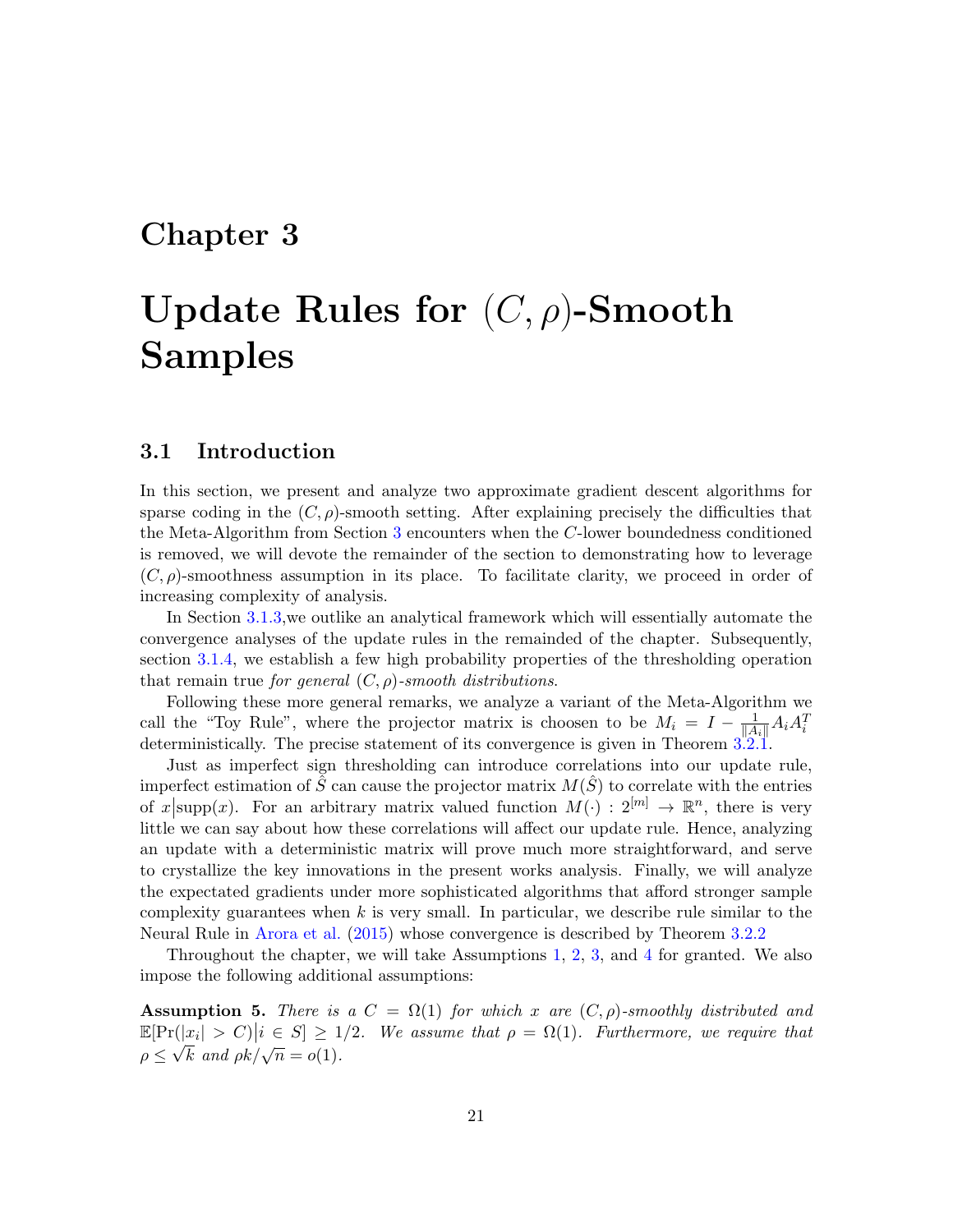Before continuiting, we also establish some further notation:

#### <span id="page-22-0"></span>3.1.1 Further Notation

#### Conditional Expectation

First of all, we will often need to take expectations and probabilities conditioned on the support  $S$  of  $x$ . Hence, we will denote

$$
\mathbb{E}_i[\cdot] = \mathbb{E}_i[|i \in \text{supp}(x)] \tag{1.1}
$$

and similarly  $\mathbb{E}_{i,j}[\cdot] = \mathbb{E}_i[\cdot | i, j \in \text{supp}(x)]$  and  $\mathbb{E}_{i,j,r}[\cdot] = \mathbb{E}_i[\cdot | i, j, r \in \text{supp}(x)]$ . We will define the conditional probability operators  $Pr_i, Pr_{i,j}, Pr_{i,j,r}$  similarly. We will also define

$$
\mathbb{E}_S = \mathbb{E}[\cdot|\text{supp}(x) = S] \tag{1.2}
$$

To avoid confusion, the notation  $\mathbb{E}_S$  will only refer to the expecation conditioned on the support. If we want to take the expectation of all supports of  $x$ , we will write

$$
\mathbb{E}_{S:S\subset[m]}[\cdot] = \sum_{S\subset[m]} \Pr(\text{supp}(x) = S)\mathbb{E}[\cdot|\text{supp}(x) = S] = \sum_{S\subset[m]} \Pr(\text{supp}(x) = S)\mathbb{E}_S[\cdot] \tag{1.3}
$$

More generally, when we want to take the expecation of all sets with a property  $P$ , we write

$$
\mathbb{E}_{S:\mathcal{P}(S)} = \sum_{S:\mathcal{P}(S)} \Pr(\text{supp}(x) = S | \mathcal{P}(\text{supp}(x))) \mathbb{E}[\cdot | \text{supp}(x) = S] \tag{1.4}
$$

$$
= \sum_{S:\mathcal{P}(S)} \Pr(\text{supp}(x) = S | \mathcal{P}(\text{supp}(x))) \mathbb{E}_{S}[\cdot]
$$
\n(1.5)

For example, we have

$$
\mathbb{E}_{S:i\in S}[\cdot] = \sum_{S:i\in S} \Pr_i(S)\mathbb{E}_S[\cdot] = \mathbb{E}_i[\cdot]
$$
\n(1.6)

#### Gradient Notation

To lighten notation, we will drop the dependence on the iterate set  $A<sup>s</sup>$  throughout the section. In keeping with this notation, we fix a step threshold  $\tau > 0$  and define exact gradients

$$
g_i := \mathbb{E}[M_i y \text{ sign}_{\tau}(A_i^T y)] = \mathbb{E}[\hat{g}_i]
$$
\n(1.7)

where  $\hat{g}_i$  is as given in Algorithm [3.](#page-19-1) We assume that A is  $(\delta, 2)$ -near to  $A^*$ , where  $\delta =$  $O<sup>*</sup>(1/\log n)$ , but may be smaller when specified. Throughout the section, we will also let  $n_i = ||A_i||^{-1}$  (think *n* for "normalize"). Because  $||A_i - A_i^*|| \le \delta = o(1)$ , we have that  $n_i = 1 \pm 2\delta$ . Finally, we will define the matrix  $X_i$  by

$$
X_i := 1 - n_i A_i A_i^T \tag{1.8}
$$

The key property of  $X_i$  is summarized in the following claim: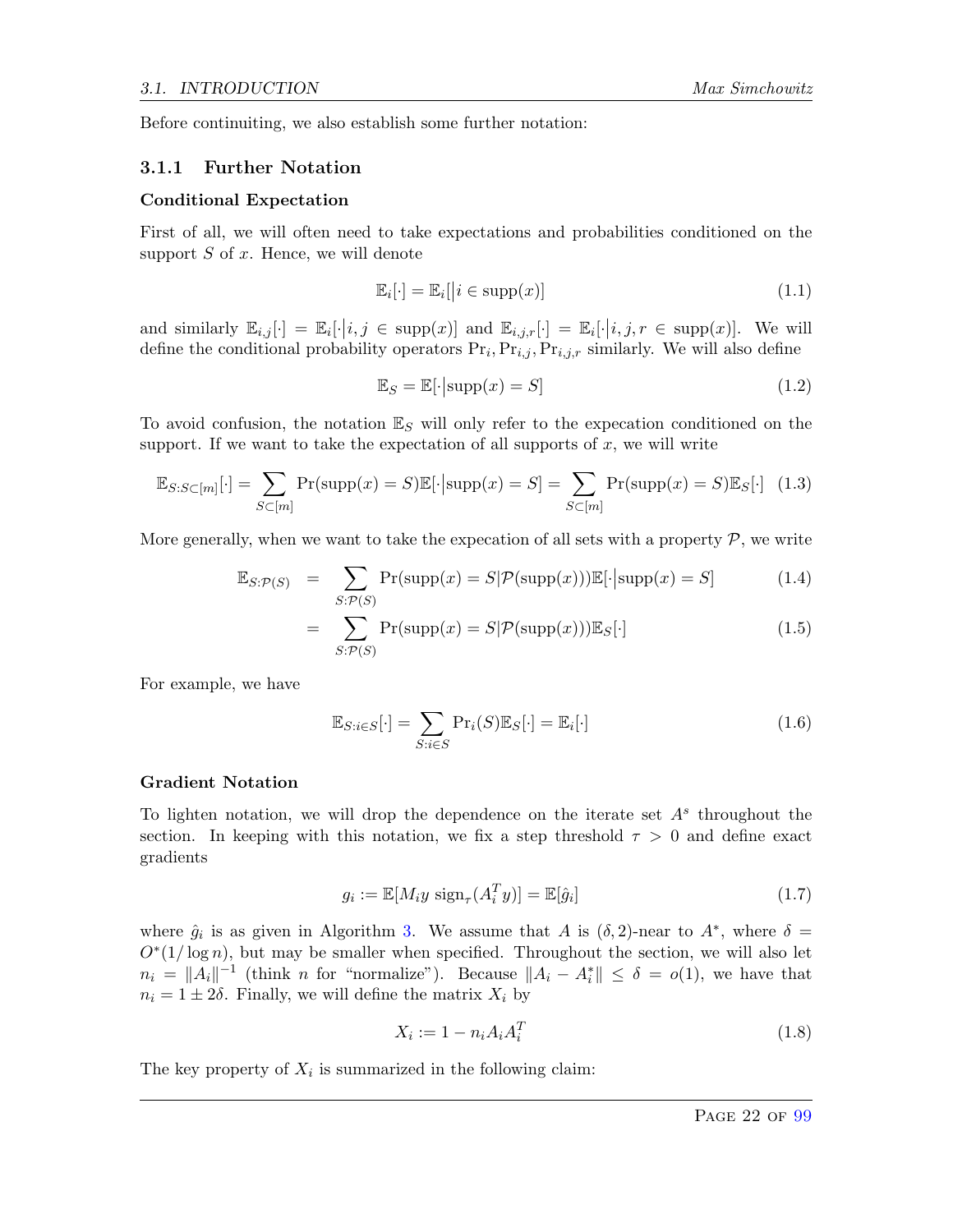#### <span id="page-23-1"></span>Claim 3.1.1.

$$
X_i A_i^* = A_i^* - A_i + O(||A_i^* - A_i||^2)A_i
$$
\n(1.9)

Proof. We have

$$
X_i A_i^* = (I - \frac{1}{\|A_i\|} A_i A_i^T) A_i^* = A_i^* - \langle \frac{A_i}{\|A_i\|}, A_i^* \rangle A_i
$$

Now,  $u := \frac{A_i}{\|A_i\|}$  and  $v := A_i^*$  are unit vectors, so  $\langle u, v \rangle = 1 + \|u - v\|^2$ . Moreover,  $\|u - v\| =$  $||A_i^* - \frac{A_i}{||A_i}$  $\frac{A_i}{\|A_i\|}\| = O(\|A_i^* - A_i\|).$  Hence,  $X_i A_i^* = A_i^* - A_i + O(\|A_i - A_i^*\|^2)$  $\Box$ 

#### Indexing Notation

For a sample  $y = A^*x$ , we will let  $y_{-i} := y - A^*x_i$ . Note that  $y_{-i}$  does not refer to the vector consisting of all entries of y except the  $i$ -th, which was the notation we established in the Section [1.2.1.](#page-9-1) To avoid ambiguity, the notation  $y_{-i}$  will always denote  $y_{-i} = y - A^*_{i} x_{i}$ for the vectors y, and the  $-i$  subscript will be interpreted as in the introduction for all other vector and matrix valued objects in the work (e.g,  $x$ ,  $A^*$ ,  $A$ , etc..).

#### <span id="page-23-0"></span>3.1.2 Pitfalls for the Meta-Algorithm under Imperfect Sign Thresholding

The key hurdle to overcome for  $(C, \rho)$ -smoothly distributed vectors is that there is no clear way to guarantee correct sign thresholding with very high probability. Following the Meta-Algorithm, suppose that, given an estimate A of  $A^*$  and sample  $y = Ax$ , we estimate  $\hat{S} := \{i : |A_i^T y| \geq \tau\}$  and  $\text{sign}(x_i) = \text{sign}_{\tau}(A_i^T y)$ . Then

$$
A_i^T y = A_i^T A_i^* x_i + \sum_{j \in S - \{i\}} A_i^T A_j^*
$$
  
=  $A_i^T A_i^* x_i + \sum_{j \in S - \{i\}} (A_i - A_i^*)^T A_j^* x_j + \sum_{j \in S - \{i\}} A_i^{*T} A^* j x_j$   
=  $A_i^T A^* i x_i + (A_i - A_i^*)^T \sum_{j \in S - \{i\}} A_j^* x_j + \sum_{j \in S - \{i\}} A_i^{*T} A_j^* x_j$  (1.10)

The first term in in the above sum is  $\Theta(x_i)$  (recall that  $A_i^T A_i^* = 1 \pm o(1)$ ), but the ex-amining the proof of Lemma [3.1.4](#page-25-1) shows that the second term can contribute as much as  $\tilde{\Omega}$  ( $\delta + \sqrt{k}\mu/\sqrt{n}$ ), with non-trivial probability. Thus, if x is not C-lower bounded, then whenever we happen to draw a coefficient vector x for which  $x_i = o\left(\delta + \frac{1}{n_i}\right)$  $\sqrt{k}\mu/\sqrt{n}$ , the sign of  $A_i^T y$  will be often be closer to the sign of  $A_i^T (y - A^* i x_i)$  than to  $x_i$ .

The challenge here isn't so much that support estimation and sign thresholding are noisy. Indeed, suppose for the sake of argument that  $\hat{S}$  could be estimated perfectly, but that  $sign(x_i) = sign(x_i) + \xi$ , where  $\xi$  is some noise depending on  $x_i$  but no other entries of x. Then, since  $\mathbb{E}[\xi x_j] = 0$ , it would be straightforward to adapt the proof of Lemma [2.2.1](#page-20-0) to show that, still,

$$
\mathbb{E}[M_i(\hat{S})\hat{\text{sign}}(x_i)y] \propto \mathbb{E}[M_i(S)]A^*_{\ i} + \gamma \tag{1.11}
$$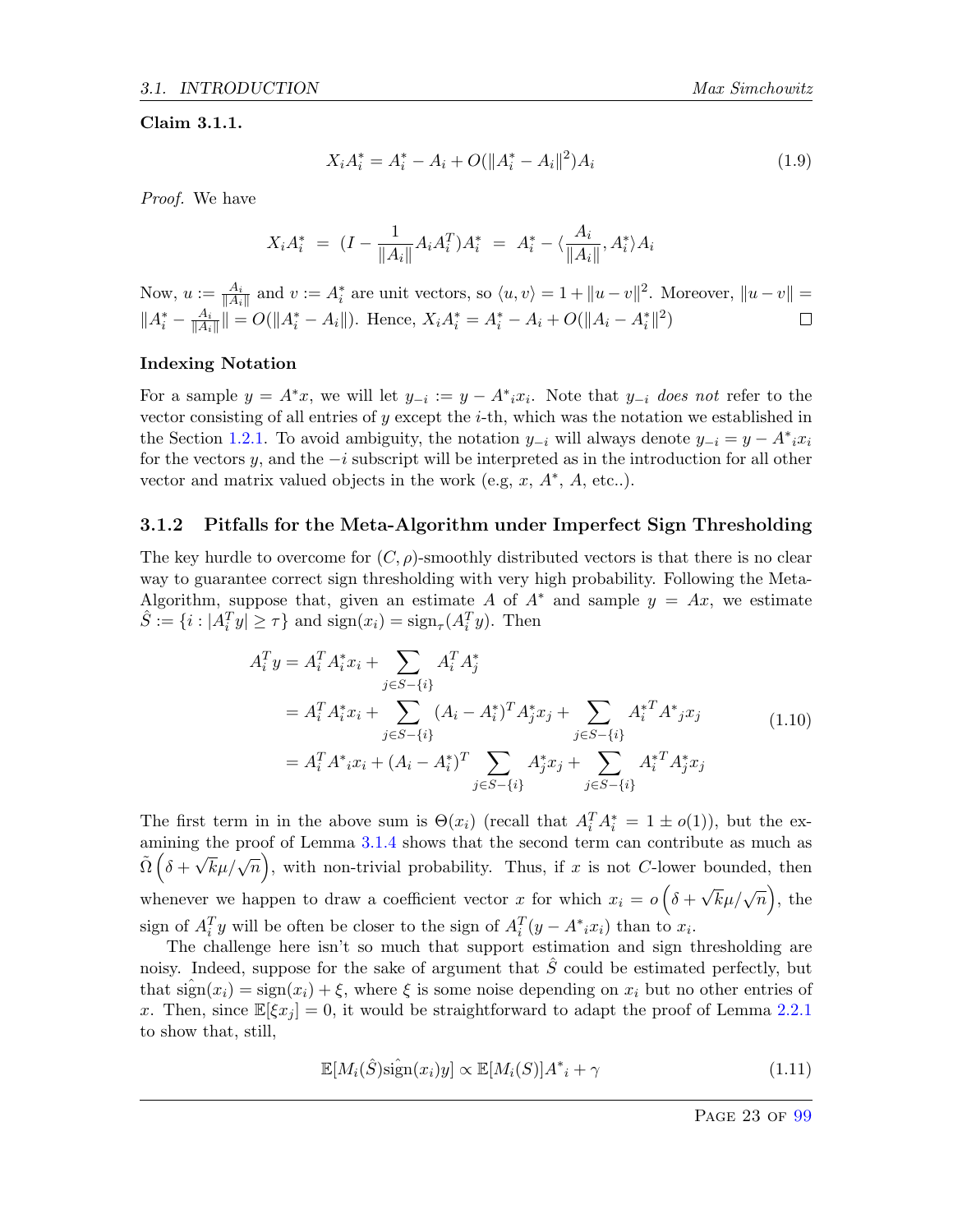Rather, the obstacle is that innacurate sign thresholding causes the entries of  $x$  (given  $S = \text{supp}(x)$  to correlate. In particular, for a set threshold  $\tau$ , suppose that we happen to draw a sample  $y = Ax$  for which  $x_i = \tau \pm \tilde{\Omega} \left( \delta + \right)$  $\sqrt{k}\mu/\sqrt{n}$ . Then, whether  $|A_i^T y|$  makes it over the threshold  $\tau$  or not depends very heaviliy on  $A_i^T(y - A^*_{i}x_i)$ .

#### <span id="page-24-0"></span>3.1.3 Automating the Analysis of the Meta-Algorithm

Because we are analyzing many simultaneous update rules, we find expedient to automate much of our analysis.

**Definition 3.1.1**  $((\alpha, \delta, \zeta)$ -true and  $\alpha$ -nearness-well-conditioned). For a set of gradient vectors  $g_i$ , let g be the matrix whose columns are  $g_i$ . We say that that the gradient  $g_i$  is  $(\alpha_i, \delta, \zeta)$ -true if there is a positive  $\alpha_i = \Theta(1)$  for which

<span id="page-24-3"></span>
$$
g_i / q_i = \alpha_i (A^* - A) + v \tag{1.12}
$$

where  $||v|| \le \zeta + O^*(\alpha_i ||A^*_{i} - A||) + o(\delta)$ . We say g is  $\alpha$ -nearness well-conditioned if we can write

<span id="page-24-4"></span>
$$
g \operatorname{diag}(q_i)^{-1} = (A^* - A)\operatorname{diag}(\alpha_i) + A \operatorname{diag}(\beta_i) + \tilde{G}
$$
\n(1.13)

where  $\alpha_i = \Omega(1)$  are are positive,  $\beta_i = o(1)$ , and  $\|\tilde{G}\| = o(\|A^*\|).$ 

We first state two trivial consequences of the above definition:

**Lemma 3.1.2.** If g is nearness well conditioned, then  $g \pm o(||A^*||)$  is also nearness well conditioned. Furthermore, if  $g_i$  is  $(\alpha_i, \delta, \zeta)$ -true, then  $cg_i$  is  $(c\alpha_i, \delta, \zeta)$ -true for  $c = \Theta(1)$ .

We can now state the theorem which automates the convergence analysis of approximate gradient descent for true and nearness-well-conditioned gradients:

<span id="page-24-5"></span>**Theorem 3.1.3** (Automated Analysis for Gradient Descent). Let  $A^0$  be  $(\delta_0, 2)$  near to  $A^*$ , and let  $(A^s, g^s)$  be a sequence of iterates and gradient vectors for  $s \in \{1, \ldots, T\}$  such that

- 1.  $A^{s+1} = A^s + g^s \cdot \text{diag}(\eta_i^s)$
- 2. Whenever  $A^*$  is  $(\delta^s, 2)$ -near to  $A^*, g_i^s$  is  $(\alpha_i^s, \delta^s, \zeta)$ -true and  $g^s$  is  $\alpha^s$ -nearness-wellconditioned.
- 3.  $\alpha_{\min} = \min_{i,s} \alpha_i^s$  and  $\alpha_{\max} = \max_{i,s} \alpha_i^s$  are both  $\Theta(1)$

Then, as long as the step sizes satisfy

<span id="page-24-1"></span>
$$
\eta_0 \leq \frac{\eta_i^s}{q_i} \leq \frac{2}{25\alpha_{\max}} \quad \text{for all } i \in [m], \ s \in \{1, \dots, T\} \tag{1.14}
$$

It holds that for each  $s \in \{1, ..., T\}$  that  $A^s$  is  $(\delta_0, 2)$ -near to  $A^*$  and

<span id="page-24-2"></span>
$$
||A_i^s - A^*||^2 \le (1 - \alpha_{\min} \eta_0 / 4)^s || + 64\zeta^2 / \alpha_{\min}^2
$$
\n(1.15)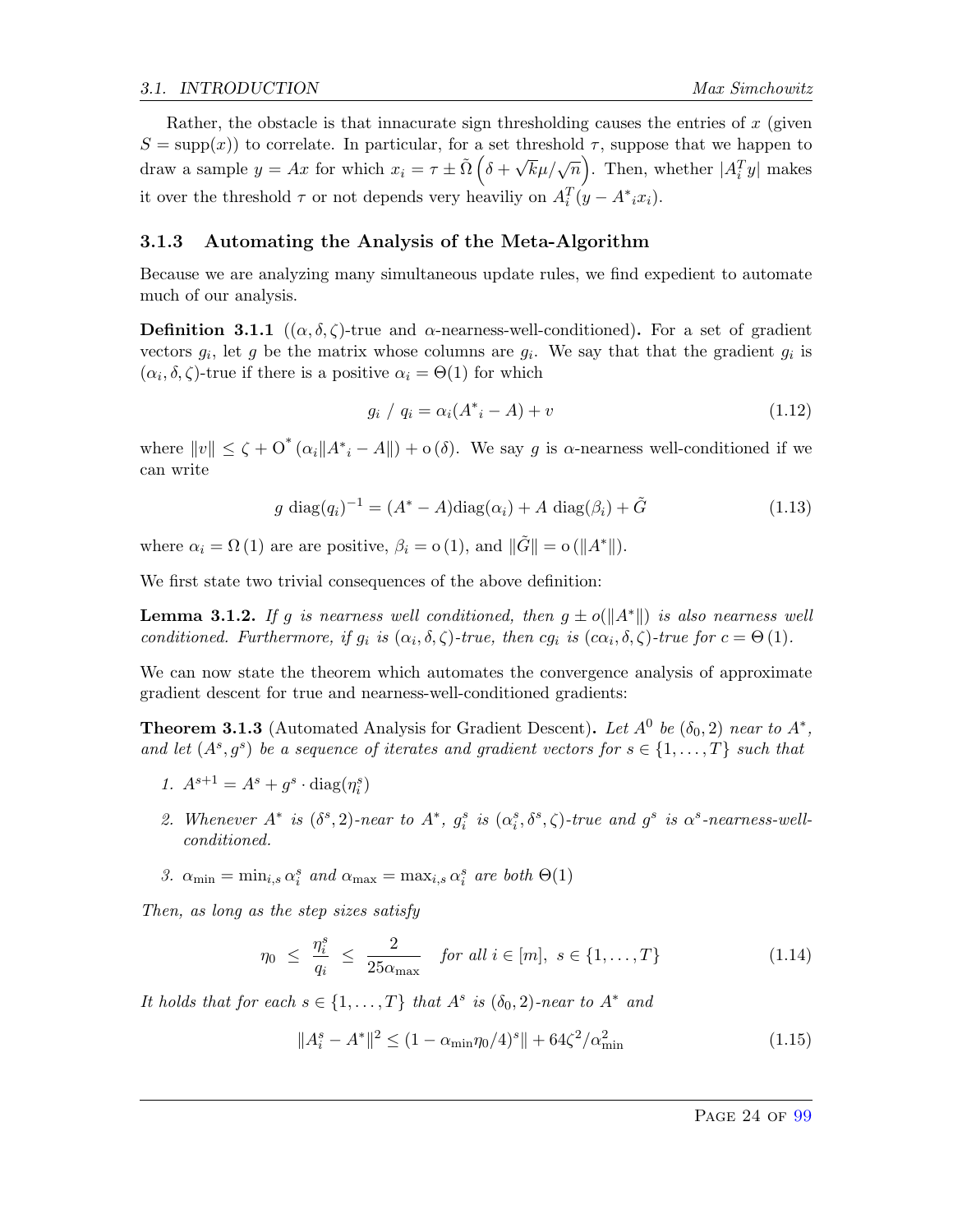In fact, the theorem holds in the more general setting when we only assume that the  $g<sup>s</sup>$  are  $(\alpha_i^s, \delta^s + e^s, \epsilon)$ -true, whenever

$$
e_s^2 \le (1 - \alpha_{\min} \eta_0 / 4)^s \delta_0^2 + 64 \zeta^2 / \alpha_{\min}^2 \tag{1.16}
$$

If the  $g_i^s$  and  $g_s^s$  are true and near with high probability, and if the and  $\eta_i^s$  satisfy Equa-tion [1.14](#page-24-1) with high probability, and  $T = poly(n)$ , then the conclusions of the theorem remain true with high probability. If  $g_i^s$  is  $(\alpha_i^s, \delta^s, \epsilon)$ -true whenever  $A^s$  is simply  $\delta_s$ -close to  $A^*$ (possibly only with high probability), then Equation [1.15](#page-24-2) holds as well (possibly again with high probability).

Remark. We made no attempt to be tight with constants in the above proof of the above theorem. Constants can be improved substantially if we require more strongly that the vectors  $g_i^s$  be  $(\alpha_i, 0, \zeta)$ -true. Note also that the previous Theorem gives guarantees for choosing appropriate gradient descent step sizes.

#### <span id="page-25-0"></span>3.1.4 Sign and Support Recovery

While section [3.1.2](#page-23-0) highlighted some of the difficulties of thresholding sparse representations which are not  $C$  lower bounded, we will still be able to establish a few very useful properties of the sign-thresholding operation for  $(C, \rho)$ -smooth distributions.

**Definition 3.1.2.** Suppose that A is  $\delta$ -close to  $A^*$ . We say the threshold  $\tau$  is  $\delta$ -suitable if **Definition 3.1.2.** Suppose that A is 0-close to A : we say the threshold t is 0-suitable if  $(\delta + \sqrt{k}\mu/\sqrt{n}) \log n \le \tau$ , and that  $\tau$  is  $(\delta, C)$ -suitable if in addition  $\tau \ge C/2$ , where C is given in Assumption [5.](#page-21-2) We also define the estimated support

$$
\hat{S} := \{ i : |\text{sign}_{\tau}(A_i^T y)| \ge \tau \}
$$
\n
$$
(1.17)
$$

The following Lemma shows that  $\hat{S} \subset S$  with high probability, and that  $\text{sign}_{\tau}(A_i^T y)$  accurately indentifies the signs of  $x_i$  for all  $i \in \hat{S}$ :

<span id="page-25-1"></span>**Lemma 3.1.4.** If  $\tau$  is  $(\delta, C)$ -suitable, then with probability  $1 - n^{-\omega(1)}$ ,

- 1.  $\hat{S} \subset S$
- 2. For all  $i \in \hat{S}$  we have  $\text{sign}_{\tau}(A_i^T x_i) = \text{sign}(x_i)$
- 3. If  $|x_i| \ge C$ , then  $\text{sign}_{\tau}(A_i^T y) = \text{sign}(x_i)$ .

In other words, the only errors that the sign thresholding makes (whp) are in possibly mistaking the case  $|x_i| \leq C/2$  for the case  $i \notin S$ .

As a consequence, we can compute  $g_i^s$  by conditioning on the event  $i \in S$ . To this end, we define the conditional gradient

<span id="page-25-2"></span>
$$
G_i := \mathbb{E}_i[M_i y \text{sign}_\tau(A_i^T y)] \tag{1.18}
$$

and state the following corrolary of Lemma [3.1.4.](#page-25-1)

**Corollary** (Reduction to Conditional Gradients). Suppose that  $\tau$  is  $(\delta, C)$ -suitable. Then  $g_i$ is  $(\alpha_i, \delta, \zeta + n^{-\omega(1)})$ -true if and only if  $G_i$  satisfies the decomposition given in Equation [1.12.](#page-24-3) Similarly, g is nearness well conditioned if and only if G satisfies the right hand side of Equation [1.13.](#page-24-4)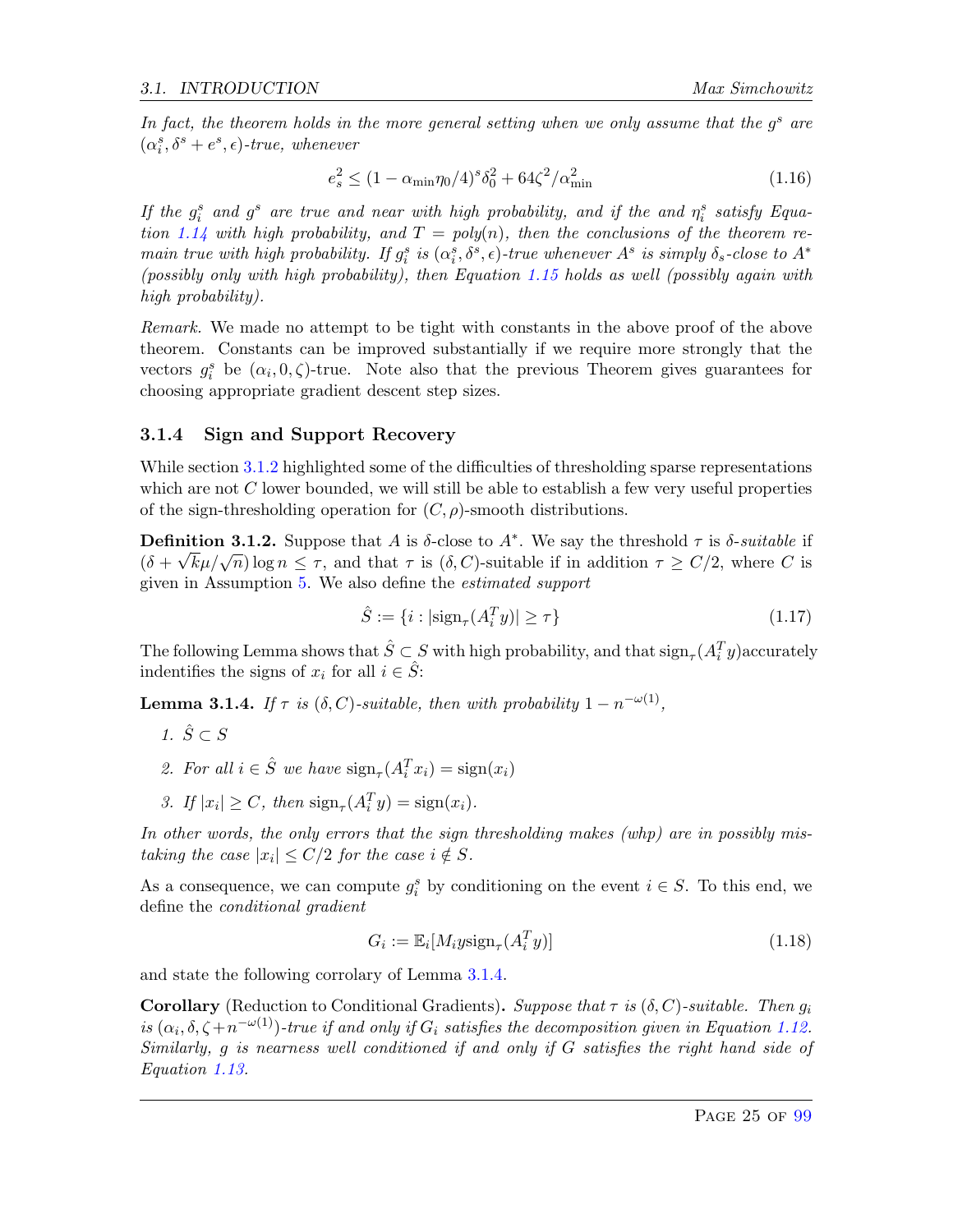Proof.

$$
p^{-1}g_i = \frac{1}{p_i} \mathbb{E}[M_i y \text{sign}_\tau(A_i^T y) \mathbb{1}(i \in S)] + \frac{1}{p_i} \mathbb{E}[M_i y \text{sign}_\tau(A_i^T y) \mathbb{1}(i \notin S)] \tag{1.19}
$$

The first term on the right is precisely  $G_i$ , and the second is  $O(\gamma)$  since  $\text{sign}_{\tau}(A_i^T y) \mathbb{1}(i \notin$  $S$ ) = 0 whp by Lemma [3.1.4](#page-25-1)

### <span id="page-26-0"></span>3.2 Update Rules for  $(C, \rho)$ -Smooth Sparse Coding

In this section, we establish finite sample convergence guarantees for both the Toy Rule and the Neural Rule. For the Toy Rule, we have

<span id="page-26-2"></span>**Theorem 3.2.1** (Convergence of the Toy Rule). Suppose that  $A^*$  is  $(\delta, 2)$ -near to  $A^*$ , that  $\eta = \Theta^*(m/k)$ , and that Assumptions 1-5 hold. Then if the update step in the Meta-Algorithm with  $M_i = X_i$  uses  $p = \Omega(mt)$  fresh samples at each iteration, we have

$$
||A_i^s - A_i^*||^2 \le (1 - \lambda)^s ||A_i^0 - A^*||_i^2 + O\left(1/t + \rho^2 k^2/n^2\right)
$$
\n(2.20)

for some  $\lambda \in (0, 1/2)$ , and  $t = \Omega k$ , and for all  $s = 1, 2, ..., T$ . In particular,  $A^*$  converges geometrically until the column-wise error is  $O(1/\sqrt{t} + \rho k/n)$ .

and, for the Neural Rule,

<span id="page-26-3"></span>**Theorem 3.2.2** (Convergence of the Neural Rule). Suppose that  $A^*$  is  $(\delta, 2)$ -near to  $A^*$ for  $\delta = O^*((\rho \log nk^{1/4})^{-1})$ , the threshold  $\tau = \Theta((\rho k^{1/4})^{-1})$ , the step size  $\eta = \Theta^*(m/k)$ , and Assumptions 1-5 hold. Then if the update step in the Algorithm with  $M_i(A, \hat{S}) =$  $I-\sum_{j\in \hat{S}}n_jA_jA_j^T$  uses  $p=\tilde{\Omega}(mk^2)$  fresh samples at each iteration, we have

$$
||A_i^s - A_i^*||^2 \le (1 - \lambda)^s ||A_i^0 - A^*||_i^2 + O\left(\rho^2 k^2 / n^2 + \frac{\mu^2}{n}\right)
$$
 (2.21)

for some  $\lambda \in (0,1/2)$ , and for any  $s = 1, 2, ..., T$ . In particular,  $A^*$  converges geometrically por some  $\lambda \in (0, 1/2)$ , and for any  $s = 1, 2, ..., 1$ <br>until the column-wise error is  $O(\rho k/n + \mu/\sqrt{n})$ .

In this section, we prove that the expected gradients  $g_i^s = \mathbb{E}[\hat{g}_i^s]$  are  $(\Theta(1), 0, k/n)$ -true, and that the gradient matrices are  $\Theta(1)$ -well conditioned. While Theorem [3.1.3](#page-24-5) renders these statements are sufficient for convergence in the infinite-sample regime, the complete proofs fo Theorems [3.2.1](#page-26-2) and [3.2.2](#page-26-3) will have to wait till a thorough sample complexity analysis in the Appendix, section  $A.2$ . We remark that the sample complexity of the Neural Rule suffers by a factor of k when we remove the  $C$ -lower boundedness assumption (performance of the Toy Rule, however, does not increase under C-lower bounded conditions).

#### <span id="page-26-1"></span>3.2.1 Analysis of the Toy Rule

We will devote this section to the proof of the following theorem: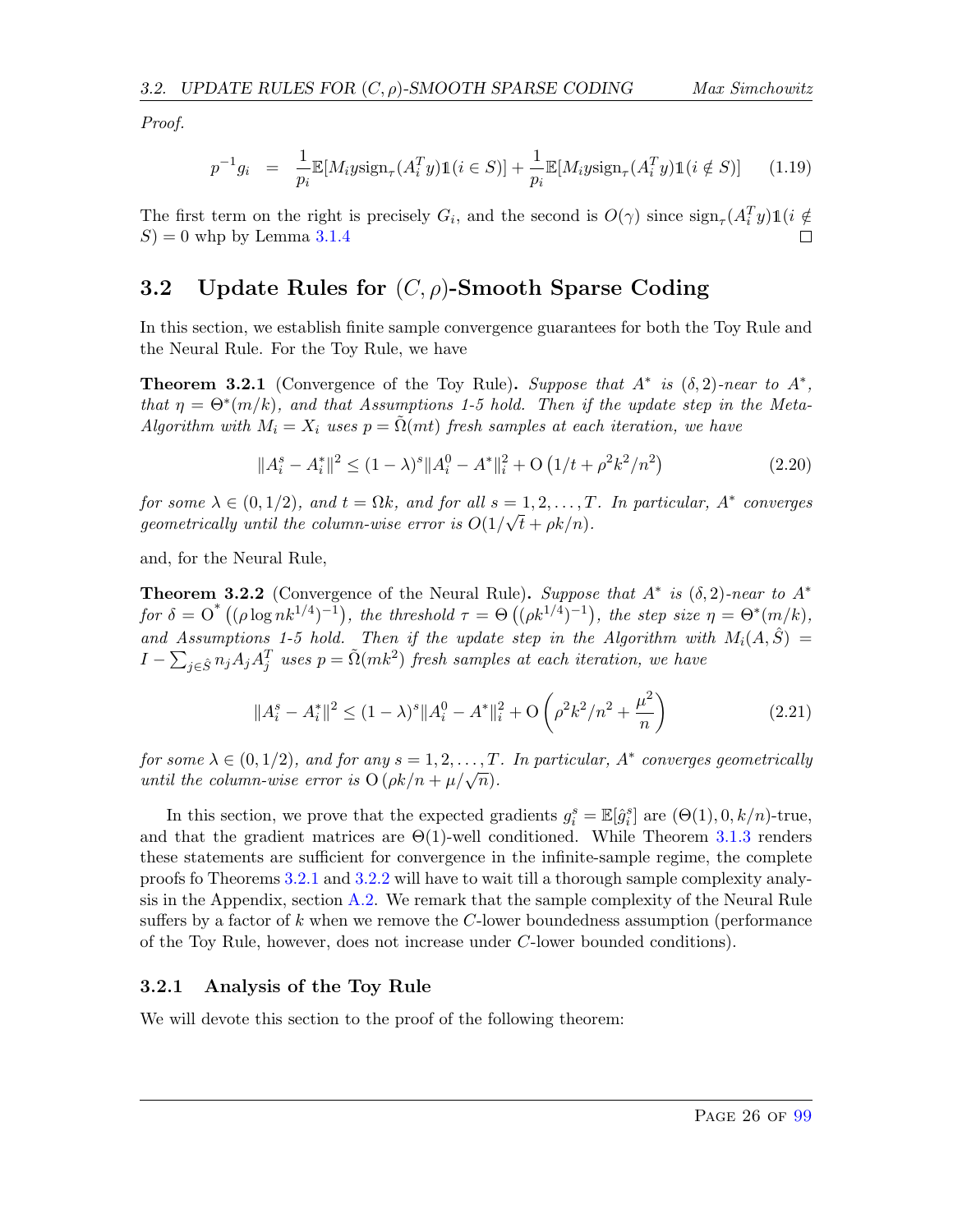<span id="page-27-1"></span>**Theorem 3.2.3.** Suppose that A is  $(2, \delta)$ -near to A<sup>\*</sup> and  $\tau$  is  $(\delta, C)$ -suitable. Then, given then the toy update rule

$$
g_i := \mathbb{E}[X_i y \text{sign}_\tau(A_i^T y)] \tag{2.22}
$$

 $g_i$  are  $(a_i, 0, \mathrm{O}\left(\rho k / n)\right)$ -true and  $g$  is a-nearness well conditioned, where

$$
a_i := \mathbb{E}[x_i \text{sign}_{\tau}(A_i^T y) | i \in S] = \Theta(1)
$$
\n(2.23)

Recalling Theorem [3.1.3,](#page-24-5) we have the immediate corrolary

**Theorem 3.2.4.** Suppose that  $A^*$  is  $(\delta, 2)$ -near to  $A^*$ , that the threshold  $\tau = \Theta^*(C)$ , the step size  $\eta = \Theta^*(m/k)$ , and Assumptions 1-5 hold. Then, if update step in the Meta Algorithm uses the projector matrix  $M_i = X_i$  and an infinite number of samples per iteration, we have

$$
||A_i^s - A_i^*||^2 \le (1 - \lambda)^s ||A_i^0 - A^*||_i^2 + O\left(\rho^2 k^2 / n^2\right)
$$
\n(2.24)

for some  $\lambda \in (0,1/2)$ , and for any  $s = 1, 2, ..., T$ . In particular,  $A^*$  converges geometrically until the column-wise error is  $O(\rho k/n)$ .

Because of its relative simplicity, the analysis of the toy algorithm will help elucidate the key techniques necessary for adapting gradient descent algorithms to the  $(C, \rho)$ -smooth case. The first step is a straightforward computation of  $G_i$ :

#### <span id="page-27-0"></span>Claim 3.2.5.

$$
G_i := \mathbb{E}_i[X_i y \text{sign}_{\tau}(A_i^T Y)] = \alpha_i(A_{\ i}^* - A_i + O(||A_{\ i}^* - A_i||^2) + E_i \tag{2.25}
$$

where  $\alpha_i := \mathbb{E}[x_i \text{sign}_{\tau}(A_i^T y) | i \in S]$  and

$$
E_i := M_i A_{-i}^* \text{vec}(\Pr(j \in S | i \in S) \cdot \mathbb{E}[x_j \text{sign}_\tau(A_i^T y) | i, j \in S])
$$
\n(2.26)

*Proof.* Since  $M_i = X_i$  deterministically, we may write

$$
\mathbb{E}[X_i y \cdot \text{sign}_{\tau}(A_i^T y) | i \in S] = X_i \mathbb{E}[\sum_{j \in S} A^* j x_j \cdot \text{sign}_{\tau}(A_i^T y) | i \in S] + X_i A^* i \mathbb{E}[x_i \text{sign}_{\tau}(A_i^T y) \cdot | i \in S]
$$
\n(2.27)

The first term is precisely  $E_i$ . Moreover, by the definition of  $\alpha_i$  and Claim [3.1.1,](#page-23-1)

$$
X_i A^* i \mathbb{E}[x_i \text{sign}_{\tau}(A_i^T y) \cdot | i \in S] = a_i X_i A^* i = a_i (A^* i - A_i) + O(||A^* i - A_i||^2) A_i \quad (2.28)
$$

It is rather straightforward to show  $\alpha_i = \Omega(1)$ , so we will defer that argument to the end of the section. The more central innovation how we control  $E_i$ . From Claim [3.2.5,](#page-27-0) we see that bounding  $E_i$  amounts to controlling the terms

$$
\xi_{i,j} := \mathbb{E}[x_j \text{sign}_\tau(A_i^T y) | i, j \in S]) \tag{2.29}
$$

The  $\xi_{i,j}$  are not a coincidental artificact of our algorithm or method of analysis. Instead, the  $\xi_{i,j}$  capture how much influence  $x_j$  exerts on the sign on the estimated sign of  $x_i$ . In the C-lower bounded case, we could ensure that  $\xi_{i,j} = n^{-\omega(1)}$  by thresholding at  $\tau = C/2$ . With  $(C, \rho)$  boundedness, the best we have is the following: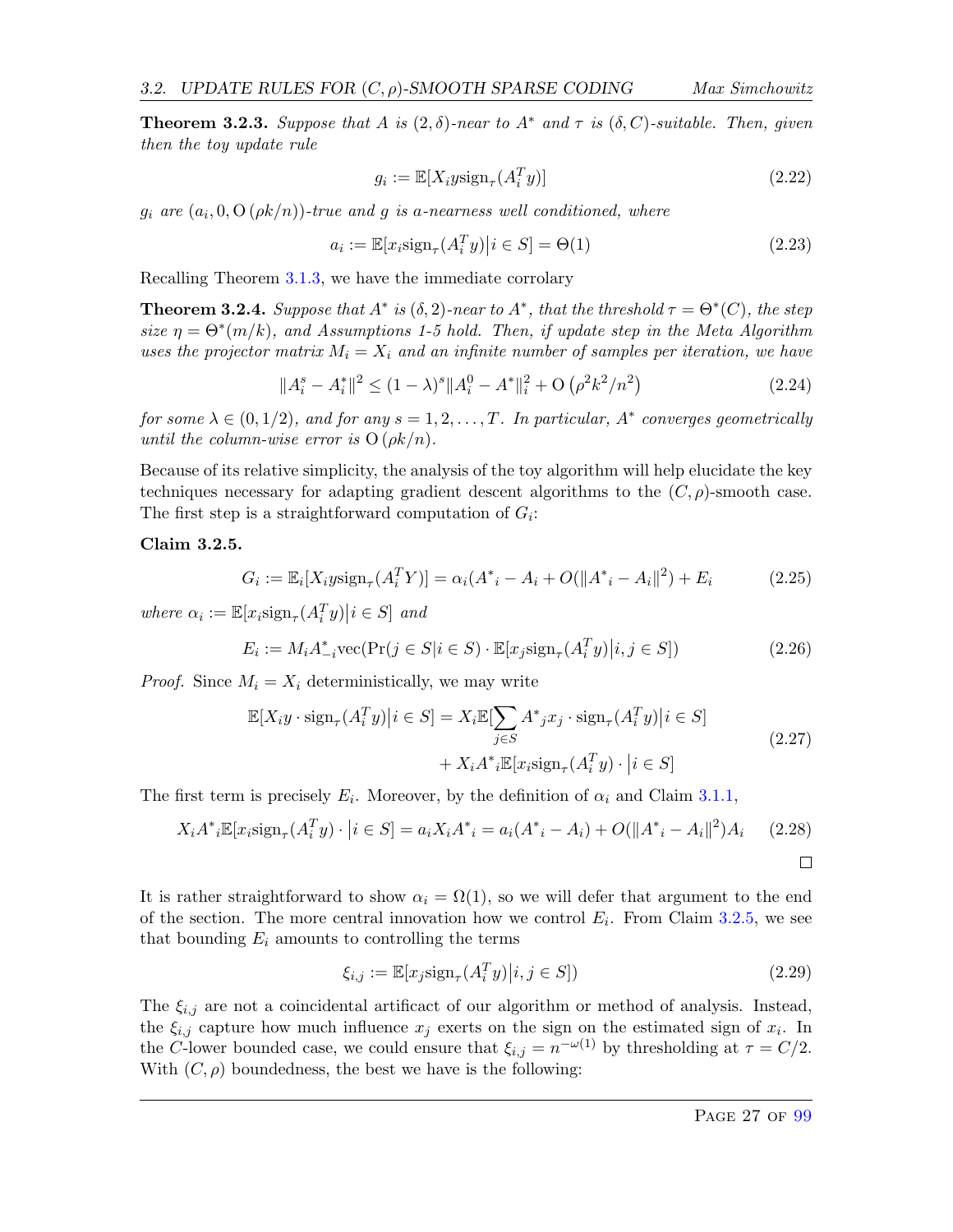<span id="page-28-0"></span>**Proposition 3.2.6.** Let  $\xi_{i,j} := \mathbb{E}[x_j \text{sign}_{\tau}(A_i^T y) | i, j \in S]$ ). Then,

$$
\xi_{i,j} \lesssim \rho |A_i^T A_j^*| + \gamma \tag{2.30}
$$

Equivalently, there are real numbers  $s_{i,j} = O(1)$  for which

$$
\xi_{i,j} = \rho s_{i,j} A_j^* A_i + \gamma \tag{2.31}
$$

We refer to the property in Proposition [3.2.6](#page-28-0) as a form of *non-correlation*, which follows from the *anti-concentration* assumption encoded in  $(C, \rho)$ -smoothness. The moral intuition is roughly:

If  $X_1, \ldots, X_n$  are p-smooth independent (or weakly dependent) random variables, then the random variable  $f(X_1, \ldots, X_n)$  is roughly independent of  $X_i$  provided that  $f(x_1, \ldots, x_n)$ is not too sensitive to  $x_i$ , but is sufficiently sensitive to at least one of its coordinates

*Proof of Proposition [3.2.6.](#page-28-0)* Let's first show that if the proposition is true for  $\rho$  smooth distributions, then it holds for  $(C, \rho)$ -smooth distributions.

#### Reduction to  $\rho$ -Smooth-Distributions

We have that

$$
\xi_{i,j} = \mathbb{E}_{i,j}[x_j \text{sign}_{\tau}(A_i^T y) \mathbb{1}(x_i \in [-C, C])] + \mathbb{E}_{i,j}[x_j \text{sign}_{\tau}(A_i^T y) \mathbb{1}(x_i \in [-C, C]) \mathbb{1}(|x_i| > C)]
$$
  
\n
$$
= \Pr(x_i \in [-C, C]) \mathbb{E}_{i,j}[x_j \text{sign}_{\tau}(A_i^T y) | x_i \in [-C, C]]
$$
  
\n
$$
+ \Pr(|x_i| > C) \mathbb{E}_{i,j}[x_j \text{sign}_{\tau}(A_i^T y) | |x_i| > C]
$$

Note that whenever  $|x_i| > C$ , then  $\text{sign}_{\tau}(A_i^T y) = \text{sign}(x_i)$  whp by Lemma [3.1.4.](#page-25-1) Hence, we have

$$
Pr(|x_i| > C) \mathbb{E}_{i,j}[x_j sign_\tau(A_i^T y) || x_i| > C)] = \gamma + Pr(|x_i| > C) \mathbb{E}_{i,j}[x_j sign(x_i) || x_i| > C)]
$$
  
=  $\gamma + \mathbb{E}_{i,j}[x_j sign(x_i) \mathbb{1}(|x_i| > C)]$   
=  $\gamma$ 

where  $\mathbb{E}[\text{sign}(x_i) \mathbb{1}(|x_i| > C)] = 0$  follows from the fact that  $x_i$  is symmetrically distributed, and  $x_i \perp x_j$ . Letting  $\tilde{x}_i = x_i | x_i \in [-C, C]$ , and  $\tilde{y} = y | x_i \in [-C, C]$ , we have

$$
\xi_{i,j} = \gamma + \Pr(x_i \in [-C, C]) \mathbb{E}_{i,j}[x_j \text{sign}_{\tau}(A_i^T \tilde{y})]
$$
\n(2.32)

Now, note that  $\tilde{x}_i$  is  $\frac{\rho}{\Pr(x_i \in [-C, C])}$  smooth, since for  $S \subset [-C, C]$ 

$$
\Pr(\tilde{x}_i \in S) = \frac{\Pr(x_i \in S)}{\Pr(x_i \in [-C, C])} \le \frac{\rho \text{ vol}(S)}{\Pr(x_i \in [-C, C])}
$$
\n(2.33)

Moreover  $\tilde{x}_i$  satisfies the same key distributional assumptions as  $x_i$  (independence from the other  $x_j$ 's, symmetrically distributed, etc.), so if the current proposition holds for the  $\rho$ smooth case, then

$$
\xi_{i,j} = \gamma + \Pr(x_i \in [-C, C]) \mathbb{E}_{i,j}[x_j \text{sign}_{\tau}(A_i^T \tilde{y})]
$$
  
=  $\gamma + O(\Pr(x_i \in [-C, C]) \frac{\rho}{\Pr(x_i \in [-C, C])} |A_i^T A^*_{j}|)$   
=  $\gamma + O(\rho |A_i^T A^*_{j}|)$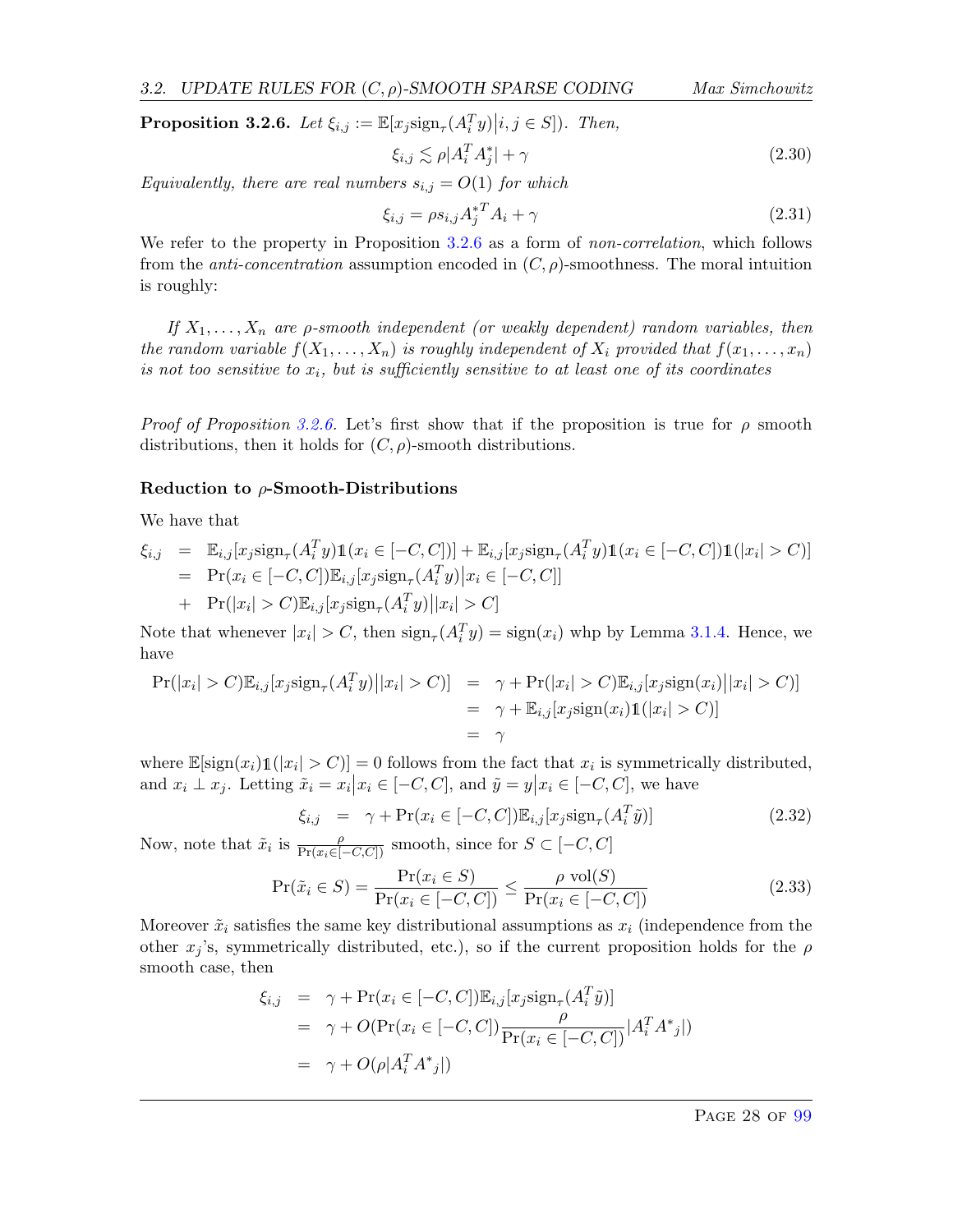#### Proof for  $\rho$ -Smooth Distributions

If  $x_j$  is  $\rho$ -smooth, then we have

$$
\mathbb{E}[x_j \text{sign}_{\tau}(A_i^T y) | i, j \in S] = \mathbb{E}[x_j \text{sign}_{\tau}(A_i^T \sum_{r \neq j} A_r^* x_r) | i, j \in S]
$$
  
+ 
$$
\mathbb{E}[x_j \left( \text{sign}_{\tau}(A_i^T \sum_{r \in S} A_r^* x_r) - \text{sign}_{\tau}(A_i^T \sum_{r \neq j} A_r^* x_r) \right) | i, j \in S]
$$

By the independence of  $x_j$  and  $\{x_r\}_{r\neq j}$ , we have  $\mathbb{E}[x_j \text{sign}_{\tau}(A_i^T \sum_{r\neq j} A_r^* x_r)|i, j \in S] = 0$ . It therefore suffices to control the term on the second line, for which we note that:

$$
|\mathbb{E}[x_j \text{sign}_{\tau}(A_i^T y)|i, j \in S])| = |\mathbb{E}[x_j(\text{sign}_{\tau}(A_i^T \sum_{r \neq j} A_r^* x_r) - \text{sign}_{\tau}(A_i^T \sum_{r \in S} A_r^* x_r))|i, j \in S])|
$$
  
\n
$$
\leq \mathbb{E}[|x_j| \cdot |\text{sign}_{\tau}(A_i^T \sum_{r \in S} A_r^* x_r) - \text{sign}_{\tau}(A_i^T \sum_{r \neq j} A_r^* x_r)|S|]
$$
  
\n
$$
\leq \sup_{S:S \supset \{i,j\}} \mathbb{E}[|x_j| \cdot |\text{sign}_{\tau}(A_i^T \sum_{r \in S} A_r^* x_r) - \text{sign}_{\tau}(A_i^T \sum_{r \in S} A_r^* x_r)|S|]
$$
  
\n
$$
\leq \mathbb{E}[|x_j| |\text{sign}_{\tau}(A_i^T \sum_{r \neq j} A_r^* x_r) - \text{sign}_{\tau}(A_i^T \sum_{r \in S^*} A_r^* x_r)|S^*])|
$$

where  $S^*$  is the set that attains the supremum in the above display. Without loss of generality, we may relabel the indices so that  $S^*$  is supported on the first k indices of m, and that  $i = 1$  and  $j = 2$ , and the constants  $a_r := A_1^T A_r^*$  and the random variables  $Z_r = x_r \left| S^* \right|$ . Because we are shifting indices around, let's remember to keep in mind that  $a_2 = A_i^T A_j^*$  in our original indexing shcheme. Switching notation, we write

$$
|\mathbb{E}[x_j \text{sign}_{\tau}(A_i^T y) | i, j \in S])| \leq \mathbb{E}[x_j |\text{sign}_{\tau}(\sum_{r \neq 2} a_r x_r) - \text{sign}_{\tau}(\sum_r a_r x_r) | S^*])|
$$
  

$$
= \mathbb{E}[|Y_j| |\text{sign}_{\tau}(\sum_{r \neq 2} a_r Z_r) - \text{sign}_{\tau}(\sum_r a_r Z_r)|
$$

#### Concluding The Proof

The basic intuition want to use is that removing a variable of magnitude roughly  $a_2$  from the sum of random variables with magnitude at least roughly  $a_1$  only introduces a correlation on the order  $a_2/a_1$ . The following lemma, proved in the appendix, makes this "non-correlation" precise:

**Lemma 3.2.7.** Let  $Z_1, \ldots, Z_k$  be real random variables such that  $Z_1 \perp (Z_2, \ldots, Z_k)$ , and  $Z_1$  is  $\rho$ -smoothly distributed. Then, for any measurable function  $f(\cdot)$  and any  $\tau \in \mathbb{R}$ , and any vector  $a \in \mathbb{R}^k$ , it holds that

$$
\mathbb{E}\left[|f(Z_2)|\left|\operatorname{sign}_{\tau}\left(\sum_{i\neq 2}^n a_r Z_r\right)-\operatorname{sign}_{\tau}\left(\sum_{i=1}^k a_i Z_i\right)\right|\right] \lesssim \left|\rho \frac{a_2}{a_1}\right| \mathbb{E}\left[|Z_2 f(Z_2)|\right] \tag{2.34}
$$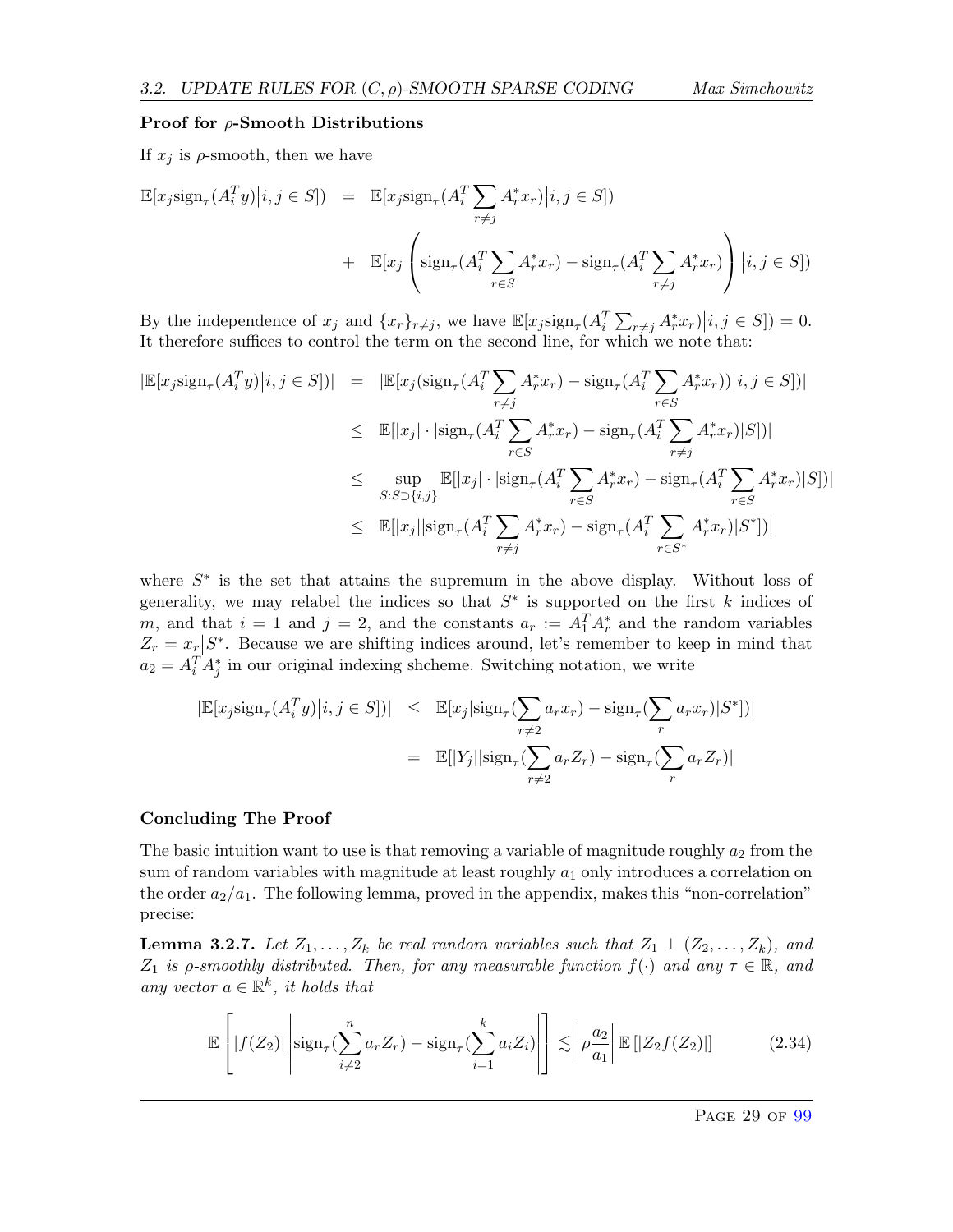$\Box$ 

With this lemma at our disposal, we can easily conclude:

$$
|\mathbb{E}[x_j \text{sign}_{\tau}(A_i^T y) | i, j \in S])| \leq \rho \frac{|a_2|}{|a_1|} \mathbb{E}[Y_2^2] \approx \rho \frac{|a_2|}{|a_1|} \approx \rho |A_i^T A^*_{j}|
$$

where we used the fact that  $a_2 = A_i^T A^*_{j}$ , and  $a_1 = A_i^T A^*_{i} = 1 \pm o(1)$ .

Plugging in the just-proved lemma into the definition of  $E_i$  yields the following corollary: Corollary.

$$
E_i = \rho M_i A_{-i}^* \text{diag}(\Pr(j \in S | i \in S) \cdot s_{i,j})(A_{-i}^*)^T A_i \tag{2.35}
$$

where the numbers  $s_{i,j}$  which are  $O(1)$  in magnitude.

We are can finally control  $E_i$  with the following claim:

#### <span id="page-30-1"></span>Claim 3.2.8.

$$
||E_i|| = O\left(\frac{\rho k}{m} ||A^*||^2\right) = O\left(\frac{\rho k}{n}\right)
$$
\n(2.36)

Consequently,

$$
||E|| = O\left(\frac{\rho k}{\sqrt{n}} ||A^*||\right) = o\left(||A^*||\right) \tag{2.37}
$$

*Proof.* For the first claim, since  $M_i$  is  $O(1)$ , it follows that  $E_i$  is on the same order as the following display:

$$
\| \rho A_{-i}^* \text{diag}(\Pr(j \in S | i \in S) \cdot s_j)(A_{-i}^*)^T A_i \| \leq \rho \| A_{-i}^* \text{diag}(\Pr(j \in S | i \in S) \cdot s_j)(A_{-i}^*)^T \|
$$
  
\n
$$
\leq \rho \| A_{-i}^* \|^2 \|\text{diag}(\Pr(j \in S | i \in S) \cdot s_j) \|
$$
  
\n
$$
= \rho \| A_{-i}^* \|^2 \max_{j \neq i} s_j \Pr(j \in S | i \in S)
$$
  
\n
$$
\leq \frac{\rho k \| A_{-i}^* \|^2}{m}
$$

Since  $||A_{-i}^*||^2 = O(\sqrt{m/n})$ , it follows that  $E_i = O(\rho k/n)$  For the second claim,

$$
||E||_2 \le ||E||_F = \sqrt{\sum_{i \in [m]} ||E_i||^2} \le \sqrt{m} \max_{i \in [m]} ||E_i|| \lesssim \frac{\rho k \sqrt{m}}{m} ||A^*||^2
$$
(2.38)

Using the fact that  $||A^*|| = O(\frac{\sqrt{m}}{\sqrt{n}})$  and  $\frac{\rho k}{\sqrt{n}} = o(1)$ , it follows that  $||E|| = o(||A^*||)$ .  $\Box$ Finally, we establish that  $a_i$  is  $\Theta(1)$ :

<span id="page-30-0"></span>Claim 3.2.9.  $a_i \geq \mathbb{E}_i[|x_i|]/2 - \gamma = \Theta(1)$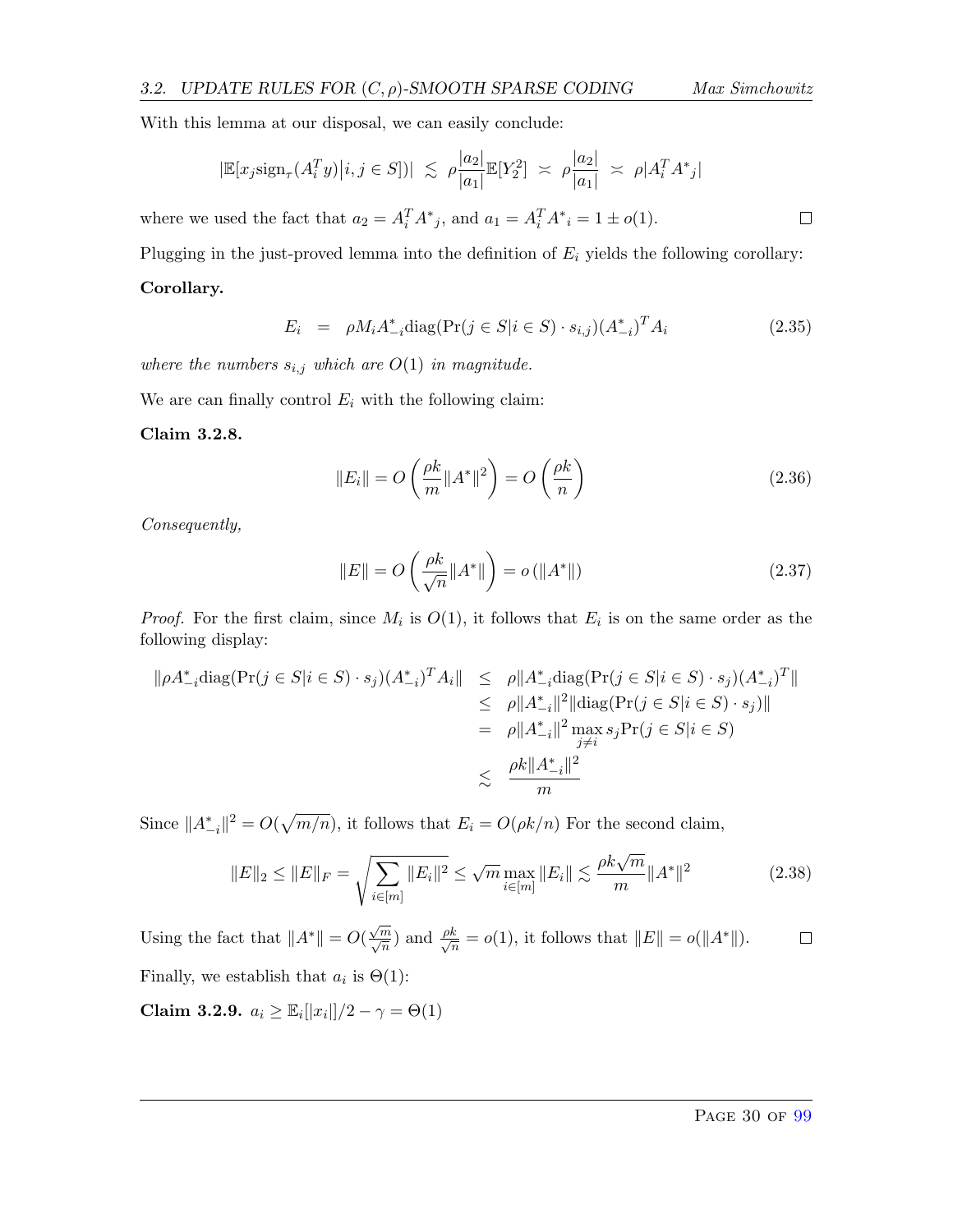$\Box$ 

*Proof.* Since  $\text{sign}_{\tau}(x_i) \neq -\text{sign}(x_i)$  whp,  $\text{sign}_{\tau}(x_i) = \text{sign}(x_i)$  whp whenever  $|x_i| > C$ , and  $Pr(|x_i| > C) \geq \frac{1}{2}$  $\frac{1}{2}$ , it holds that

$$
\mathbb{E}[x_i \text{sign}_{\tau}(A_i^T y)] = \mathbb{E}[|x_i| \mathbb{1}(\text{sign}_{\tau}(A_i^T y) = \text{sign}(x))] + \mathbb{E}[-|x_i| \mathbb{1}(\text{sign}_{\tau}(A_i^T y) = -\text{sign}(x))]
$$
  
\n
$$
= \mathbb{E}[|x_i| \mathbb{1}(\text{sign}_{\tau}(A_i^T y) = \text{sign}(x))] - \gamma
$$
  
\n
$$
\geq \mathbb{E}[|x_i| \mathbb{1}(|x_i| > C) \mathbb{1}(\text{sign}_{\tau}(A_i^T y) = \text{sign}(x))] - \gamma
$$
  
\n
$$
\geq \mathbb{E}[|x_i| \mathbb{1}(|x_i| > C)] - \gamma
$$
  
\n
$$
\geq \mathbb{E}[|x_i|]/2 - \gamma
$$

Proof of Theorem [3.2.3.](#page-27-1) The Theorem now follows readily by combining Claims [3.2.5,](#page-27-0) Claim [3.2.9,](#page-30-0) [3.2.8,](#page-30-1) and Corrolary [3.1.4.](#page-25-2)  $\Box$ 

#### Computational Efficiency

Since the toy rule only requires an estimate  $A_i^s$  to compute updates for  $A_i^{s+1}$ , iterations of the toy rule can be parallelized columnwise, so that a server need only maintain  $A_i^s$  at each step. Moreover, these serves need not even communicate after each iteration. This is useful when the number of columns  $m$  far exceeds memory limitations. However, we will see in the next section that simplicity and efficiency of the toy rule come at the cost of sample complexity.

#### <span id="page-31-0"></span>3.2.2 Analysis of Neural Update Rules

While simple to analyze and efficient to implement, the toy rule has rather poor sample complexity in the  $k \ll n^{1/2}$  regime. We can think of this issue as a matter of signal-to-noise ration. In this report, we will refer informally to the *signal* as the term  $X_i A^*_{i} \approx A^*_{i} - A_i =$  $O(\delta)$ . In the toy rule,  $X_i$  roughly projects onto the orthogonal complement of  $A_i$ , so if  $\mathcal{L}(\sigma)$ . In the toy rule,  $\Lambda_i$  roughly projects onto the orthogonal complement or  $A_i$ , so if  $||A_i - A^*i|| = \delta$ , then  $A_i^T A_j^* = O(\delta + \mu/\sqrt{n}) = o(1)$ . Hence,  $X_i A_j^* = \Omega(1)$  for all  $j \neq i$ . Thus, for a sample  $y = A^*x$  with  $i \in \text{supp}(x)$ , we will have that the *noise* term  $X_i(y - A^*x_i)$ will be considerably large

$$
||X_i(y - A^*ix_i)|| = ||X_i \sum_{j \neq i} A^*jx_j|| \approx ||y|| \approx \sqrt{k} \gg \delta
$$
 (2.39)

In the finite sample setting, this means that the signal  $X_i A_i^*$  gets drowned out by contributions from the entries  $i \neq i$ .

To build algorithms with better sample complexity, we transition to a more general class of algorithms which projector  $M_i$  for which  $M_i A_j^*$  is small even for  $j \neq i$ . Motivated by the neural algorithm, we will consider update rules with projector matrices that depend on the estimate support  $\hat{S}$  linearly:

**Definition 3.2.1.** We say that the projector  $M_i$  is an additively decomposable projector if there exists a matrix  $B^{(i)} \in \mathbb{R}^{m \times n}$  for which

$$
M_i = X_i - \sum_{r \in \hat{S} - \{i\}} B_r^{(i)} (B_r^{(i)})^T = X_i - \sum_{r \in [m] - \{i\}} B_r^{(i)} (B_r^{(i)})^T \mathbb{1}(r \in \hat{S})
$$
(2.40)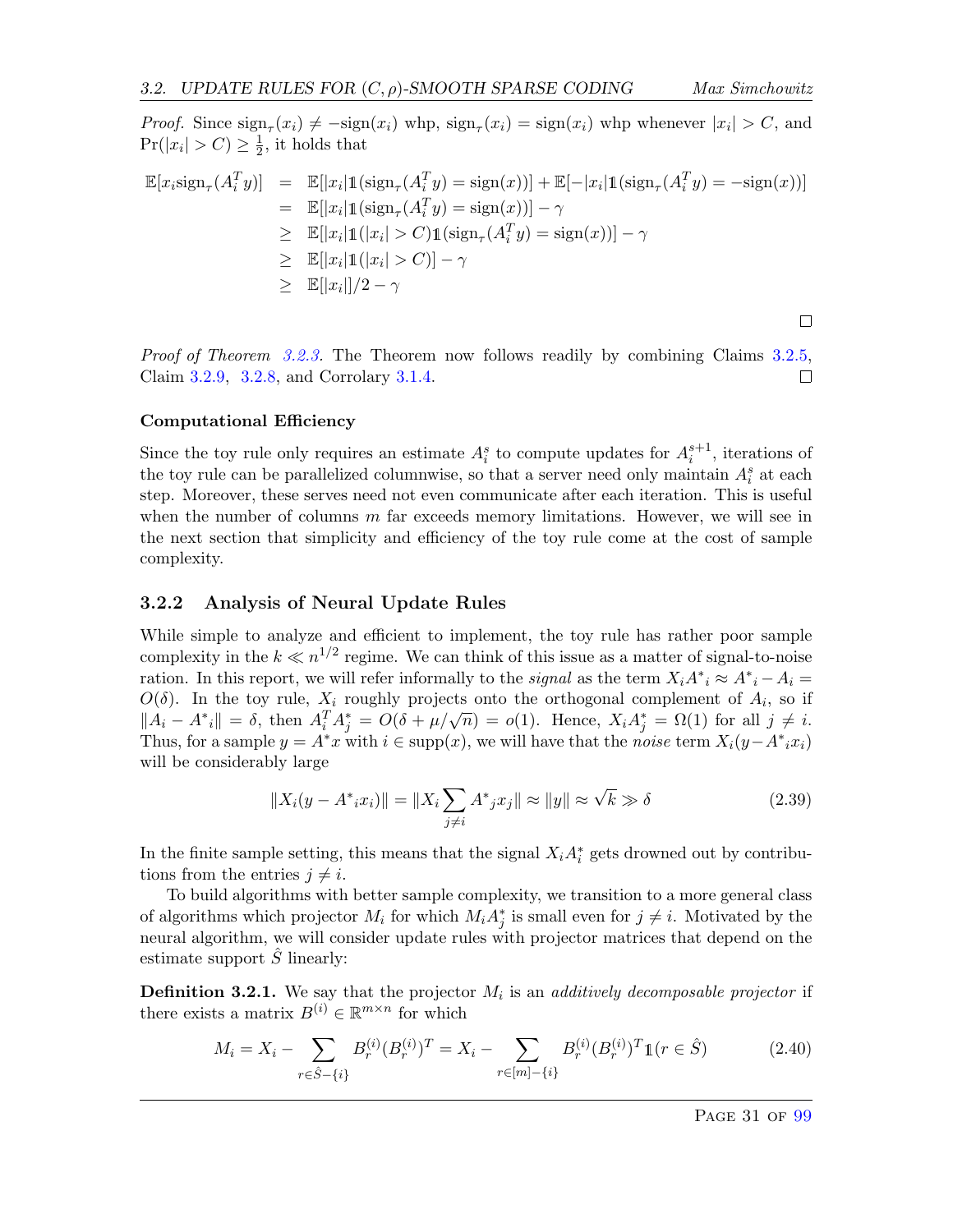and  $B^{(i)} = O(||A^*||)$ . We define the *neural rule* as the update rule with the additively decomposable projector  $M_i = I - \sum_{r \in \hat{S}} n_r A_r A_r^T$ 

Remark. We remark that the neural rule is very similar to the neural rule in [Arora et al.](#page-63-0) [\(2015\)](#page-63-0), the only difference being that the latter uses  $M_i = \sum_{r \in \hat{s}} A_r A_r^T$ . We believe, however, that the slight rescaling by the  $n_r$  necessarily corrects a flaw in their analysis of convergence, but we omit any further discussion here.

The following proposition gives a general analysis of additively decomposable update rules:

<span id="page-32-0"></span>**Proposition 3.2.10.** Suppose that A is  $(\delta, 2)$ -near to  $A^*$  for an appropriately small  $\delta$ , that  $\tau$  is  $(\delta, C)$ -suitable, and that  $\tau^2 \rho^2 k^{1/2} = O(1)$ . Then if  $M_i$  is an additively decomposable projector, the the expected gradients

$$
g_i := \mathbb{E}[M_i y \text{sign}_{\tau}(A_i^T y)] \tag{2.41}
$$

are  $(a_i, 0, O(\rho k/n))$ -true and g is a-nearness well conditioned, where again.

$$
a_i := \mathbb{E}[x_i \text{sign}_{\tau}(A_i^T y) | i \in S] = \Theta(1)
$$
\n(2.42)

In particular,  $g_i$  are  $(a_i, 0, O(\rho k/n))$ -true and g is a-nearness-well-conditioned when the projector matrix is chosen according to the neural update rule.

Again, applying Theorem [3.1.3](#page-24-5) gives an immediate corollary:

**Theorem 3.2.11.** Suppose that  $A^*$  is  $(\delta, 2)$ -near to  $A^*$  for  $\delta = O^*((\rho \log nk^{1/4})^{-1})$ , the threshold  $\tau = \Omega((\rho k^{1/4})^{-1})$ , the step size  $\eta = \Theta^*(m/k)$ , and Assumptions 1-5 hold. Then, if update step in the Meta Algorithm uses the projector matrix  $M_i = I - \sum_{j \in \hat{S}} n_j A_j A_j^T$  and an infinite number of samples per iteration, we have

$$
||A_i^s - A_i^*||^2 \le (1 - \lambda)^s ||A_i^0 - A^*||_i^2 + O\left(\rho^2 k^2 / n^2\right)
$$
\n(2.43)

for some  $\lambda \in (0,1/2)$ , and for any  $s = 1, 2, ..., T$ . In particular,  $A^*$  converges geometrically until the column-wise error is  $O(\rho k/n)$ . In fact, the theorem holds whenever  $M_i$  is an additively decomposable projector.

*Proof.* We verify that if  $\delta = O^{*}((\rho \log nk^{1/4})^{-1}) = o(1)$ , then the threshold  $\tau = \Omega((\rho k^{1/4})^{-1})$ is  $(\delta, C)$ -suitable. Moreover, under the stated scaling of  $\tau$ , we have that  $\tau^2 \rho^2 k^{1/2} = O(1)$ . The conditions of Proposition [3.2.10](#page-32-0) are met, and the result follows immediately from Theorem [3.1.3.](#page-24-5)

Proof of Proposition [3.2.10.](#page-32-0) Let  $Y_{i,j} = x_j \text{sign}_{\tau}(A_i^T y)$ , and  $Y_i = x_i \text{sign}_{\tau}(A_i^T y)$ . As in the proof of the toy rule, its suffices to control  $G_i$ 

$$
G_i = \mathbb{E}_i[M_i A^*_{i} Y_i] + \mathbb{E}_i[M_i \sum_{j \neq i} Y_{i,j} A^*_{j}]
$$
\n(2.44)

Lets control each term separately.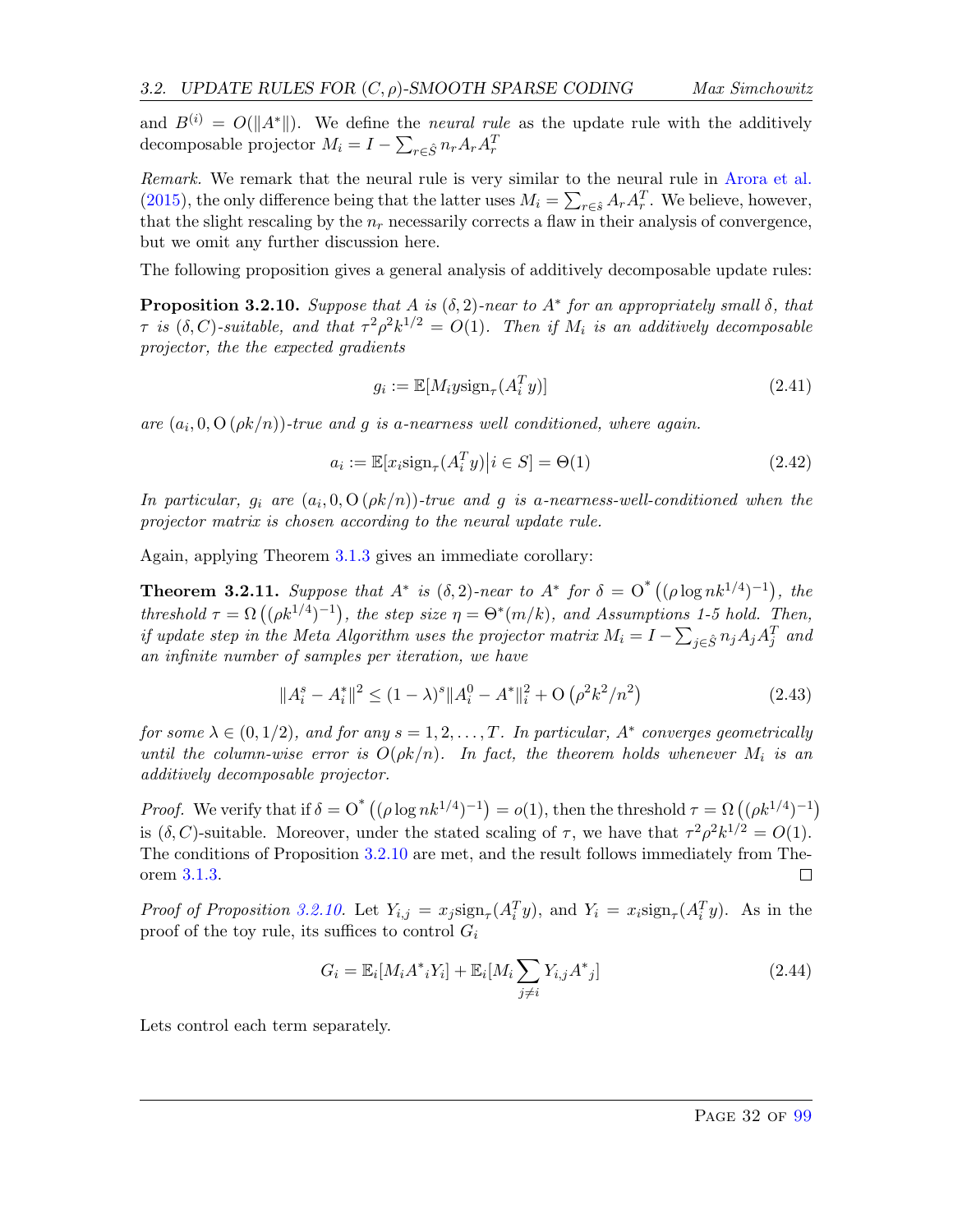#### Controlling the "Signal" Term

First off, since  $||A_i^*|| = 1$ , we have

$$
\mathbb{E}_{i}[M_{i}A^{*}Y_{i}] = \mathbb{E}_{i}[X_{i}A^{*}X_{i} \text{sign}_{\tau}(A_{i}^{T}y)] + \mathbb{E}_{i}[A^{*} \sum_{j \in \hat{S}} A^{*}X_{i} \text{sign}_{\tau}(A_{i}^{T}y)]
$$

$$
= \alpha_{i}X_{i}A^{*} + O(||\mathbb{E}_{i}[\sum_{j \in \hat{S}} A_{j}A_{j}^{T}X_{i} \text{sign}_{\tau}(A_{i}^{T}y)||))
$$

Next, note that whenever  $\hat{S} \subset S$ ,  $\pm \left( \sum_{j \in \hat{S}} A_j A_j^T x_i \text{sign}_{\tau}(A_i^T y) \right) \preceq \sum_{j \in S} A_j A_j^T |x_i|$ . As  $\hat{S} \subset S$  whp, Lemma [D.2.2](#page-98-1) yields that

$$
\left\| \mathbb{E}_i[\sum_{j \in \hat{S}} A_j A_j^T x_i \text{sign}_{\tau}(A_i^T y)] \right\| \le \left\| \mathbb{E}_i[\sum_{j \in S} A_j A_j^T |x_i|] \right\| + \gamma \lesssim \frac{k \|A\|^2}{m} \gamma \lesssim \frac{k}{n} + \gamma \tag{2.45}
$$

Controlling the "Noise" Terms  $E_1, E_2, E_3$ 

Next, up we have

$$
\mathbb{E}_i[M_i \sum_{j \neq i} Y_{i,j} A^*_{j}] = E_1(i) + E_2(i) + E_3(i)
$$
\n(2.46)

Where we have

$$
E_1(i) = -n_i A_i A_i^T \mathbb{E}_i \left[ \sum_{j \neq i} \mathbb{1}(j \notin \hat{S}) A^*_{j} Y_{i,j} \right] Y_{i,j}
$$
  
\n
$$
E_2(i) = \mathbb{E}_i \left[ \sum_{j \neq i} (I - B_j^{(i)} (B_j^{(i)})^T) \mathbb{1}(j \in \hat{S}) A^*_{j} Y_{i,j} \right]
$$
  
\n
$$
E_3(i) = -\mathbb{E} \left[ \sum_{r \neq i} B_r^{(i)} (B_r^{(i)})^T \sum_{j \neq i,r} A^*_{j} Y_{i,j} \mathbb{1}(r \in \hat{S}) \right]
$$
\n(2.47)

and let  $E_1, E_2, E_3$  be the matrices whose *i*-th columns are are  $E_1(i)$ ,  $E_2(i)$ ,  $E_3(i)$ . Following the proof of Theorem [3.2.3,](#page-27-1) it is straightforward to show that

$$
||E_1(i)|| = O\left(\frac{||A^*||\rho k}{\sqrt{nm}}\right)
$$
\n(2.48)

For  $E_3$ , we have the following claim

Claim 3.2.12.

$$
||E_3(i)|| \lesssim \frac{k^2 ||A^*||}{n\sqrt{m}}\tag{2.49}
$$

*Proof.* By Lemma [A.1.4](#page-69-0) (a more sophisticated version of Claim [3.1.1\)](#page-23-1), we can write

$$
\mathbb{E}_{i}[Y_{i,j}\mathbb{1}(r \in \hat{S})] \lesssim \frac{\rho k^2}{m^2} (|A_i^T A^*_{j}| + |A_r^T A^*_{j}|) \tag{2.50}
$$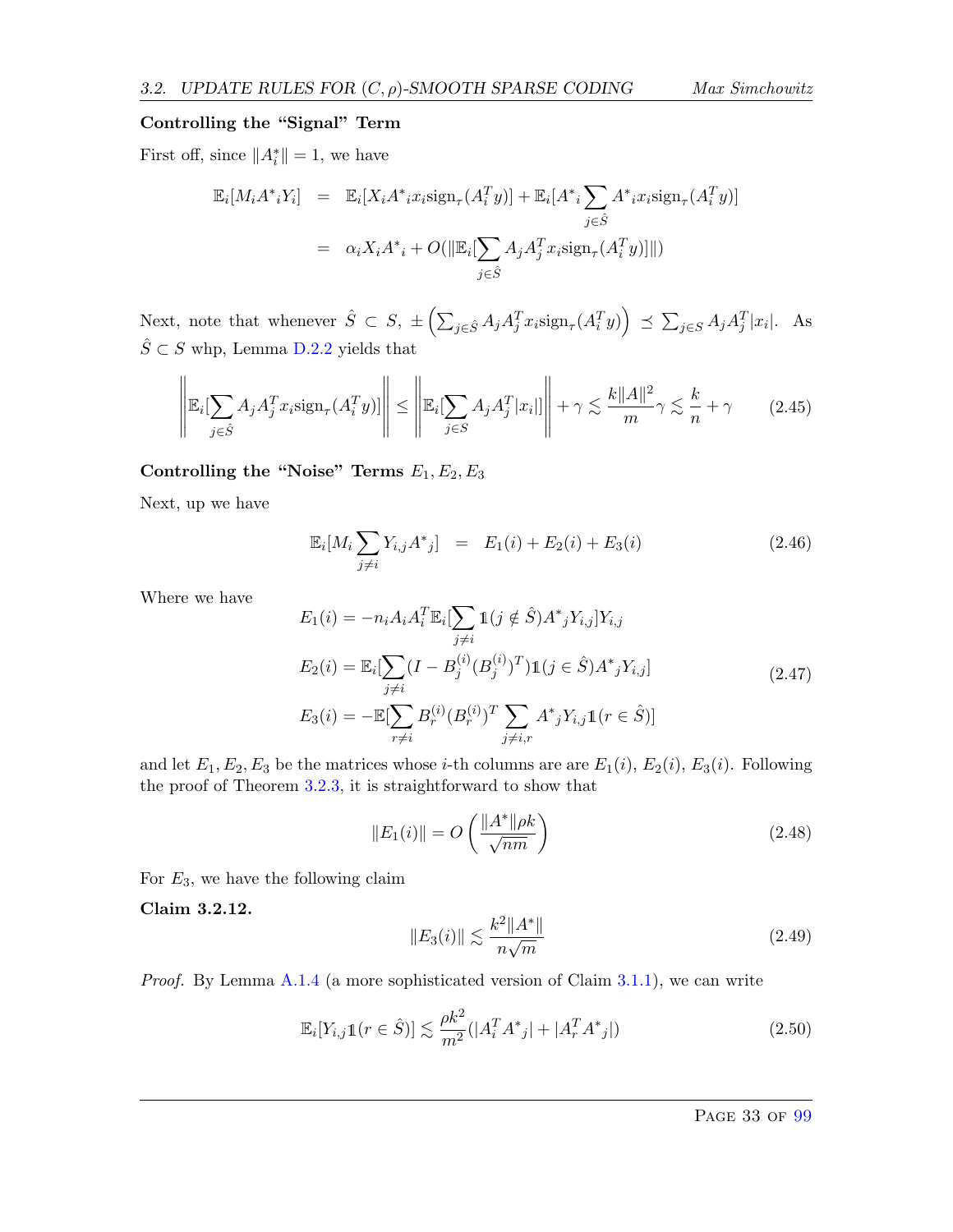That is, there are real numbers  $s^1_{i,j,r}$  and  $s^2_{i,j,r}$  which are  $O(1)$  in magnitude for which

$$
-E_3(i) = \mathbb{E}[\sum_{r \neq i} B_r^{(i)} (B_r^{(i)})^T \sum_{j \neq i,r} A^*_{j} Y_{i,j} \mathbb{1}(r \in \hat{S})]
$$
  
\n
$$
= \sum_{r \neq i} B_r^{(i)} (B_r^{(i)})^T \sum_{j \neq i,r} A^*_{j} \mathbb{E}[Y_{i,j} \mathbb{1}(r \in \hat{S})]
$$
  
\n
$$
= \frac{\rho k^2}{m^2} \sum_{r \neq i} B_r^{(i)} (B_r^{(i)})^T \sum_{j \neq i,r} A_j^* s_{i,j,r}^1 A_j^{*T} A_i + A_j^* s_{i,j,r}^2 A_j^{*T} A^*_{r}
$$
  
\n
$$
= \frac{\rho k^2}{m^2} \sum_{r \neq i} B_r^{(i)} (B_r^{(i)})^T (A_{-i,r}^* \text{diag}(s_{i,j,r}^1) (A_{-i,r}^*)^T A_i + A_{-i,r}^* \text{diag}(s_{i,j,r}^1) (A_{-i,r}^*)^T A^*_{j})
$$

Now, define  $v(i)$  to be the vector

$$
v(i)_r := (B_r^{(i)})^T \, A_{-i,r}^* \text{diag}(s_{i,j,r}^1)(A_{-i,r}^*)^T A_i + A_{-i,r}^* \text{diag}(s_{i,j,r}^1)(A_{-i,r}^*)^T A^*) \tag{2.51}
$$

so that  $E_i(i) = \frac{\rho k^2}{m^2} \sum_{r \neq i} B_r^{(i)} v_r(i)$ . Since  $s_{i,j,r}^1$ ,  $s_{i,j,r}^2$ ,  $||A_i||$ ,  $||B_i||$  and  $||A^*_{j}||$  are  $O(1)$  in magntitude, using the multiplicativity of the spectral norm gives:

$$
|v(i)_r| \lesssim ||A^*||^2
$$
 and hence  $||v(i)_r||_2 \lesssim \sqrt{m}||A^*||^2$  (2.52)

Using the fact that  $||B^{(i)}|| = O(||A^*||)$ , we have

$$
||E_3(i)|| \le \frac{\rho k^2}{m^2} ||B^{(i)}|| ||v(i)_r|| \lesssim \frac{\rho k^2}{m^{3/2}} ||A^*||^3 \lesssim \frac{\rho k^2 ||A^*||}{n\sqrt{m}}
$$
(2.53)

 $\Box$ 

Claim 3.2.13.

$$
||E_2(i)|| \lesssim \frac{\rho ||A_j^*||^2 k}{m} + \frac{k^{3/2} \rho^2 \tau^2 ||A^*||}{\sqrt{mn}} \tag{2.54}
$$

Proof.

$$
E_2(i) = \mathbb{E}_i[\sum_{j \neq i} (I - B_j^{(i)} (B_j^{(i)})^T) \mathbb{1}(j \in \hat{S}) A^*_{j} Y_{i,j}]
$$
\n(2.55)

(2.56)

We write  $E_2(i) = T_1(i) + T_2(i)$ , where

$$
T_1(i) = \sum_{j \neq i} A^*_{j} \mathbb{E}_i[Y_{i,j} \mathbb{1}(j \in \hat{S}) Y_{i,j}]
$$
\n(2.57)

$$
T_2(i) = \sum_j B_j^{(i)} (B_j^{(i)})^T A_j^* \mathbb{E}_i[\mathbb{1}(j \in \hat{S}) Y_{i,j}]
$$
\n(2.58)

We will bound  $T_1$ ;  $T_2$  can be conrolled using the exact same arguments after noting that  $(B_i^{(i)}$  $j^{(i)}$ ) $T A^*_{j}$  =  $O(1)$  and that  $||B^{(i)}|| \leq O(||A^*||)$ . By Lemma [A.1.5,](#page-70-0) we have

$$
|\mathbb{E}_{i}[\mathbb{1}(j \in \hat{S})Y_{i,j}]| \lesssim \frac{k}{m} \left( \rho |A_{i}^{T} A_{j}^{*}| + \tau \rho |A_{j}^{T} A_{i}^{*}| + \rho^{2} \tau^{2} \sqrt{\frac{k}{n}} \right)
$$
(2.59)

PAGE 34 OF [99](#page-99-0)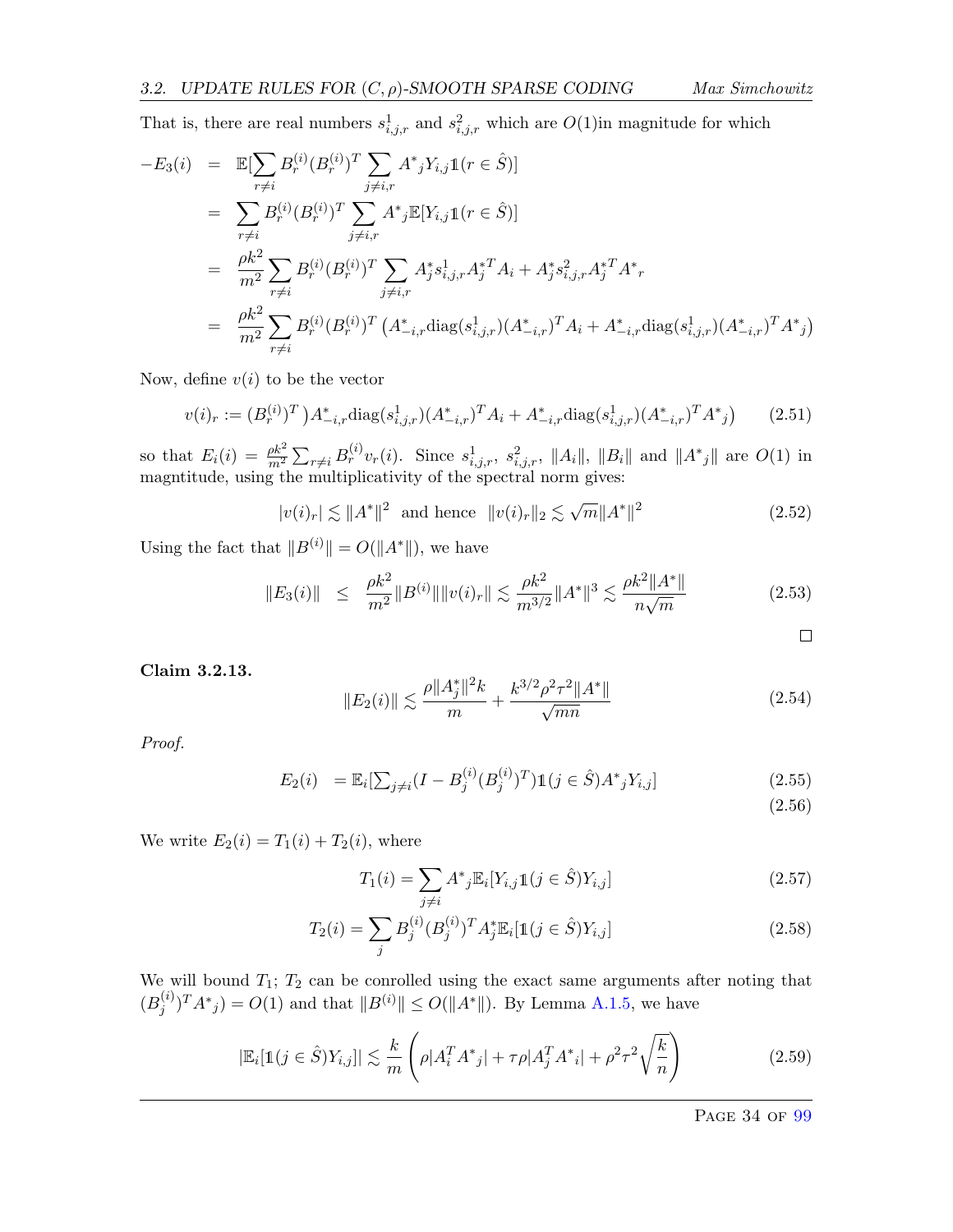Hence, there are  $O(1)$  real numbers  $s_{i,j}^1, s_{i,j}^2, s_{i,j}^3$  for which

$$
T_1(i) = \frac{k}{m} \sum_{j \neq i} A_j^* \mathbb{E}_i[Y_{i,j} \mathbb{1}(j \in \hat{S}) Y_{i,j}]
$$
  
=  $\rho \frac{k}{m} \sum_{j \neq i} A_j^* s_{i,j}^1 A^* \mathbb{1}^T A_i + \tau \rho \frac{k}{m} \sum_{j \neq i} A^* \mathbb{1}^2 s_{i,j}^2 A_j^T A^* \mathbb{1} + \frac{k}{m} \sum_{j \neq i} A_j^* s_{i,j}^3 \rho^2 \tau^2 \sqrt{\frac{k}{n}}$ 

We bound the three sums on the last line. For the first term, we have

$$
\|\rho \frac{k}{m} \sum_{j \neq i} A_j^* s_{i,j}^1 A_j^{*T} A_i\| \leq \frac{\rho k}{m} \|A_j^*\|^2 \max_j s_{i,j}^1 \|A_i\| \tag{2.60}
$$

$$
\lesssim \frac{\rho \|A_j^*\|^2 k}{m} \tag{2.61}
$$

Similarly, the second sum on the second-to-last display is controlled by  $\frac{\rho ||A_j^*||^2 k \tau}{m}$  $\frac{j}{m}$ . Finally,

$$
\|\sum_{j\neq i} A_j^* s_{i,j}^3 \rho^2 \tau^2 \sqrt{\frac{k}{n}} \| = \frac{k^{3/2}}{m\sqrt{n}} \|A^*\| \|\text{vec}(s_{i,j}^3 \rho^2 \tau^2)\|
$$
\n(2.62)

$$
= \sqrt{m} \|A^*\| \max_{j} (\text{vec}(s_{i,j}^3 \rho^2 \tau^2))
$$
 (2.63)

$$
\lesssim \frac{k^{3/2}\rho^2\tau^2\|A^*\|}{\sqrt{mn}}\tag{2.64}
$$

 $\Box$ 

Putting together the bounds on  $E_1(i), E_2(i), E_3(i)$ , we see that as long as  $\tau^2 \rho^2 k^{1/2} =$  $O(1)$ , we have that

$$
E_1(i) + E_2(i) + E_3(i) = O\left(\frac{k}{n} + \frac{k^{3/2}\rho^2 \tau^2 k}{n}\right) = O(k/n)
$$
\n(2.65)

and that

$$
||E_1 + E_2 + E_3|| \leq \sqrt{m} \max_i ||E_1(i) + E_2(i) + E_3(i)||
$$
  
\n
$$
\leq ||A^*|| \left( \frac{k}{\sqrt{n}} + \frac{k^{3/2} \rho^2 \tau^2}{n} \right)
$$
  
\n
$$
= o(||A^*||)
$$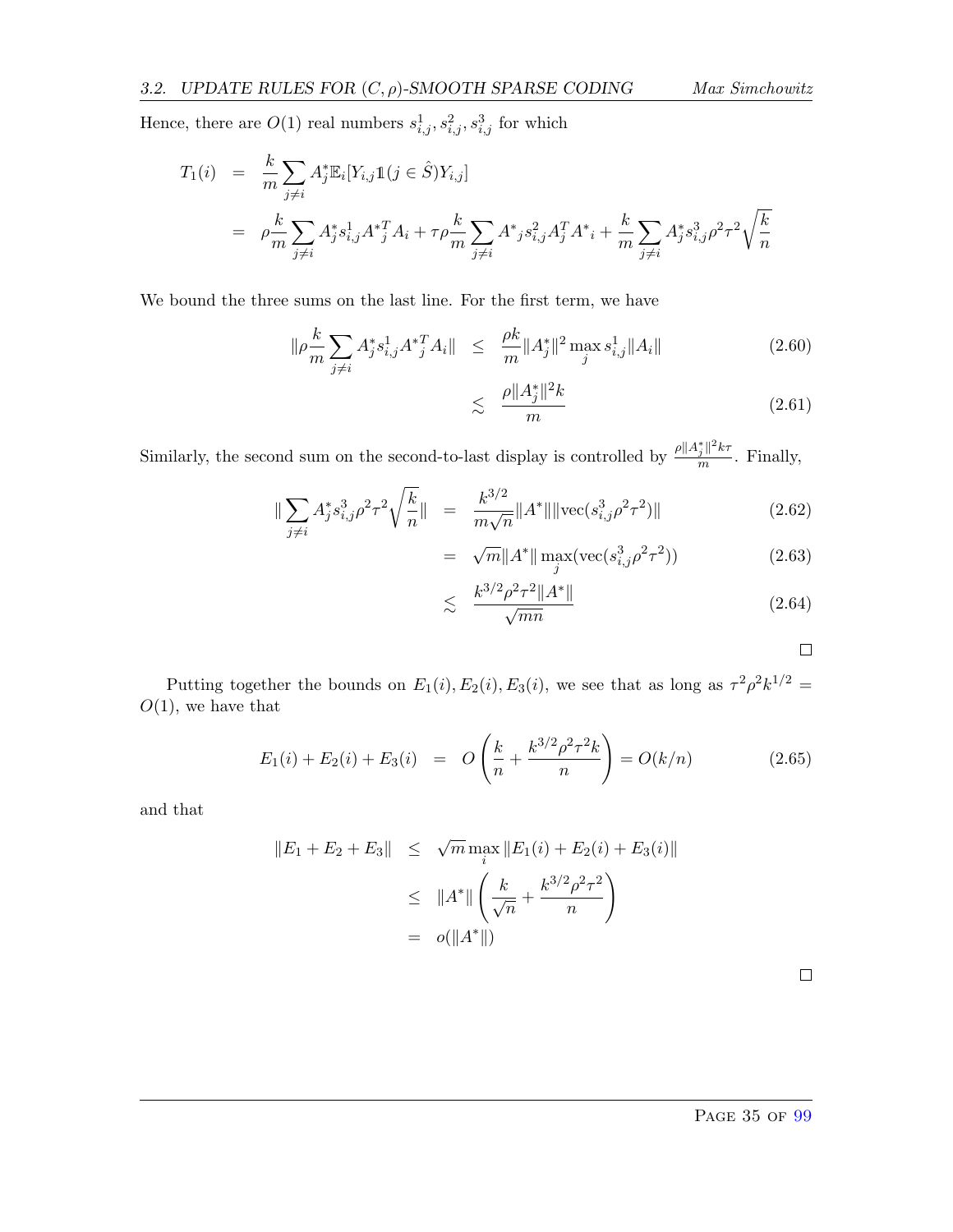# Chapter 4

# A Projection-Based Algorithm for Sparse Coding

# 4.1 The Projection Rule

### 4.1.1 Motivation for Projection Rule

In the previous section, we introduced a Meta-Algorithm for dictionary learning and analyzed a two instantiations thereof. Recall that the Meta-Algorithm ran approximate gradient descent on the columns of dictionary iterates  $A^{(s)}$ , with expected gradients

$$
g_i^s = \mathbb{E}[M_i(A^{(s)}, \hat{S})y \text{sign}(\langle A_i^{(s)}, y \rangle)] \tag{1.1}
$$

where  $M_i$  was the "projector matrix". To facilitate a simple analysis under imperfect signthresholding, we analyzed a "toy update" rule where  $M_i^{(s)}$  was chosen deterministically as  $M_i^{(s)} = X_i : I - \frac{1}{\|A\|^2}$  $\frac{1}{\|A_i^{(s)}\|}A_i^{(s)}$  $\binom{s}{i}(A_i^{(s)})$  $\binom{s}{i}$ . Despite its simplicity, or in fact because of it, the toy rule suffered from poor sample complexity guarantees. Consequently, we considered a neural update where the marix  $M_i^{(s)}$  $i^{(s)}(y)$  dependended linearly on the estimated support  $\hat{S}$ of y. The idea was that, for all  $j \in \hat{S}$ ,  $M_i^{(s)}$  $i^{(s)}(A^*j)$  was small, so the variance of the gradient was reduced.

In this section, we take this same intuition one step further: We design a projector matrix  $M_i^{\text{pri}}$  which depends on  $\hat{S}$  in a highly nonlinear way, but ensures that, for all  $j \in \hat{S}$ ,

$$
M_i^{\text{pri}} A_j = M_i^{\text{pri}} (\hat{S}) A_j = O(||A_j^* - A_j^{(s)}||)
$$
\n(1.2)

even when  $||A_j^* - A_j^{(s)}||$  $\|f_j^{(s)}\|$  is made arbitrarily small. With  $M_i^{\text{pri}}$  $i$ <sup>prj</sup> defined in this manner, we establish the following theorem for C-Lower Bounded distributions:

<span id="page-36-0"></span>**Theorem 4.1.1.** Suppose that  $A^*$  is  $\delta$ -close to  $A^*$  for  $\delta = O^* (1/$ √  $\overline{k}$ , that the sparse coefficient vectors are C-lower bounded, the threshold  $\tau = C/2$ , the step size  $\eta = \Theta^*(m/k)$ , and Assumptions 1-4 hold. Then, if update step in the Meta Algorithm uses the projector  $matrix M_i^{\text{pri}}$  $i_i^{\text{pri}}$  and and  $p = \tilde{\Omega}(m)$  samples, we have

$$
||A_i^s - A_i^*||^2 \le (1 - \lambda)^s ||A_i^0 - A^*||_i^2 + n^{-\omega(1)}
$$
\n(1.3)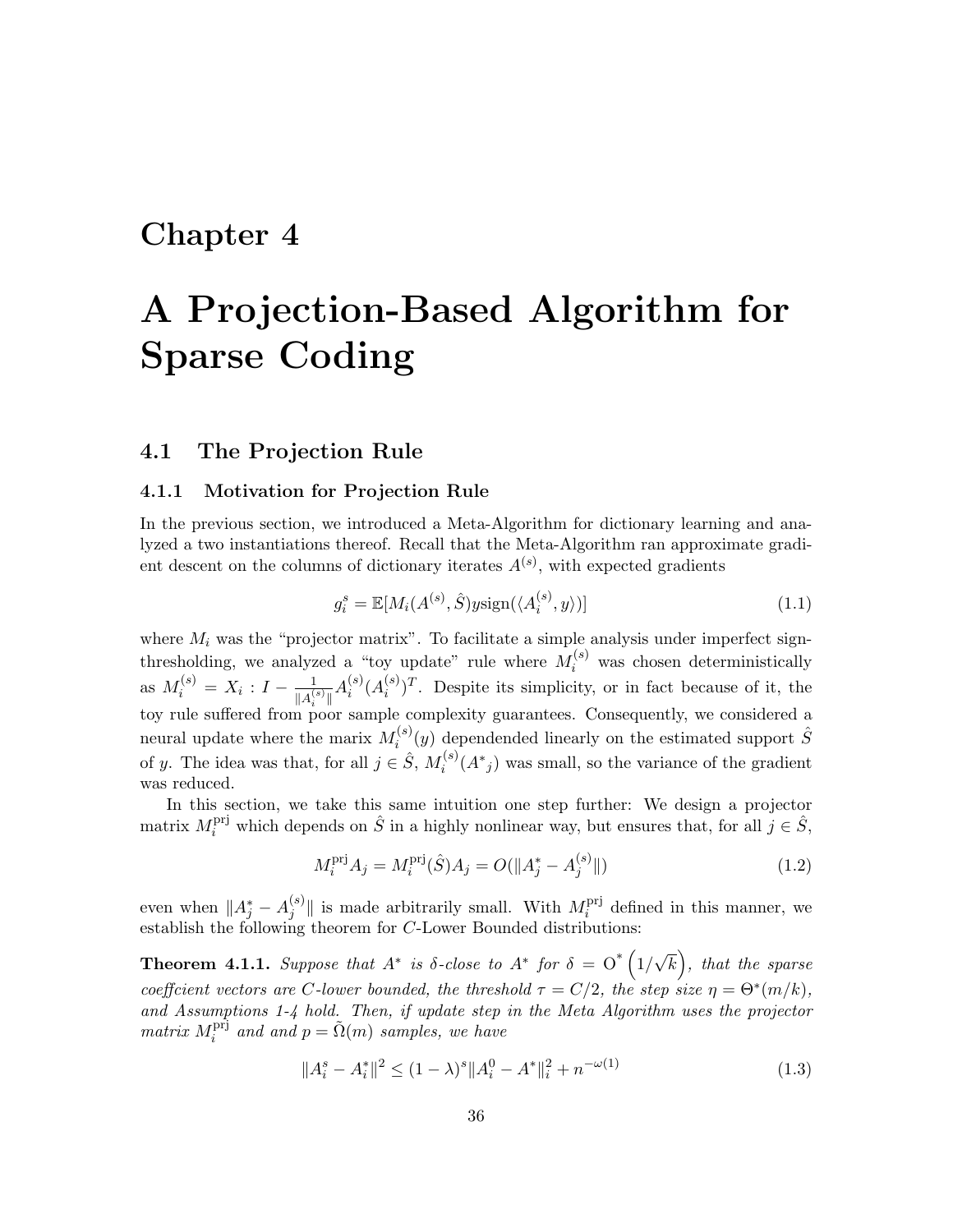for some  $\lambda \in (0,1/2)$ , and for any  $s = 1, 2, ..., T$ . In particular,  $A^*$  converges geometrically to an arbitrary inverse polynomial error.

Following the analysis the toy and neural rules, this section proves of convergence of the projection rule in the infinite sample setting. The proof of the finite sample result is deferred to Section [A.2](#page-72-0) We also remark that the projection rule has substantialy superior sample complexity to the "unbiased algorithm" in [Arora et al.](#page-63-0) [\(2015\)](#page-63-0), where the sample complexity grows quadratically in the desired precision.

#### **4.1.2** Definition of  $M_i^{\text{pri}}$ i

The strategy is to make  $M_i^{\text{pri}}$  $i$ <sup>prj</sup> "almost" an orthogonal projection onto the complement of  $A_{\hat{\alpha}}^{(s)}$ <sup>(s)</sup>. Before defining  $M_i^{\text{prj}}$  $i<sup>prj</sup>$ , we need to establish some further notation. As in the previous chapter, drop the superscripts  $s$  to avoid notational clutter, and restrict our attention to one iteration of the update rule. Next, for  $S \subset [m]$ , let

$$
Q_S = \text{Proj}_{A_S} \quad \text{and} \quad P_S = \text{Proj}_{A_S^{\perp}} \tag{1.4}
$$

That is,  $Q_S$  is the projection onto the span of the columns of  $S$ , and  $P_S$  is the projection onto their complement. We will also let  $Q_i$  denote the projection onto the span of  $A_i$ , and Ps denote the projection onto the span onto  $A_i^{\perp}$ . As in the previous chapter, set  $n_i = \frac{1}{\|A\|}$  $\frac{1}{\|A_i\|},$  $X_i = I - n_i A_i A_i^T$ . We now define the "Projection Update Rule", which uses projector matrix

$$
M_i^{\text{pri}}(\hat{S}) = P_{\hat{S}} + (n_i^2 - n_i)A_i A_i^T
$$
\n(1.5)

As noted above, the first term is just the orthogonal projection onto  $A_{\hat{S}}$ , and the second term is a subtle correction for when  $||A_i||$  is not exactly a unit vector. Before continuing, lets establish some simple facts about  $M_i(S)$ :

<span id="page-37-0"></span>**Proposition 4.1.2** (Properties of  $M_i^{\text{pri}}$  $i^{\text{pri}}$ ). Whenever  $i \in \hat{S}$ ,

$$
M_i^{\text{pri}}(\hat{S}) = X_i + (Q_{\hat{S}} - Q_i) = X_i + P_i(Q_{\hat{S}} - Q_i)P_i
$$
\n(1.6)

Furthermore, suppose that the columns of A are  $\delta$ -close to the columns of  $A^*$ . Then, for any  $i \in \tilde{S}$ .

$$
||M_i^{\text{pri}}(\hat{S})A_j^*|| \le 2\delta \tag{1.7}
$$

*Proof.* For the first point, write  $P_{\hat{S}} = I - Q_{\hat{S}} = I - Q_i - (Q_{\hat{S}} - Q_i)$ . Now,  $I - Q_i =$  $I - \frac{1}{\ln 4}$  $\frac{1}{\|A_i\|^2}A_iA_i^T = I - n_i^2A_iA_i^T$ . Hence,

$$
P_{\hat{S}} = I - n_i^2 A_i A_i^T - (Q_{\hat{S}} - Q_i) + n_i^2 A_i A_i^T - n_i A_i A_i^T
$$
  
=  $I - n_i A_i A_i^T - (Q_{\hat{S}} - Q_i) = X_i - (Q_{\hat{S}} - Q_i)$ 

By Lemma [D.1.2](#page-97-0) Part 4,  $P_i(Q_{\hat{S}} - Q_i)P_i = Q_{\hat{S}} - Q_i$  (the basic idea is that the kernel of  $P_i$ , which is exactly the span of  $A_i$ , is contained in the kernel of  $Q_{\hat{S}} - Q_i$ ). For the second point, we have that

$$
\|M_i^{\text{pri}}(\hat{S})A_j^*\| \quad \leq \quad \|P_{\hat{S}}A_j^*\| + |n_i^2 - n_i| \|A_iA_i^T A_j^*\|
$$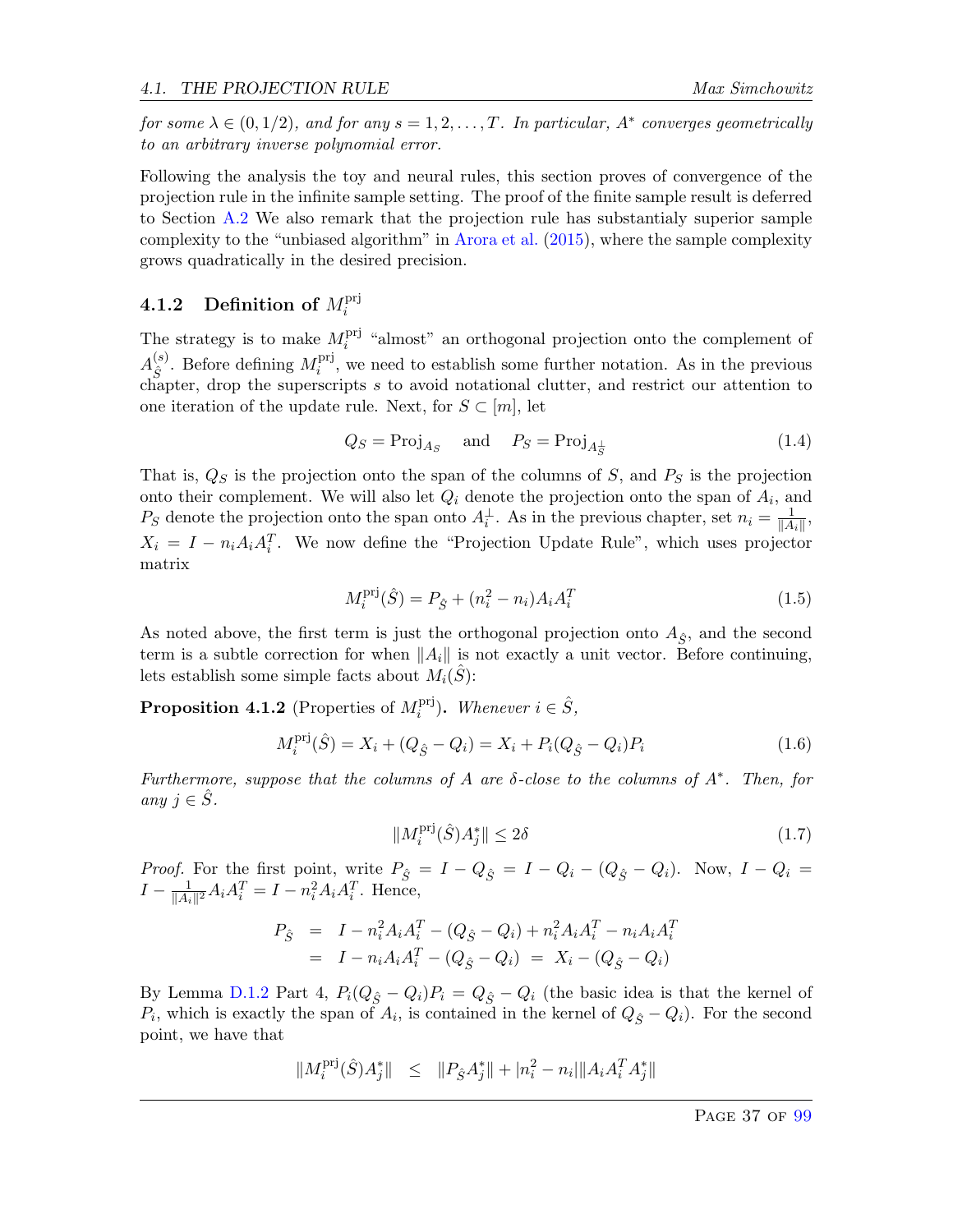Since  $A_j \in \text{ker } P_{\hat{S}}$  for  $j \in \hat{S}$ , we have  $||P_{\hat{S}}A_j^*|| = ||P_{\hat{S}}(A_j^* - A_j)|| \le ||P_{\hat{S}}||||A_j^* - A_j|| \le \delta$ , since  $||A_j^* - A_j|| \le \delta$  and  $||P_{\hat{S}}|| = 1$ . Secondly,

$$
|n_i^2 - n_i| \|A_i A_i^T A_j^* \| \leq |n_i^2 - n_i| \|A_i\|^2 \quad \text{since } \|A_j^*\| = 1
$$
  
= 
$$
\left| \frac{1}{\|A_i\|^2} - \frac{1}{\|A_i\|} \right| \|A_i\|^2
$$
  
= 
$$
|1 - \|A_i\|
$$
  

$$
\leq \delta
$$

where the last step follows since  $||A_i - A_i^*|| \le \delta$ , and  $||A^*i|| = 1$ .

## 4.1.3 Analyzing the Projection Update Rule

We now present an analysis of the Projection Rule under quite general conditions. Keeping the same notational conventions of Section 3.1, we begin by examining the expected conditional gradients

$$
G_i := \mathbb{E}_i[M_i^{\text{pri}}y \text{ sign}_{\tau}(A_i^T y)] \tag{1.8}
$$

Again, we break up  $y = A_i^* x_i + y_{-i}$ , where  $y_{-i} = \sum_{j \in S - \{i\}} A_j^* x_j$ , and regard  $G_{1,i} :=$  $\mathbb{E}[M_i^{\text{pri}}A_i^*x_i\text{sign}_{\tau}(A_i^Ty)]$  as the desired "signal", whilst viewing  $G_{2,i} := \mathbb{E}[M_i^{\text{pri}}]$  $\lim_i^{\text{prj}} y_{-i} \text{sign}_{\tau}(A_i^T y)$ as systemic noise. Our first proposition shows that the signal  $G_{1,i}$  is well correlated with  $A^*$ <sub>i</sub> as long as the columns of A are sufficiently near to those of  $A^*$ :

<span id="page-38-1"></span>**Proposition [4](#page-11-0).1.3.** Suppose that Assumptions [1,](#page-10-0) [2,](#page-10-1) and 4 hold (but not necessarily As-sumption [3\)](#page-11-1), and that A is  $\delta$ -close to  $A^*$ , where  $\delta = \text{O}^*$   $\left(1\right)$ √  $\overline{k}$ ). Then as long as  $\hat{S} \subset S$ with probability  $1 - n^{-\omega(1)}$ , we have

$$
\mathbb{E}_{i}[M_{i}^{\text{pri}}A_{i}^{*}x_{i}\text{sign}_{\tau}(A_{i}^{T}y)] = a_{i}(A_{i}^{*}-A_{i}) + O^{*}(\|A_{i}^{*}-A_{i}\|) + \gamma
$$
\n(1.9)

where again  $a_i := \mathbb{E}_i[x_i \text{sign}_{\tau}(A_i^T y)].$  The  $O^*(\|A_i^* - A_i\|)$  may be replaced by  $o(\|A_i^* - A_i\|)$ when  $\delta = o(1/\sqrt{k})$ .

*Proof.* Define  $v_i = P_i A_i^*$ . Using Proposition [4.1.2](#page-37-0) and Claim [3.1.1](#page-23-0) together with the definitions of  $v_i$ , we have

$$
\mathbb{E}_i[M_i^{\text{pri}}A_i^*x_i\text{sign}_{\tau}(A_i^T y)] = \mathbb{E}_i[X_iA_i^*x_i\text{sign}_{\tau}(A_i^T y)] + \mathbb{E}_i[P_i(Q_i)P_iA_i^*x_i\text{sign}_{\tau}(A_i^T)]
$$
  
=  $a_i(A_i^* - A_i) + o(a_i||A_i^* - A_i||) + E$ 

where  $E \leq ||P_i \mathbb{E}_i[(Q_{\hat{S}} - Q_i)x_i \text{sign}_{\tau}(A_i^T y)]v_i||$ . Since  $A_i \in \text{ker}(P_i)$ , we have

$$
||v_i|| = ||P_i A_i^*|| = ||P_i (A_i^* - A_i)|| \le ||P_i|| ||A_i^* - A_i|| \le ||A_i^* - A_i|| \tag{1.10}
$$

Thus, it simply suffices to show that

<span id="page-38-0"></span>
$$
\|\mathbb{E}_i[(Q_{\hat{S}} - Q_i)x_i \text{sign}_\tau(A_i^T y)]\| = O^*(1)
$$
\n(1.11)

 $\Box$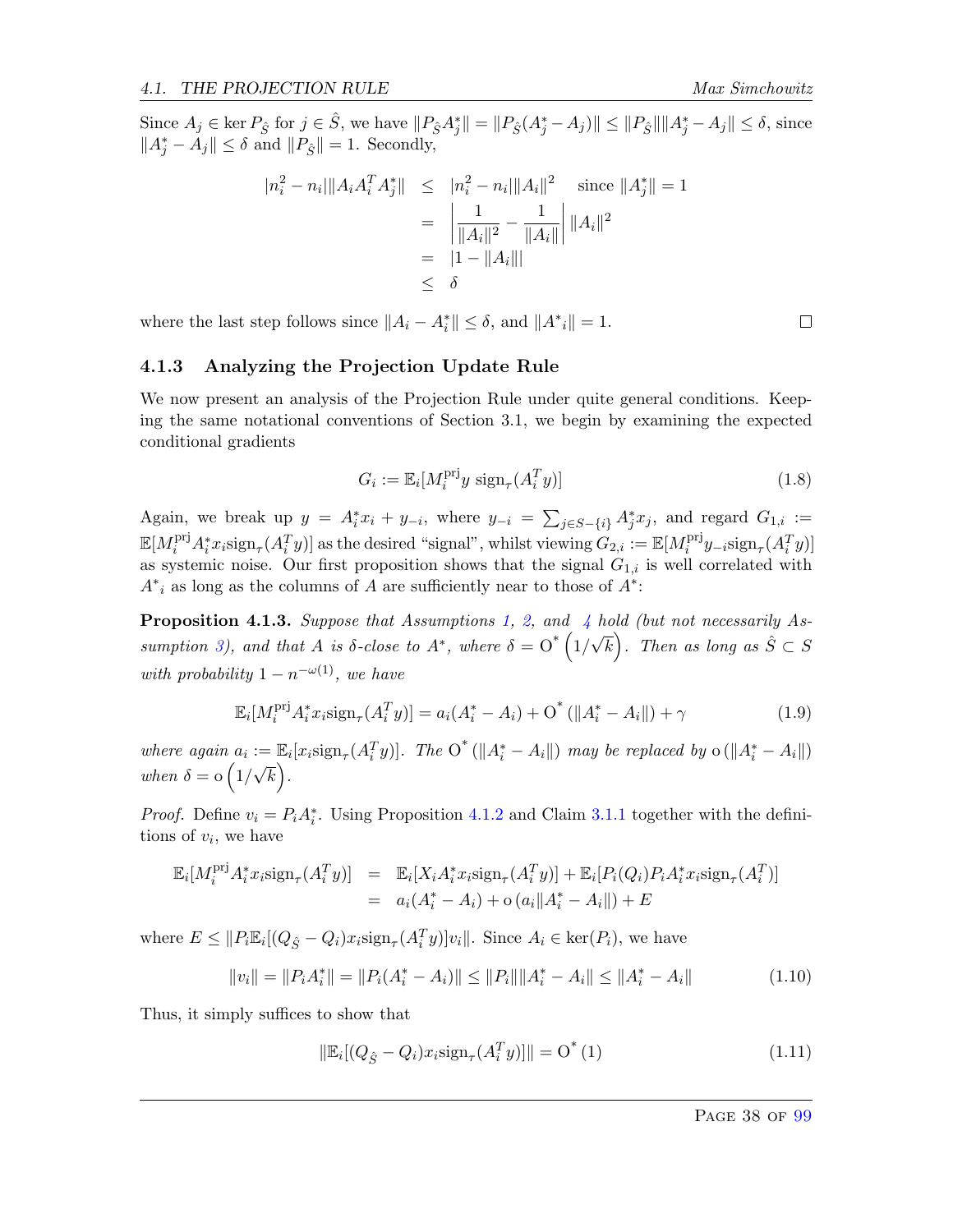Computing a closed form expression for the above display is rather challenging, since  $Q_{\hat{\mathcal{S}}}$ depends on the estimated support  $\hat{S}$  in a highly non-linear way. However, if we can find a PSD matrix Y for which  $Y \succeq (Q_{\hat{S}} - Q_i)$  with probability  $1 - n^{-\omega(1)}$ , then Lemma [D.2.2](#page-98-0) let's us bound left hand side of Equation [1.11](#page-38-0) above by  $\|\mathbb{E}_i[Y|x_i\text{sign}_\tau(A_i^T y)]\| \le \|\mathbb{E}_i[Y|x_i]\|.$ Hence, once we find an an appropriate Y, it will suffice to show that  $\|\mathbb{E}[Y]\| = O^*(1)$ . We proceed as follows:

# Removing Dependence on  $\hat{S}$

First, we replace  $Q_{\hat{S}} - Q_i$  by a matrix which depends on the true support  $S = \text{supp}(x)$ rather than the estimated support  $\hat{S}$ . Whenever  $\hat{S} \subset S$ , then the span of the columns of  $A_{\hat{S}}$ lie in the span of  $A_S$ , and so  $Q_S \succeq Q_{\hat{S}}$ . Assuming that  $\hat{S} \subset S$  with very high probability, we have established the following claim:

**Claim 4.1.4.**  $Q_{\hat{S}} - Q_i \preceq Q_S - Q_i$  with probability  $1 - n^{-\omega(1)}$ .

# Controlling  $Q_S - Q_i$  by a Sum of Rank One Terms

Since A is  $\delta$ -close to  $A^*$ , it follows that  $\sigma_{\min}(A) \leq \sigma_{\min}(A^*) - \delta$ √  $\overline{k} \geq 1/2 - O^{*}(1) \geq 1/4,$ where we have that  $\sigma_{\min}(A^*) \ge 1/2$  by the Gershgorin Circle Theorem (see Lemma [D.1.1\)](#page-96-0). We now appeal to a general theorem which both makes precise and generalizes the intutition that  $A_S A_S^T \approx Q_S$  for incoherent matrices  $A_S$ :

**Theorem 4.1.5.** If  $\sigma_{\min}(A_S) \geq c$ ,

$$
Q_S - Q_V \le c^{-2} P_V (A_{S-V} A_{S-V}^T) P_V \tag{1.12}
$$

Plugging in  $c = 1/4$ , we have

$$
Q_S - Q_V \preceq 16P_i(A_{S-i}A_{S-i}^T)P_i \preceq O\left(P_i(A_{S-i}A_{S-i}^T)P_i\right)
$$
\n(1.13)

with high probability.

# Completing the Proof

To wrap up, we compute

$$
\|\mathbb{E}_{i}[(Q_{\hat{S}} - Q_{i})x_{i}\text{sign}_{\tau}(A_{i}^{T}y)]\| \leq \|\mathbb{E}_{i}[P_{i}A_{S-i}x_{i}\text{sign}_{\tau}(A_{i}^{T}y)A_{S-i}^{T}P_{i}]\|
$$
  
\n
$$
\leq \|P_{i}\|^{2}\|\mathbb{E}_{i}[A_{S-i}A_{S-i}^{T}x_{i}\text{sign}_{\tau}(A_{i}^{T}y)]\|
$$
  
\n
$$
= \|\mathbb{E}_{i}[A_{S-i}A_{S-i}^{T}x_{i}\text{sign}_{\tau}(A_{i}^{T}y)]\|
$$
  
\n
$$
= \|A\text{diag}(\mathbb{E}_{i}[\mathbb{1}(j \in S)x_{i}\text{sign}_{\tau}(A_{i}^{T}y)])A^{T}\|
$$
  
\n
$$
\leq \frac{k}{m}\|A\|^{2}
$$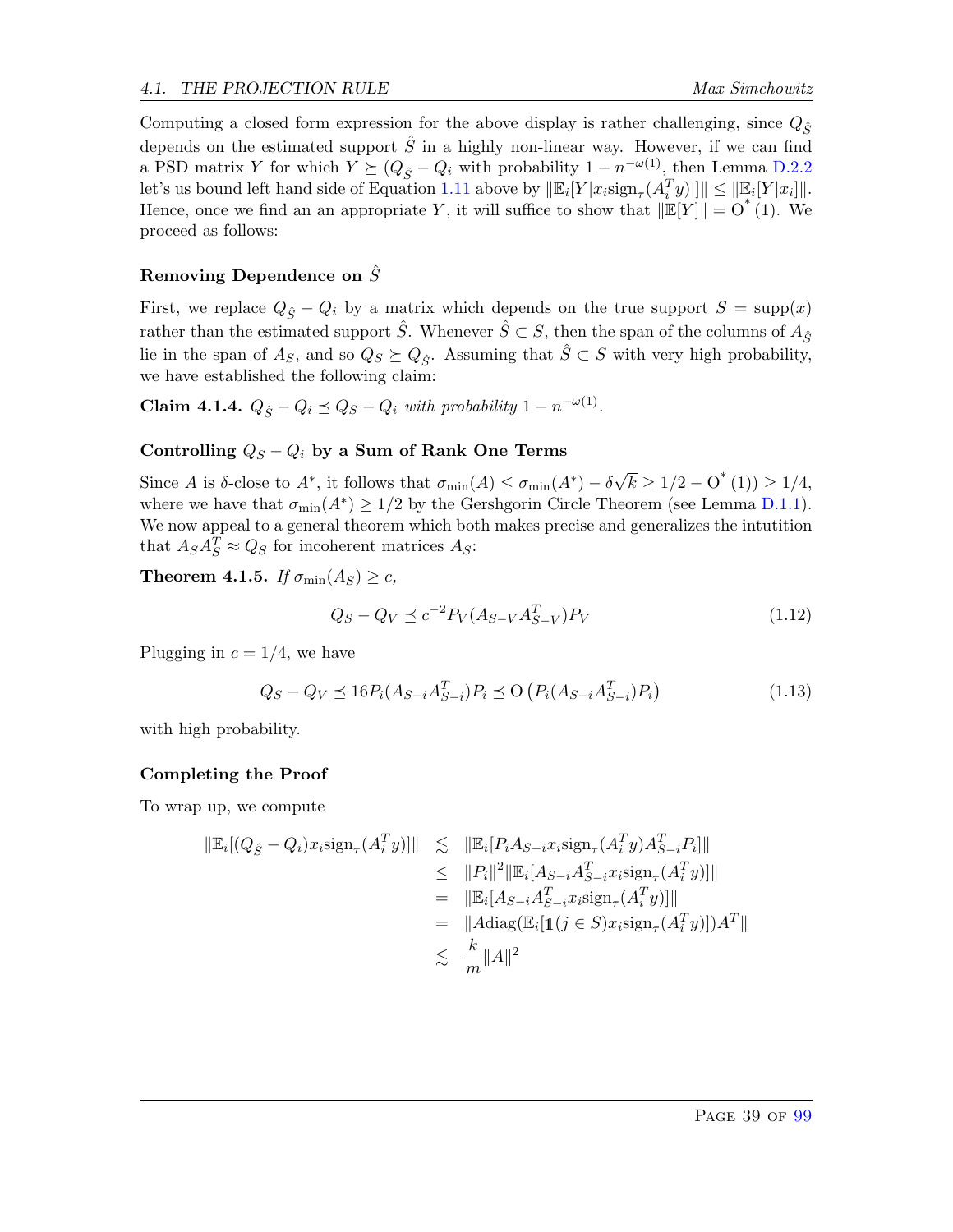$\Box$ 

Recall that we do not assume here that  $||A|| = O(||A^*||)$ . Instead, we have that

$$
||A|| \le ||A - A^*|| + ||A^*||
$$
  
\n
$$
\le ||A - A^*||_F + ||A^*||
$$
  
\n
$$
\le \sqrt{m} \max_{i} ||A_i - A^*i||^2 + ||A^*||
$$
  
\n
$$
= \sqrt{m}\delta + ||A^*||
$$
  
\n
$$
= O^* \left( \sqrt{m/(k+n)} \right) = O^* \left( \sqrt{m/k} \right)
$$

Hence,  $\frac{k}{m} ||A||^2 = O^* \left( \frac{k}{m} \right)$  $\frac{k}{m} \cdot \frac{m}{k}$  $\left(\frac{m}{k}\right) = O^*(1)$ , as needed. We note that if  $\delta = o(1/2)$ √  $\overline{k}$ , then we would have  $\frac{k}{m}||A||^2 = o(1)$ .

We emphasize that Proposition [4.1.3](#page-38-1) does not require that  $||A^* - A|| \le ||A^*||$ . Consequently, in many settings, the convergence proofs for the Projection Update Rule will not require us to prove  $(\delta, 2)$  nearness at each step. Unfortunately, the generality of Proposition [4.1.3](#page-38-1) comes at the cost of a small radius of convergence, as is adressed in the following remark: *Remark*. The assumption that  $\delta = o(1)$ √  $k$ ) is tight, as the following example shows. Suppose that  $A^* \in \mathbb{R}^{n \times n}$  is the identity matrix,  $S = [k]$ , and that  $A_S = A_S^* - \frac{\delta}{\sqrt{n}}$  $\frac{1}{k} 1_k 1_k^T$ , where  $1_k$  and  $1_n$  denote the ones vectors in  $\mathbb{R}^k$  and  $\mathbb{R}^n$  respectively. Then A is  $\delta$ -close to  $A^*$ . However,

$$
||A_S(1_k/\sqrt{k})|| = (1 - \sqrt{k}\delta)(1_k/\sqrt{k})
$$
\n(1.14)

which can be made, arbitrarily close to 0 (but nonzero) by choosing  $\delta = (1 + \epsilon)$ √  $k$  for some arbitrary  $\epsilon > 0$ . Hence,  $A_S A_S^T$  and  $Q_S$  have the same span, but  $\sigma_{\min}(A_S A_S^T) \leq \epsilon^2$ . Thus,  $Q_S \preceq A_S A_S^T$  holds only when C is as large as  $\epsilon^{-2}$ .

We now state a corollary for C-lower bounded distributions:

**Corollary.** If Assumptions [1-](#page-10-0) [4](#page-11-0) and are satisfied, the x is C-lower bounded, and  $\tau = C/2$ , then

$$
G_i := \mathbb{E}_i[M_i^{\text{pri}}y \text{sign}_{\tau}(A_i^T y)] = \mathbb{E}_i[|x_i|](A^*_{\;i} - A_i) + O^* \left( \|A^*_{\;i} - A_i \| \right) + \gamma \tag{1.15}
$$

and hence  $g_i$  is  $(\mathbb{E}_i[[x_i]], 0, n^{-\omega(1)})$ -true. The result holds more generally as long as  $\tau$  is  $(\delta, C)$ -suitable.

Proof. When  $\tau$  is  $(\delta, C)$ -suitable the Lemma [3.1.4](#page-25-0) ensures that  $\text{sign}_{\tau}(A_i^T y) = \text{sign}_{C/2}(A_i^T y)$ sign(x<sub>i</sub>) with probability  $1 - \gamma$  and  $\hat{S} = S$  with probability  $1 - \gamma$  (even when conditioned on  $i \in S$ , since  $i \in S$  occurs).

Now, write  $G_i = G_{i,1} + G_{i,2}$ . From Proposition [4.1.3,](#page-38-1) we have

$$
G_{i,1} = \alpha_i (A^* - A_i) + o(||A^* - A_i||) + \gamma
$$
\n(1.16)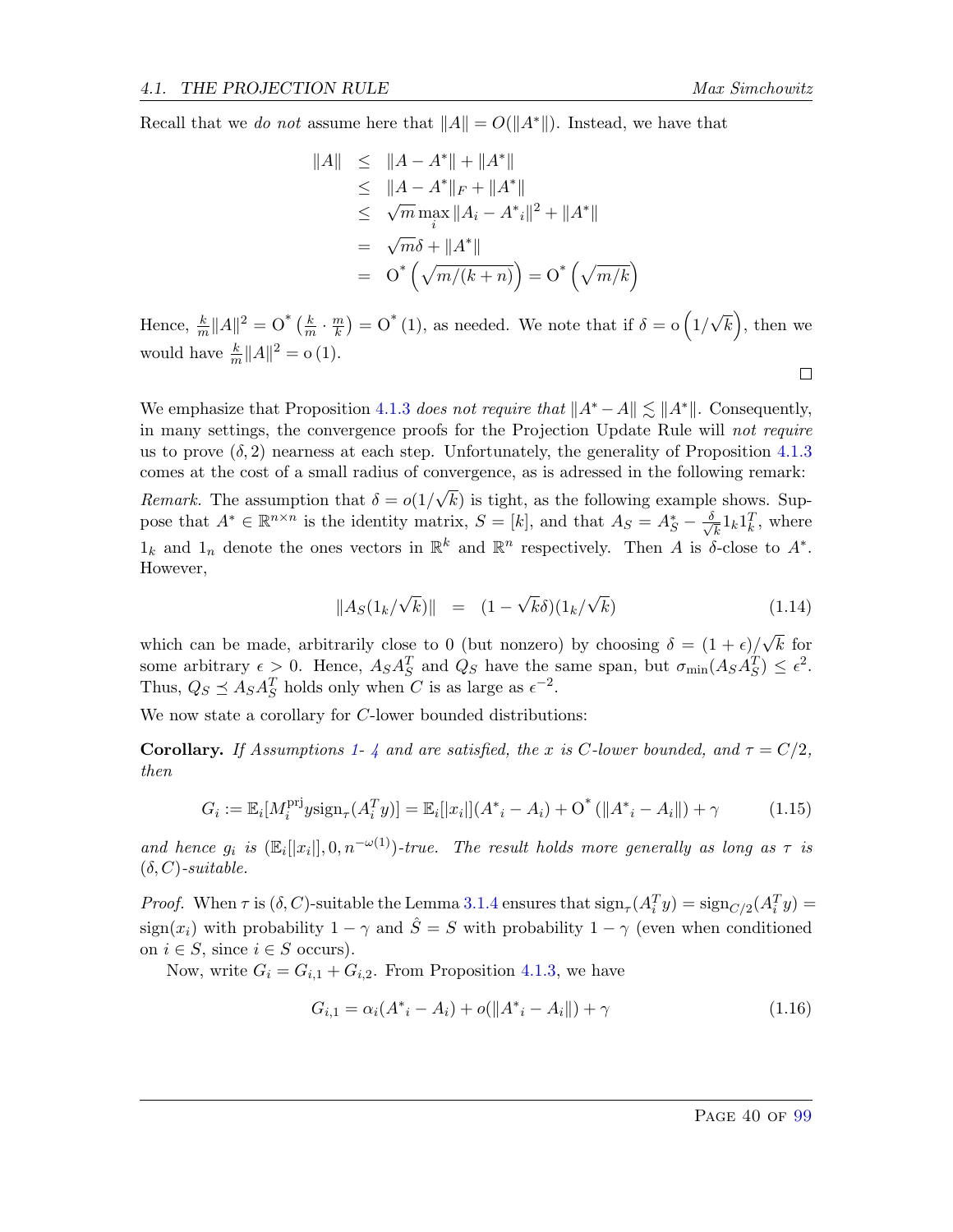where  $\alpha_i = \mathbb{E}_i[x_i \text{sign}_{C/2}(A_i^T y)] = \mathbb{E}_i[x_i \text{sign}(x_i)] + \mathbb{E}_i[x_i(\text{sign}(x_i) - \text{sign}_{C/2}(A_i^T y)]] = \mathbb{E}_i[|x_i|] +$  $\gamma$ . By the same token,

$$
G_{2,i} = \mathbb{E}[M_i^{\text{pri}}(\hat{S})y_{-i}\text{sign}_{\tau}(A_i^T y)]
$$
  
\n
$$
= \mathbb{E}[M_i^{\text{pri}}(S)y_{-i}\text{sign}(x_i)] + \mathbb{E}[\left(M_i^{\text{pri}}(\hat{S})\text{sign}_{\tau}(A_i^T y) - M_i^{\text{pri}}(S)\text{sign}(x_i)\right)y_{-i}]
$$
  
\n
$$
= \mathbb{E}[\left(M_i^{\text{pri}}(\hat{S})\text{sign}_{\tau}(A_i^T y) - M_i^{\text{pri}}(S)\text{sign}(x_i)\right)y_{-i}]
$$
  
\n
$$
= \gamma
$$

where the second to last line follows since  $y_{-i} \perp x_i$  conditioned on supp(x), the last from the fact that  $y_i$  is  $O(k)$ -subgaussian, while  $||M_i^{\text{pri}}||$  $\lim_{i} \left( \hat{S} \right)$ sign<sub> $\tau$ </sub> $(A_i^T y) - M_i^{\text{prj}}$  $\lim_{i} [S]$ sign $(x_i)$ || is  $O(1)$ almost surely, and is 0 with probability  $1 - n^{-\omega(1)}$ .

Applying Theorem [3.1.3,](#page-24-0) we immediately establish infinite sample convergence of the projection rule:

**Theorem 4.1.6.** Suppose that  $A^*$  is  $\delta$ -close to  $A^*$  for  $\delta = O^* (1/$ √  $\overline{k}$ , that the sparse coefficients x are C lower bounded, that the threshold  $\tau = C/2$ , the step size  $\eta = \Theta^*(m/k)$ , and Assumptions 1-4 hold. Then, if update step in the Meta Algorithm uses the projector matrix  $M_i = X_i$  and an infinite number of samples per iteration, we have

$$
||A_i^s - A_i^*||^2 \le (1 - \lambda)^s ||A_i^0 - A^*||_i^2 + n^{-\omega(1)}
$$
\n(1.17)

for some  $\lambda \in (0,1/2)$ , and for any  $s = 1, 2, ..., T$ . In particular,  $A^*$  converges geometrically to an arbitrary inverse polynomial error.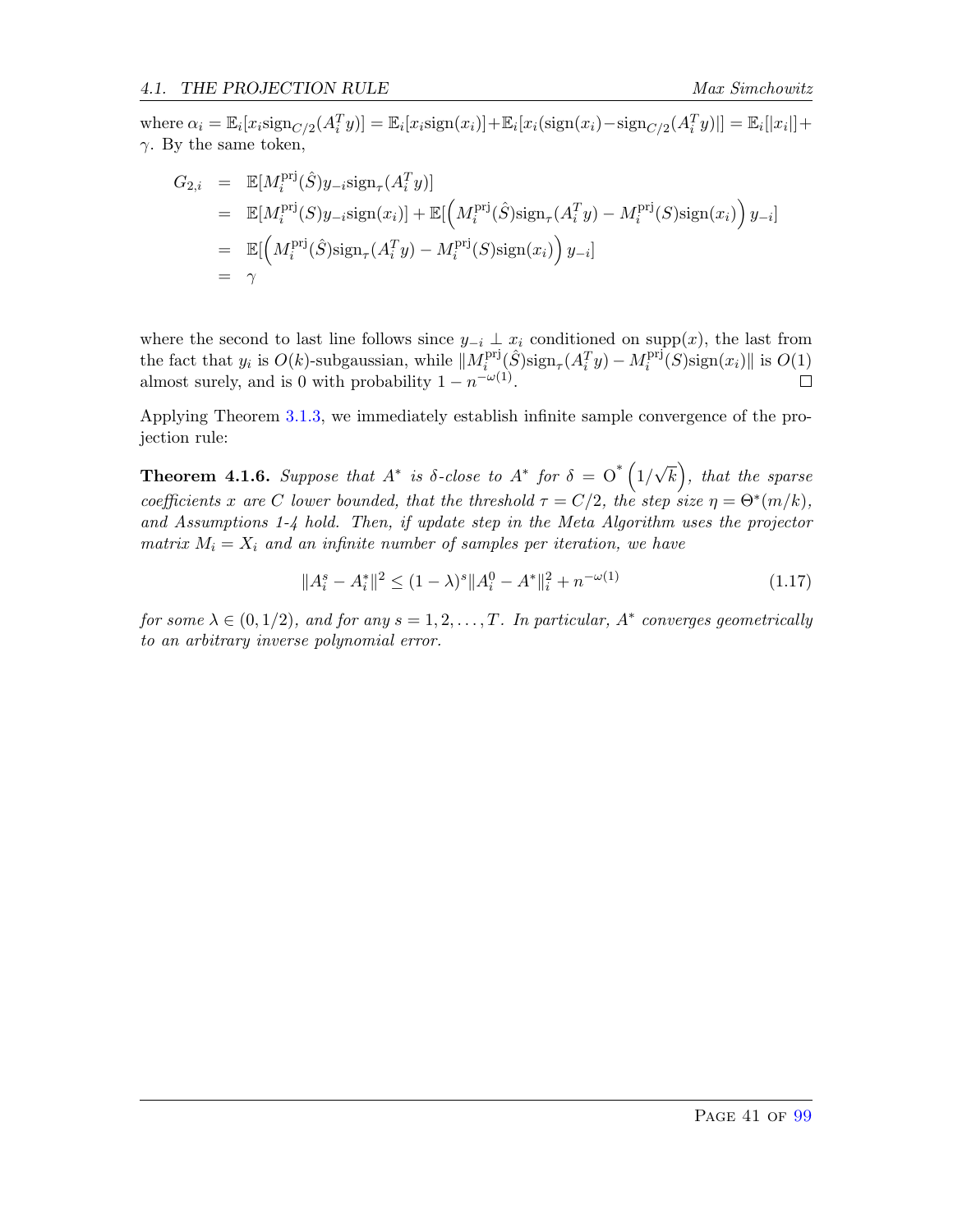# Chapter 5

# Learning Random NMF Instances with Dictionary Learning

# 5.1 NMF and NOID Learning

### 5.1.1 Motivation

In this section, we leverage the analytical and algorithmic machinery presented thus far to explain an experimentally well-documented, though hitherto theoretically unnaccounted for phenomenom: that coordinate descent algorithms perform surprisingly well on certain randomly generated instances of Nonnegative Matrix Factorization, or NMF.

The rank-m NMF problem consists of expressing an entrywise nonnegative matrix  $Y \in$  $\mathbb{R}^{n \times p}_{\geq 0}$  $\sum_{n=0}^{n \times p}$  as the product of two low rank, entrywise nonegative matrices  $B \in \mathbb{R}_{\geq 0}^{m \times n}$  and  $X \in$  $\mathbb{R}^{\overline{m}\times p}$  $_{\geq 0}^{m \times p}$ . In contrast to dictionary learning, NMF is an *undercomplete factorization* in which  $m \ll p, n$ . NMF has been applied in numerous disciplines, ranging from image segmentation [\(Lee and Seung](#page-64-0) [\(2001\)](#page-64-0)), to neuroscientific research [\(Cichocki et al.](#page-64-1) [\(2009\)](#page-64-1)), to the famous "Netflix Problem" in recommendation systems [\(Koren et al.](#page-64-2) [\(2009\)](#page-64-2)).

In its most general setting, [Vavasis](#page-65-0) [\(2009\)](#page-65-0) establishes that computing an exact Non-Negative Matrix Factorization is NP-Hard in general. Briefly, the proof consists is showing that NMF is equivalent to the "Intermediate Simplex" in polynomial combinatorics for which there is a polynomial time reduction from MAX 3-SAT.

One common complaint with Intermediate Simplex reduction is that it is exceedingly brittle. In practice, we do not expect NMF instances to be drawn adversarially. Indeed, there are many settings in which an NMF instance  $Y = BX$  which is drawn from certain generative process, or that satisfies other favorable, structural assumptions, can be learned in polynomial time.

For example, [Anandkumar et al.](#page-63-1) [\(2014\)](#page-63-1) present a tensor spectral algorithm learning community structure in the Mixed Membership Stochastic Block Model can be intepreted as learning a symmetric factorization  $X^T X$  from noisy observations  $Y_{i,j} \sim \text{Bernoulli}(X_i^T X_j)$ , where the columns of  $X$  are drawn from a Dirichlet distribution. Unfortunately, the spectral algorithm relies heavily on properties of Dirichlet moments, and is less robust when applied to real-world data.

If B satisfies the so-called separability condition from [Donoho and Stodden](#page-64-3) [\(2003\)](#page-64-3), [Arora](#page-63-2)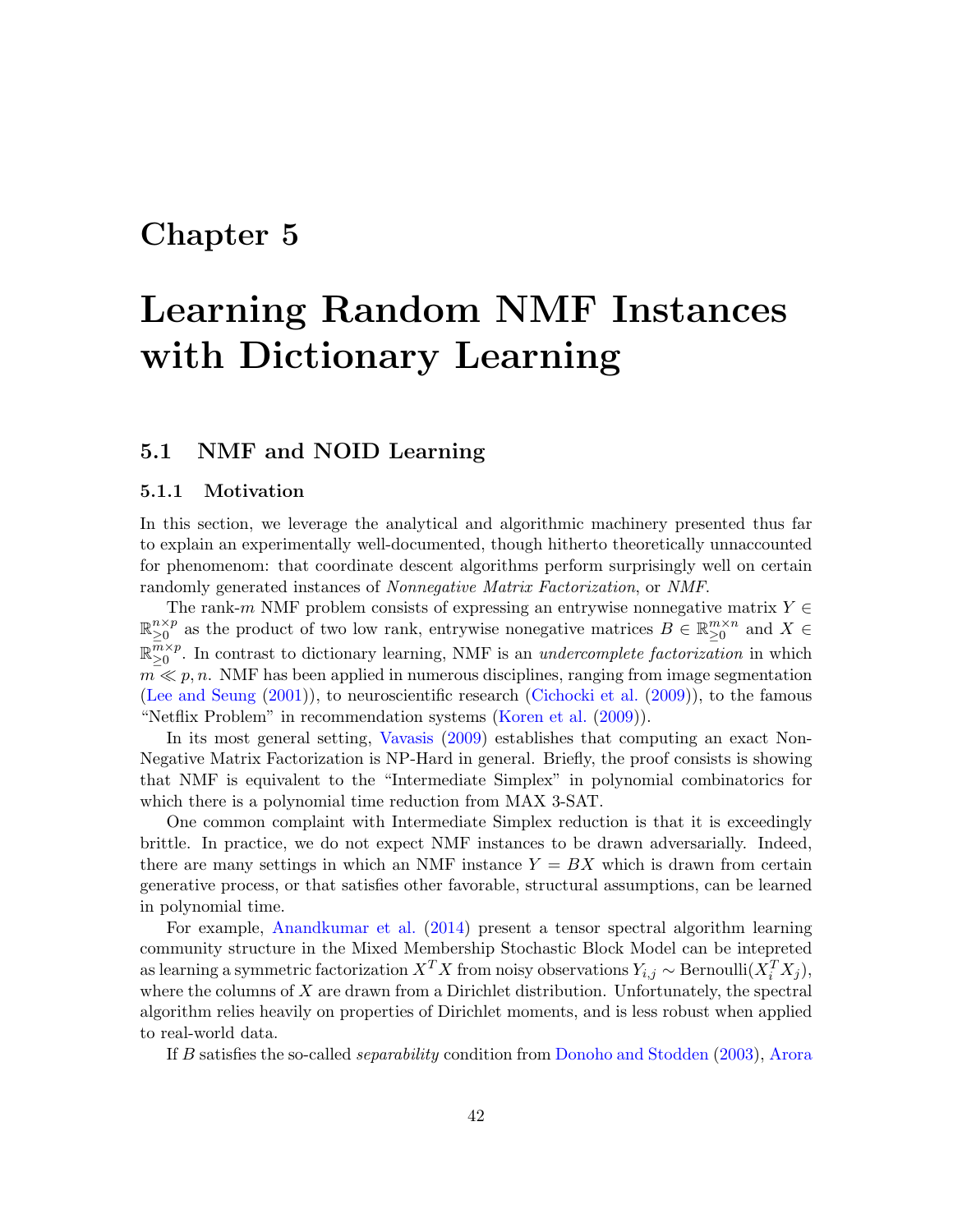[et al.](#page-63-2) [\(2012b\)](#page-63-2) and [Recht et al.](#page-65-1) [\(2012\)](#page-65-1) provide efficient and provably correct algorithms for recovering non-negative factorizations exactly in the noiseless setting, an approximately in the presence of noise. [Arora et al.](#page-63-3) [\(2012a\)](#page-63-3) and [Bansal et al.](#page-63-4) [\(2014\)](#page-63-4) extend the separable NMF literature to the "topic modeling" setting, where  $X$  is drawn from a suitable generative process, and  $Y_i$  is drawn a sparse discrete distribution whose expectation is  $BX_i$ .

Despite the recent advances in provably correct factorization algorithms, many of today's practioners still learn NMF instance with alternating descent algorithms like the Multiplicative Update Rule (MU) [\(Lee and Seung](#page-64-0) [\(2001\)](#page-64-0)) and Hierachical Alternating Least Squares (HALS) [\(Cichocki et al.](#page-64-4) [\(2007\)](#page-64-4)). Though these methods lack theoretical guarantees, numerical experiments find that coordinate descent algorithms converge to rapidly to local optima [\(Lin](#page-65-2) [\(2007\)](#page-65-2)), and in one particular case, tend to learn exact factorizations when the components B and X are randomly generated [\(Vandaele et al.](#page-65-3)  $(2014)$ ).

### 5.1.2 Our Contribution

While our ultimate goal would be to present rigorous guarantees for both the MU and HALS on a large class of NMF instances (note that demonstrating convergence for all instances is unlikely, as it would entail that  $P = NP$ , this chapter contents itself with a baby step in that general direction. We demonstrate conditions under which randomly generated NMF instances can be learned by the sorts of sparse coding gradient descent algorithms studied in this report. The hope is to establish that certain randomly generated NMF instances are "easy to factor", in the sense that the true factorization can be recovered approximately in polynomial time, with high probability. Furthermore, the approximate gradient approach in this chapter bears a much stronger resemblence to the MU and HALS procedures than the combinatorially and geometrically flavored algorithms introduced for learning separable factorizations.

The setting for our analysis is motivated by the numerical experiments in [Vandaele et al.](#page-65-3)  $(2014)$ , which generate both factor matrices B and X with sparse, random entries. Hence, we will treat  $X$  as a matrix whose columns correspond to samples from some favorable sparse distribution:

**Definition 5.1.1.** We say that the samples x are drawn from a  $(C, k)$ -favorable distribution if

- 1. x is entrywise nonnegative and C-lower bounded
- 2. x is k-sparse with probability  $1 n^{-\omega(1)}$
- 3. The entries of x are independent conditioned on their support, and  $x_i$  supp $(x) = S$ has the same distribution for any  $S \subset [m]$ .
- 4. The support of S satisfies Assumption [2](#page-10-1)

We say that the samples are drawn from a  $(C, k, \rho)$ -favorable distribution if, in addition, the samples are  $\rho$ -smoothly distributed.

The full strength of our results will only hold for a more restricted class of distributions: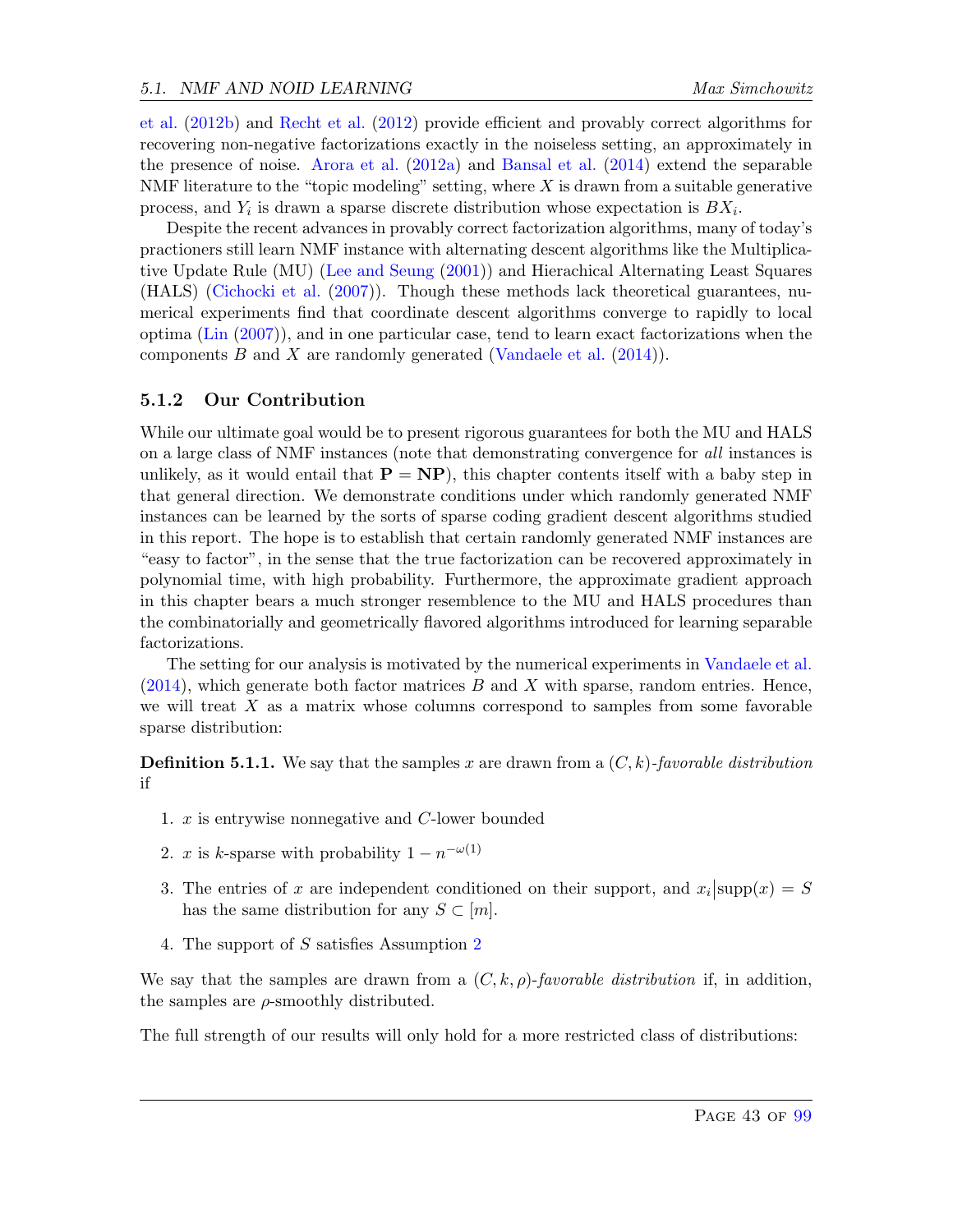**Definition 5.[1](#page-44-0).2** (Uniformly Favorable Distributions). <sup>1</sup> We say that the samples x are drawn from a *uniformly*  $(C, k)$ -favorable (uniformly  $(C, k, \rho)$ -favorable)distribution if x is drawn from a  $(C, k)$  (resp.  $(C, k, \rho)$ ) favorable distribution,  $x_i | S$  has the same distribution for any  $S \subset [m]$  containing i, if  $q_{i,j} - q_i q_j \le O(k^2/m)$ , if  $q_{i,j,r} - q_{ir} q_{ij} \le O(q_i k^2/m)$ .

We say that the samples x are drawn from a uniformly  $(C, k)$ -favorable (resp  $(C, k, \rho)$ )favorable), well-conditioned distribution if, in addition, the covariance matrix  $\Sigma := \mathbb{E}[(x \mathbb{E}[x](x - \mathbb{E}[x])^T$  is well conditioned, in the sense that  $\sigma_{min}(\Sigma)$  and  $\sigma_{max}(\Sigma)$  are both  $\Theta(k/m)$ .

Example 5.1.1 (Uniform Supports yield Uniformly Favorable Distributions). <sup>[2](#page-44-1)</sup> Suppose that supp(x) is chosen uniformly. Then it is straightforward to verify that x are  $(C, k)$ uniformly favorable. Moreover, if all  $x_i | i \in S \sim \text{Unif}([1, 2])$ , then the diagonals of  $\Sigma$  are

$$
\Sigma_{ii} = \mathbb{E}[x_i^2] - \mathbb{E}[x_i]^2 = (1 - o(1))\mathbb{E}[x_i]^2
$$
\n(1.1)

where

$$
\mathbb{E}[x_i^2] = \Pr(i \in S) \cdot \mathbb{E}_{Z \sim \text{Unif}([1,2])}[Z^2] = \frac{7k}{3m} \tag{1.2}
$$

The off diagonals  $\Sigma_{ij}$  are given by

$$
\mathbb{E}[x_i x_j] - \mathbb{E}[x_i] \mathbb{E}[x_j] = \{ \Pr(i \in S) - \Pr(i, j \in S) \} \mathbb{E}_{Z \sim \text{Unif}([1,2])} [Z]^2 = \frac{9k}{4m} (\frac{k}{m} - \frac{k-1}{m-1})(1.3)
$$

which have absolute value no more than  $\frac{9k}{4m^2}$ . Hence,  $\sum_{ij} |\Sigma_{ij}| \leq (1 - \Omega(1))\Sigma_{ii}$ , so by the Gershgorin Circle Theorem, we can conclude that  $\Sigma$  is well conditioned. Hence, x come from a uniformly  $(C, k)$ -favorable, well-conditioned distribution.

It is straightforward to show that the result holds more generally when the support of x is uniformly, and all of  $x_i|i \in S$  satisfy  $\mathbb{E}[x_i^2|i \in S] \geq (1 + \Omega(1))\mathbb{E}[x_ix_j|i, j \in S]$ , e.g. example  $\mathbb{E}[x_i | i \in S]$  is identically distributed for  $i \in [m]$ , and is not a point mass.

Remark. We remark that we can prove many modified versions of Theorems [5.1.1](#page-45-0) and [5.1.3](#page-48-0) under under various modified assumptions. While we will not discuss such other settings at length,

We will now deviate from [Vandaele et al.](#page-65-3)  $(2014)$  by considering the case where B is nonsparse and non-negative, but nevertheless satisfies a sort of "hidden" incoherence property, called Nonnegative Offset Incoherence, defined in the following section. The reason is two fold: first, leveraging a modified version of incoherence makes it more straightforward to directly map ideas from sparse coding onto the NMF setting. Second, many alternating descent algorithms report rapid convergence to good local optima on *dense* factor matrices, and we hope to provide some insight into why this is possible. Hence, our setting can be viewed as sort of hybrid between [Vandaele et al.](#page-65-3) [\(2014\)](#page-65-3) and [Lin](#page-65-2) [\(2007\)](#page-65-2), where one factor matrix  $B$  is dense, and the other factor  $X$  is sparse. While we can establish a range of partial results for NMF instance with  $(C, k)$ -favorable distributions, we were only able to verify a complete polynomial time algorithm for learning generative NMF instances in the setting where the latent samples are uniformly  $(C, k, \rho)$ -favorable:

<span id="page-44-0"></span><sup>&</sup>lt;sup>1</sup>This definition was recently modified since the May 4th draft to adress some errors in the earlier version of that work.

<span id="page-44-1"></span><sup>&</sup>lt;sup>2</sup>This example was added after the May 4th draft was submitted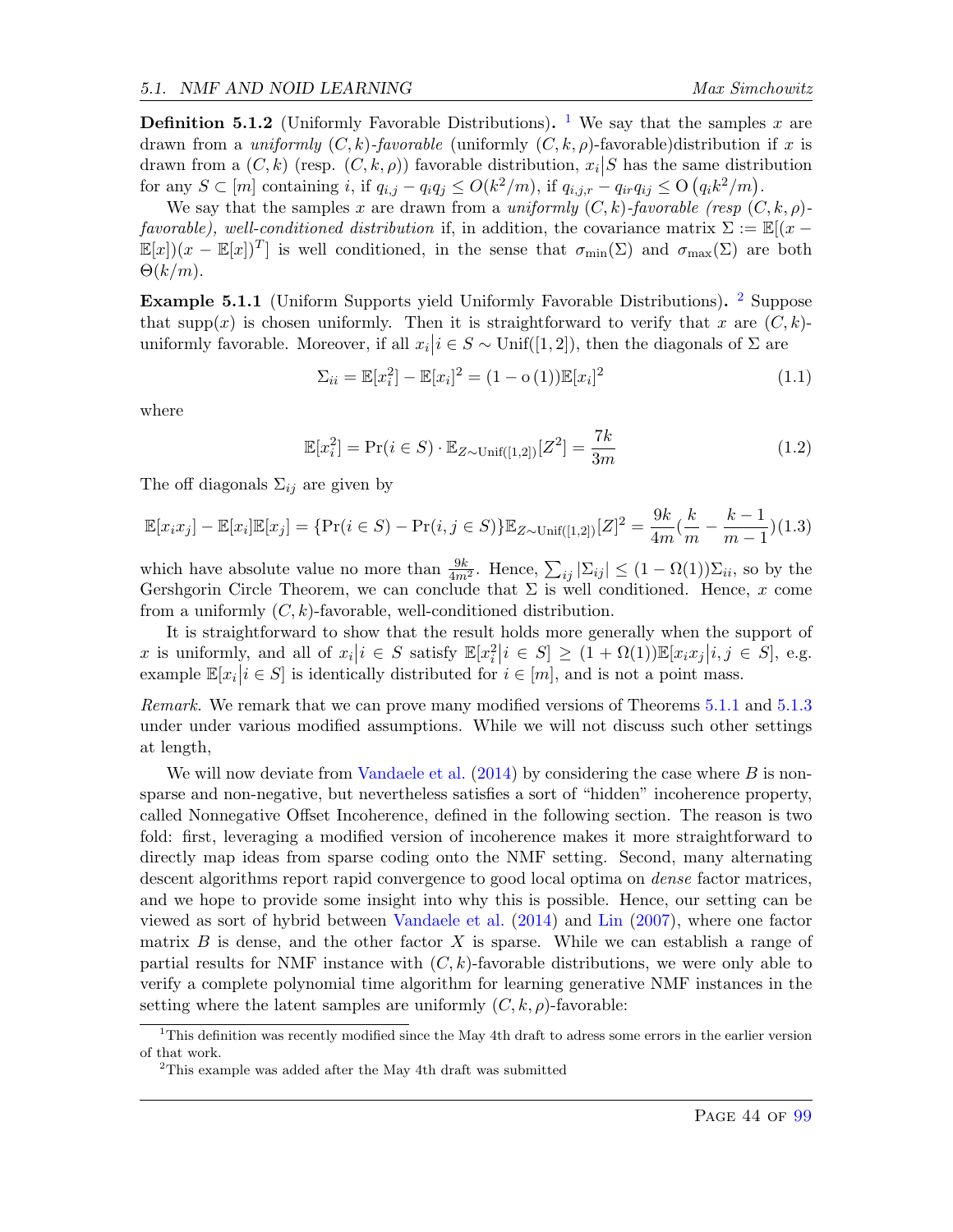<span id="page-45-0"></span>**Theorem 5.1.1** (Provable Algorithm for Random NMF Instances). Given samples  $y =$  $B^*x$ , where  $x^*$  has uniformly  $(C, k, \rho)$ -favorable, well-conditioned distribution,  $B^* \in \mathbb{R}^{n \times m}$ is a  $\mu$ -incoherent NOID (see section [5.1.3\)](#page-46-0) for which  $\frac{\mu}{\sqrt{n}} = O^*(k^2 + k \log n)$ , and  $k =$  $O^*$  (min $\{m^{2/5}, m/\log n\}$ ), then there is an algorithm with runtime and sample complexity  $O(poly(m, n, k, \log(1/\epsilon))$  which learns a non-negative matrix B such that  $||B^* - B||_F \le$  $\epsilon \|B^*\|_F$  for any inverse polynomial error  $\epsilon$ .

The intutition here is that, even though the problem superficially resembles an NMF, it is actually a disguised dictionary learning problem, which can be extracted by Algorithm [4,](#page-48-1) and then learned by the algorithm in Theorem [5.2.3.](#page-55-0)

*Proof of Theorem [5.1.1.](#page-45-0)* By Theorem [5.1.3,](#page-48-0) we may reduce to S-NDL where the matrix  $A^*$ is  $\sqrt{n}/m + \mu$ -incoherent and our desired tolerance is  $\delta = \epsilon/\sqrt{m(k + \log n)}$ . It is straightforward to check that, under the assumptions of the present theorem,  $A^*$  is sufficiently incoherent, and  $x^*$  are sufficiently sparse to satisfy the assumptions of Theorem [5.2.3.](#page-55-0) The latter theorem yields a polynomial time algorithm to learn  $A^*$  up to arbitrary inverse polynomial precision, and the geometric convergence ensured thereby guarantees that the run time and sample complexity is logarithmic in the desired precision.  $\Box$ 

Remark. An analogue of the above theorem can be demonstrated in the case where the samples are not uniformly  $(C, k, \rho)$ , but are far more sparse. In fact, the scalings in the above theorem depend on the expected norms of various covariance matrices, and it would be possible (in, say a later work) to provide a statement of Theorem [5.1.1](#page-45-0) which interpolates between the norm of these covariance matrices and the required sparsity  $k/m$ . Moreover, we could also relax some assumptions on the covariance matrix  $\Sigma$  (for example, our reduction can achieve polynomial complexity and run-time if  $\sigma_{min}(\Sigma) = \Omega(n^{-C})$  for some fixed constant  $C > 0$ ).

For example, if one modifies Algorithm [7](#page-52-0) to not subtract off sample means, and sacrifices a factor of  $k$  in the sample complexity and precision, one can prove recovery guarantees in the setting where the *second moment matrix* rather than the covaraince matrix satisfies

$$
\Omega(k/m) \cdot I \preceq \mathbb{E}[xx^T] \preceq \mathcal{O}(k^2/m) I \tag{1.4}
$$

Such bounds are easy to establish when the x's have a  $(C, k)$ -favorable distribution, and the off-diagonal co-ocurence matrix Q with  $Q_{ij} = q_{ij}$  if  $i \neq j$  and  $Q_{ii} = 0$  otherwise is rank one. In particular, this holds when the x's have a  $(C, k)$ -favorable distribution,  $k^2 = O^*(m)$ , and the supports are chosen uniformly at random (or just that  $q_{ij}$  is the same for all  $i \neq j$ ).

We also mention that the author of this report was able to establish some results for the case where both factors are sparse, but the tools are slightly different and not included in this report in the interest of concision. The setting where  $B$  and  $X$  are dense seems far less promising to analyze, since the absence of sparsity and non-convexity of the NMF objective lead to issues of identifiability in both theory (see [Donoho and Stodden](#page-64-3) [\(2003\)](#page-64-3)) and in practice [\(Lin](#page-65-2) [\(2007\)](#page-65-2)).

#### Differences Between Dictionary Learning and Conventional NMF Algorithms

Although MU, HALS, and the approximate gradient descent algorithms for sparse coding all can be viewed as forms of gradient descent, we emphasize MU and HALS updates differ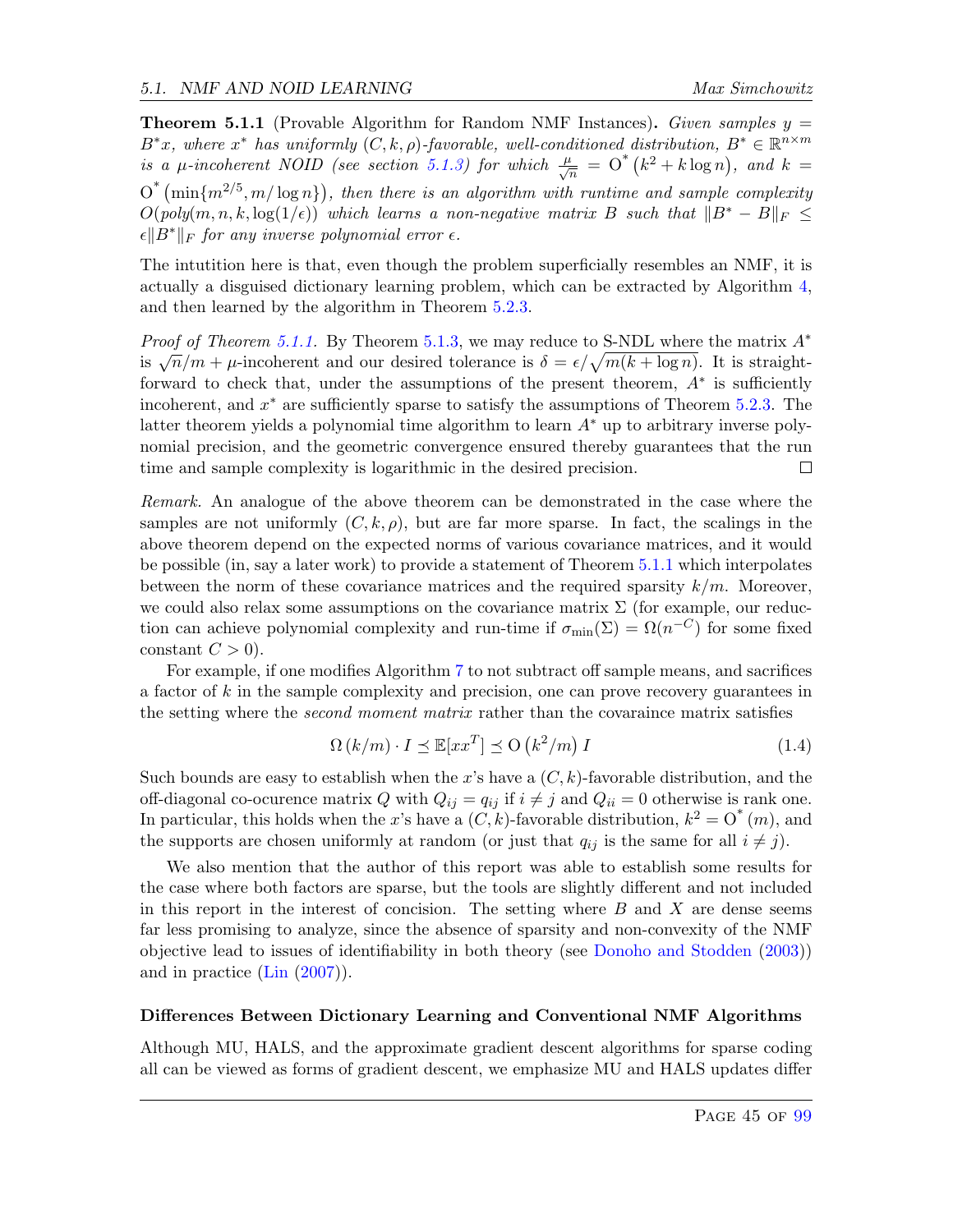substantially from the algorithms in this report. For one, MU and HALS iterate over the rows of B, and while sparse coding moves column-wise. But there is a more general difference. Because general matrix factorizations of the form  $Y = BX$  are non-unique, the common motivation behind both sparse coding and and NMF is to impose meaningful structural contraints which can ensure uniqueness. In sparse coding, the update rules apply thresholds  $\operatorname{sign}_{\tau}(u) = \operatorname{sign}(u) \mathbb{1}(|u| > \tau)$  to leverage the knowledge that the latent samples are sparse; in MU and HALS, the update rules instead leverages the structural knowledge that the entries of  $B$  and  $X$  are nonzero.

#### <span id="page-46-0"></span>5.1.3 Offset Incoherent Dictionaries

In general, we should not expect non-negative matrices to have incoherent columns. Indeed, consider a matrix  $B \in \mathbb{R}^{n \times 2}$ , where  $B_{pq} \sim \text{Bernoulli}(1/2)$ . Then  $\mathbb{E}[\langle B_i, B_j \rangle] = \frac{n}{4}$ , while  $\mathbb{E}[\Vert A_i \Vert^2] = \mathbb{E}[\Vert A_j \Vert^2] = n/2$ . With a couple Chernoff bounds, we can conclude that  $cos(B_i, B_j) = \Theta(1)$  with  $e^{-\Theta(n)}$  probability.

On the other hand, it is well know that dictionaries with light-tailed, independent mean - zero entries are  $O(1)$  incoherent with high probability Candès and Wakin [\(2008\)](#page-64-5). Consequently, if B has indepedent subgaussian entries,  $A := B - \mathbb{E}[B]$  should be sufficiently incoherent with high probability. If the entries of  $B$  are iid, or more generally if the expectations of the columns  $\mathbb{E}[B_i]$  are scalar multiples of one another, then  $\mathbb{E}[B]$  is rank one. With these sorts of generative processes in mind, we introduce consider a generalization of dictionary learning where we learn dictionaries which are rank-one perturbation away from being incoherent:

**Definition 5.1.3** (Offset Incoherent Dictionaries). We say that a matrix  $B \in \mathbb{R}^{n \times m}$  is an Offset Incoherent Dictionary (OID) with parameter  $\mu$  if B can be written in the form  $A+vc^T$ for any columns  $A_i$ ,  $A_j$  of  $A$ ,  $|\cos(A_i, A_j)| \leq \mu/\sqrt{n}$  and  $|\cos(A_i, v)| \leq \mu/\sqrt{n}$ . We say that B is an Nonnegative-Offset Incoherent Dictionary (NOID) if c is entrywise nonnegative.

Because we want to reconstruct non-negative factors, we shall require a sign-sensitive notion of closeness: We shall also need the notion of signed-closeness:

**Definition 5.1.4.** [δ-signed-close] We say that A is δ-signed-close to  $A^*$  if there is a permutation  $\pi : [m] \to [m]$  for which  $||A_{\pi(i)} - A_i^*|| \leq \delta$  for all  $i \in [m]$ . We note that we do now allow ourselves to flip the signs of  $A_i$ .

With these two definition in place, we set up the Offset-Incoherent Nonnegative Dictionary Learning problem accordingly:

Problem 5.1.1.  $\delta$ -Nonnegative-Offset-Incoherent-Dictionary Learning ( $\delta$ -NOIDL): Learn an estimate B which is δ-signed-close to a NOID  $B^* = A^* + cv^T \in \mathbb{R}^{n \times m}$  with incoherence parameter  $\mu$ , given samples  $y = B^*x$ , where x are drawn from a  $(C, k)$ -favorable nonnegative distribution.

As we shall soon see, the decomposition  $B = A + cv^T$  for offset incoherent matrices is not unique in general, and different decomposition parameters yield different incoherence paramters. Nevertheless, if we compute a naive average  $\hat{v}$  of samples  $y = B^*x$ , then with high probability

$$
\tilde{A}^* := \text{Normalize}(\text{Proj}_{\hat{v}^{\perp}} B^*) \text{ is } O\left(\frac{\sqrt{n}}{m} + \mu\right) \text{ incoherent} \tag{1.5}
$$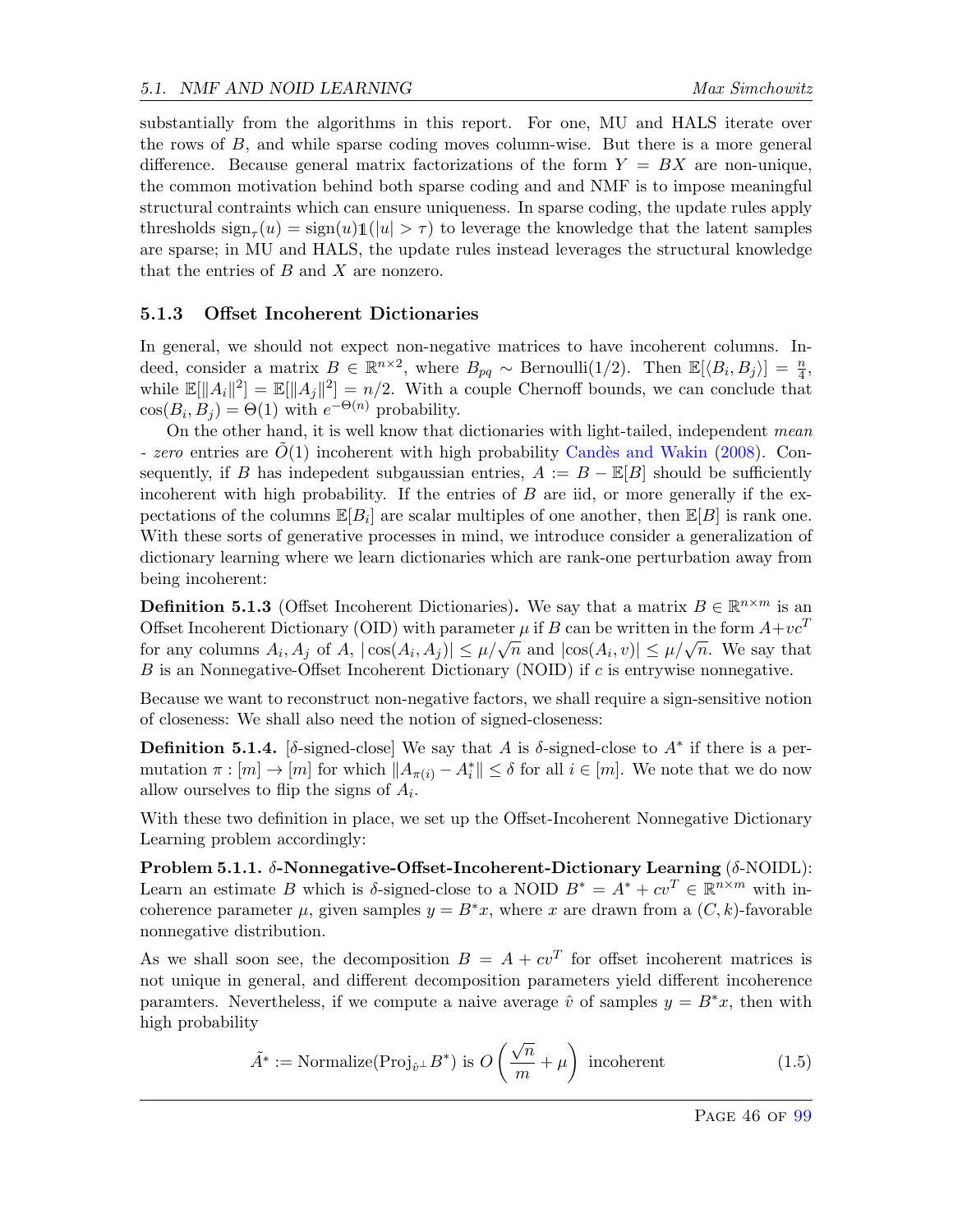Hence, learning  $A^*$  from samples  $\tilde{y} := \text{Proj}_{\hat{v}^\perp} y$  will amount to an instance of what we call Semi-Nonnegative Dictionary Learning (δ-S-NDL):

**Problem 5.1.2. Semi-Nonnegative Dictionary Learning** ( $\delta$ -S-NDL) Learn an estimate A which is  $\delta$ -signed-close to a  $\mu'$  incoherent dictionary  $A^*$  for which  $||A^*|| = O(1)$ given samples  $y = Ax$ , where x are drawn from a  $(C, k)$ -favorable nonnegative distribution.

Once we have an accurate columwise estimate of  $A^*$ , then we can decode random samples  $y = B^*x$  by feeding in Proj<sub>0</sub>⊥y Algorithm [6,](#page-51-0) and effectively "invert" those decodings to learn the original dictionary using Algorithm [7.](#page-52-0) The precise reduction is described in Algorithm [4.](#page-48-1) In sum, we will be able to demonstrate a reduction from OI-NDL reduces to S-NDL, which we state informally as follows, which we formalize in section [5.1.4](#page-48-2)

#### Non-Uniqueness of the NOID Decomposition

**Proposition 5.1.2.** Let  $1_d \in \mathbb{R}^d$  denote the vector of all ones, draw a matrix  $B^* \in \mathbb{R}^{n \times m}$ be  $B^* \stackrel{iid}{\sim} \mathcal{N}(1,1/n)$ , set  $A^* = B^* - 1_n 1_m^T$ . Then with high probability,  $A^*$  is  $10 \log(n)$ incoherent and  $B^*$  is entrywise nonnegative. Moreover, with probability at least  $3/16$ , there exists another vector v such that

$$
||v - 1_n||^2 \ge \frac{1}{2048m} \text{ and } B^* - v1_m^T \text{ is } 10\log(n) \text{ incoherent} \tag{1.6}
$$

*Proof.* This proposition is really just a statement about estimating the means of  $m$  Gaussian vectors in  $\mathbb{R}^n$ . To make this more precise, fix an  $\alpha > 0$  to be chosen later, and let  $\Theta_0 =$  $\Theta_0(\alpha) = \{w \in \mathbb{R}^n : 0 \le w_i \le \frac{\alpha}{\sqrt{4n}} \forall 1 \le i \le n\}$ , and let  $\Theta = 1_n + \Theta_0 = \{1_n + w : w \in \Theta_0\}$ . Let  $A \in \mathbb{R}^{n \times m}$  be a random matrix with entries  $A_{i,j} \sim \mathcal{N}(0,1/n)$ , and for all  $\theta \in \Theta$  and let  $B_{\theta} := A + \theta \mathbb{1}_m^T$ . Note that the matrix  $B^*$  correspond simply to  $B_{1_n}$ .

Now let  $\mathcal{P}$  be the statistical procedure which exhaustively searches over all  $v \in \mathbb{R}^n$ , and returns any v for which the following decomposition is satisfied:

<span id="page-47-0"></span>
$$
B_{\theta} = \tilde{A} + v \mathbf{1}_m^T
$$
  
s.t.  $\tilde{A}$  is 10 log  $n$  – incoherent\n
$$
(1.7)
$$

Furthermore, let  $p_{\theta}(C_1)$  denote the probability that Equation [1.7](#page-47-0) is satified for  $\theta$ , and is only for vectors  $v: ||v - \theta||^2 \leq \frac{1}{Cv}$  $\frac{1}{C_1 m}$ . Since  $B_\theta$  depends linearly in  $\theta$ , we can see that  $p_\theta(C_1)$ is independent of  $\theta$ , so we will write  $p(C_1)$ . Then if  $p(C_1) \geq p^*$ ,  $\mathcal P$  successfully returns a vector  $\hat{\theta}: \|\hat{\theta} - \theta\|^2 \leq \frac{1}{C_1}$  $\frac{1}{C_1m}$ .

In other words,  $P$  estimates the mean of m Gaussian random vectors in  $\mathbb{R}^n$  with variance  $\sigma^2 = 1/n$ . However, it is shown in [Rigollet](#page-65-4) [\(2014\)](#page-65-4) that for for any  $\alpha > 0$  and any estimator  $\ddot{\theta}$  of  $\theta$ .

$$
\sup_{\theta \in \Theta_0(\alpha)} \Pr_{\theta} \left( \|\theta - \hat{\theta}\| \ge \frac{\alpha}{256} \cdot \frac{\sigma^2 n}{m} \right) \ge \frac{1}{2} - 2\alpha \tag{1.8}
$$

Translating  $\Theta_0$  by  $\Theta$  and plugging in  $\alpha = 1/8$  and  $\sigma^2 = 1/n$  gives that

$$
\sup_{\theta \in \Theta_0(1/8)} \Pr_{\theta} \left( \|\theta - \hat{\theta}\| \ge \frac{1}{2048m} \right) \ge \frac{1}{4}
$$
\n(1.9)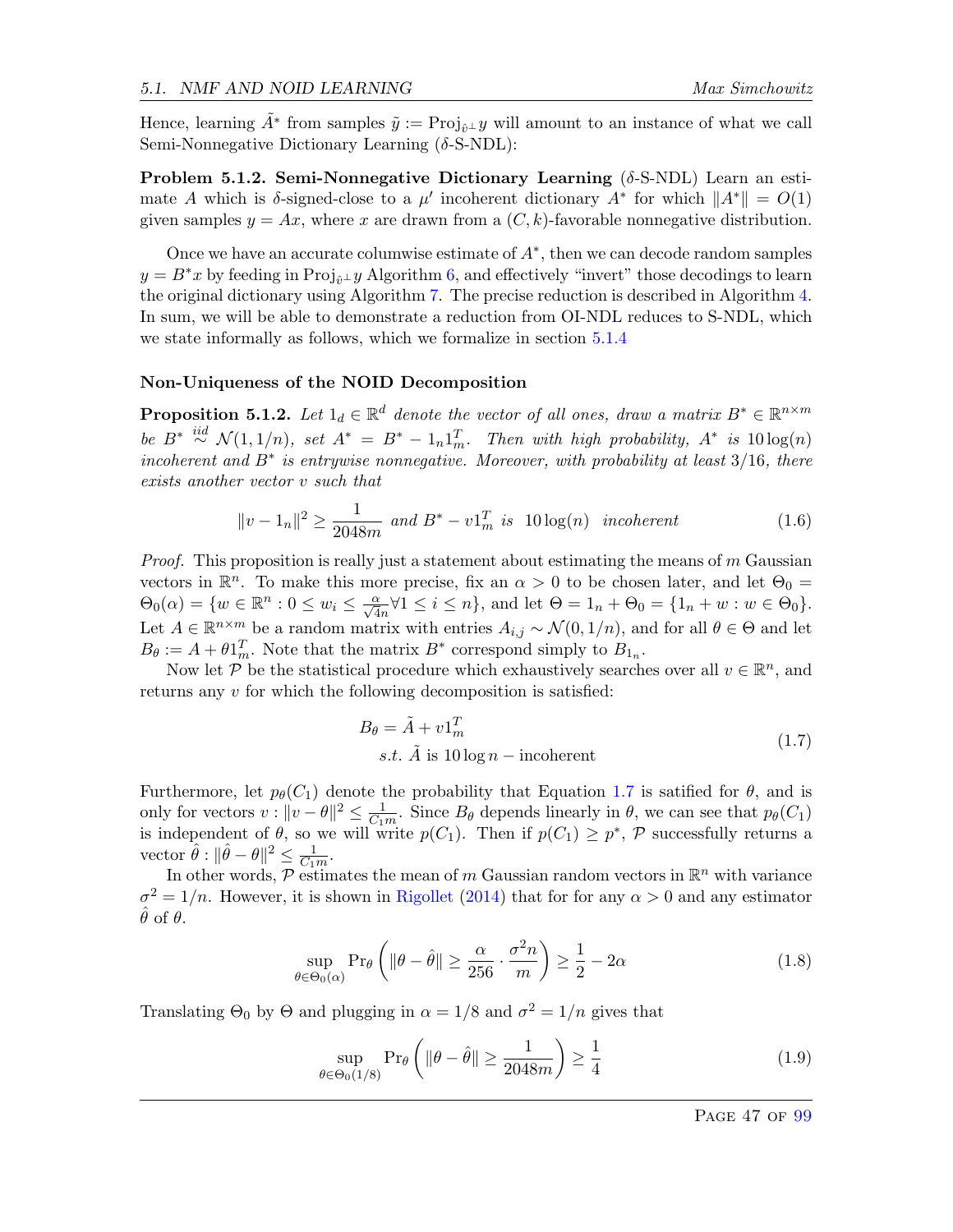Hence, it follows that with probability at least  $\frac{1}{4}$ , then  $P$  fails. Thus, either  $\theta$  does not satisfy the decomposition in Equation [1.7,](#page-47-0) or there is another vector  $v$  satisfying the decomposition in Equation [1.7](#page-47-0) such that  $||v - \theta|| \ge \frac{1}{2048m}$ . However, A is 10 log n incoherent with very high probability by Proposition [C.1.10,](#page-92-0) so  $\theta$  satisfies the decomposition given by Equation [1.7](#page-47-0) with probability at least, say  $1/16$ . Hence, with probability at least  $3/16$ , the decomposition in Equation [1.7](#page-47-0) holds for any v of distance at least  $\sqrt{\frac{1}{2048}}$  $\frac{1}{2048m}$  away from  $\theta$ . To conclude the proof, note that the entries of A are bounded by  $n^{-1/4}$  with very high probability, and hence  $B_{\theta}$  is nonnegative for all  $\theta \in \Theta$  with very high probability. П

# <span id="page-48-2"></span>5.1.4 Formalizing The Reduction

To formalize the reduction, we need to introduce a bit more notation:

**Definition 5.1.5**  $((C, k)$ -Favorable Distribution). We say that  $\mathcal{O}$  is  $(C, k)$ -favorable (resp)  $(C, k, \rho)$ -favorable) nonnegative sample oracle for a matrix A if O can be queried for samples  $y = Ax$ , where x is are drawn independently from a  $(C, k)$  favorable distribution  $D$ . We define uniformly  $(C, k)$ -favorable and uniformly  $(C, k, \rho)$ -favorable oracles similarly. We write y ∼ O denote that y is drawn from the oracle O. We will use the notation  $\mathcal{O} = f(\mathcal{O})$ to denote that the  $\tilde{\mathcal{O}}$  is the oracle which returns samples  $f(y)$ .

Moreover, we give the definition of an *approximate S-NDL* algorithm:

**Definition 5.1.6** (Uniformly  $(C, k)$ -Favorable Distribution). We say that an algorithm A is an  $(\mu, \delta_0)$ -approximate S-NDL algorithm if, given a  $(C, \rho, k)$ -favorable nonnegative sample oracle O for a  $\mu$  incoherent matrix  $A^*$  and an  $\delta \leq \delta_0$ , then there is a constant C for which  $\mathcal{A}(\mathcal{O},\delta)$  returns a dictionary A whose columns are  $\delta$ -signed-close to those of A<sup>∗</sup> with high probability, with run time and sample complexity on the order of  $O(n^C \text{polylog}(\delta)).$ 

We now present the reduction which formalizes the steps in section [5.1.3](#page-46-0) It precise guar-

Algorithm 4: Reduction from NOIDL to S-NDL **Data:**  $(C, k)$ -favorable oracle  $\mathcal O$  for  $\mu$ -NOID Dictionary  $B^* = A^* + vc^T$ ; Tolerance  $\delta$ ;  $(\delta_0, \delta^*(\mu + \sqrt{m}/n)$ -Approximate S-NDL Algorithm A **Result:** Nonnegative matrix B which is  $O(\delta)$ -close to B<sup>\*</sup> up to a  $\Theta(1)$  re-scaling of columns Get the S-NDL oracle  $(\tilde{\mathcal{O}}, \hat{v}) \leftarrow$  **AverageInit** $(\mathcal{O}, p_1)$ for dictionary  $\tilde{A}^*$ : Normalize(Proj<sub>û<sup>⊥</sub>(B<sup>\*</sup>)), with  $p_1 = \tilde{\Omega}(m/k)$ </sub></sup> **Learn** approximate dictionary  $A \leftarrow \mathcal{A}(\mathcal{O}, \delta)$  $(Y, X) \leftarrow \textbf{Decode}(A, \mathcal{O}, .8C, p_2)$  for  $p_2 = \Omega(m)$ return  $B \leftarrow \text{InvertAndThreshold}(Y, \hat{X})$ 

<span id="page-48-1"></span>antees are given by the following theorem:

<span id="page-48-0"></span>**Theorem 5.1.3** (Analysis of Reduction from NOIDL to S-NDL). Given an  $(\mu/\sqrt{n}, \delta_0)$ approximate S-NDL algorithm, then for all  $\delta \leq \delta_0$  for which  $\delta = \delta (1/k + 1/k)$  $\mathsf{r}$ ′  $\overline{k}\log n,$ then, given a sample  $y = B^*x \sim \tilde{O}$ , the decoding step in Algorithm [3](#page-19-0) can recover x up to an error of  $\delta(k + \sqrt{k \log n})$  with high probability.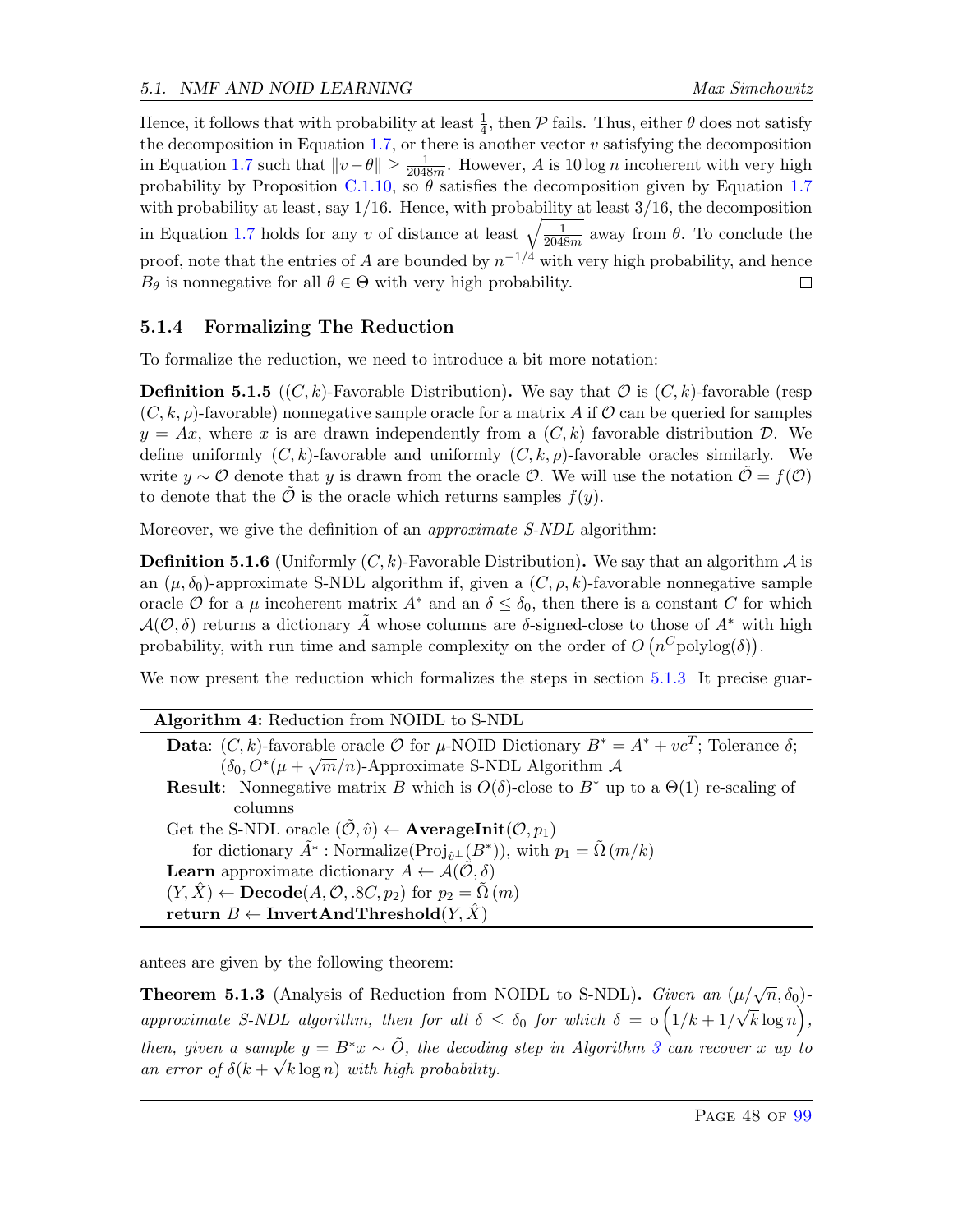Furthermore, if the spectrum of the empirical covariance matrix  $\Sigma^* := \mathbb{E}[(x - \mathbb{E}[x])(x \mathbb{E}[x]$ <sup>T</sup> is  $\Theta(k/m)$ , and  $\delta = \Theta\left(1/m + \frac{m}{2}\right)$ √  $\bar{k}/m\log n\big),$  then Algorithm [4](#page-48-1) returns an estimate  $B$  of  $B^*$  which is non-negative, and satisfies

$$
||B - B^*D||_F \lesssim \delta \sqrt{m(k + \log n)} ||B^*||_F
$$
\n(1.10)

where D is a diagonal matrix with  $\Theta(1)$  entries along its diagonal.

The proof follows straightforwardly from combining the guarantees for the three subroutines AverageInit, Decode, and InvertSample provided in Theorems [5.1.4,](#page-49-0) [5.1.7,](#page-51-1) [5.1.8](#page-52-1) respectively. We remark that learning  $B^*$  up to a  $\Theta(1)$  rescaling of its columns is an artificact of our proof, but makes little difference due to the non-identifiability of the model up to scalings of the samples entries/dictionary columns by constants.

### 5.1.5 Analysis of the Averaging Step

This section presents an analysis of the Averaging Algorithm: The exact guarantees are

Algorithm 5: AverageInit $(\mathcal{O}, p)$ 

<span id="page-49-2"></span>**Data:**  $(C, k)$ -favorable oracle  $\mathcal{O}$  for  $\mu/\sqrt{n}$ -NOID  $B^*$ ; Sample Number  $p$ Average: Estimate rank one component by  $\hat{v} = \frac{1}{n}$  $\frac{1}{p}\sum_{j=1}^p y^{(j)}$ , where  $y^{(j)} \sim \tilde{O}$ **Project:** Return an S-NDL sample oracle  $\tilde{\mathcal{O}} := \text{Proj}_{\hat{v}^{\perp}}(\mathcal{O})$ return  $(\tilde{\mathcal{O}}, \hat{v})$ 

as follows:

<span id="page-49-0"></span>**Theorem 5.1.4.** Suppose that  $B^*$  is a  $\mu/\sqrt{n}$  is a NOID with decomposition  $B^* = A^* + vc^T$ , and that  $\mathcal O$  is a  $(C, k)$ -favorable nonnegative oracle for  $B^*$ , where all  $c_i = \Theta(1)$ . Let  $\hat v =$ 1  $\frac{1}{p}\sum_{j=1}^p y^{(j)}$ . Then then

$$
\tilde{A}^* := \text{Normalize}(\text{Proj}_{\hat{v}^{\perp}} B^*) \text{ is an } O\left(\frac{\sqrt{n}}{m} + \mu\right) \text{ incoherent dictionary} \tag{1.11}
$$

and the oracle  $\tilde{\mathcal{O}} := \text{Proj}_{\hat{\theta}^{\perp}} \mathcal{O}$  is a (.9C,  $\rho, k$ )-favorable nonnegative oracle for  $\tilde{A}^*$ . Furthermore,  $\|\tilde{A}^*\| \leq 1.2 \|A^*\|.$ 

The proof of Theorem [5.1.4](#page-49-0) hinges on a more fundamental, though later elementary proposition about the average of columns of a NOID. We state a simplified version of the proposition here; the proposition is expressed in its more precise form in Proposition [B.1.1.](#page-81-0)

<span id="page-49-1"></span>Proposition 5.1.5. Suppose that B is a nonnegative offset incoherent dictionary with decomposition  $B = A + v c^T$  and incoherence parameter  $\mu$  for which  $||A||_i = \Theta(1)$  adn  $c_i = \Theta(1)$ . for all  $i \in [m]$ , and  $||v|| = \Theta(1)$ . Define  $\hat{v} = \sum_i B_i$  and  $P := Proj_{\hat{v}^\perp}$ . Then if  $\frac{1}{m} + \frac{\mu}{\sqrt{n}} = O^*(1)$ , then

$$
\cos(PB_i, PB_j) \le O\left(\frac{\mu}{\sqrt{n}} + \frac{1}{m}\right) \tag{1.12}
$$

and  $||PB_i||^2 \ge (9/10)||A_i||^2$ .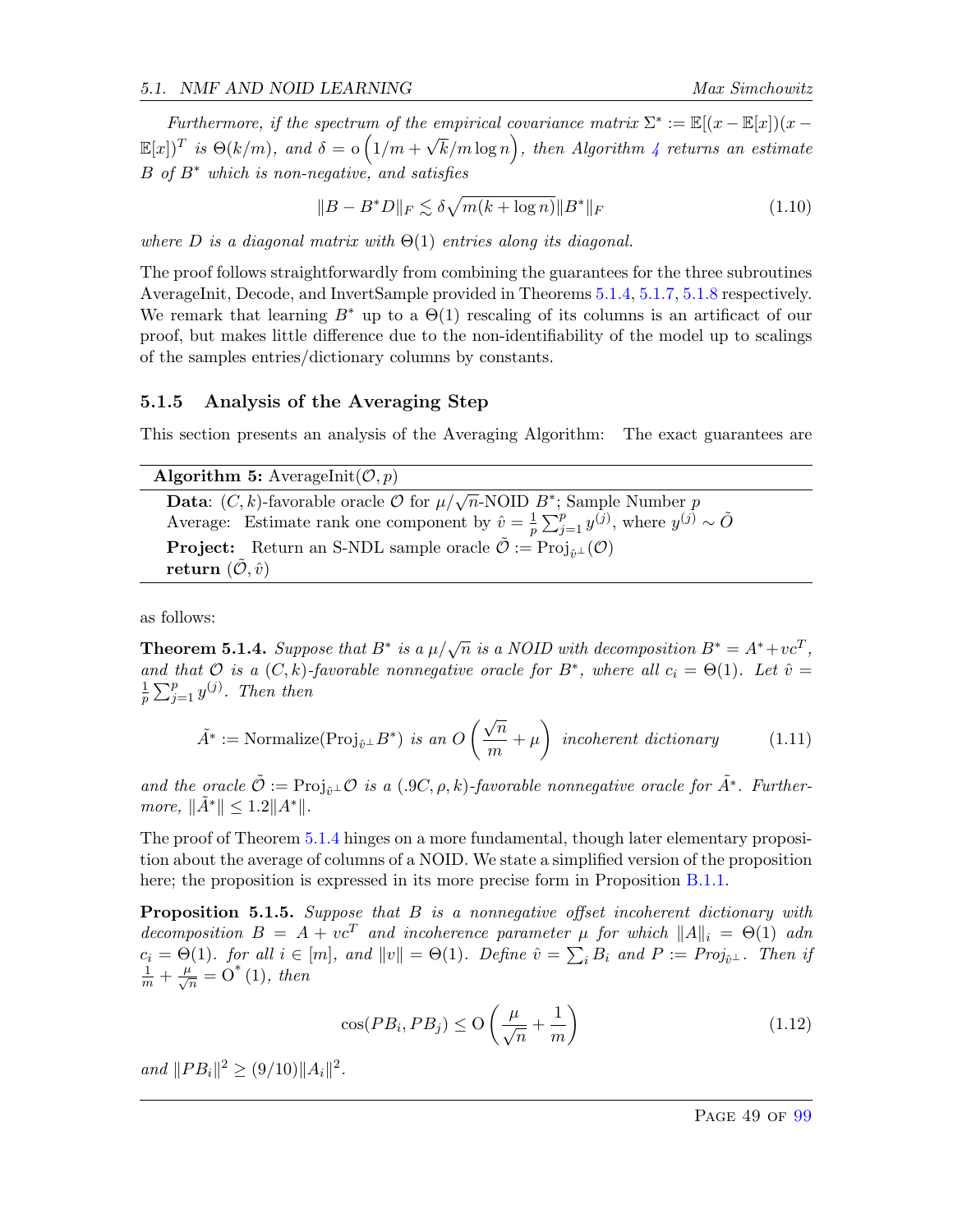The next lemma leverages Proposition [5.1.5](#page-49-1) to prove Theorem [5.1.4](#page-49-0) for deterministic, weighted averages of the columns of  $B^*$ :

<span id="page-50-0"></span>**Lemma 5.1.6.** Suppose that B<sup>\*</sup> is a  $\mu$ - is a NOID with decomposition  $B^* = A^* + \nu c^T$ , and that  $\mathcal O$  is a  $(C, k)$ -favorable nonnegative oracle for  $B^*$ . Then if  $\hat v = \frac{1}{m}$  $\frac{1}{m}\sum_{i=1}^m w_i B_i^* + \epsilon.$ Then if  $\|\epsilon\| = o(1/m)$ ,  $c_i = \Theta(1)$ ,  $w_i = \Theta(1)$ , and  $\max(\frac{1}{m}, \mu/\sqrt{n})$  is bounded above by some universal constant, then

$$
\tilde{A}^* := \text{Normalize}(\text{Proj}_{\hat{v}^{\perp}} B^*) \text{ is an } O\left(\mu + \sqrt{n}/m\right) \text{ incoherent dictionary} \tag{1.13}
$$

and the oracle  $\tilde{O} := \text{Proj}_{\hat{p}\perp} \mathcal{O}$  is a (.9C, k)-favorable nonnegative oracle for  $\tilde{A}^*$ . Furthermore,  $\|\tilde{A}^*\| \leq 1.2 \|A^*\|$ 

*Proof.* We prove the result for when  $\epsilon = 0$ ; elementary computation extend to the case with error. We write

$$
B' = B^* \text{diag}(w_i) = A^* \text{diag}(w_i) + (c \circ w)v_i^T
$$
\n(1.14)

and note that  $\sum_i B_i' = \hat{v}$ . Then, since  $||A^*|| = 1$ , and both  $c_i = \Theta(1)$  and  $w_i = \Theta(1)$ , then, and note that  $\sum_i D_i = v$ . Then, since  $||A|| = 1$ , and both  $C_i = O(1)$  and  $w_i = O(1)$ , then,  $B'$  is  $(\Theta(1), \Theta(1))$ -well conditioned. Consequently, if  $\max(\frac{1}{m}, \mu/\sqrt{n})$  is sufficently small, it follows from Proposition [B.1.1](#page-81-0) that the columns of  $A' := Proj_{\hat{v}^\perp}C$  are at least  $\sqrt{9/10}w_i$  in magnitude, and that  $\cos(A'_i, A'_j) = O(\frac{1}{m} + \frac{\mu}{\sqrt{n}})$ . Hence,  $\tilde{A} = \text{Normalize}(A_i)$  is a  $O(\frac{1}{m} + \frac{\mu}{\sqrt{n}})$ dictionary. Furthermore, the samples  $\tilde{y} := \text{Proj}_{\hat{v}^{\perp}} \tilde{O}$  can be expressed as

$$
\tilde{y} = \text{Proj}_{\hat{v}^{\perp}} B^* x \n= \text{Proj}_{\hat{v}^{\perp}} B' \text{diag}(w_i) x \n= A' \text{diag}(w_i) x \n= \tilde{A} \text{diag}(\|A'\|_{i}^{-1} w_i) x \n= \tilde{A} \tilde{x}
$$

where  $\tilde{x} = \text{diag}(\|A'\|_{i}^{-1}w_{i})x$ . Since  $\|A'_{i}\| \in [\sqrt{9/10}w_{i}, w_{i}], \|A'\|_{i}^{-1}w_{i} \in [\sqrt{9/10}, 1] \subset [.9, 1],$ so  $\tilde{x}$  has a  $(.9C, k)$ -favorable nonnegative distribution.

We are now ready to complete the proof of Theorem  $5.1.4$ 

*Proof of Theorem [5.1.4.](#page-49-0)* Projecting onto  $\hat{v}$  is equivalent to projecting onto a rescaling  $\frac{1}{k}\hat{v} =$ 1  $\frac{1}{kp} \sum_{j=1}^{p} y^{(j)} = \frac{1}{m}$  $\frac{1}{m}\sum_{i=1}^m B_i^*(\frac{m}{kp})$  $\frac{m}{kp}\sum_{j=1}^p x_i^{(j)}$  $i^{(j)}$ ). In light of Lemma [5.1.6,](#page-50-0) it suffices to show that, with high probability,  $\frac{m}{kp} \sum_{j=1}^p x_i^{(j)} = \Theta(1)$  for all  $i \in [m]$ . To this end, fix an i in m, and let  $W = \{j : x_i^{(j)}\}$  $i^{(j)} \neq 0$ .

By a Chernoff bound,  $pq_i/2 \leq |W| \leq 2pq_i$  with high probability given  $p = \tilde{\Omega}(k/m)$  samples, where we recall that  $q_i = Pr(i \in supp(x))$ . Moreover, if  $|W| = \Omega(1)$ , then Subgaussian concentration yields that  $\sum_{i\in W} x_i^{(j)} \in [|W|\mathbb{E}_i[x_i]/2, 2|W|\mathbb{E}_i[x_i]]$  with high probability. Consequently,

$$
\frac{m}{kp} \sum_{j=1}^{p} x_i^{(j)} = \frac{m}{kp} \sum_{j=1}^{W} x_i^{(j)} \in \left(\frac{m}{kp} pq_i \mathbb{E}_i[X_i]\right) \cdot [1/4, 4] = \left(\frac{mq_i}{k} \mathbb{E}_i[X_i]\right) \cdot [1/4, 4] \quad (1.15)
$$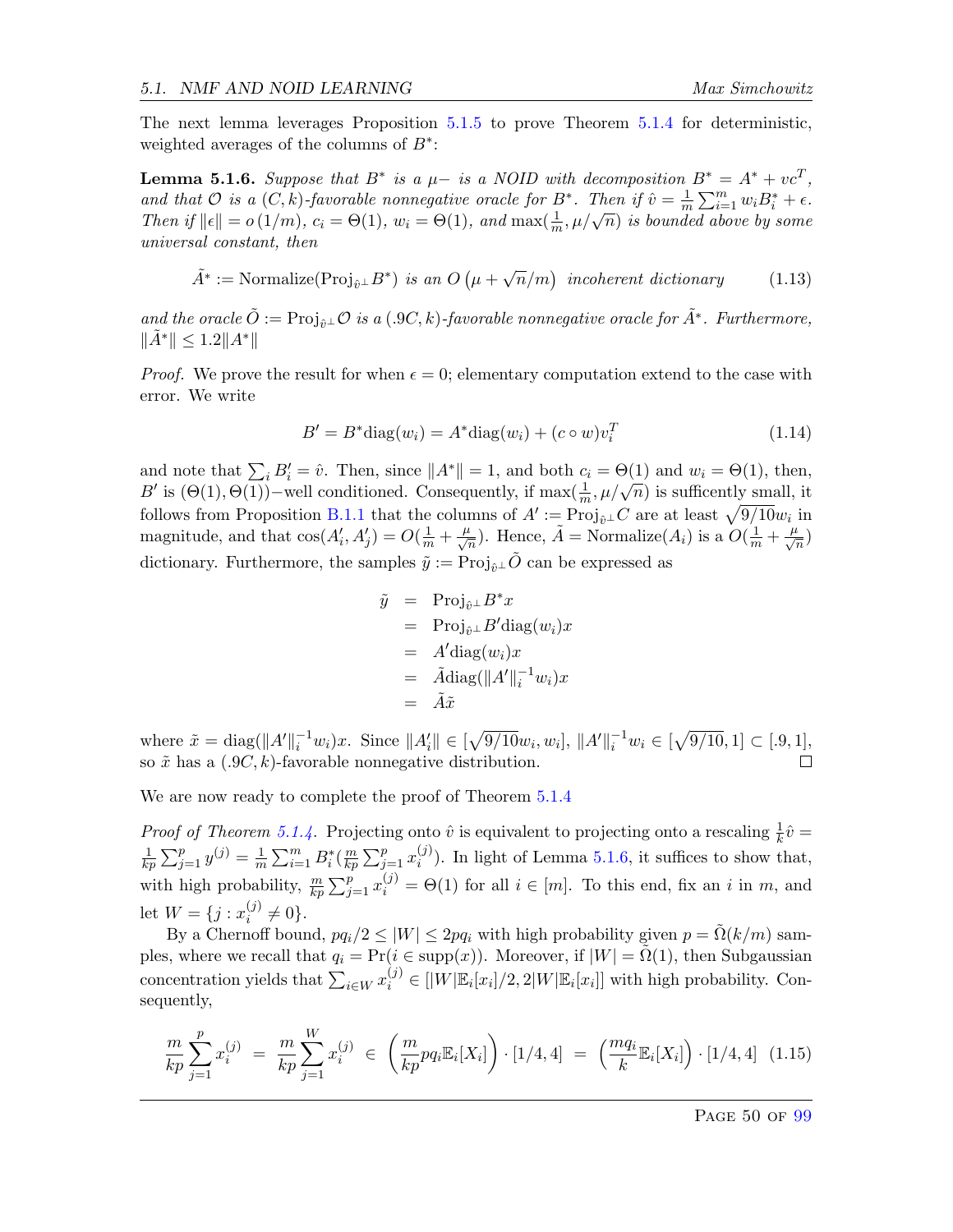The result now follows since  $\frac{mq_i}{k}\mathbb{E}_i[X_i] = \Theta(1)$ . We also remark that, by increasing the number of log factors in the sample size if necessary, we can even ensure that

$$
\frac{m}{kp} \sum_{j=1}^{p} x_i^{(j)} \in \left(\frac{mq_i}{k} \mathbb{E}_i[X_i]\right) \cdot [1 - o(1), 1 + o(1)] \tag{1.16}
$$

with high probability.

## 5.1.6 Analysis of Decoding Step

This section uses standard results from perturbation analysis to establish the efficacy of the decoding step:

Algorithm 6:  $Decode(\mathcal{O}, A, C, p)$ Data:  $(C, k)$ -favorable oracle  $\mathcal O$  for Incoherent Dictionary  $A^*$ ; Estimate A which is δ-close to A<sup>∗</sup> , Sample Number p  $\textbf{Initialize} \ \ Y \in \mathbb{R}^{n \times p}, X \in \mathbb{R}^{m \times p};$ for  $j = 1, 2, \ldots, p$  do Sample  $y^{(j)} = A^*x^{(j)} \sim \mathcal{O}$ , and set  $Y_j = y^{(j)}$ Estimate supp $(x^{(j)})$  by  $\hat{S} = \{i : |A_i^T y^{(j)}| > C/2\}$ Estimate  $x^{(j)}$  by first letting  $\hat{x} = ((A_{\hat{S}})^{\dagger} y^{(j)})$ , then setting all the entries of  $\hat{x}$ which not in  $\hat{S}$  to zero, and letting  $\tilde{X}_j = \hat{x}$ return  $(X, Y)$ 

<span id="page-51-1"></span>**Theorem 5.1.7** (Decoding). Let  $\mathcal O$  be  $(C, k)$ -favorable oracle for  $\tilde{A}^*$ , and suppose that A is  $\delta$ -(signed)-close to  $A^*$  for  $\delta = \mathrm{o} (1/$ √  $\overline{k}$ ). If  $x \sim \mathcal{O}$  and  $\hat{x}$  as computed in Algorithm [6,](#page-51-0) then

<span id="page-51-0"></span>
$$
\|\hat{x} - x\| = \mathcal{O}\left(\sqrt{k} \|x_i\|\delta\right) = \mathcal{O}\left((k + \sqrt{k}\log n)\delta\right)
$$
\n(1.17)

and  $\text{supp}(\hat{x}) \subset \text{supp}(x)$  with high probability. Hence, if Algorithm [6](#page-51-0) returns the decoding pair  $(\hat{X}, Y)$ , where  $Y = A^*X$ , then  $\hat{X}$  is  $(k + \sqrt{k} \log n)\delta$ -(signed)-close to  $\hat{X}$ . We remark here that the scalings of the entries of x and  $\hat{x}$  are as to ensure that the columns of  $\tilde{A}^*$  have unit norm.

*Proof.* First we show that  $||A_S^{\dagger} - (\tilde{A}^*s)^{\dagger}|| \leq \sqrt{k}\delta$ . Using a standard matrix perturbation analysis (see Lemma 2.7.1 in [Golub and Van Loan](#page-64-6) [\(2012\)](#page-64-6)), and the fact that  $\kappa(\tilde{A}_{S}^{*})$  $\sigma_{\max}(A_S^*)/\sigma_{\min}(A_S^*) = \Theta(1)$  by Lemma [D.1.1,](#page-96-0) it holds that

$$
\|\|A_S^{\dagger} - (A_S^*)^{\dagger}\| \le O\left(\|A_S - A_S^*\|\right) \tag{1.18}
$$

whenever  $||A_S - \tilde{A}^*s|| = o(1)$ . Since A is δ-close to  $\tilde{A}^*$ , then  $||A_S - \tilde{A}^*s|| \leq \sqrt{k}\delta = o(1)$  for  $\delta = o(1/\sqrt{k})$ . To conclude, note that with high probability  $S = \hat{S}$ . Furthermore, let set S of all vectors in  $\mathbb{R}^m$  whose support is S is convex, and so

$$
\|\text{Proj}_{\hat{S}}\hat{x}\| \stackrel{whp}{=} \|\text{Proj}_{S}\hat{x} - x\| \le \|\hat{x} - x\| \tag{1.19}
$$

 $\Box$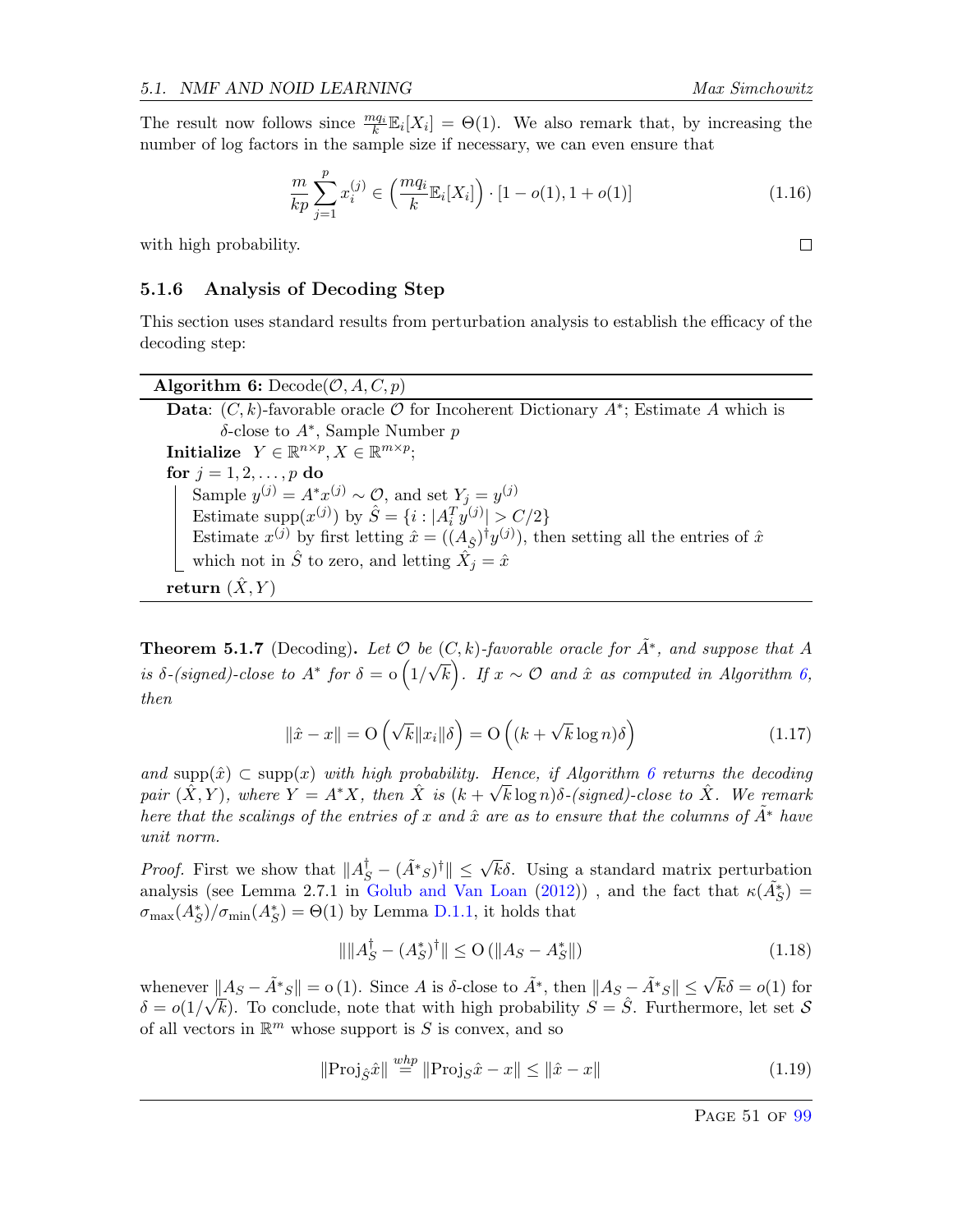But  $\|\text{Proj}_{\hat{\mathcal{S}}}\hat{x}\|$  is precisely the operation which sets to zero all entries of  $\hat{x}$  which are not in S. The bound on  $||x_S||$  follows from [B.3.1.](#page-86-0)  $\Box$ 

Remark.<sup>[3](#page-52-2)</sup> Since we are working in the under complete setting, we could also naively decode samples Y without sign-thresholding by taking  $\hat{X} = A^{\dagger}Y$ . Using similar arugments, we can show that if  $\delta = o(1/m)$ , then  $\|\hat{X} - X\| \leq m\delta \|X\|$ , where X is the matrix whose j-th column is the j-th sparse coefficient  $x^{(j)}$ . It turns out that this method of decoding can be used to prove slightly sharper guarantees than those in Theorem [5.1.3.](#page-48-0) Nevertheless, the fact that the naive decoding (wihout sign-thresholding) foregoes sign thresholding may risk greater sensitivity to noise, and so we stick with the more robust decoding scheme given by Algorithm [6.](#page-51-0)

### 5.1.7 Analysis of the Inversion Algorithm

Given decodings of label samples, we use the following algorithm to recover the non-negative dictionary  $B^*$ :

Algorithm 7: InvertSample $((Y, \hat{X}))$ 

**Data:** Approximately Decoded Pair  $(Y, \hat{X}) \in \mathbb{R}^{n \times p} \times \mathbb{R}^{m \times p}$ **Average:** Set  $\bar{y} \leftarrow \frac{1}{p} \sum_{i=1}^{p} Y_i$  and  $\bar{x} \leftarrow \frac{1}{p} \hat{X}_i$ . Subtract Means: Set  $U = Y - \bar{y}1^T$  and  $\hat{W} = \hat{X} - \bar{x}1^T$ . **Inverset:**  $B \to W\ddot{U}^{\dagger}$ **Threshold:** For  $i \in [m], B_i \to \text{Proj}_{\mathbb{R}^n_{\geq 0}}(B_i)$ 

<span id="page-52-0"></span>The analysis of this subroutine is as follows:

<span id="page-52-1"></span>**Theorem 5.1.8.** Suppose that we are given N samples  $x^{(1)}, \ldots, x^{(N)}$  with approximate decoding  $\hat{x}^{(1)}, \ldots, \hat{x}^{(N)}$  for which  $\max_j ||x^{(j)} - \hat{x}^{(j)}|| \leq \eta$ . Let  $\hat{W}$  is the matrix whose j-th column is  $\hat{x}^{(j)} - \frac{1}{N}$  $\frac{1}{N}\sum_{r=1}^{N}\hat{x}^{(r)},$  and U be the matrix whose j-th column is  $y^{(j)} - \frac{1}{N}$  $\frac{1}{N} \sum_{r=1}^{N} y^{(r)}$ .

Then, if  $\eta = o(k/m)$ ,  $N = \tilde{\Omega}(m)$ , and all the eigenvalues of the population covariance matrix  $\Sigma^* := \mathbb{E}[(x - \mathbb{E}[x])(x - \mathbb{E}[x])^T]$  are  $\Theta(k/m)$ , then with high probability

$$
\|\tilde{B}^* - U\hat{W}^\dagger\|_F \lesssim \eta \sqrt{m/k} \|B^*\|_F \tag{1.20}
$$

where  $\tilde{B}^*$  is obtained by rescaling the columns of  $B^*$  by the diagonal matrix  $D := \text{diag}(\|\text{Proj}_{\hat{v}}B^*\|),$ where  $\hat{v}$  is as defined as in Algorithm [5.](#page-49-2) Recall from Theorem [5.1.4](#page-49-0) that the spectrum of D is  $\Theta(1)$  with high probability

*Proof.* First, define the sample average  $\mu = \frac{1}{N}$  $\frac{1}{N}\sum_j x^{(j)}$  is the sample average of the hidden samples, the empirical covariance matrix  $\tilde{\Sigma} = \frac{1}{N} \sum_j (x^{(j)} - \mu)(x^{(j)} - \mu)^T$ . The following lemma establishes that  $\Sigma$  is well-conditioned

**Lemma 5.1.9.** Suppose that  $\Sigma^*$  is well conditioned, in the sense that there are constants  $0 < c_1 \leq c_2$ 

$$
\frac{c_1 k}{m} I \preceq \Sigma^* \preceq \frac{c_2 k}{m} I \tag{1.21}
$$

<span id="page-52-2"></span><sup>&</sup>lt;sup>3</sup>This remark was added after the May 4th draft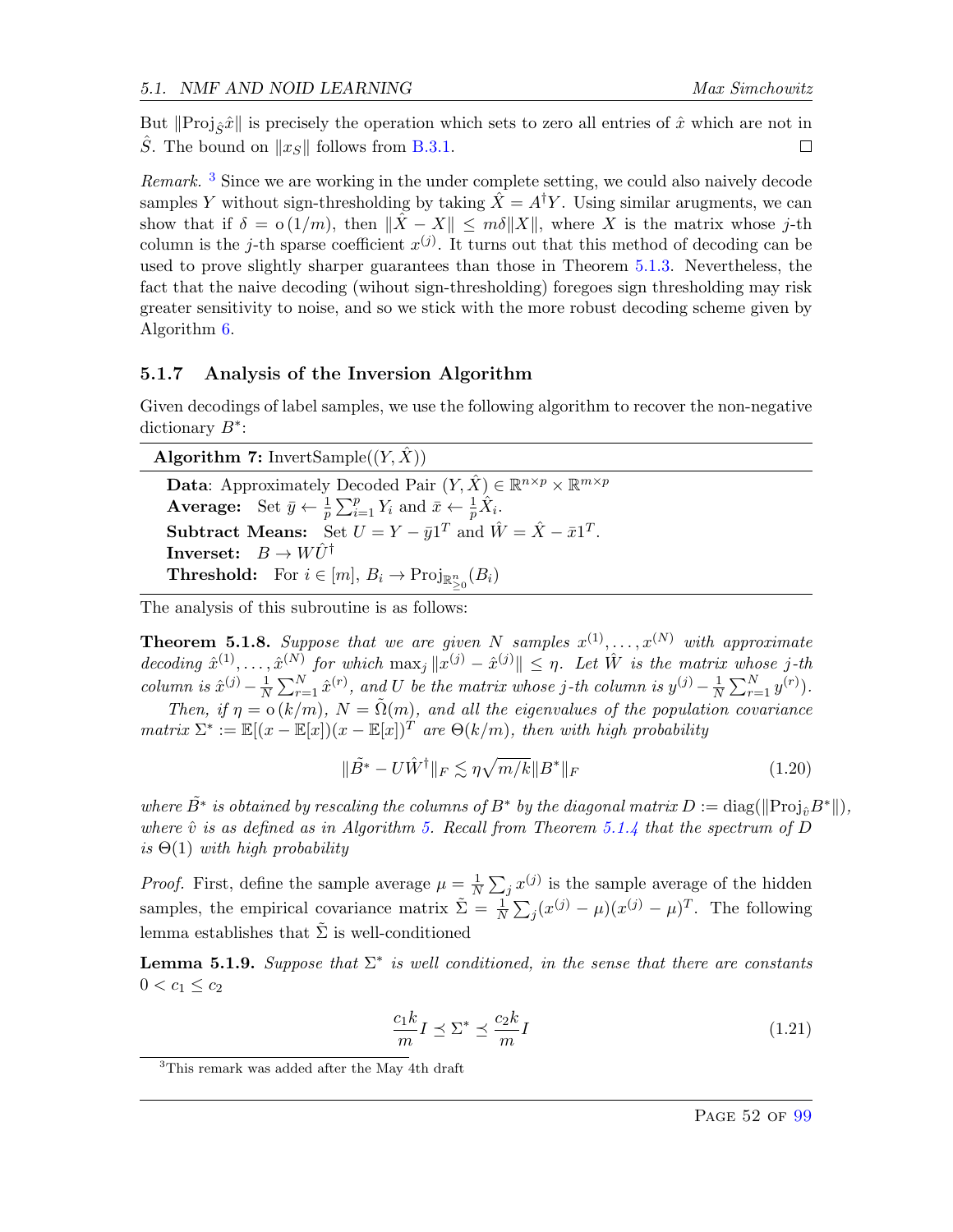Then, if  $N = \tilde{\Omega}(m)$ ,  $\tilde{\Sigma}$  is also well conditioned, in the sense that

$$
\frac{c_1'k}{m}I \preceq \tilde{\Sigma} \preceq \frac{c_2'k}{m}I\tag{1.22}
$$

for possibly different constants  $0 < c_1' \leq c_2'$ 

The proof relies on a matrix concentration bound from [Vershynin](#page-65-5)  $(2010)$ , and we defer the proof to the appendix. Now let W be the matrix whose j-th column is  $(x^{(j)} - \mu)/\sqrt{N}$ . It the proof to the appendix. Now let W be the matrix whose j-th column is  $(x^{\circ} - \mu)/\sqrt{N}$ . It is easy to verify that if  $||x^{(j)} - \hat{x}^{(j)}|| \leq \eta$ , then  $||W_j - \hat{W}_j|| \leq 2\eta/\sqrt{N}$ , so that  $||W - \hat{W}|| \leq 2\eta$ .

Next, note that  $WW^T$  is precisely  $\Sigma$ . Hence, given  $N = \tilde{\Omega}$  samples, it follows that  $\sigma_{\min}(W)$  and  $\sigma_{\max}(W)$  are both  $\Theta(k/m)$ . Hence, as long as  $\eta = o(\sigma_{\min}(\|W\|)) = o(k/m)$ , we have by the perturbation analysis from Lemma 2.7.1 in [Golub and Van Loan](#page-64-6) [\(2012\)](#page-64-6) yields

$$
\|\hat{B} - \tilde{B}^*\|_F = \|U(\hat{W}^\dagger - \hat{W}^\dagger)\|_F
$$
  
\n
$$
= \|\hat{W}^\dagger - (\hat{W})^\dagger\|_2 \|U\|_F
$$
  
\n
$$
\leq \|W\|^{-2} \|W - \hat{W}\|_2 \|\tilde{B}^*W\|_F
$$
  
\n
$$
\leq \|W\|^{-1} \|W - \hat{W}\|_2 \|\tilde{B}^*\|_F
$$
  
\n
$$
\leq \|W\|^{-1} \eta \|\tilde{B}^*\|_F
$$
  
\n
$$
\leq \eta \sqrt{m/k} \|B^*\|_F
$$

To conclude, we note that  $\tilde{B}^*$  lies in the convex set of nonnegative real matrices, and hence  $\|Proj_{\{\mathbb{R}_{\geq 0}^{n\times m}\}}\hat{B}-\tilde{B}^*\|_F\leq Proj_{\hat{B}}\|\hat{B}-\tilde{B}^*\|_F$  since the Frobenius norm is a Euclidean distance.  $\Box$ 

# <span id="page-53-1"></span>5.2 Semi-Nonnegative Dictionary Learning

In this section, we present a projection based algorithm for learning  $\delta$ -S-NDL, and a complementary intialization algorithm. In what follows, we assume that our samples will be drawn from a  $(C, k, \rho)$ -favorable oracle  $\mathcal{O}$ .

Before continuing, we note that the S-NDL learning problem is sign-sensitive, and so an  $S-NDL$  algorithm will need to learn the signs of  $A_i^*$  correctly. Our approach will be first to learn an estimate of  $A^*$  which is  $\delta$ -close to  $A_i^*$ , and then to use the algorithms in section [5.2.4](#page-59-0) to get an estimate which is  $A^*$ -signed- $\delta$ -close. To simplify the exposition, the projection algorithms in section [5.2.3](#page-56-0) and initialization scheme in section [5.2.5](#page-60-0) will establish  $\delta$ -closeness results (rather than signed closeness), and with therefore assume that the columns of  $A_i^*$ are permuted and sign-flipped in such away that  $||A_i - A_i^*|| \leq \delta$ . Section [5.2.2](#page-56-1) and [5.2.4](#page-59-0) will be more precise in stating results in terms of the signs of  $A_i^T A^*_{i}$ .

We are nwo ready to state the main convergence result for algorithm [8](#page-54-0)

<span id="page-53-0"></span>**Theorem 5.2.1** (Convergence for Algorithm [8\)](#page-54-0). Suppose that A is  $\delta$ -near to  $A^*$ , where  $\delta = O^*(1/\rho \lambda_i)$ , and that  $A^*$  is  $O(\rho^{-1} \lambda_i^{-2})$  $\sqrt{n}$ )-incoherent, where  $\lambda_i$  is the parameter defined in Equation [2.30.](#page-57-0) Then, Algorithm [8](#page-54-0) with sample parameter  $p = \tilde{\Omega}(k^2)$  and step-size  $\eta_i = \Theta^*(1)$  satisfies

$$
||A_i^s - A_i^*||^2 \le (1 - \nu)^s ||A_i^0 - A^*||_i^2 + n^{-\omega(1)}
$$
\n(2.23)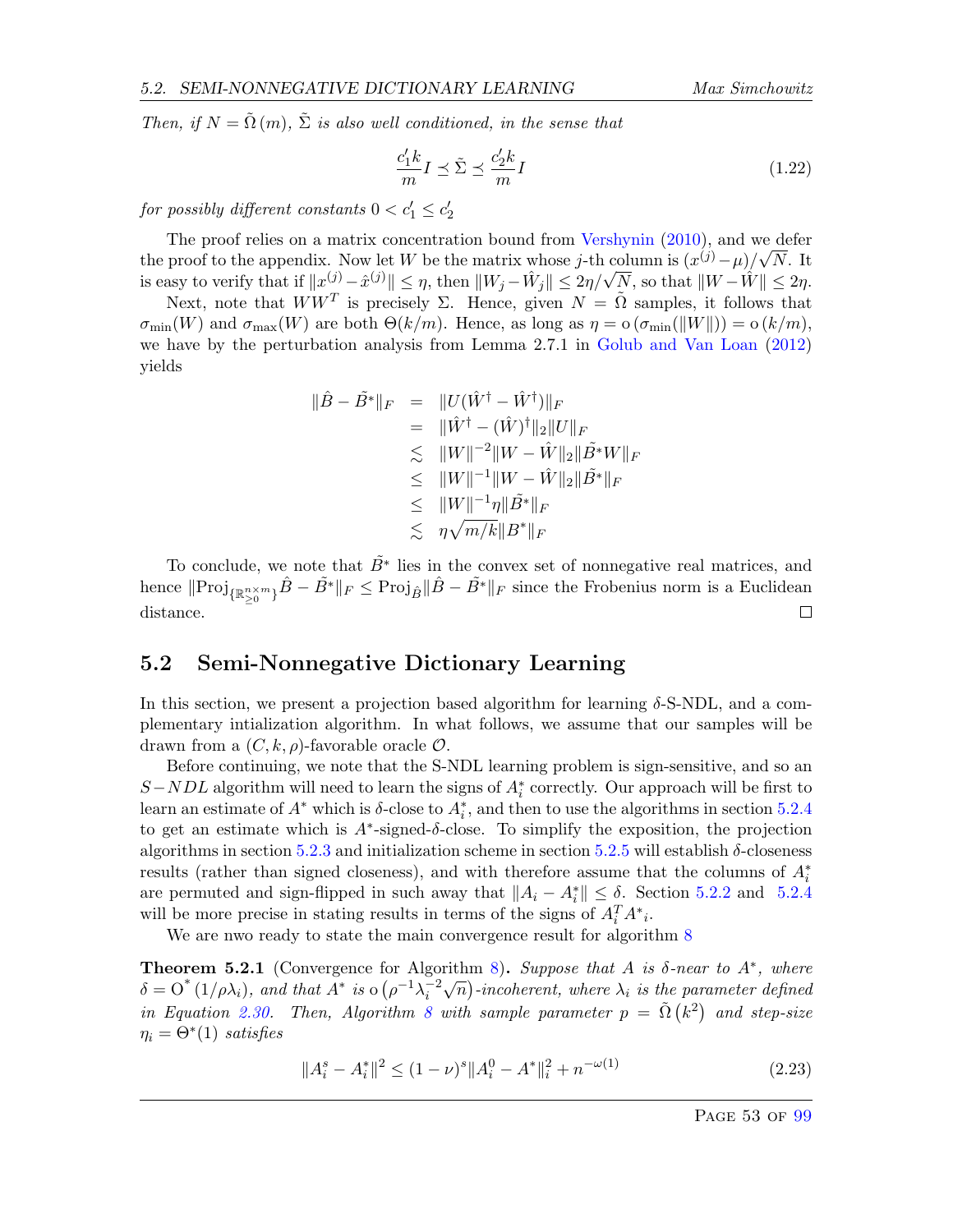for some  $\nu \in (0, 1/2)$ , and for any  $s = 1, 2, ..., T$ , using  $\tilde{\Omega}(mk)$  total samples at each step. In particular, A<sup>\*</sup> converges geometrically to an arbitrary inverse polynomial error. Furthermore, after the sign correction step,  $A^{(T)}$  is  $\delta^{(T)}$ -signed-close to  $A^*$ , where  $\delta^{(T)} \leq (1-\nu)^{T/2} \|A_i^0 - A^*\|_i$ . For arbitrary  $(C, k, \rho)$ -favorable distributions, it suffices that  $\delta = \overline{O}^*(1/\rho k)$  and  $A^*$  is  $\overline{O}(\rho^{-1}k^{-2}\sqrt{n})$ -incoherent. For uniformly  $(C, k, \rho)$ -favorable dis-<br> $\delta = \overline{O}^*(1/\rho k)$  and  $A^*$  is  $\overline{O}(\rho^{-1}k^{-2}\sqrt{n})$ -incoherent. For uniformly  $(C, k, \rho)$ -favorable distributions, it suffices that  $\delta = O^* \left( 1/\rho \sqrt{k} \right)$  and  $A^*$  is  $o(\rho^{-1}k^{-1}n)$ .

We defer of the proof of the the theorem to section  $B.4$ . The specification in the second paragraph of the theorem comes from the following lemma, which follows from straightforward computations in the same vein as the example given in section [5.2.1:](#page-55-1)

**Lemma 5.2.2** (Bounds on  $\lambda$ ). For any  $(C, k)$ -favorable distribution, then  $\lambda_i = O(k)$ . If the distribution is  $(C, k)$ -uniformly favorable, then  $\lambda_i = O(\sqrt{k}).$ 

We remark that, for uniformly  $(C, k)$ -favorable distributions, the radius of convergence and incoherence requirements for  $A^*$  are essentially the same as those in Theorem [4.1.1,](#page-36-0) up to an extra factor of  $\rho^{-1}$ .

The main technical obstacle is that the sparse coefficients  $x$  are nonnegative, and  $\mathbb{E}[x_ix_j] > 0$ . As explained in Section [5.2.1,](#page-55-1) even taking differences between samples will yield a non-trivial covariance structure. As a compromise, use samples consists of the *differ*ences between two samples which share a common entry in their support. This observation lies at the heart of the S-NDL Projection Descent Algorithm

### Algorithm 8: SNDL Projection Descent Algorithm (M)

**Input:** Initial estimate  $A_0$ , step size  $\eta$ , Number of Iterations T, Lower Bound C, Sample Sizes p,  $(C, k, \rho)$ -favorable oracle  $\mathcal O$ 

for  $s = 1, 2, \ldots, T$  do Get Samples: Initialize array of samples  $\mathcal{Y}_i$ , support estimates  $\mathcal{S}_i$ , and sample counts  $p_j = 1$ , for  $i \in [m]$ . while  $p_j \leq 2p$  for some  $i \in [m]$  do Sample  $y \sim \mathcal{O}$  and set  $\hat{S} \leftarrow \{i \in [m] : |A_i^T y^{(1)}| > \tau\}$  for  $i \in \hat{S}$  for which  $p_j < 2p$  do  $\mathcal{Y}_i[p_j] \leftarrow y$  and  $\mathcal{S}_i[p_j] \leftarrow \hat{S}$ , and  $p_j \leftarrow p_j + 1$ **Update:**  $A_i^{s+1} = A_i^s - \eta \hat{g}_i^s$  where  $\hat{g}_i^s = \frac{1}{n}$ p  $\sum$ p  $j=1$  $M_i^{\rm pri}$  $\sup_i^{\text{pri}}(S^{(j,i)},A)z^{(j,i)} \, \operatorname{sign}((A_i^s)^T z^{(j,i)})$  $(2.24)$ and  $z^{(j,i)} = \mathcal{Y}_i[2j-1] - \mathcal{Y}_i[2j], S^{(j,i)} = \mathcal{S}_i[2j-1] - \mathcal{S}_i[2j]$  $\mathbf{return}\ \mathrm{CorrectSigns}(A_i^{(T)})$  $\mathcal{O}^{(T)}_i, \mathcal{O}, C$ ) or CorrectSigns2( $A_i^{(T)}$  $i^{(I)}, \mathcal{O}, C$ 

<span id="page-54-0"></span>We also complement Algorithm [8](#page-54-0) with a sketch of an initialization algorithm, described in section [5.2.5](#page-60-0) and whose analysis is given by Theorem [5.2.13.](#page-60-1) The algorithm is a sim-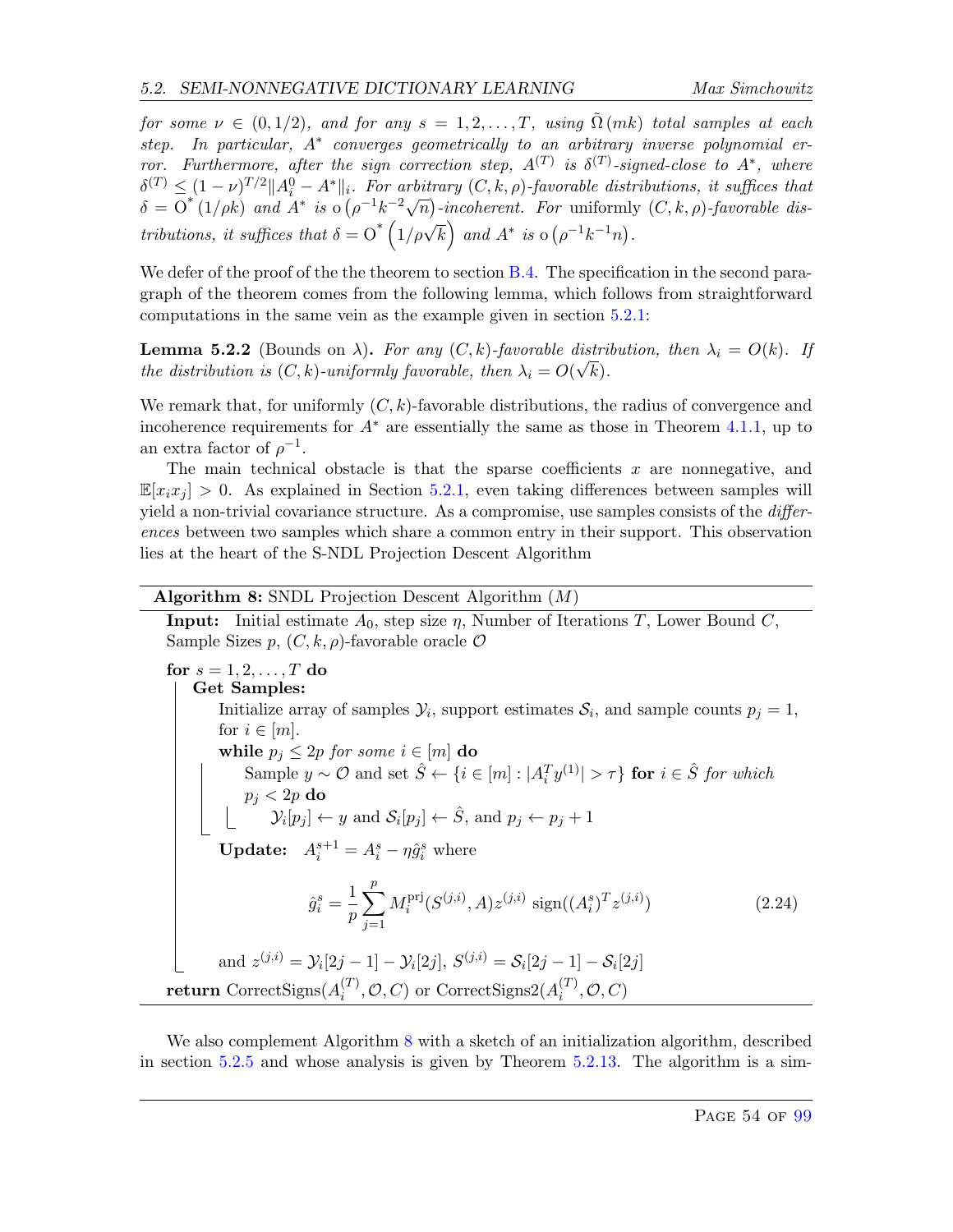ple modification of the ideas in [Arora et al.](#page-63-5) [\(2014\)](#page-63-5). Combining this initialization with Theorem [5.2.1](#page-53-0) gives the following theorem:

<span id="page-55-0"></span>Theorem 5.2.3 (Polynomial Time Algorithm for S-NDL under Suitable Conditions). Given samples  $y = A^*x$ , where x come from a  $(C, k, \rho)$ -favorable for which  $\lambda'_i = O(k/m)$ Given samples  $y = A x$ , where x come from  $a(\cup, \kappa, p)$ -javorable for<br>distribution,  $k = O^*(m^{2/5})$ , and  $A^* \in R^{n \times n}$  is  $\kappa \sqrt{n}$ -incoherent, where

<span id="page-55-2"></span>
$$
\kappa = o\left(\rho^{-1}\lambda_i^{-2}\right) \quad and \quad \kappa = O^*\left(k^2 + k\log^2 n\right) \tag{2.25}
$$

Then, there is a two-stage polynomial time algorithm, using only  $\tilde{\Omega}(m^2/k^2)$  samples upfront, and then  $\tilde{\Omega}(mk)$  samples at each successive iterations, which converges at a geometric rate to A<sup>∗</sup> up to arbitrarily small inverse polynomial error. In particular, such an algorithm exists in the setting where the samples x are uniformly- $(C, k, \rho)$ -favorable,  $k = O^*(m^{2/5})$ , and  $A^* \in \mathbb{R}^{m/n}$  is  $\kappa \sqrt{n}$ -incoherent, where  $\kappa$ -satisfies Equation [2.25.](#page-55-2)

Proof. It is easy to verify that, under the conditions of this theorem, Assumption [6](#page-60-2) and  $\delta = O^*(1/\lambda_i)$  since  $\lambda_i = O(k)$ . Hence, the result follows from combining Theorem [5.2.1](#page-53-0) and Theorem [5.2.13.](#page-60-1) When  $\Box$ 

#### <span id="page-55-1"></span>5.2.1 Challenges for Non-Negative Data

The algorithms presented in Chapters 1-4 required that the entries of the latent samples x are symmetrically distributed about zero, k-sparse and independent conditioned on their support. On the other hand, S-NDL presents us with samples  $y = A^*x$  which are entrywise nonnegative. If we use samples samples  $z := y^{(1)} - y^{(2)}$ , then we can write  $z = A^*w$ , where  $w := x^{(1)} - x^{(2)}$  is no more 2k sparse and symmetrically distributed. However, the columns of w are correlated. Indeed, suppose that the latent vectors  $x_i$  are binary, and lets compute  $\mathbb{E}[w_i w_j \text{ for } i \neq j \in [m]$ . We have

$$
\mathbb{E}[w_i w_j] = \mathbb{E}[x_i^{(1)} x_j^{(1)} + x_i^{(2)} x_j^{(2)} - (x_i^{(1)} x_j^{(2)} + x_i^{(2)} x_j^{(1)})]
$$
  
\n
$$
= \mathbb{E}[x_i^{(1)} x_j^{(1)}] - \mathbb{E}[x_i^{(1)} x_j^{(1)} | \text{supp}(w) = S]
$$
  
\n
$$
= \Pr(i, j \in \text{supp}(x^{(1)})) - \Pr(i \in \text{supp}(x^{(1)}), j \in \text{supp}(x^{(2)})) = q_{i,j} - q_i q_j
$$

where  $q_{i,j}$  and  $q_i$  and  $q_j$  are as defined in the statement of Assumption [2.](#page-10-1) In general, we do not assume that  $q_{i,j} - q_i q_j$ , and even if the supports are drawn uniformly over supports of size k, we have  $|q_{i,j} - q_i q_j| = |\frac{k(k-1)}{m(m-1)} - \frac{k^2}{m^2}| \leq \frac{-k}{m^2} \neq 0$ . Through similar computations, one can also verify that  $w_i$  and  $w_j$  are still correlated, even after conditioning on the support of  $w!$ 

One way to avoid correlations would be to only use samples  $z = y^{(1)} - y^{(2)}$  for which the coefficient vectors  $x^{(1)}$  and  $x^{(2)}$  share the exact same support. Unfortunately, a sample with a given support  $S$  may occur exponentially infrequently: in the uniform case, such samples occur with probability  $\binom{m}{k} \approx m^k$ . As a compromise, we consider looking at samples  $z[i] = y^{(1)} - y^{(2)}$  for which  $x^{(1)}$  and  $x^{(2)}$  both share the entry i.

To recap, our notation is as follows:  $z := y^{(1)} - y^{(2)} = A^*w$ , where  $w := x^{(1)}$  $x^{(2)}$ , supp $(w) = \text{supp}(x_1) \cup \text{supp}(x_2)$ , and  $z[i]$  and  $w[i]$  have the distribution of z and w conditioned on the event that  $i \in \text{supp}(x_1) \cap \text{supp}(x_2)$ . If Assumption [3](#page-11-1) holds, then we immediately verify that: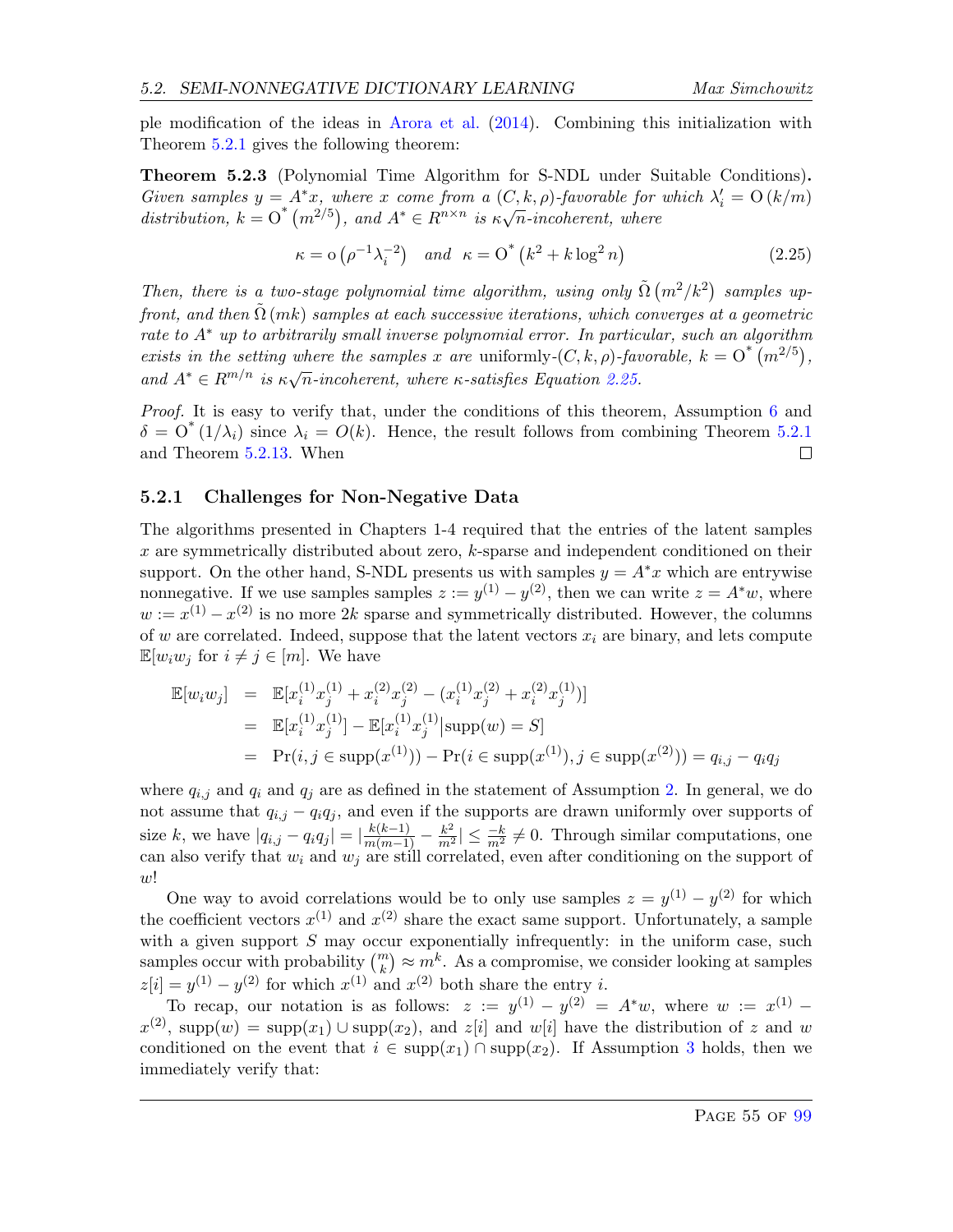**Claim 5.2.4.** w[i]<sub>i</sub> is independent of w[i]<sub>i</sub> for all  $j \neq i$ , even after conditioning on supp(w[i]).

# <span id="page-56-1"></span>5.2.2 Sign Thresholding

Before analyzing the projection algorithm, we establish that sign thresholding is effective with high probability on the nonnegative samples. The key technical result is that

<span id="page-56-2"></span>**Lemma 5.2.5.** Suppose that  $A^*$  is  $\kappa\sqrt{n}$  incoherent, then with high probability it holds that

$$
A^*_{i}^{T}y = \text{sign}(A_i^{T}A_i^*)\mathbb{1}(i \in \text{supp}(x) \pm O(k\kappa)
$$
  
=  $\text{sign}(A_i^{T}A_i^*)C\mathbb{1}(I \in \text{supp}(x)) \pm O((k + \log n)\kappa)$  (2.26)

Moreover, for any  $v \in \mathbb{R}^n$ , it holds with high probability that

$$
v^T y \le O(\|v\|(\sqrt{k} + \log n))\tag{2.27}
$$

which we prove in Section [B.5](#page-87-1) in the appendix. As a consequence, we have

<span id="page-56-5"></span>Lemma 5.2.6. If  $A^*$  is  $O^*(\sqrt{n}/(k+1))$  $\sqrt{k} \log n$ ))-incoherent and A is  $O^*(1)$ √  $k + \log n/k$ close to A, then with high probability,  $|A_i^T y| \ge C/2$  precisely when  $i \in S$ . Furthermore, when we distinguish between the signs of  $A_i$  and  $A^*$ , then  $\text{sign}_{C/2}(A_i^T y) = \text{sign}(A_i^T A_i^*)$ .

*Proof of Lemma [5.2.5.](#page-56-2)* Write  $A_i^T y = A_i^* y - (A_i^* - A_i)^T y$ , and apply the following Claim noting that  $||A^*_{i} - A_i|| = O^*(1/\sqrt{k} + \log n/k)$ П

As a corollary, we have

**Corollary.** Given samples  $z = y^{(1)} - y^{(2)}$ , we can estimate the support  $\hat{S}$  of  $w = x^{(1)} - x^{(2)}$ with high probability by setting

$$
\hat{S} = \{ i \in [m] : |A_i^T y^{(1)}| > C/2 \text{ or } |A_i^T y^{(1)}| > C/2 \}
$$
\n(2.28)

# <span id="page-56-0"></span>5.2.3 A Projection Algorithm for S-NDL

To ease notation, we drop the dependence on the iteration. Following section [5.2.1,](#page-55-1) let  $z = y^{(1)} - y^{(2)}$  and  $y^{(r)} = A^*x^{(r)}$  for  $r = 1, 2$ , and let  $z[i] \sim z[i \in S := \text{supp}(x^{(1)} \cap \text{supp}(x^{(2)})$ . The main theorem of this subsection is that the expectation the gradients under correctly support recovery given by

<span id="page-56-3"></span>
$$
G_i := \mathbb{E}_i[M_i^{\text{pri}}(S)z[i]\text{sign}(A_i^T z_i)]
$$
\n(2.29)

are are  $(\Theta(1), 0, \delta)$ -true after rescaling, as are the gradients  $\hat{g}_s^i$  from Algorithm [8:](#page-54-0)

<span id="page-56-4"></span>**Proposition 5.2.7.** Suppose that A is  $\delta$ -near to  $A^*$ , where  $\delta = O^*(1/\rho \lambda_i)$ , and that  $A^*$ is  $\kappa\sqrt{n}$ -incoherent, where  $\kappa\rho\lambda_i^2 = o(1)$ . If  $G_i$  is defined as in Equation [2.29,](#page-56-3) then  $q_iG_i$  is  $(\Theta(1), \delta, n^{-\omega(1)})$ -true. Furthermore, if Algorithm [8](#page-54-0) uses  $p = n^{O(1)}$ , then  $q_i g_i := q_i \mathbb{E}[\hat{g}_i^s]$  is  $(\Theta(1), \delta, n^{-\omega(1)})$ -true as well.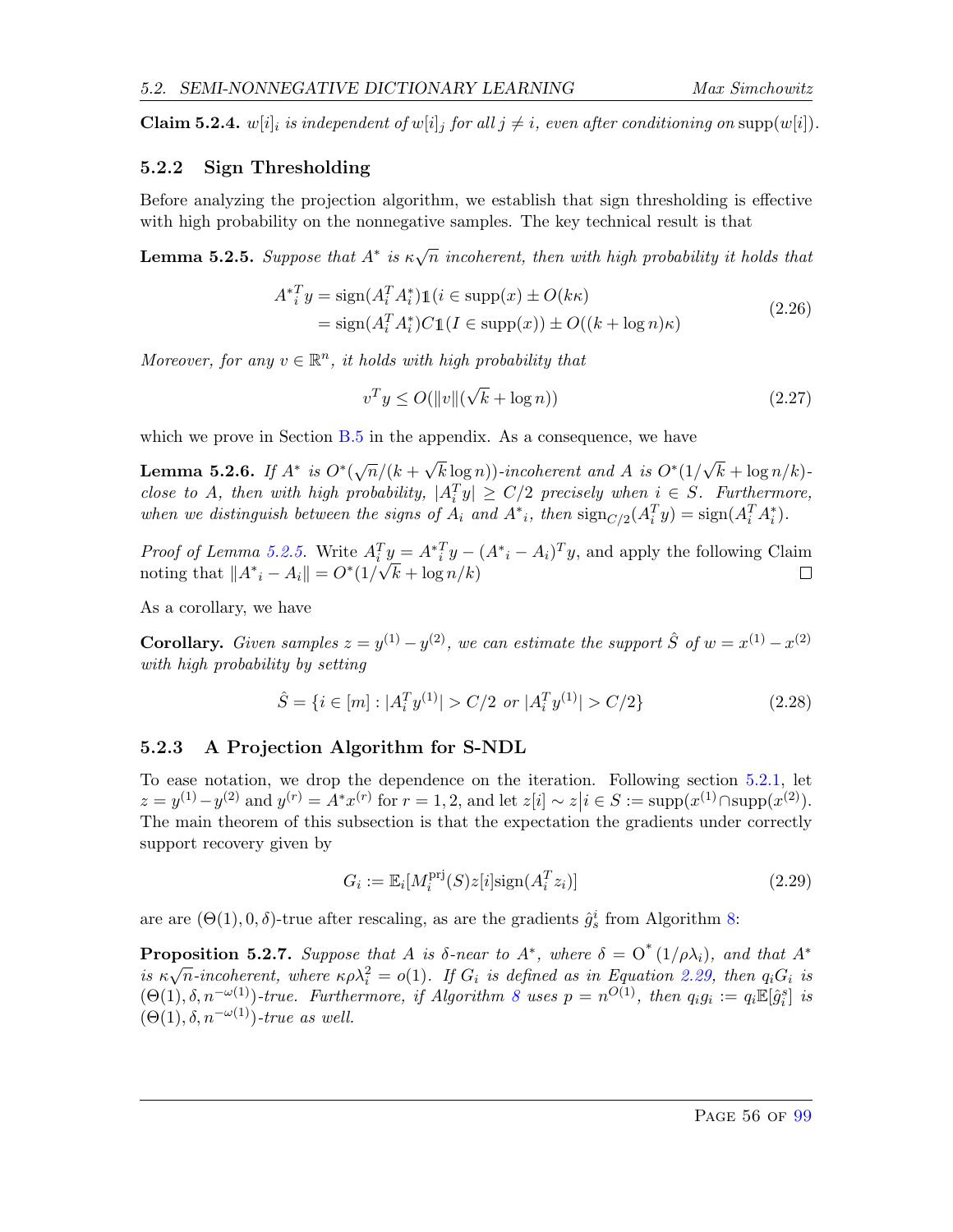#### 5.2. SEMI-NONNEGATIVE DICTIONARY LEARNING Max Simchowitz

In the interest of brevity, we do not state an infinite sample version of theorem [5.2.1,](#page-53-0) and defer the proof of the finite sample result from the beginning of Section [5.2](#page-53-1) to the appendix. Following the proof strategy for the projection rule for mean-zero distributions, we differentiate between a signal component  $G_{1,i} := \mathbb{E}[M_i^{\text{pri}} A_i^* x_i \text{sign}_{\tau}(A_i^T y)]$  and the noise  $G_{2,i} \, := \, \mathbb{E}[M^{\text{pri}}_i$  $i<sup>pri</sup>y<sub>-i</sub>sign<sub>\tau</sub>(A<sub>i</sub><sup>T</sup>y)].$  First, we need to quantify the degree of support independence by the following parameter:

<span id="page-57-0"></span>
$$
\lambda_i := \sqrt{\mathbb{E}_{S:i\in S} \|\mathbb{E}_{U(i)}[w_U w_U^T\|_{l_1})}
$$
\n(2.30)

where, for a set  $S \subset [m]$ , let  $U(i)$  denote the set  $U := S - \{i\}$ , and let  $\mathbb{E}_{U(i)}[\cdot] := \mathbb{E}[\cdot | S =$ where, for a set  $D \subseteq [m]$ , let  $U(t)$  denote the set  $D := D - \{if\}$ , and let  $\mathbb{E}_U(i)[1] := \mathbb{E}[\{D = U \cup \{i\}]\}]$ . We remark that  $\lambda_i = \Omega(\sqrt{k})$ . We also use the notation  $z_{-i} = A^*Uw_U$ , similar to the convention for  $y_{-i}$  in the previous chapters, and  $\mathbb{E}_i[\cdot]$  to denote that  $i \in \text{supp}(x_1) \cap \text{supp}(x_2)$ . The following controls  $\mathbb{E}[|A_i^T z_{-i}|]$  in terms of  $\lambda$ 

<span id="page-57-1"></span>**Lemma 5.2.8.** If  $A^*$  is  $\kappa \sqrt{n}$  incoherent and A is  $\delta$ -close to  $A^*$ , then

$$
\mathbb{E}_{i}[|A_{i}^{T}z_{-i}|] \leq \sqrt{\mathbb{E}[|A_{i}^{T}A^{*}vw_{U}|^{2}]} \lesssim \|A_{i} - A^{*}\| + \kappa\lambda
$$
\n(2.31)

*Proof.* By Jensens inequality and the fact that  $(a + b)^2 \leq 2a^2 + 2b^2$ , we have

$$
\mathbb{E}_{i}[[A_{i}^{T}A^{*}U^{*}UU]] \leq \sqrt{\mathbb{E}[|A_{i}^{T}A^{*}U^{*}UU|^{2}]}
$$
  

$$
\leq 2\mathbb{E}_{i}[(A_{i} - A^{*})^{T}A^{*}UUU|^{2}] + 2\mathbb{E}_{i}[[A^{*T}A^{*}UUU|^{2}]
$$

Next,

$$
\mathbb{E}_{i}[(A_{i} - A^{*})^{T} A^{*} U W_{U}|^{2}] = \mathbb{E}_{i}[(A_{i} - A^{*})^{T} A^{*} U W_{U} W_{U}^{T} A^{*} U (A_{i} - A^{*})] \n\leq ||A_{i} - A^{*}||^{2} ||A^{*}||^{2} ||\mathbb{E}_{i} [W_{U} W_{U}^{T}]|| \n\leq ||A_{i} - A^{*}||^{2} O
$$

by noting that  $||A^*|| = O(1)$  in the under complete setting, and that the the diagonals of  $\|w_U w_U^T\|$  are no more than  $O(k/m)$ , and the off diagonals no more than  $O(k^2/m^2)$ , so that  $\|\mathbb{E}_i[w_U w_U^T]\| = O(k^2/m) = O(1)$ . To control  $\mathbb{E}_i||M_i^{\text{pri}}$  $\lim_{i}^{\text{pri}}(U)A^*_{U}w_{U}\Vert^2$ , we can write

$$
\mathbb{E}_{i}||A_{i}^{T}A^{*}U^{*}UU||^{2} = \mathbb{E}_{S:i\in S}\mathbb{E}||A_{i}^{T}A^{*}U^{*}UU|U = S - \{i\}||^{2}
$$
  
\n
$$
= \mathbb{E}_{S:i\in S}\mathbb{E}[\|A_{i}^{T}A^{*}U^{*}UU|U = S - \{i\}||^{2}]
$$
  
\n
$$
= \mathbb{E}_{S:i\in S}\mathbb{E}[\|\sum_{i} A_{i}^{T}A^{*}U^{*}UU|U = S - \{i\}||^{2}]
$$
  
\n
$$
\leq \tau^{2}\mathbb{E}_{S:i\in S}\|\mathbb{E}[UU^{*}U^{T}]U = S - \{i\}]\|_{l_{1}}
$$
  
\n
$$
= \tau^{2}\lambda_{i}^{2}
$$

The first major consequence of the above lemma is that

 $\Box$ 

PAGE 57 OF [99](#page-99-0)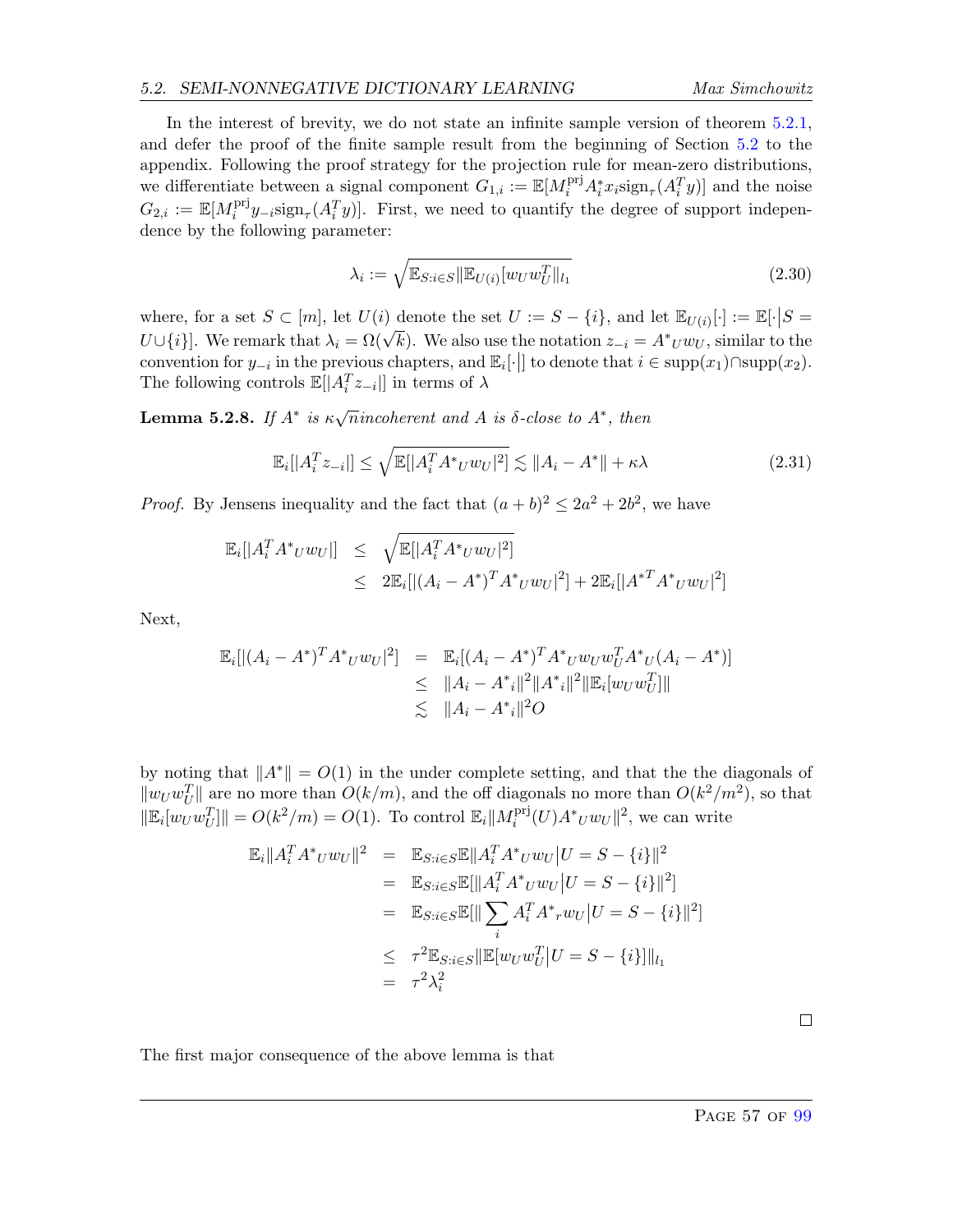<span id="page-58-0"></span>**Lemma 5.2.9.** If  $A^*$  is  $\kappa \sqrt{n}$  incoherent and A is  $\delta$ -close to  $A^*$ , and  $\rho(\delta + \kappa \lambda) = O^*(1)$ . Then  $a_i := \mathbb{E}[w_i \text{sign}(A_i^T y)]$  is  $\Theta(1)$ .

*Proof.* One the one hand, we have  $\mathbb{E}[w_i \text{sign}_{\tau}(A_i^T y)] \leq \mathbb{E}[|w_i|]$ . For the other direction, note that  $w_i = x_i^{(1)} - x_i^{(2)}$ <sup>(2)</sup> is ρ-smooth, and sine  $A^*$ <sup>T</sup><sub>*i*</sub></sub> $A_i = 1 - O(1)$ ,  $A_i^T A^*$ <sub>*i*</sub> $w_i = (1 + o(1))ρ$ smooth

$$
\mathbb{E}[w_i \text{sign}_{\tau}(A_i^T y)] = \mathbb{E}[|w_i|] - \mathbb{E}[(\text{sign}(A_i^T A^* i w_i) - \text{sign}(A_i^z y))w_i]
$$
  
\n
$$
\geq \mathbb{E}[|w_i|] - \mathbb{E}[|\text{sign}(A_i^T A^* i w_i) - \text{sign}(A_i^T z)| \cdot |w_i|]
$$
  
\n
$$
\geq \mathbb{E}[|w_i|] - \rho(1 + o(1))\mathbb{E}[|A_i^T z_{-i}| \cdot |w_i|]
$$
  
\n
$$
\geq \mathbb{E}[|w_i|] - \rho(1 + o(1))\mathbb{E}[w_i^2] \cdot \mathbb{E}[|A_i^T z_{-i}|^2]
$$
  
\n
$$
\geq \mathbb{E}[|w_i|] - O(\rho \delta + \rho \kappa \lambda)
$$

The lemma now follows from the stated assumptions.

$$
\qquad \qquad \Box
$$

Hence, we have the following analogue of Proposition [4.1.3](#page-38-1)

Corollary. If 
$$
\delta = O^* (1/\sqrt{k})
$$
, then  
\n
$$
\mathbb{E}_i[M_i^{\text{prj}} A^*_{i} w_i \text{sign}(A_i^T z)] = a_i(A^*_{i} - A_i) + o(||A^*_{i} - A_i||) + \gamma
$$
\n(2.32)

where again  $a_i := \Theta(1)$ .

Note that we do not threshold in the sign-estimate step, since thresholding was already taken care of in the sample collection step. We can also use Lemma [5.2.8](#page-57-1) to control the "noise term":

#### <span id="page-58-1"></span>Proposition 5.2.10.

$$
\|\mathbb{E}_i[M_i^{\text{pri}}(S)A^*_{U}w_{U}]\| \lesssim \|A_i - A^*\|\rho\delta\lambda + \rho\delta\kappa\lambda^2
$$
\n(2.33)

Proof. By Cauchy Schwartz, we have

$$
\|\mathbb{E}_{i}[M_{i}^{\text{pri}}(S)A^{*}UwU\|] \leq \mathbb{E}_{i}[\|M_{i}^{\text{pri}}(U)A^{*}UwU\| \|\mathbf{1}(\text{sign}(A_{i}^{T}A^{*}_{i}w_{i}) - \text{sign}(A_{i}^{T}y)\|]
$$
  
\n
$$
\leq \rho \mathbb{E}_{i}[\|M_{i}^{\text{pri}}(U)A^{*}UwU\| |A_{i}^{T}A^{*}UwU\|]
$$
  
\n
$$
\leq \rho \sqrt{\mathbb{E}_{i}[\|M_{i}^{\text{pri}}(U)A^{*}UwU\|^{2}]\mathbb{E}[|A_{i}^{T}A^{*}UwU|^{2}]}
$$

To control  $\mathbb{E}_i||M_i^{\text{prj}}$  $\int_i^{\text{pri}}(U) A^* U w_U \|^2$ , we can write

$$
\mathbb{E}_{i}||M_{i}^{\text{pri}}(U)A^{*}UWU||^{2} = \mathbb{E}_{S:i\in S}\mathbb{E}||M_{i}^{\text{pri}}(U)A^{*}UWU||U = S - \{i\}||^{2}
$$

Conditioned on U, the vectors  $M_i^{\text{pri}}$  $i<sup>pri</sup>(U)A<sup>*</sup>$  for  $j \in U$  are deterministic and bounded in norm by δ. Hence, Claim  $D.2.1$  yields:

$$
\mathbb{E}_{i}[\|M_{i}^{\text{pri}}(U)A^{*}UWU}|U\|^{2}] \leq \delta \|W_{U}W_{U}^{T}\mathbb{E}[\|U]\|_{l_{1}} = \delta\lambda
$$
\n(2.34)

Consequently,

$$
\|\mathbb{E}_i[M_i^{\text{pri}}(S)A^*_{U}w_{U}]\| \leq \|A_i - A^*\|\rho\delta\lambda + \rho\kappa\lambda^2
$$
\n(2.35)

$$
\qquad \qquad \Box
$$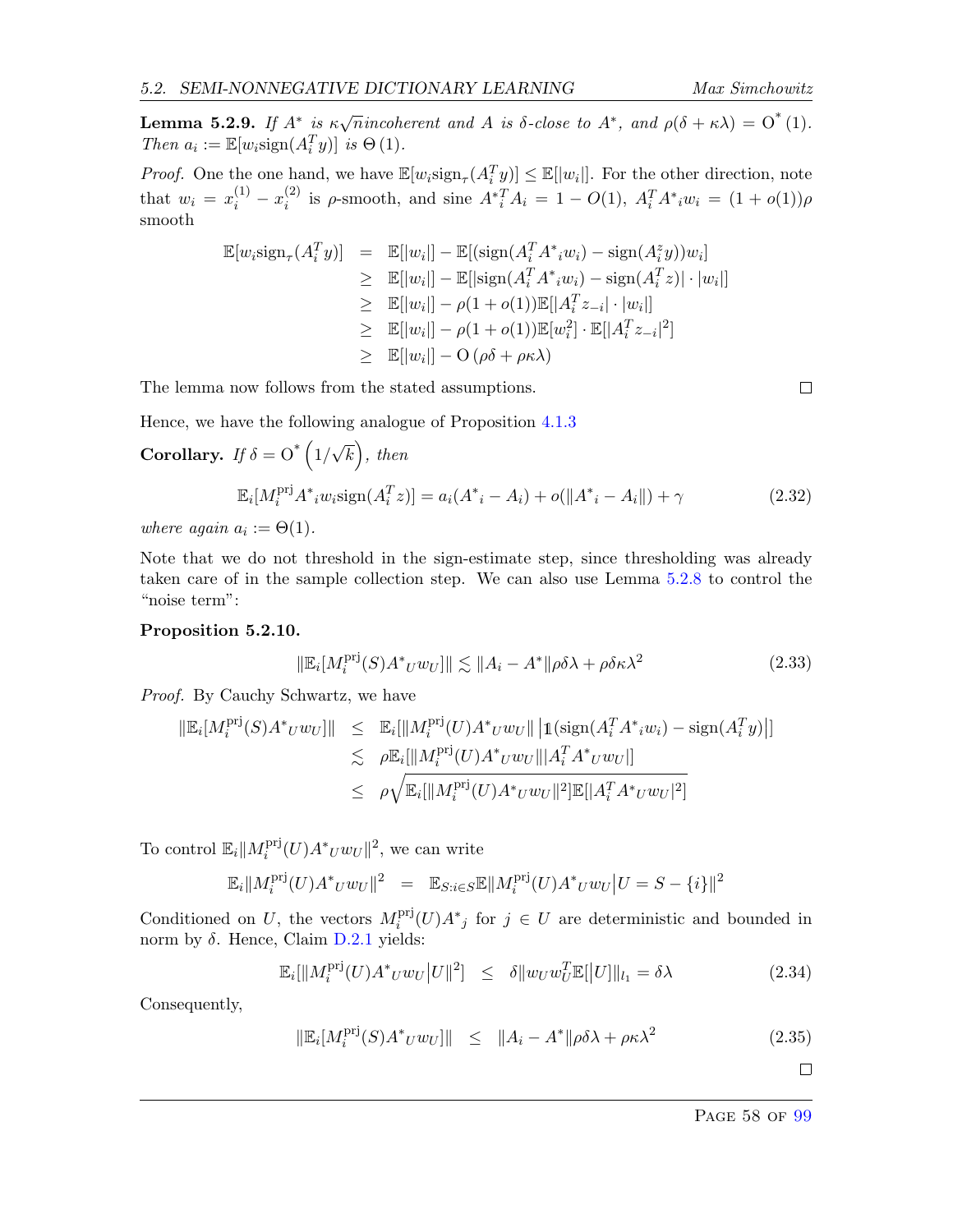Putting together Proposition [5.2.3](#page-58-0) and Proposition [5.2.10](#page-58-1) helps us demonstrate that  $\mathbb{E}[\hat{g}_s^i]$ is  $(\Theta(1), \delta, n^{-\omega(1)}$ -true after a rescaling:

*Proof of Proposition [5.2.7.](#page-56-4)* Let  $\tilde{z}^{(j)}$  be the distribution of the j−th sample selected for the update rule  $\hat{g}_s^i$  in Algorithm [2.2.1,](#page-20-0) and let  $E^{(j)}$  be the event that the the samples  $z^{(j)}$ were just taken from the first 2j samples  $y = A^*x$  for which  $i \in \text{supp}(x)$ . Let  $z[i] \sim$  $z|i \in \text{supp}(x^{(1)}) \cap \text{supp}(x^{(2)})$ . Since  $E^{(j)}$  occurs with high probability, and  $\tilde{z}^{(j)}1(E^{(j)})$  and  $z[i] \mathbb{1}(E^{(j)})$  have the same distribution. Hence,

$$
\mathbb{E}[\hat{g}_i] = \mathbb{E}[M_i^{\text{pri}} \tilde{z} \text{sign}(A_i^T \tilde{z})]
$$
\n
$$
= \mathbb{E}[M_i^{\text{pri}} \tilde{z} \text{sign}(A_i^T \tilde{z}) \mathbb{1}(E^{(j)}) + \gamma
$$
\n
$$
= \mathbb{E}[M_i^{\text{pri}} z[i] \text{sign}(A_i^T z[i]) \mathbb{1}(E^{(j)}) + \gamma
$$
\n
$$
= \mathbb{E}[M_i^{\text{pri}} z[i] \text{sign}(A_i^T z[i])] + \gamma
$$
\n
$$
= \mathbb{E}_i[M_i^{\text{pri}} z \text{sign}(A_i^T z)] + \gamma
$$
\n
$$
= G_i + \gamma
$$
\n(2.36)

Noting that  $\lambda = \Omega(\sqrt{k})$ , and that  $\rho = \Omega(1)$ , the bound on  $G_i$  follows from Proposition [5.2.3](#page-58-0) and Proposition [5.2.10](#page-58-1) □

## <span id="page-59-0"></span>5.2.4 Correcting the Signs From the Projection Algorithm

Note that coordinate descent only learns A which whose columns are within  $\delta$  of the columns of  $A^*$ , up to permutations and sign flips. However, the reduction in Algorithm [4](#page-48-1) requires that A be  $\delta$ -signed-close to A. However, this is not hard to do, given an estimate of A with is  $\delta = o(1/k + 1/k)$ √  $\overline{k}\log n$  close to  $A^*$ :

Proposition 5.2.11. Suppose that  $A^*$  is  $O^*(\sqrt{n}/(k+1))$ √  $k \log n$ ))-incoherent. Then, given an estimate an estimate  $A^*$  of A with is  $\delta$ -close to  $A^*$  for  $\delta = \delta(1/k + 1/k)$ √  $\overline{k}\log n$ ), Algo-rithm [9](#page-60-3) returns a dictionary which is  $\delta$ -signed-close to  $A^*$  using at most  $\tilde{\Omega}(m/k)$  samples.

Proof. Let  $\Sigma$  be the diagonal matrix of signs such that  $A\Sigma$  is  $\delta$ -signed-close to  $A^*$ . By the sign thresholding analysis in Lemma [5.2.6](#page-56-5) it holds with  $\text{sign}_{\tau}(A_i^T y) = \text{sign}(A_i^T A^*) = \sum_{ii}$ with high probability. Hence, each sign flip corrects the sign of the the *i*-th columns of  $A$ . To view a sample from every column, we need only  $\Omega(m/k)$  samples.  $\Box$ 

In the case where  $A^*$  is not as incoherent, we can use a slightly more complictated algorithm, which calls Algorithm  $6$  as a subroutine: Algorithm  $10$  matches the performance to Algorithm [9,](#page-60-3) and we prove the following proposition by adapting many of the same ideas:

**Proposition 5.2.12.** Given an estimate an estimate  $A^*$  of A shi h is  $\delta$ -close to  $A^*$  for  $\delta = \mathrm{o}\left(1/k + 1\right)$ √  $\overline{k}\log n$ ), Algorithm [10](#page-60-4) returns a dictionary which is  $\delta$ -signed-close to  $A^*$ using at most  $\tilde{\Omega}(m/k)$  samples.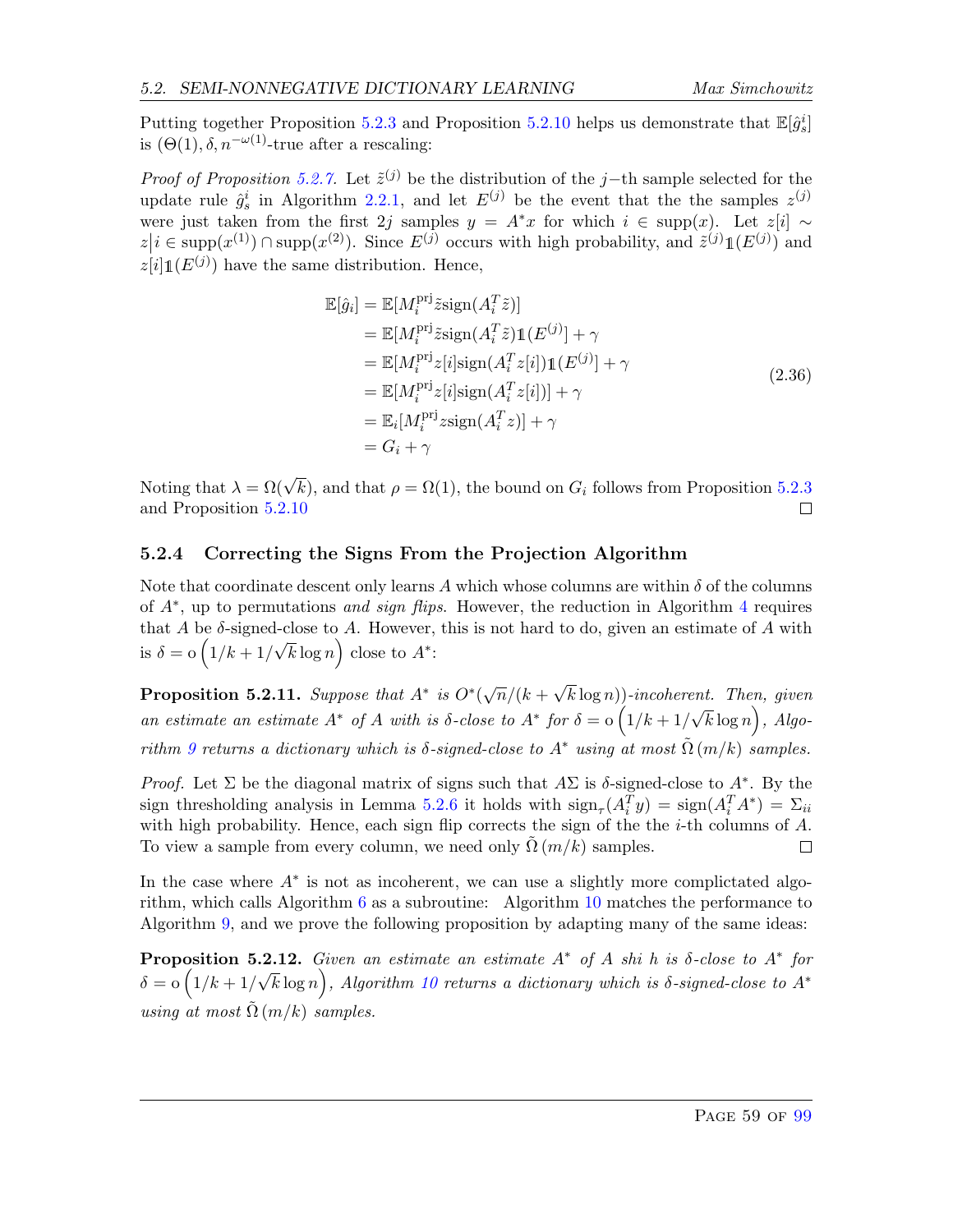**Data:** Dictionary A which is  $\delta$ -close to  $A^*$ Data: Dictionary A which is  $\delta$ -signed-close to Initialize  $S = [m]$  while S is not empty do Query sample y for  $i = 1, \ldots, m$  do If  $\operatorname{sign}_i := \operatorname{sign}_{C/2}(A_i^T y) > 0$ , flip  $A_i \leftarrow \operatorname{sign}_i A_i$  and remove i from S. return A

<span id="page-60-3"></span>Algorithm 10: CorrectSigns2( $A, O, C$ )

Data: Dictionary A which is  $\delta$ -close to  $A^*$ ,  $(C, k)$ -favorable sample oracle  $\mathcal O$  for  $A^*$ Data: Dictionary A which is  $\delta$ -signed-close to Initialize  $S = [m]$  while S is not empty do  $(y_S, \hat{x}_S)$  = Decode $(A, \mathcal{O}, C, 1)$  for  $i = 1, \ldots, m$  do  $\Box$  If  $\hat{x}_i \neq 0$ , flip  $A_i \leftarrow \text{sign}(x_i)A_i$  and remove i from  $S$ . return A

# <span id="page-60-4"></span><span id="page-60-0"></span>5.2.5 Sketch of an Initialization Algorithm

In the interest of brevity, we only sketch the initialization algorithm; the ideas are not new, and can be adapted mostly from the OverlappingCluster and OverlappingAverage algorithms in [Arora et al.](#page-63-5) [\(2014\)](#page-63-5) under the following assumptions:

<span id="page-60-2"></span>**Assumption 6.** Suppose that  $k \leq O^*(m^{2/5})$ , that is  $A^*$  is  $\mu$ -incoherent, with  $\mu/\sqrt{n} \leq$  $O^*(1/(k^2 + k \log^2 n))$ , and the sparse coefficient vectors are  $(C, k)$ -favorable, and that  $\lambda_i' :=$  $\sigma_{\max}(\mathbb{E}[w_{-i}w_{-i}^T | i \in S]) = O(k/m)$ . We remark that  $\lambda'_i = O(k/m)$  when x come from a uniformly- $(C, k, \rho)$ -favorable distribution.

Under these conditions, we have

<span id="page-60-1"></span>**Theorem 5.2.13.** Under Asssumption [6,](#page-60-2) there is a polynomial is a time algorithm, which, when given  $p = \tilde{\Omega}(m^2 \log^2 m/k^2)$  samples, returns an estimate of A which is  $O(k/m)$  close to  $A^*$ .

We devote the rest of the section to a sketch of the above theorem's proof. The only modification to the techniques in [Arora et al.](#page-63-5) [\(2014\)](#page-63-5) are that the sparse coefficients are nonnegative, and we need to learn  $A_i^*$  with the correct sign. First, we need to show that we can detect overlapping entries with high probability

<span id="page-60-5"></span>**Lemma 5.2.14** (Detecting Common Entries). If  $A^*$  is  $\mu$ -incoherent, with  $\mu/\sqrt{n} \leq O^*(1/(k^2+\epsilon^2))$  $k \log^2 n$ , then given two samples  $y^{(1)} = A^* x^{(1)}$ ,  $y^{(2)} = A^* x^{(2)}$ , it holds with high probability that  $\langle y^{(1)}, y^{(2)} \rangle \ge C^2/2$  precisely when  $\text{supp}(x^{(1)}) \cap \text{supp}(x^{(2)}) \ne \emptyset$ 

Proof. The proof is immediate from summing up the first display in Lemma [5.2.5.](#page-56-2)  $\Box$ 

With these thresholding bounds, we apply OverlappingCluster algorithm in [Arora et al.](#page-63-5) [\(2014\)](#page-63-5), which has the following guarantees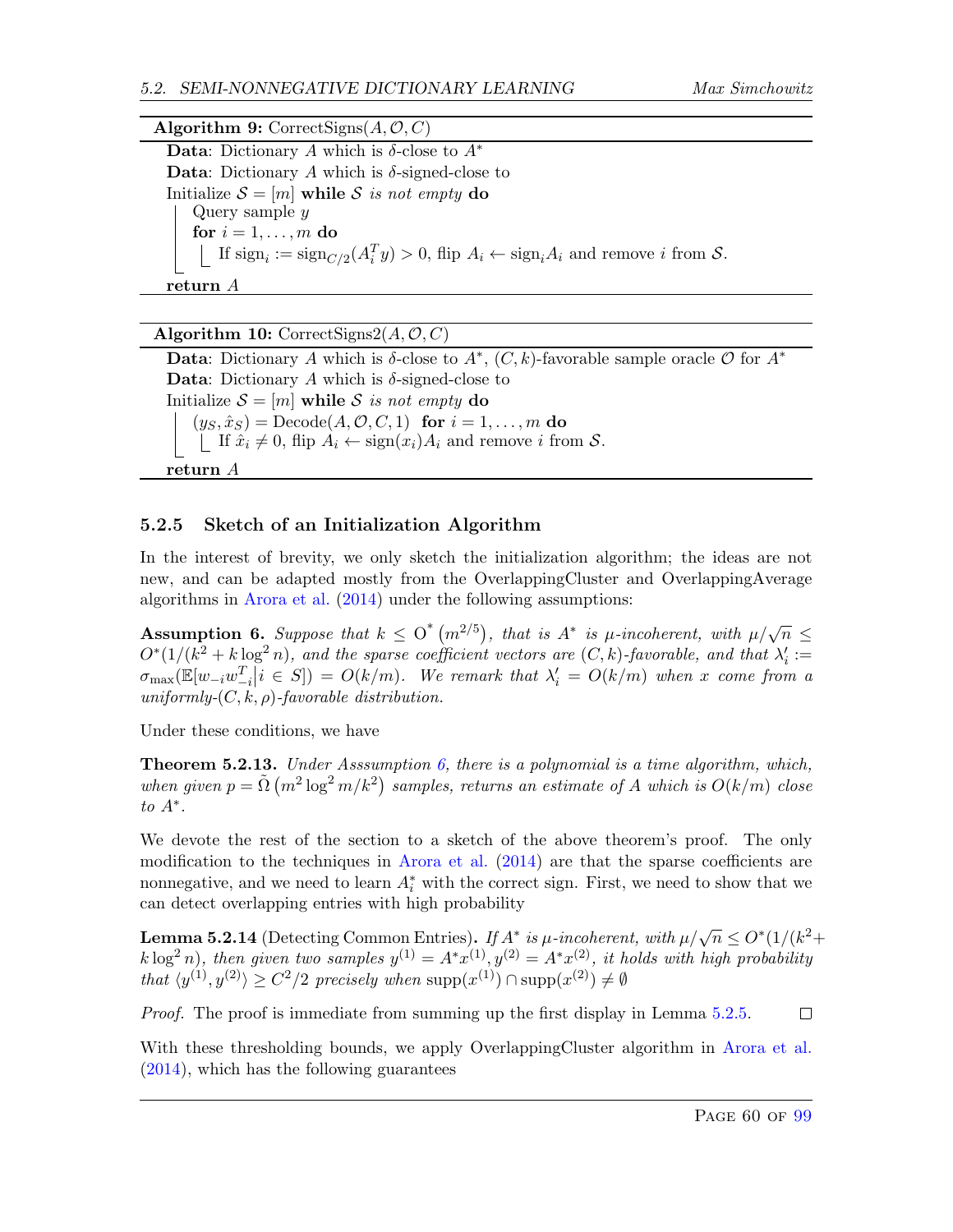**Lemma 5.2.15.** If  $k = O^*(n^{2/5})$ , then given  $p = \tilde{\Omega}(m^2 \log^2 m/k^2)$  samples  $y^{(j)} = A^*x^{(j)}$ , there is a polynomial time algorithm which can recover the sets  $S_1, \ldots, S_m$ , where  $S_i = \{j :$  $i \in \text{supp}(x^{(j)})\}\$  with high probability

Finally, we have an SVD initialization based on the the "Overlapping Average" algorithm in [Arora et al.](#page-63-5) [\(2014\)](#page-63-5):

<span id="page-61-0"></span>**Lemma 5.2.16** (SVD Initialization). Let  $\Lambda(i)$  be the matrix  $\mathbb{E}[w_{-i}w_{-i}^T | i \in S]$ . Suppose that  $||Q(i)|| = O(k/m)$ , and for all  $\{i, j, r\} \in \binom{[m]}{3}$  $\mathbb{E}_{i,r}[x_r | \mathbb{E}_{i,j}[x_j] = \mathbb{E}_{i,j,r}[x_j x_r]$ . Let  $z^{(j)}[i]$ have the distribution of  $z^{(j)}|i \in S$ . Then the top singular vector of

$$
M_i := \frac{1}{p} \sum_{j}^{n} (z[i]^{(j)}) (z[i]^{(j)})^T
$$
\n(2.37)

satisfies  $||v - \pm A^*_{i}|| = O(k/m)$  as long as  $p = \tilde{\Omega}(m/k)$ .

Sketch. For ease of notation, let  $z^{(j)}$  have the distribution of  $z^{(j)}[i]$  and  $w^{(j)}$  the distribution of  $w^{(j)}|i \in S$ . Then

$$
M_i := \frac{1}{p} \sum_{i=1}^p z^{(j)})((j))^T = \frac{1}{p} \sum_{i=1}^p A^* w w^T A^{*T}
$$
  
=  $A_i A_i^T \frac{1}{p} \sum_j w_i^2 + A_{-i}^* \mathbb{E}[w_{-i} w_{-i}^T] A_{-i}^*$   
+  $A_{-i}^* \left(\frac{1}{n} \sum_{i=1}^p w_{-i} w_{-i}^T - \mathbb{E}[w_{-i} w_{-i}^T] \right) (A_{-i}^*)^T$ 

By standard subgaussian arguments, we see that  $A_i A_i^T \frac{1}{p}$  $\frac{1}{p} \sum_j w_i^2 = \Omega(A_i A_i^T)$ . Furthermore, by assumption,  $A^* \mathbb{E}[w_{-i}w_{-i}^T]A^* = O(||A^*||^2k/m) = O(k/m)$ . Using a bound like the one in [C.1.1,](#page-92-1) with  $p = \tilde{\Omega}(m^2/k^2)$ , the random error is controlled by  $o(k/m)$ . Finally, by Wedins Theorem (see [Stewart](#page-65-6) [\(1998\)](#page-65-6)), it holds that the top singular vector of  $M_i$  is distance  $O(k/m)$ from  $A_i^*$ . The proof for  $v_i$  is similar, using Bernstein's inequality.  $\Box$ 

*Proof of Theorem [5.2.13.](#page-60-1)* To prove the theorem, take  $p = \tilde{\Omega}(m^2/k^2)$  samples, detecting pairwise support overlaps using the strategy in Lemma [5.2.14,](#page-60-5) and feed them to OverlappingCluster based algorithm. Next, we run the SVD initialization to get estimates of  $A_i$  of  $A^*$ <sub>i</sub> which are within  $O(k/m)$ , up to a choice of signs. Standard high probability arguments show that if  $z[i]$  satisfy the concentration in [5.2.16,](#page-61-0) then so will the clustered samples.  $\Box$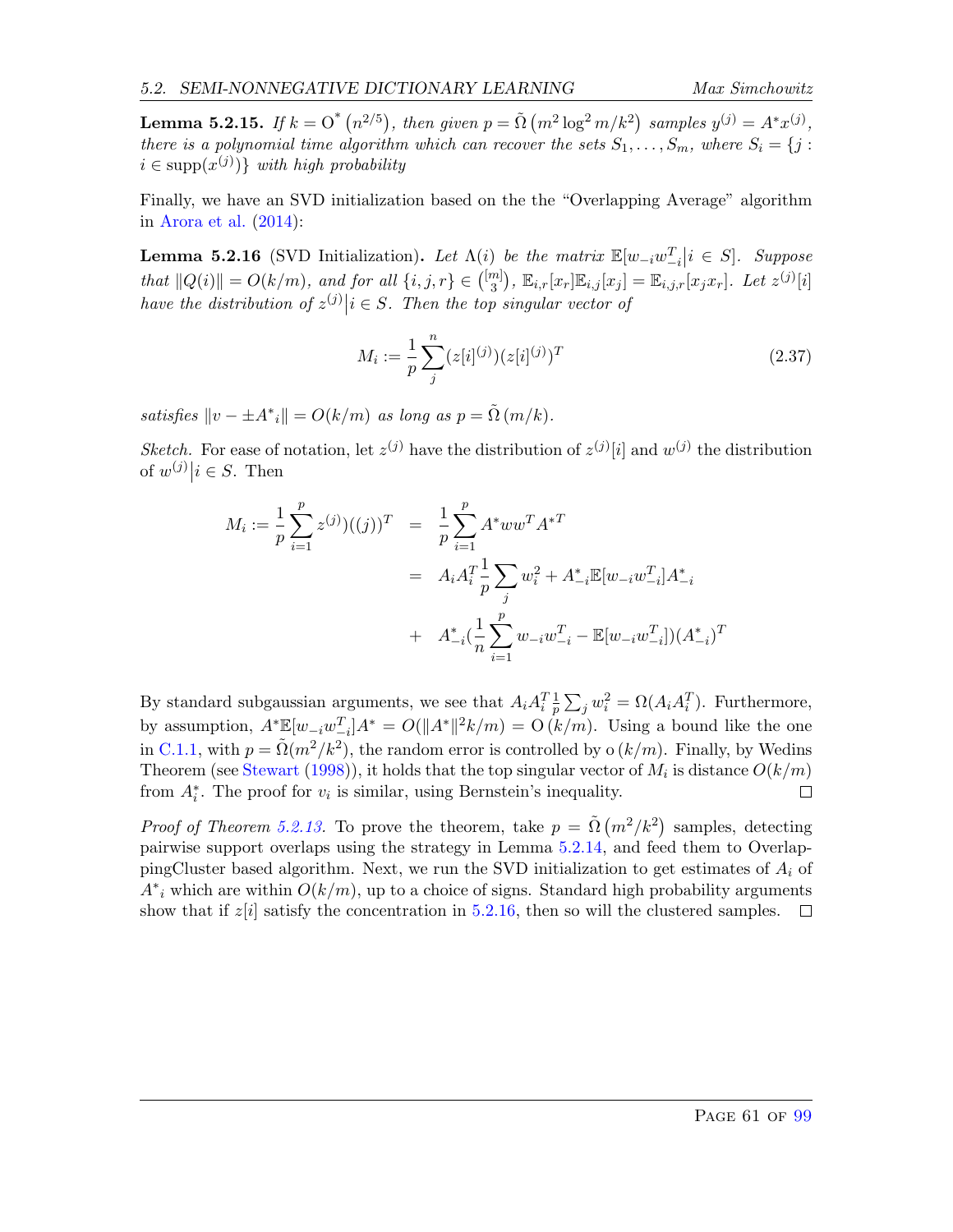# Conclusion

In the present work, we applied a very simple anti-concentration assumption to substantially generalize the scope of models in which efficient gradient descent algorithms can be shown to learn incoherent dictionaries. By utilizing more sophisticated forms of anti-concentration, we wonder if we can answer even more difficult questions that arise in the context of sparse coding. For example, we would like to investigate if anti-concentration might be the correct lens through which to help explain the mystery that sparse coding algorithms seem to converge when initializated with random samples.

More generally, recent work [Hazan et al.](#page-64-7) [\(2015\)](#page-64-7) has shown that certain non-convex functions can be optimized by effectively "smoothing out" the objective using techniques that resemble zeroth-order convex optimization. Though optimisitic, we hope that the tools from anti-concentration might one day demonstrate similar "smoothing-out" phenomena when learning broader classes of non-convex objectives under suitably anti-concentrated generative models.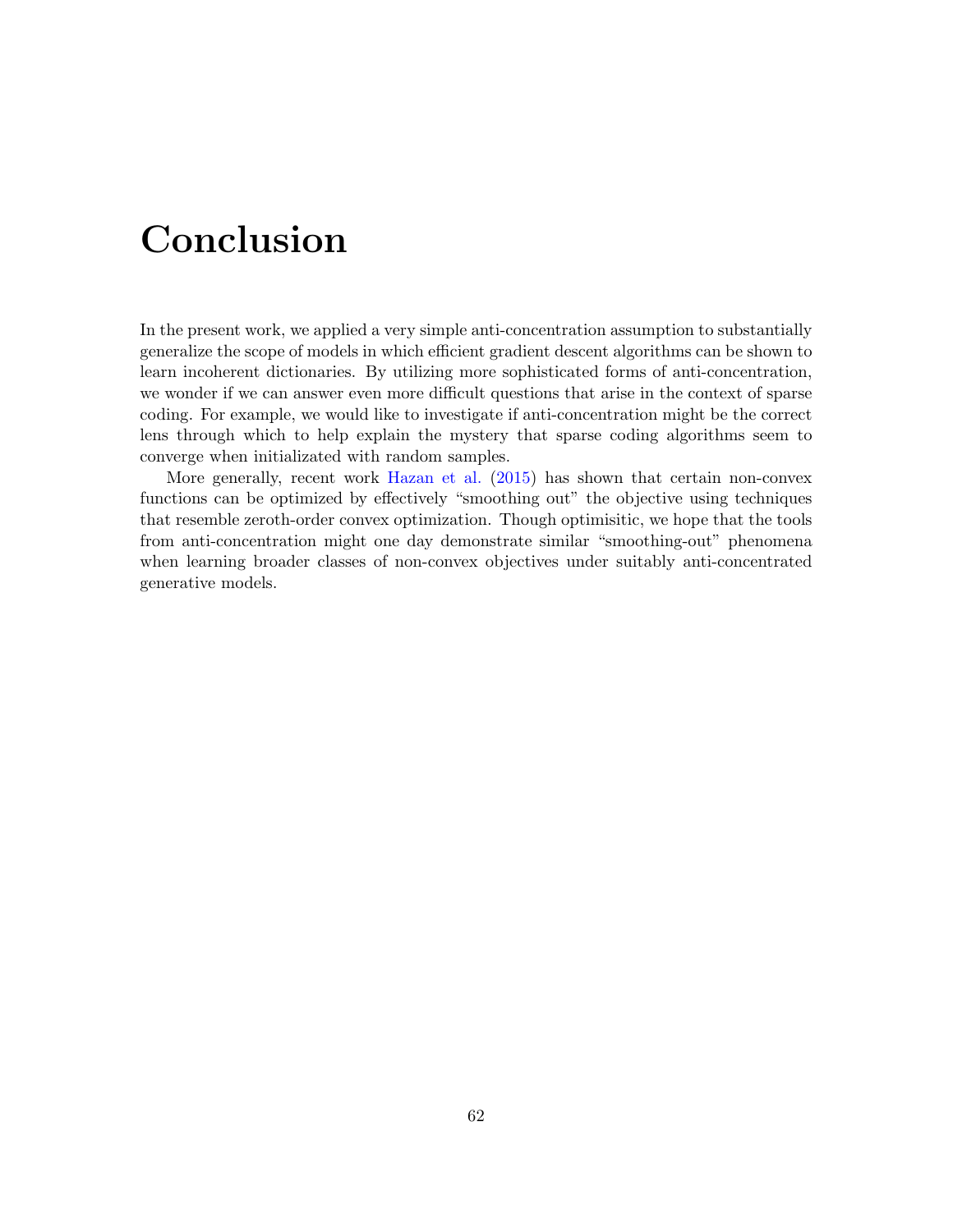# Bibliography

- Alekh Agarwal, Animashree Anandkumar, Prateek Jain, and Praneeth Netrapalli. Learning sparsely used overcomplete dictionaries via alternating minimization. *arXiv preprint* arXiv:1310.7991, 2013a.
- Alekh Agarwal, Animashree Anandkumar, and Praneeth Netrapalli. A clustering approach to learn sparsely-used overcomplete dictionaries. arXiv preprint arXiv:1309.1952, 2013b.
- Michal Aharon, Michael Elad, and Alfred Bruckstein. ¡ img src="/images/tex/484. gif" alt="\ rm k"  $i$ -svd: An algorithm for designing overcomplete dictionaries for sparse representation. Signal Processing, IEEE Transactions on, 54(11):4311–4322, 2006.
- <span id="page-63-1"></span>Animashree Anandkumar, Rong Ge, Daniel Hsu, and Sham M Kakade. A tensor approach to learning mixed membership community models. The Journal of Machine Learning Research, 15(1):2239–2312, 2014.
- <span id="page-63-3"></span>Sanjeev Arora, Rong Ge, Yoni Halpern, David Mimno, Ankur Moitra, David Sontag, Yichen Wu, and Michael Zhu. A practical algorithm for topic modeling with provable guarantees. arXiv preprint arXiv:1212.4777, 2012a.
- <span id="page-63-2"></span>Sanjeev Arora, Rong Ge, Ravindran Kannan, and Ankur Moitra. Computing a nonnegative matrix factorization–provably. pages 145–162, 2012b.
- <span id="page-63-5"></span>Sanjeev Arora, Rong Ge, and Ankur Moitra. New algorithms for learning incoherent and overcomplete dictionaries. In Proceedings of The 27th Conference on Learning Theory, COLT 2014, Barcelona, Spain, June 13-15, 2014, pages 779–806, 2014. URL [http:](http://jmlr.org/proceedings/papers/v35/arora14.html) [//jmlr.org/proceedings/papers/v35/arora14.html](http://jmlr.org/proceedings/papers/v35/arora14.html).
- <span id="page-63-0"></span>Sanjeev Arora, Rong Ge, Tengyu Ma, and Ankur Moitra. Simple, efficient, and neural algorithms for sparse coding. CoRR, abs/1503.00778, 2015. URL [http://arxiv.org/](http://arxiv.org/abs/1503.00778) [abs/1503.00778](http://arxiv.org/abs/1503.00778).
- <span id="page-63-4"></span>Trapit Bansal, Chiranjib Bhattacharyya, and Ravindran Kannan. A provable svd-based algorithm for learning topics in dominant admixture corpus. pages 1997–2005, 2014.
- Boaz Barak, Jonathan A Kelner, and David Steurer. Dictionary learning and tensor decomposition via the sum-of-squares method.  $arXiv$  preprint  $arXiv:1407.1543, 2014$ .
- Aditya Bhaskara, Moses Charikar, Ankur Moitra, and Aravindan Vijayaraghavan. Smoothed analysis of tensor decompositions. pages 594–603, 2014.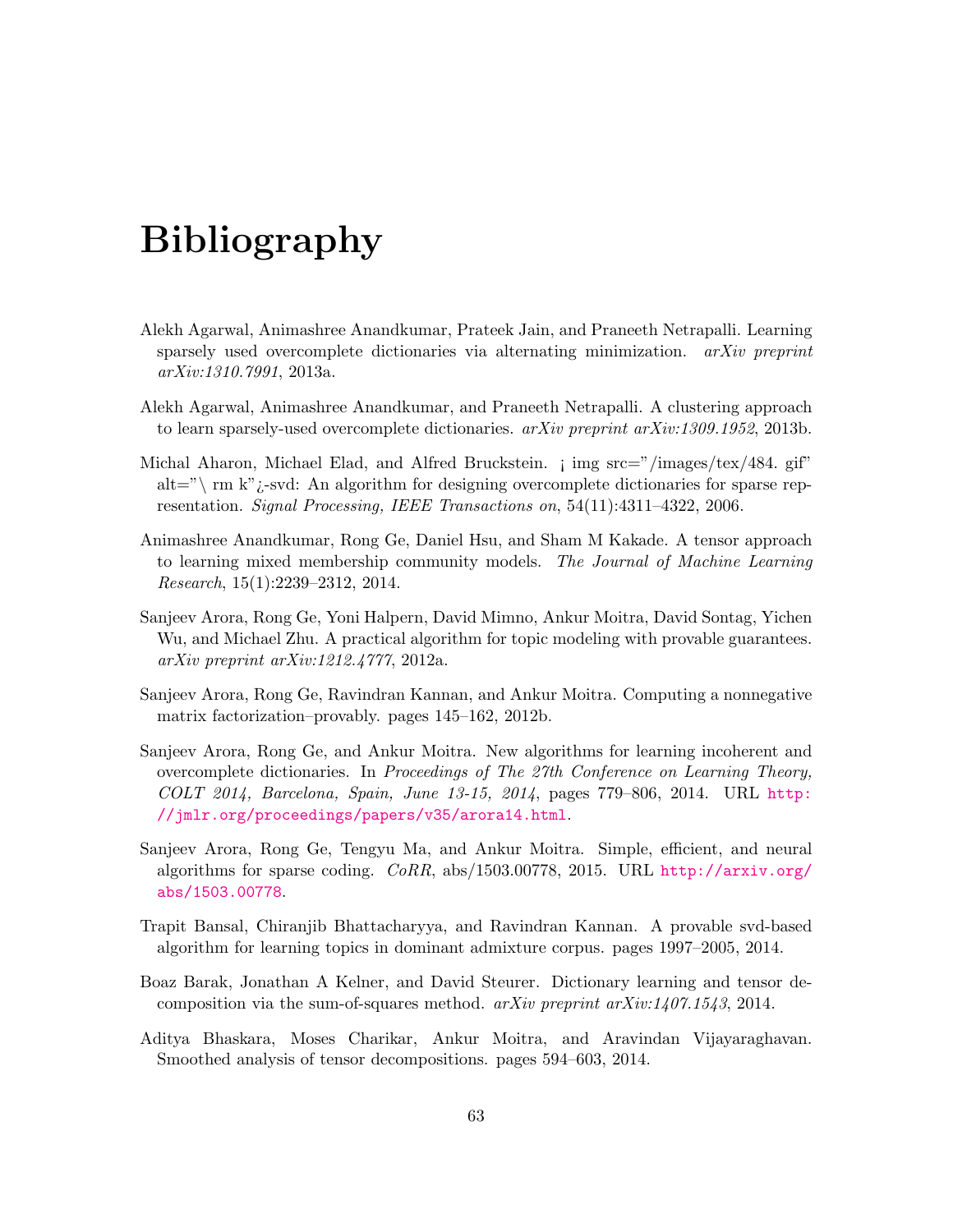- Guy Bresler. Efficiently learning ising models on high degree graphs.  $arXiv$  preprint arXiv:1411.6156, 2014.
- Alfred M Bruckstein, David L Donoho, and Michael Elad. From sparse solutions of systems of equations to sparse modeling of signals and images.  $SIAM$  review,  $51(1):34-81$ , 2009.
- Sébastien Bubeck. Theory of convex optimization for machine learning.  $arXiv$  preprint arXiv:1405.4980, 2014.
- Emmanuel Candes, Xiaodong Li, and Mahdi Soltanolkotabi. Phase retrieval via wirtinger flow: Theory and algorithms.  $arXiv$  preprint  $arXiv: 1407.1065$ , 2014.
- Emmanuel J Candes. The restricted isometry property and its implications for compressed sensing. Comptes Rendus Mathematique, 346(9):589–592, 2008.
- Emmanuel J Candes and Terence Tao. Near-optimal signal recovery from random projections: Universal encoding strategies? Information Theory, IEEE Transactions on, 52 (12):5406–5425, 2006.
- <span id="page-64-5"></span>Emmanuel J Cand`es and Michael B Wakin. An introduction to compressive sampling. Signal Processing Magazine, IEEE, 25(2):21–30, 2008.
- <span id="page-64-4"></span>Andrzej Cichocki, Rafal Zdunek, and Shun-ichi Amari. Hierarchical als algorithms for nonnegative matrix and 3d tensor factorization. In *Independent Component Analysis and* Signal Separation, pages 169–176. Springer, 2007.
- <span id="page-64-1"></span>Andrzej Cichocki, Rafal Zdunek, Anh Huy Phan, and Shun-ichi Amari. Nonnegative matrix and tensor factorizations: applications to exploratory multi-way data analysis and blind source separation. John Wiley & Sons, 2009.
- <span id="page-64-3"></span>David Donoho and Victoria Stodden. When does non-negative matrix factorization give a correct decomposition into parts? In Advances in neural information processing systems, page None, 2003.
- Michael Elad. Sparse and redundant representations: from theory to applications in signal and image processing. Springer Science & Business Media, 2010.
- <span id="page-64-6"></span>Gene H Golub and Charles F Van Loan. *Matrix computations*, volume 3. JHU Press, 2012.
- <span id="page-64-7"></span>Elad Hazan, Kfir Y Levy, and Shai Shalev-Swartz. On graduated optimization for stochastic non-convex problems. arXiv preprint arXiv:1503.03712, 2015.
- <span id="page-64-2"></span>Yehuda Koren, Robert Bell, and Chris Volinsky. Matrix factorization techniques for recommender systems. Computer, (8):30–37, 2009.
- Kenneth Kreutz-Delgado, Joseph F Murray, Bhaskar D Rao, Kjersti Engan, Te-Won Lee, and Terrence J Sejnowski. Dictionary learning algorithms for sparse representation. Neural computation, 15(2):349–396, 2003.
- <span id="page-64-0"></span>Daniel D Lee and H Sebastian Seung. Algorithms for non-negative matrix factorization. In Advances in neural information processing systems, pages 556–562, 2001.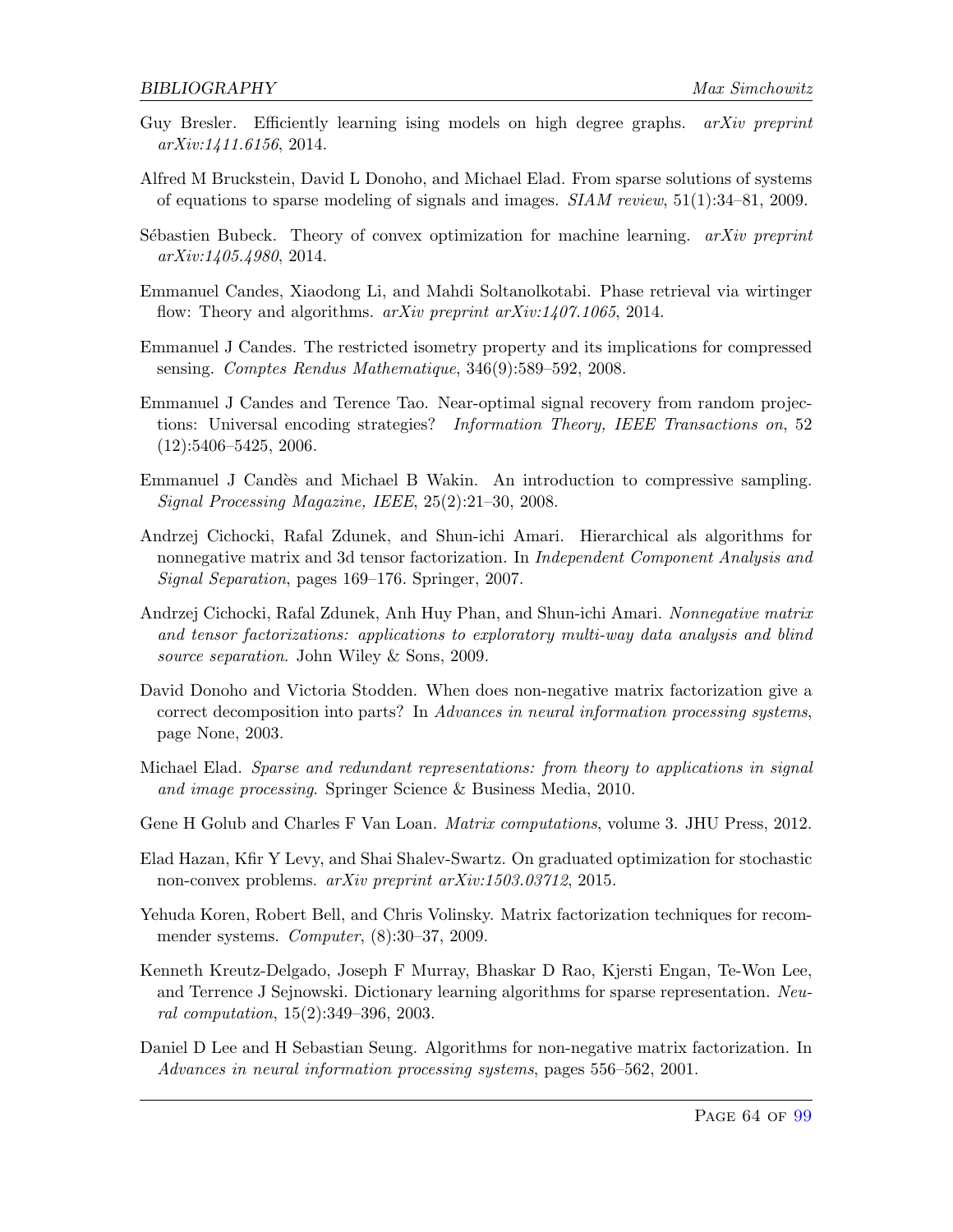- <span id="page-65-2"></span>Chih-Jen Lin. Projected gradient methods for nonnegative matrix factorization. Neural computation, 19(10):2756–2779, 2007.
- Kyle Luh and Van Vu. Dictionary learning with few samples and matrix concentration. arXiv preprint arXiv:1503.08854, 2015.
- Shahar Mendelson. Learning without concentration.  $arXiv$  preprint  $arXiv:1401.0304$ , 2014.
- Hoi H Nguyen and Van H Vu. Small ball probability, inverse theorems, and applications. pages 409–463, 2013.
- Bruno A Olshausen and David J Field. Sparse coding with an overcomplete basis set: A strategy employed by v1? Vision research, 37(23):3311–3325, 1997.
- <span id="page-65-1"></span>Ben Recht, Christopher Re, Joel Tropp, and Victor Bittorf. Factoring nonnegative matrices with linear programs. pages 1214–1222, 2012.
- <span id="page-65-4"></span>Philippe Rigollet. Lecture notes high dimensional statistics. 2014.
- Mark Rudelson and Roman Vershynin. Hanson-wright inequality and sub-gaussian concentration.
- Daniel Spielman and Shang-Hua Teng. Smoothed analysis of algorithms: Why the simplex algorithm usually takes polynomial time. pages 296–305, 2001.
- Daniel A Spielman, Huan Wang, and John Wright. Exact recovery of sparsely-used dictionaries. pages 3087–3090, 2013.
- <span id="page-65-6"></span>Gilbert W Stewart. Perturbation theory for the singular value decomposition. 1998.
- Joel A Tropp. User-friendly tail bounds for sums of random matrices. Foundations of Computational Mathematics, 12(4):389–434, 2012.
- Ramon van Handel. Probability in high dimension. Lecture Notes: ORF 570, Princeton University, 2014.
- <span id="page-65-3"></span>Arnaud Vandaele, Nicolas Gillis, François Glineur, and Daniel Tuyttens. Heuristics for exact nonnegative matrix factorization. arXiv preprint arXiv:1411.7245, 2014.
- <span id="page-65-0"></span>Stephen A Vavasis. On the complexity of nonnegative matrix factorization. SIAM Journal on Optimization, 20(3):1364–1377, 2009.
- <span id="page-65-5"></span>Roman Vershynin. Introduction to the non-asymptotic analysis of random matrices.  $arXiv$ preprint arXiv:1011.3027, 2010.
- Roman Vershynin and Mark Rudelson. Anti-concentration inequalities. Presentation at Phenomena in High Dimension, 3rd Annual Conference, Samos, Greece., 2007.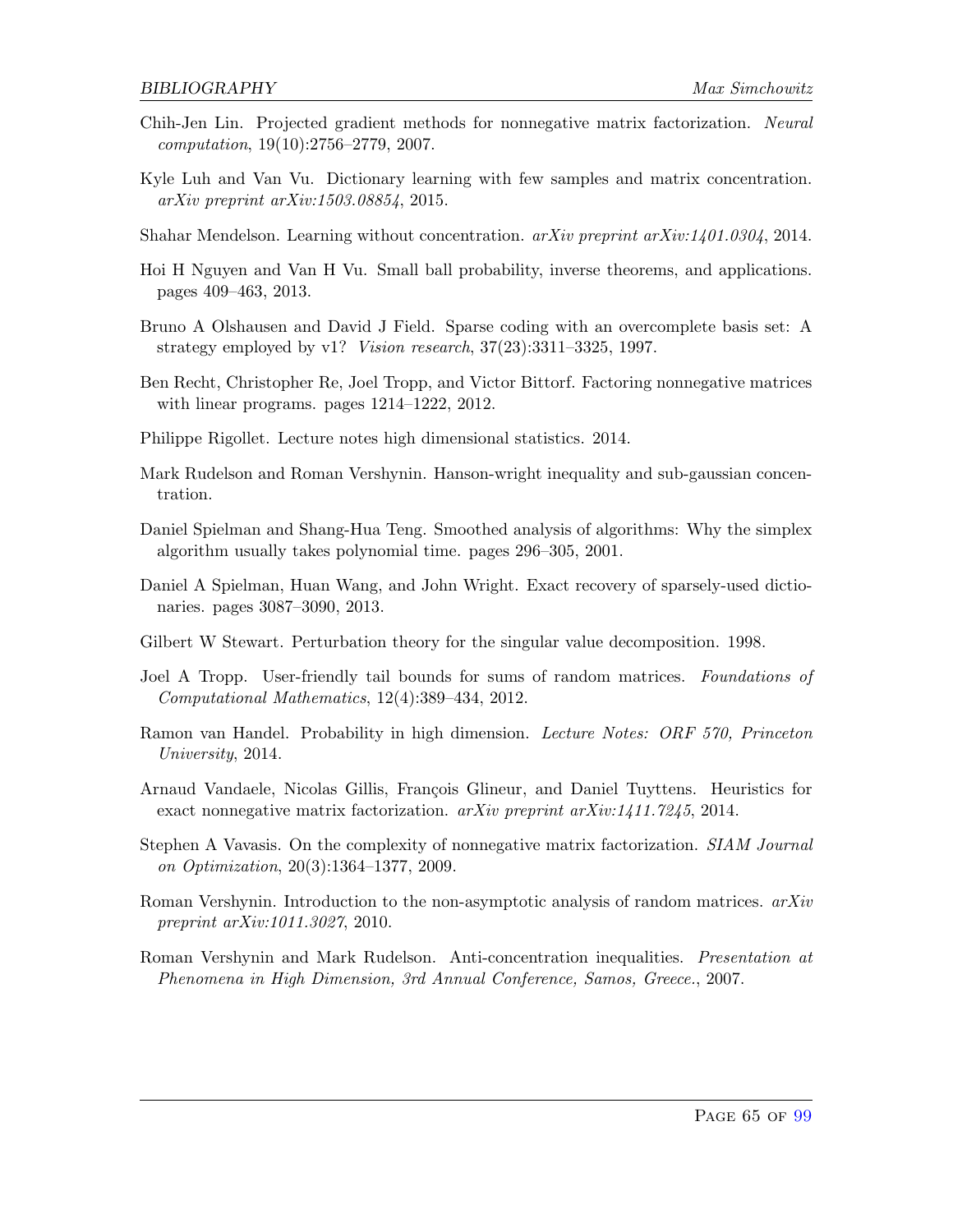# Appendix A

# Support Results for Gradient Descent

# A.1 Update Rule Computations

### A.1.1 Meta-Algorithm Generalizes Neural Rule

Given a sample  $y = A^*x$  where x is C-lower bounded, the neural update rule estimates the support  $\hat{S} = \{i \in [m] : |(A^s)_i^T y|\} \ge C/2$ . The algorithm then computes an empirical average in order to approximate

$$
g_i^s = \mathbb{E}[(y - A^s \hat{x})\text{sign}(\hat{x})] = \mathbb{E}[(y - A^s \hat{x})\text{sign}(\hat{x})|i \in S]Pr(i \in S)
$$
\n(1.1)

where  $\hat{x} = \text{Thres}_{C/2}((A^s)^T y)$ . Hence  $\text{sign}(\hat{x}) = \text{sign}_{C/2}((A_i^s)^T y)$  and

$$
A^{s}\hat{x} = \sum_{r \in \hat{S}} A^{s}_{r} (A^{s}_{r})^{T} y = A^{s}_{\hat{S}} (A^{s}_{\hat{S}})^{T}
$$
(1.2)

Thus, we have that

$$
\frac{1}{\Pr(i \in S)} g_i^s = \mathbb{E}[(I - A_{\hat{S}}^s (A_{\hat{S}}^s)^T) \text{sign}_{C/2}((A_i^s)^T y)] \tag{1.3}
$$

which shows that, up to a rescaling by  $Pr(i \in S)$  (which is handled by the choice of the step size  $\eta$ ), the Neural Update Rule is an instantiation of our Meta-Algorithm.

### A.1.2 Proofs for Automated Analysis and Sign-Thresholding

Proof of Theorem [3.1.3.](#page-24-0) We prove the first part of the proposition in the more general case where  $g^s$  are  $(\alpha_i^s, \delta^s + e^s, \epsilon)$ -true, where again

$$
e_s^2 \le (1 - \alpha_{\min} \eta_0 / 4)^s \delta_0^2 + 64 \zeta^2 / \alpha_{\min}^2 \tag{1.4}
$$

The high probability analogue and the statement with  $\delta^s$  closeness instead of  $(\delta^s, 2)$ -nearness will follow from similar arguments.

First, we need to show that the invariant  $||A^s - A^*|| \leq 2$  is preserved at each iteration. This is immediate from an induction on the following claim, whose proof we to the end of the section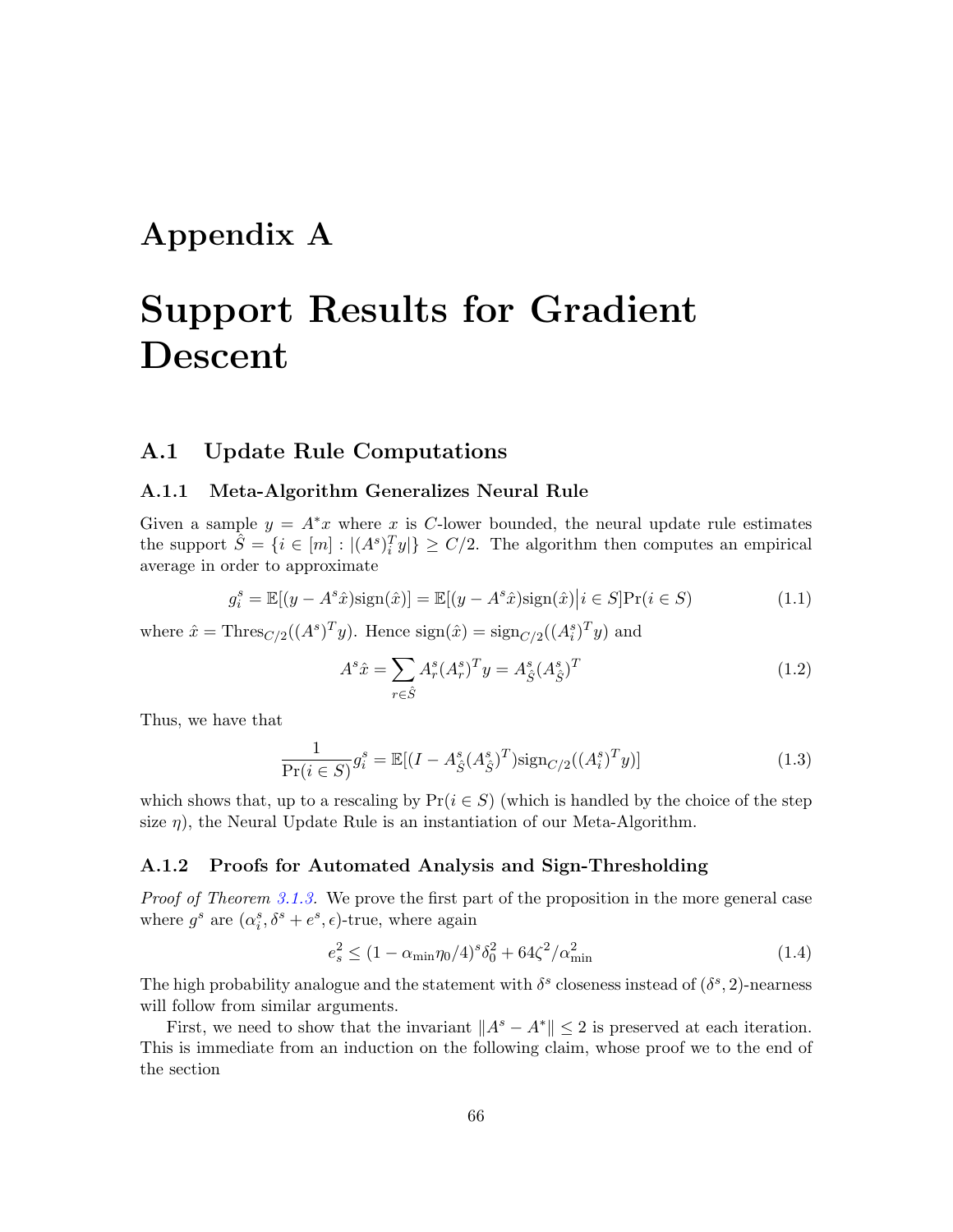<span id="page-67-2"></span>Claim A.1.1. Suppose that g is  $\alpha$ -nearness-well-conditioned and A is  $(\delta, 2)$  to  $A^*$ . Then, if the step sizes  $\eta_i > 0$  are chosen so that  $0 < \max_i 1 - \eta_i \Pr(i \in S) \le 1 - \Omega(1)$ . Then if  $A' = A - q \text{diag}(\eta_i)$ , it holds that

$$
||A^* - A'|| \le 2||A^*|| \tag{1.5}
$$

Now, lets consider the transformed step sizes  $\tilde{\eta}_i^s = q_i \eta_i^s$  and transformed gradient  $\tilde{g}_i = q_i^{-1} g_i$ , we see that the update rule can be expressed as  $A^{s+1} = A^s - \tilde{g}^s \text{diag}(\tilde{\eta}_i^s)$ . Next, if  $A^s$  is  $(\delta^2, 2)$  near to  $A^*$ , then by assumption  $g_s^i$  is  $(\alpha_i, \delta^s + e^s, \zeta)$ -true, then we can write

$$
\tilde{g}_i^s = \alpha_i (A_i^* - A_i) + v \quad \text{where} \quad ||v|| \leq O^* (\alpha_i ||A_i^* - A_i||) + e^s + \delta^s \tag{1.6}
$$

Hence, we can establish that  $\tilde{g}_i^s$  is

$$
\left(\alpha_i^s/4, 1/25\alpha_i^s, 8\left(\zeta^2 + o((\delta^s + \epsilon^s)^2)\right)/\alpha_i\right) - \text{correlated with } A_i^*
$$

by Lemma [2.1.4](#page-17-0) together with the inequality  $(a + b)^2 \leq 2a^2 + 2b^2$ . Following the remark after Definition [2.1.2,](#page-16-0) we can substitute in the lower bounds  $\alpha_{\min}/4 \leq \alpha_i^s/4$  and  $1/25\alpha_{\max} \leq$ /25 $\alpha_i^s$  to establish that  $\tilde{g}_i^s$  is

$$
\left(\alpha_{\min}/4, 1/25\alpha_{\max}, 8\left(\zeta^2 + o((\delta^s + \epsilon^s)^2)\right)/\alpha_{\min}\right) - \text{correlated with } A_i^*
$$

Define  $\alpha = \alpha_{\min}/4$ ,  $\eta_0 = \min_{i,s}$  and let

$$
\epsilon_s := 8\zeta^2/\alpha_{\min} + o((\delta^s + e^s)^2/\alpha_{\min}))
$$
 and  $\epsilon_0 = 16\zeta^2/\alpha_{\min}$ 

We now proceed by induction, where the invariant we wish to preserve is that, for all columns i,

<span id="page-67-1"></span>
$$
||A_i^s - A^*||^2 \le (\delta^s)^2 \le (1 - \alpha \eta_0)^s ||z_0 - z_s||^2 + \epsilon_0/\alpha = e_s^2
$$
 (1.7)

Indeed, if this holds then since  $\alpha = \alpha_{\min}/4 = \Theta(1)$ , it follows that

$$
\epsilon_s = \epsilon_0/2 + o\left(\frac{1 - \alpha\eta_0^2 \tilde{\eta}_i^2)^s \|z_0 - z_s\|}{\alpha} + \frac{\epsilon_0}{\alpha}\right)
$$
  
=  $\epsilon_0/2 + o(\epsilon_0) + o\left(\left(1 - \alpha\eta_0^2\right)^s \|z_0 - z_s\|^2\right)$   
 $\leq \epsilon_0 + \alpha \cdot o\left(\left(1 - \alpha\eta_0\right)^s \|z_0 - z_s\|^2\right)$  (1.8)

Hence, by Theorem [2.1.3,](#page-17-1)

<span id="page-67-0"></span>
$$
||A_i^{s+1} - A^*||^2 \le (1 - \alpha \eta_0)^{s+1}|| + \epsilon_0/\alpha
$$
 (1.9)

for all columns *i*. Since  $\delta^{s+1} = \max_{i \in [m]} ||A_i^{s+1} - A^*||$ , Equation [1.9](#page-67-0) both shows that the invariant in Equation [1.7](#page-67-1) is maintained, and gives the desired bound on  $||A_i^{s+1} - A^*||$ . Plugging in  $\epsilon_0/\alpha = 64\zeta^2/\alpha_{\min}^2$  concludes the proof.  $\Box$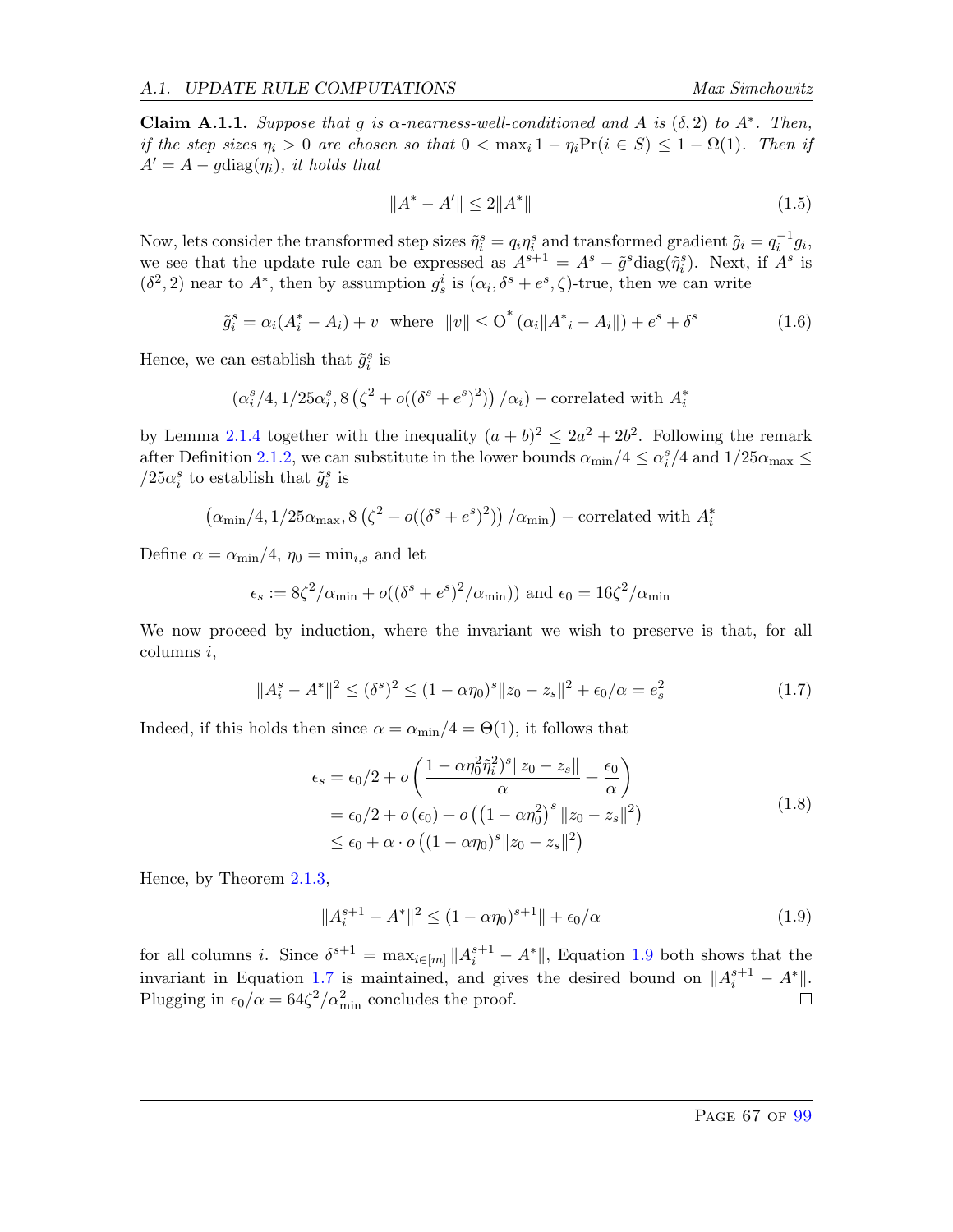*Proof of Claim [A.1.1.](#page-67-2)* If g is nearness well conditioned, then

$$
||A^* - A'|| = ||(A^* - A) - (A^* - A) \cdot diag(\alpha_i \eta_i q_i) - Adiag(\eta_i \beta q_i) - \tilde{A}||
$$
  
\n
$$
\leq ||(A^* - A) - (A^* - A) \cdot diag(\alpha_i \eta_i q_i)|| + ||A|| \max_{i} (\beta_i q_i \eta_i) + ||\tilde{A}||
$$
  
\n
$$
\leq ||(A^* - A) - (A^* - A) \cdot diag(\alpha_i \eta_i q_i)|| + o(||A|| + ||A^*||)
$$
  
\n
$$
= ||(A^* - A) - (A^* - A) \cdot diag(\alpha_i \eta_i q_i)|| + o(||A^*||)
$$
  
\n
$$
= ||(A^* - A) \cdot diag(1 - \alpha_i \eta_i q_i)|| + o(||A^*||)
$$

where we use the fact that  $||A|| \le O(||A^*||)$  by the  $(\delta, 2)$ -nearness, and that the assumptions of the Lemma require  $\eta_i Pr(i \in S) = O(1)$ . To wrap up

$$
||(A^* - A) \cdot diag(1 - \alpha_i \eta_i q_i)|| \le ||A^* - A|| \max_i (1 - \alpha_i \eta_i q_i) \le 2||A^*||(1 - \Omega(1))
$$

Combining the two displays proves the lemma.

Proof of Lemma [3.1.4.](#page-25-0) The result follows easily once we establish the following supporting claim:

**Claim A.1.2.** 
$$
A_i^T y = x_i + O^* \left( (\delta + \mu \sqrt{k/n}) \log n \right)
$$

Proof. The proof of this lemma slightly generalizes and sharpens Lemma 23 in [Arora et al.](#page-63-0) [\(2015\)](#page-63-0), and control each separately  $A_i^T y = (A^*)^T y + (A^* - A_i)^T y$ . For the first term, we expand

$$
(A^*)^T y = (A^*)^T A_S^* x = x_i + \sum_{j \neq i \in S} A_i^{*T} A_j^* x_j \tag{1.10}
$$

Since  $x_j$  are  $O(1)$  subgaussian,  $A_i^*{}^T A_j^* x_j$  are  $O(|A_i^*{}^T A_j^*|^2) = O(\mu^2/n)$  - subgaussian. As  $|S| \leq K$  and the  $x_j$  are independent conditioned on S, it holds that  $\sum_{j\neq i\in S} A_i^{*T} A_j^* x_j$  is  $O(k\mu^2/n)$ -Subgaussian by Proposition [C.1.2.](#page-90-0) By Proposition [C.1.1](#page-89-0) and the fact that  $x_j$ √ are all mean zero, it follows that  $\sum_{j\neq i\in S} A_i^{*T} A_j^* x_j = O\left(\mu\right)$  $\overline{k}\sqrt{\log(1/\delta)}/n$  with probability  $\delta$ . Taking  $\delta = cn^{-\log n} = n^{-\omega(1)}$  for a suitably small constance c shows that  $\sum_{j\neq i\in S} A_i^{*T} A_j^* x_j = O^* \left( \mu \sqrt{k} \log n/n \right)$  with probability  $n^{-\omega(1)}$ . For the second quantity, let  $\Delta = A^* - A_i$ . We have that  $(A^* - A_i)^T y = \sum_{j \in S} \Delta^T A_j^* x_j$ . Hence,  $(A^* - A_i)^T y$ is  $\sum_i (\Delta^T A_j^*)^2 = \Delta^T A_S^* \Delta \leq \delta^2 ||A_S^*||$ - subgaussian. By the Gershgorin circle theorem,  $||A^*S|| = O(1)$ , so applying Proposition [C.1.1,](#page-89-0) we see that  $(A^* - A_i)^T y$  is  $O^* (\delta \log n)$  with high probability. П

 $\Box$ 

 $\Box$ 

#### A.1.3 Auxillary Claims for Decomposable Rules

In this section, we fill in the details of the proofs of Claim [A.1.4](#page-69-0) and Lemma [A.1.5](#page-70-0) used in the proof of Proposition [3.2.10.](#page-32-0) The ideas are roughly the sames as those presented in the proof of Proposition [3.2.6,](#page-28-0) making extensive use of the Anti-Concentration Corollary [3.2.7.](#page-29-0) We will assume that the sparse coefficients are  $x_i$   $\rho$ -smooth, rather than  $(C, \rho)$ -smooth. The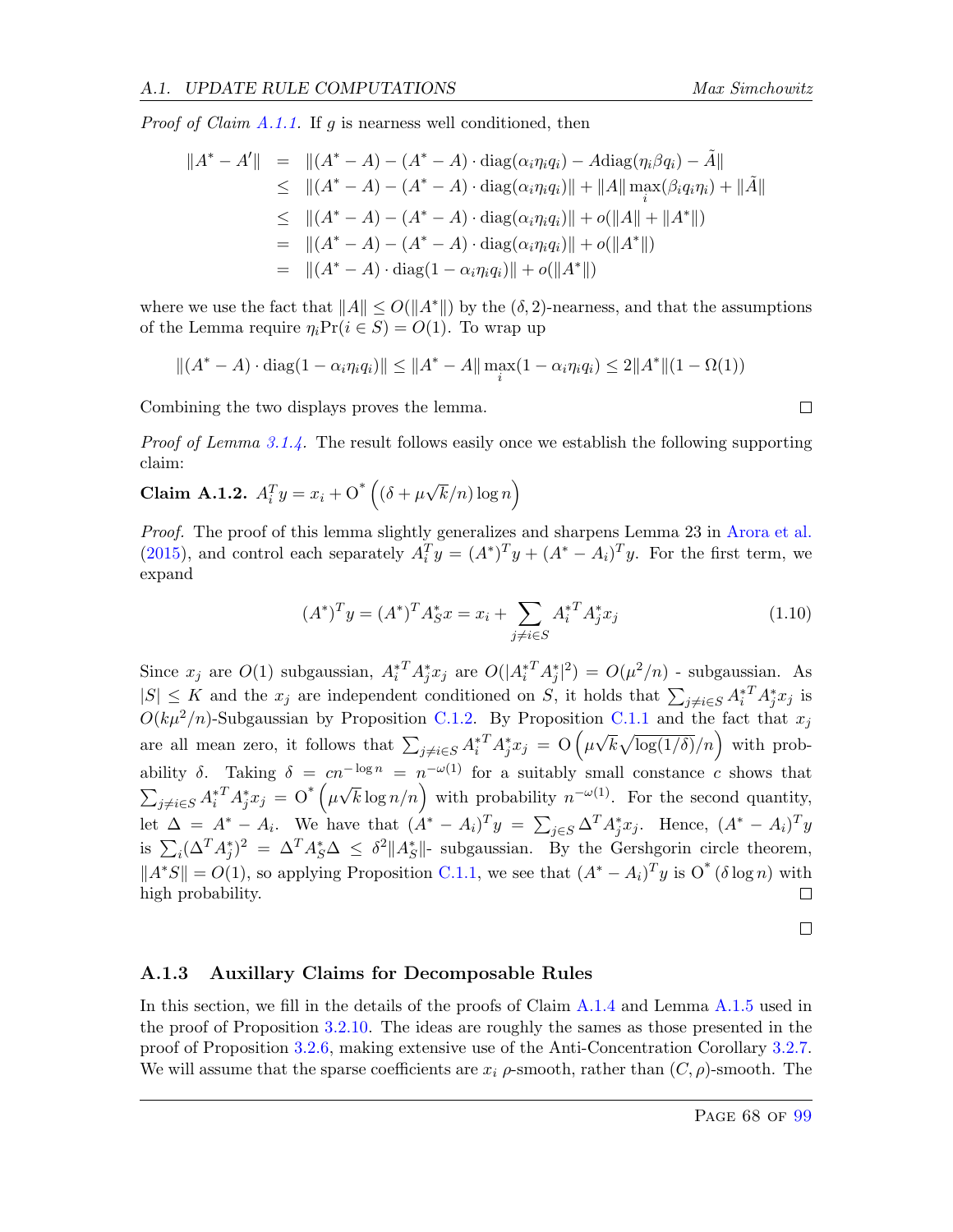generalization to the  $(C, \rho)$ -smooth case follows from a similar argument as presented in the proof of Proposition [3.2.6.](#page-28-0) Throughout this subsection, we define  $Y_j := x_j \text{sign}_{\tau}(A_i^T y)$  and  $1_r := 1$  ( $r \in \tilde{S}$ . Before proving our main results, we establish a simple claim that generalizes the arguments in Proposition [3.2.6:](#page-28-0)

#### <span id="page-69-1"></span>Claim A.1.3.

$$
|\mathbb{E}_S[Y_j]| \lesssim \rho \left| A_i^T A^*_{j} \right| \tag{1.11}
$$

Moreover generally, if  $f(\cdot)$  is an even, measurable function, then

$$
|\mathbb{E}_{S}[Y_{j}f(x_{j})]| \leq \rho \left| A_{i}^{T} A^{*}{}_{j} \right| \mathbb{E}[|x_{j}f(x_{j})|]
$$
\n(1.12)

Proof. Let's prove the more general point first. We begin by decomposing:

$$
\mathbb{E}_{S}[Y_j f(x_j)] = \mathbb{E}_{S}[x_j f(x_j) \text{sign}_{\tau}(A_i^T y_{-j})]
$$
\n
$$
= \mathbb{E}_{S}[x_j f(x_j) [\text{sign}_{\tau}(A_i^T y) - \text{sign}_{\tau}(A_i^T y_{-j})] + \mathbb{E}_{S}[x_j f(x_j) \mathbb{1}(|A_i^T y_{-j}| \times \mathbb{H})]
$$
\n(1.13)

The second term in the last line is 0, since  $\mathbb{E}_{S}[x_j f(x_j)] = 0$  as f is even, and  $x_j f(x_j)$  is independent of  $A_i^T y_{-j}$ . To control the first term, we apply Corrolary [3.2.7](#page-29-0) with random variables  $Z_r = x_r$  and weights  $a_r = A_i^T A^*{}_r$  to get

$$
|\mathbb{E}_{S}[x_{j}f(x_{j})[\text{sign}_{\tau}(A_{i}^{T}y) - \text{sign}_{\tau}(A_{i}^{T}y_{-j})]| \leq \mathbb{E}_{S}[|x_{j}f(x_{j})| \cdot |\text{sign}_{\tau}(A_{i}^{T}y) - \text{sign}_{\tau}(A_{i}^{T}y_{-j})|]
$$
  

$$
\leq \frac{\rho |A_{i}^{T}A^{*}j|}{|A_{i}^{T}A^{*}j|} \mathbb{E}_{S}[|x_{j}^{2}f(x_{j})|]
$$
  

$$
\leq \rho |A_{i}^{T}A^{*}j| \mathbb{E}_{S}[|x_{j}^{2}f(x_{j})|]
$$

since  $A_i^T A^*{}_{i} = 1 - o(1)$ .

<span id="page-69-0"></span>Claim A.1.4. If  $S \supset \{i, j, r\}$ , then

$$
\mathbb{E}_{S}[Y_{j}1_{r}^{c}] \lesssim \rho\left(|A_{r}^{T}A_{j}^{*}| + |A_{i}^{T}A_{j}^{*}| \right) \lesssim \rho(\delta + \mu/\sqrt{n})\tag{1.15}
$$

*Proof.* First, we break up  $\mathbb{E}_{S}[Y_j 1_r^c]$  into easier-to-handle components

$$
\mathbb{E}_{S}[Y_{j}1_{r}^{c}] = \mathbb{E}_{i,j,r}[x_{j}\text{sign}(A_{i}^{T}y)1(|A_{r}^{T}y| \leq \tau)]
$$
  
\n
$$
= \mathbb{E}_{S}[x_{j} [\text{sign}(A_{i}^{T}y) - \text{sign}_{\tau}(A_{i}^{T}y_{-j}]1(|A_{r}^{T}y| \leq \tau)]
$$
  
\n
$$
+ \mathbb{E}_{S}[x_{j}\text{sign}_{\tau}(A_{i}^{T}y_{-j}[1(|A_{r}^{T}y| \leq \tau) - 1(|A_{r}^{T}y_{-j}| \leq \tau)]]
$$
  
\n
$$
+ \mathbb{E}_{S}[x_{j}\text{sign}_{\tau}(A_{i}^{T}y_{-j}[1(|A_{r}^{T}y_{-j}| \leq \tau)]
$$

The last line has expectation 0, so it suffices to control the second- and third-to-last terms. Using a similar line of argument in Claim [A.1.3,](#page-69-1) the the non-correlation Corrolary [3.2.7](#page-29-0) yields

$$
|\mathbb{E}_{S}[x_{j}\text{sign}_{\tau}(A_{i}^{T}y_{-j} [1(|A_{r}^{T}y| \leq \tau) - 1(|A_{r}^{T}y_{-j}| \leq \tau) ]]|
$$
  
\n
$$
\leq \mathbb{E}_{S}[|x_{j}| |1(|A_{r}^{T}y| \leq \tau) - 1(|A_{r}^{T}y_{-j}| \leq \tau) ]]
$$
  
\n
$$
\leq \rho |A_{r}^{T}A_{j}^{*}|
$$

$$
\Box
$$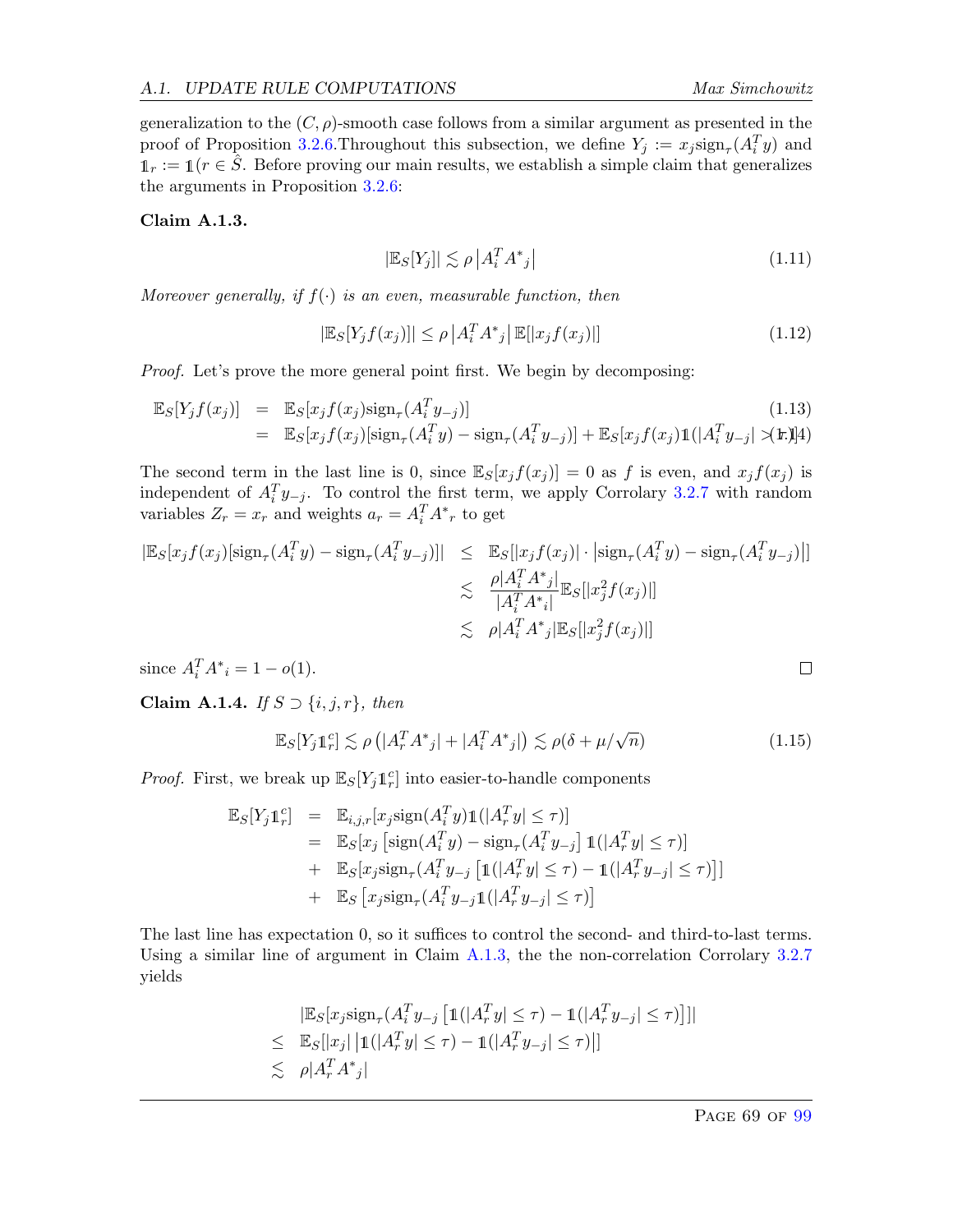$\Box$ 

Intuitively, the factor of  $\rho$  captures the degree of smoothness, and the factor of  $|A_r^T A^*_{j}|$ results from the fact that  $A_r^T y$  and  $A_r^T y_{-j}$  differ by a term of size  $|A_r^T A^* j x_j|$ . Similarly,

$$
|\mathbb{E}_S[x_j\left[\text{sign}(A_i^T y) - \text{sign}_\tau(A_i^T y_{-j}\right]1(|A_i^T y| \le \tau)]| \lesssim \rho |A_i^T A^*_{j}| \tag{1.16}
$$

Putting these bounds together completes the claim.

The proof of the following lemma is slightly more involved:

<span id="page-70-0"></span>Lemma A.1.5. The following two bounds hold

$$
|\mathbb{E}_{i,j}[Y_j \mathbb{1}_j]| \lesssim \rho |A_i^T A^*_{j}| + \tau \rho |A_j^T A^*_{i}| + \rho^2 \tau^2 ||A^*|| \sqrt{\frac{k}{m}} + \gamma
$$
\n(1.17)

and

$$
\left|\mathbb{E}_{i,j}\left[Y_j\mathbb{1}_j^c\right]\right| \lesssim \tau \rho A_j^T A^*_{i} + \rho^2 \tau^2 \|A^*\| \sqrt{\frac{k}{m}} \tag{1.18}
$$

Proof. We prove the first claim; the second will follows from essentially the same argument. Let S be a set which contains  $i, j$ , and set  $Z_{i,j} = A_i^T \sum_{r \in S - \{i,j\}} A_r^* x_r$ . Write  $\mathbb{1}_j = \mathbb{1}_j \mathbb{1}(x_j >$  $2\tau$ ) +  $\mathbb{1}_j \mathbb{1}(x_j \leq 2\tau)$ . Since  $j \in \hat{S}$  when  $\mathbb{1}(x > 2\tau)$  with probability  $1 - n^{-\omega(1)}$ , we have that by Claim [A.1.3](#page-69-1) that

$$
|\mathbb{E}_S[Y_j111(|x_j| > 2\tau)]| \leq |\mathbb{E}[Y_j11(|x_j| > 2\tau)]| + \gamma
$$
  
\n
$$
\leq \rho |A_i^T A^* j|\mathbb{E}_S[|x_j^21(|x_j| > 2\tau)|]
$$
  
\n
$$
\leq \rho |A_i^T A^* j|\mathbb{E}_S[|x_j^2|]
$$
  
\n
$$
\leq \rho |A_i^T A^* j|
$$

The term  $\mathbb{E}_{S}[Y_j1_j1(|x_j| \leq 2\tau)]$  is controlled by Claim [A.1.6](#page-71-0) by

$$
|\mathbb{E}_S[Y_j 1_j 1(|x_j| \le 2\tau)]| \lesssim \tau \rho A_j^T A^*_{\ i} + \min(\rho, \rho^2 \tau^3) |A_i^T A^*_{\ j}| + \rho^2 \tau^2 \mathbb{E}_S[|Z_{i,j}|] \tag{1.19}
$$

Taking the expectation over all sets  $S \supset \{i, j\}$  give

$$
|\mathbb{E}_{i,j}[Y_j 11_j 1(|x_j| \le 2\tau)]| \lesssim \tau \rho A_j^T A^* + \rho^2 \tau^2 \left( \tau | A_i^T A^* j x_j | + \mathbb{E}_{S:S} \right)_{i,j} [\mathbb{E}_S[[Z_{i,j}]] \right)
$$

It now suffices to control the term  $\mathbb{E}_{S:S\supset\{i,j\}}[\mathbb{E}_{S}[[Z_{i,j}]]]$ . By Jensen's inequality it holds that

$$
\mathbb{E}_{S:S \supset \{i,j\}}[\mathbb{E}_{S}[|Z_{i,j}|]] \leq \sqrt{\mathbb{E}_{S:S \supset \{i,j\}}[\mathbb{E}_{S}[|Z_{i,j}|^2]]}
$$
\n
$$
\leq \sqrt{\mathbb{E}_{i,j}[|Z_{i,j}|^2]]}
$$
\n
$$
\leq \sqrt{\mathbb{E}_{i,j}[A_i^T A^*_{-\{i,j\}} x_{-i,j} x_{-i,j}^T] A^*_{-\{i,j\}} A_i}
$$
\n
$$
= \sqrt{A_i^T A^*_{-\{i,j\}} \mathbb{E}_{i,j} [x_{-i,j} x_{-i,j}^T] A^*_{-\{i,j\}} A_i}
$$
\n
$$
\leq \|A^*\| \cdot \sqrt{\|\mathbb{E}_{i,j} [x_{-i,j} x_{-i,j}^T]\|}
$$

Now,  $\mathbb{E}_{i,j}[x_{-i,j}x_{-i,j}^T] = \text{diag}(\mathbb{E}_{i,j}[x_i^2])_{r \neq i,j}$ , which has spectral norm  $\leq k/m$ . Hence, the above expression is bounded by above by  $\sqrt{||A^*||^2 \cdot k/m} \lesssim \sqrt{k/n}$ , as needed.  $\Box$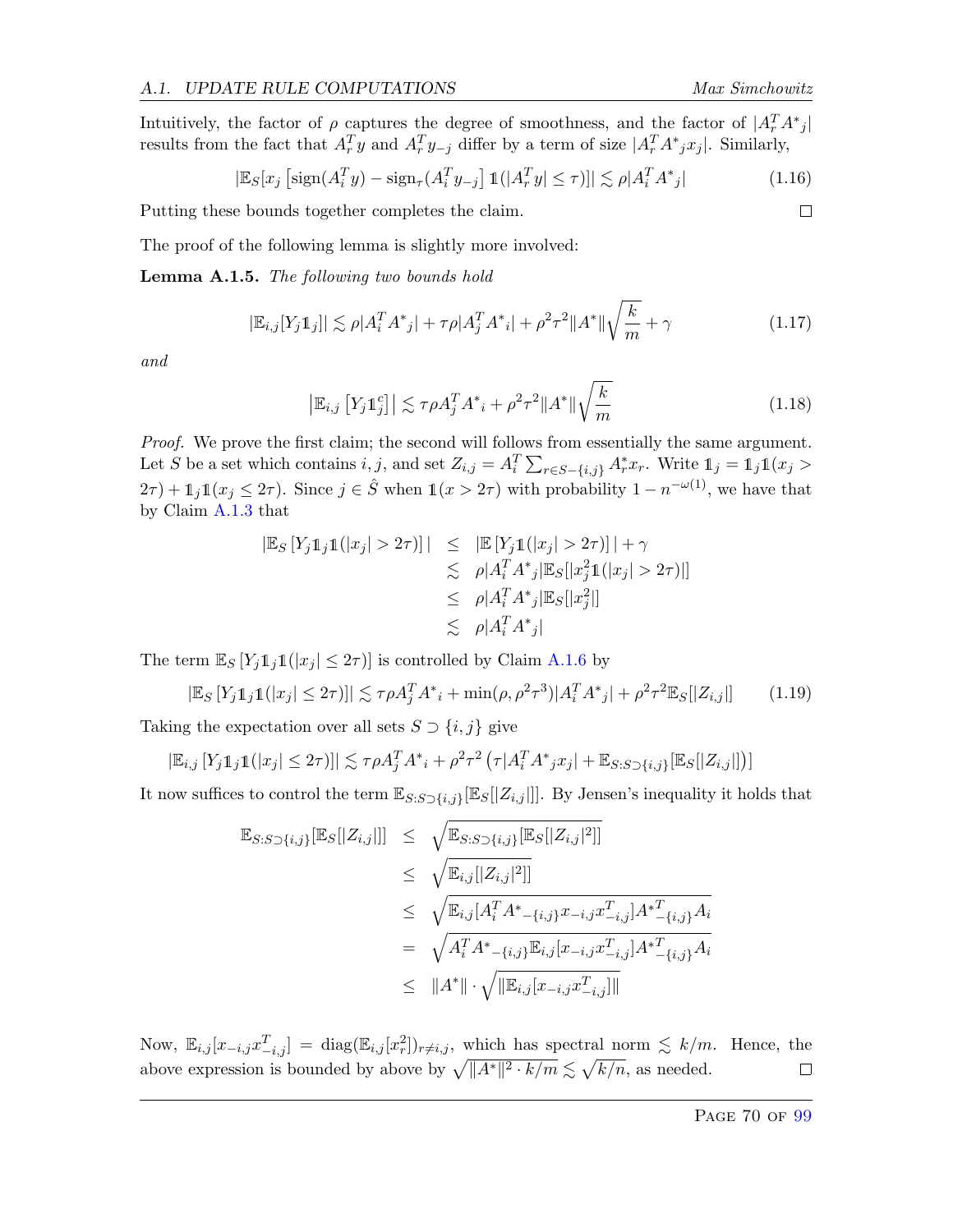<span id="page-71-0"></span>**Claim A.1.6.** Let  $Z_{i,j} = A_i^T \sum_{r \neq i,j} A^* {r} x_r$ . Then

<span id="page-71-1"></span>
$$
|\mathbb{E}_S[Y_j 1\!\!1_j 1(|x_j| \le 2\tau)]| \lesssim \tau \rho |A_j^T A^* i| + \min(\rho, \rho^2 \tau^3) \cdot |A_i^T A^* j| + \rho^2 \tau^2 \mathbb{E}_S[|Z_{i,j}|] \tag{1.20}
$$

Similarly,

$$
\left| \mathbb{E}_S \left[ Y_j \mathbb{1}_j^c \right] \right| \lesssim \tau \rho |A_j^T A^*_{i}| + \min(\rho, \rho^2 \tau^3) \cdot |A_i^T A^*_{j}| + \rho^2 \tau^2 \cdot \mathbb{E}_S[|Z_{i,j}|]) \tag{1.21}
$$

*Proof.* We begin by proving Equation [1.20.](#page-71-1) Recall the definition  $Y_j := x_j \text{sign}_{\tau}(A_i^T y)$  and  $\mathbb{1}_j := \mathbb{1}(j \in \hat{S}) = \mathbb{1}(|A_j^T y| > \tau)$ . Define  $\mathbb{1}_{j,i} := \mathbb{1}(|A_j^T y_{-i}| > \tau)$ , so that by linearity of expectations we have

$$
\mathbb{E}_S [Y_j 1_j 1(|x_j| \le 2\tau)] = \mathbb{E}_S [x_j 1(|x_j| \le 2\tau) \text{sign}_\tau (A_i^T y) 1_j] = E_1 + E_2 + E_3 \quad (1.22)
$$

Where

$$
E_1 = \mathbb{E}_S \left[ x_j \mathbb{1}(|x_j| \le 2\tau) \text{sign}_{\tau}(A_i^T y) \left( \mathbb{1}_j - \mathbb{1}_{j,i} \right) \right]
$$
  
\n
$$
E_2 = \mathbb{E}_S \left[ x_j \mathbb{1}(|x_j| \le 2\tau) \mathbb{1}_{j,i} \left( \text{sign}_{\tau}(A_i^T y) - \text{sign}_{\tau}(A_i^T A^* i x_i) \right) \right]
$$
  
\n
$$
E_3 = \mathbb{E}_S \left[ x_j \mathbb{1}(|x_j| \le 2\tau) \mathbb{1}_{j,i} \text{sign}_{\tau}(A_i^T A^* i x_i) \right]
$$

 $E_3$  is exactly zero, since  $x_j \mathbb{1}(|x_j| \leq 2\tau) \mathbb{1}_{j,i}$  depend only on the nonzero entries of x other than  $x_i$ , while  $\text{sign}_{\tau}(A_i^T A^* i x_i)$  has mean zero and depends only on  $x_i$ . To control  $|E_1|$ , we have

$$
|\mathbb{E}_{S} [x_j \mathbb{1}(|x_j| \le 2\tau) \text{sign}_{\tau}(A_i^T y)(\mathbb{1}_j - \mathbb{1}_{j,i})] | \le \mathbb{E}_{S} [|x_j \mathbb{1}(|x_j| \le 2\tau) \text{sign}_{\tau}(A_i^T y)(\mathbb{1}_j - \mathbb{1}_{j,i})|]
$$
  
\n
$$
\le 2\tau \mathbb{E}_{S} [|\mathbb{1}_j - \mathbb{1}_{j,i}|]
$$
  
\n
$$
\le \frac{\tau \rho A_j^T A^*_{i}}{A_j^T A^*_{j}}
$$
  
\n
$$
\asymp \tau \rho A_j^T A^*_{i}
$$

To control the  $E_2$  term, let  $\tilde{Z} := A_i^T y_{-i}$ . Then  $\text{sign}_{\tau}(A_i^T y) = \text{sign}_{\tau}(A_i^T A^* i x_i + \tilde{Z}),$  so thatt

$$
\begin{aligned}\n& \left| \mathbb{E}_{S} \left[ x_{j} \mathbb{1}(|x_{j}| \leq 2\tau) \mathbb{1}_{j,i} \left( \operatorname{sign}_{\tau}(A_{i}^{T} y) - \operatorname{sign}_{\tau}(A_{i}^{T} A_{i}^{*} x_{i}) \right) \right] \right| \\
&= \left| \mathbb{E}_{S} \left[ x_{j} \mathbb{1}(|x_{j}| \leq 2\tau) \mathbb{1}_{j,i} \cdot \mathbb{E} \left[ \left( \operatorname{sign}_{\tau}((A_{i}^{T} A^{*} x_{i} + \tilde{Z}) - \operatorname{sign}_{\tau}(A_{i}^{T} A^{*} x_{i}) \right) \left| \{x_{r}\}_{r \neq i} \right] \right] \right| \\
& \leq \mathbb{E}_{S} \left[ |x_{j} \mathbb{1}(|x_{j}| \leq 2\tau) \mathbb{1}_{j,i} | \cdot | \mathbb{E} \left[ \left( \operatorname{sign}_{\tau}((A_{i}^{T} A_{i}^{*} x_{i} + \tilde{Z}) - \operatorname{sign}_{\tau}(A_{i}^{T} A_{i}^{*} x_{i}) \right) \left| \{x_{r}\}_{r \neq i} \right] \right| \right] \\
&= \mathbb{E}_{S} \left[ |x_{j} \mathbb{1}(|x_{j}| \leq 2\tau) \mathbb{1}_{j,i} | \cdot | \mathbb{E} \left[ \left( \operatorname{sign}_{\tau}((A_{i}^{T} A_{i}^{*} x_{i} + \tilde{Z}) - \operatorname{sign}_{\tau}(A_{i}^{T} A_{i}^{*} x_{i}) \right) | \tilde{Z} \right] | \right] \\
& \leq \frac{\rho}{A_{i}^{*T} A_{i}} \mathbb{E} [|\tilde{Z}|x_{j} \mathbb{1}(|x_{j}| \leq 2\tau)] \\
& \leq \rho \mathbb{E}_{S} [|\tilde{Z}|x_{j} \mathbb{1}(|x_{j}| \leq 2\tau)]\n\end{aligned}
$$

where the penultimate step follows from Proposition [C.2.2,](#page-94-0) and last step follows from the  $\text{fact that } A_i^*{}^T A_i = 1 \pm o(1).$  To conlude, set  $Z_{i,j} := A_i^T y_{-i,j}$ , so that  $|\tilde{Z}| \leq |A_i^T A^* j x_j| + |Z_{i,j}|.$ Using Proposition [C.2.3](#page-95-0) to bound  $\mathbb{E}_{S}[x_j^21(|x_j| \leq 2\tau)]$  by  $O(\rho\tau^3)$ , we have

$$
|E_2| \leq |A_i^T A^*_{j}| \rho \mathbb{E}_S[x_j^2 \mathbb{1}(|x_j| \leq 2\tau)] + \rho \mathbb{E}_S[|Z_{i,j}|x_j \mathbb{1}(|x_j| \leq 2\tau)]
$$
  
\n
$$
\lesssim |A_i^T A^*_{j}| \min(\rho, \rho^2 \tau^3) + \rho^2 \tau^2 \mathbb{E}_S[|Z_{i,j}|]
$$
  
\n
$$
= \min(\rho, \rho^2 \tau^3) \tau |A_i^T A^*_{j}| + \rho^2 \tau^2 \mathbb{E}_S[|Z_{i,j}|]
$$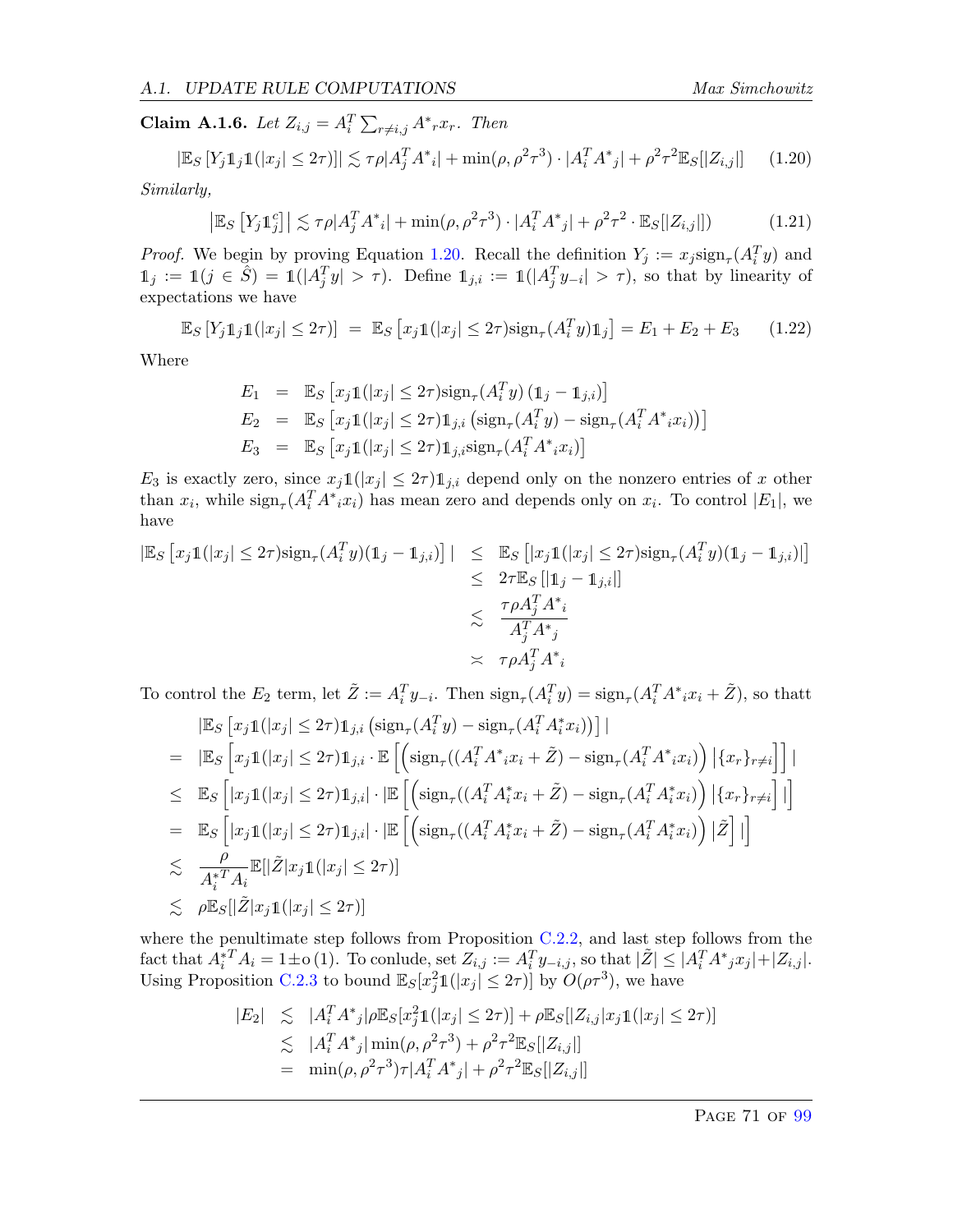Summing up the bounds on  $|E_1|$  and  $|E_2|$  yields the first display in the claim. To get the second claim, note that  $j \in \hat{S}$  with very high probability as long as  $|x_j| \geq 2\tau$ . Hence, we have that

$$
\left| \mathbb{E}_{S} \left[ Y_{j} \mathbb{1}_{j}^{c} \right] \right| \leq \gamma + \left| \mathbb{E}_{S} \left[ Y_{j} \mathbb{1}_{j}^{c} \mathbb{1}_{j}(|x_{j}| \leq 2\tau) \right] \right| \tag{1.23}
$$

The second term on the right can now be controlled is the same fashion as  $\mathbb{E}_S [Y_i 1_i 1(|x_i| \leq 2\tau)]$ to get the desired bound. П

#### A.2 Sample Complexity Analysis

In this section, we derive the needed sample complexity bounded to prove Theorem [3.2.1,](#page-26-0) Theorem [3.2.2\]](#page-26-1), and Theorem [4.1.1.](#page-36-0) Section [A.2.1](#page-72-0) establish that empirical the gradients are concentrated around their mean (possibly after rescaling), and Section [A.2.2](#page-78-0) shows that the empirical gradients remain nearness-well-conditioned.

*Proof of Theorem [3.2.1](#page-26-0) and Theorem [3.2.2.](#page-26-1)* The gradients  $\hat{g}$  are nearness well-conditioned by Lemma [A.2.8](#page-78-1) as long as  $p = \tilde{\Omega}(mk)$  samples in the Toy Rule, and  $p = \tilde{\Omega}(mk^2)$ -samples in the neural rule. For the Toy Rule, Theorem [3.2.3](#page-27-0) ensures that  $g_s^s \mathbb{E}[\hat{g}_i^s]$  is  $(\Theta(1), 0, k/n)$ -true, and so Lemma [A.2.1](#page-72-1) and the fact that rescalings preserve  $(\alpha, \delta, \zeta)$ -trueness (see Lemma [3.1.2\)](#page-24-0), it follows that  $\hat{g}_i^s = cg_i^s + o(1/\sqrt{t})$  is  $(\Theta(1), 0, k/n + 1/\sqrt{t})$ -true with  $p = \Omega (mt)$  samples. The desired convergences is ensured by Theorem [3.1.3.](#page-24-1) Theorem [3.2.2](#page-26-1) follows similarly. П

We now prove Theorem  $4.1.1$ 

*Proof of Theorem [4.1.1.](#page-36-0)* The proof is similar to the proofs of the toy and neural rules, exact we don't care about maintaining nearness, and the gradient concentration follows from Lemma [A.2.2](#page-74-0)  $\Box$ 

#### <span id="page-72-0"></span>A.2.1 Concentration of the Gradients

<span id="page-72-1"></span>**Lemma A.2.1.** Suppose that  $A^s$  is  $(\delta_s, 2)$ -near to  $A^*$ , that Assumptions 1-5 hold, and that the threshold  $\tau$  is  $(\delta, C)$ -suitable. For an arbitrary projector matrix  $M_i$ , let  $\hat{g}_i^s$  be as defined in the Update Step of Algorithm [3,](#page-19-0) and let  $g_i^s = \mathbb{E}[\hat{g}_i^s]$  be defined as in Equation [1.7.](#page-22-0) Then with  $M = X_i$  chosen as in the Toy Rule and  $p = Omega(mt)$  samples, then with very high probability, it holds that

$$
\|\hat{g}_i^s - cg_i^s\| = o(1/t) \tag{2.24}
$$

where c lies in the interval  $\left[\frac{1}{2}\right]$ lies in the interval  $[\frac{1}{2}, 2]$  with high probability. Furthermore, if  $\tau$  is chosen so that  $\tau = \tilde{O}(\mu\sqrt{k}/n + \delta)$ , then

1. With  $M_i = I - \sum_{j \in \hat{S}} n_j A_j A_j^T$  is chosen as in the Neural Update Rule and with  $p =$  $\tilde{\Omega}(mk^2)$ , then with high probability

$$
\|\hat{g}_i^s - cg_i^s\| = o\left(\frac{\mu}{\sqrt{n}} + \delta\right)
$$
\n(2.25)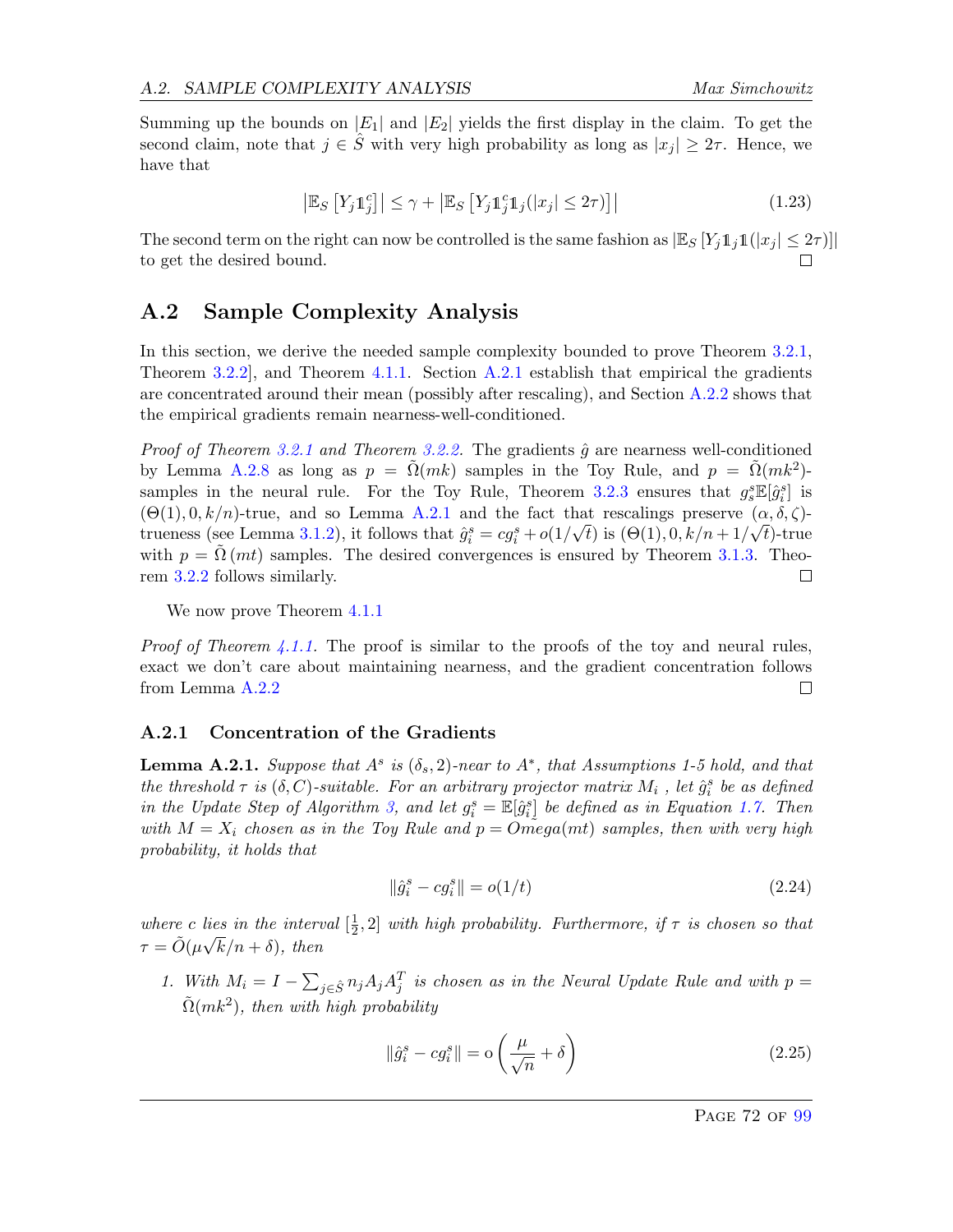#### A.2. SAMPLE COMPLEXITY ANALYSIS Max Simchowitz

2. With  $M_i = M_i^{\text{prj}}$  $i<sup>pri</sup>(\hat{S})$  as in the Projection rule and with  $p = \tilde{O}(mk^{3/2}t)$ , then with high probability

$$
\|\hat{g}_i^s - cg_i^s\| = o\left(\delta + \frac{\tau}{kt} + \frac{\sqrt{\rho\mu^3}}{n^{3/4}t^{-1/2}}\right)
$$
\n(2.26)

where c lies in the interval  $\left[\frac{1}{2}\right]$  $\frac{1}{2}$ , 2 with high probability.

Remark. In fact, we can define c explicitly by  $c = (pq_i)^{-1} \cdot \#\{\text{ samples for which } i \in S\}.$ Proof of Lemma [A.2.1.](#page-72-1) Let  $W = \{j : i \in S\}, c = \frac{|W|}{|S|}$  $\frac{W}{|p|}$  and define

$$
G_i^s = \mathbb{E}_i[M_i y^{(j)} \text{sign}_{\tau}(A_i^T y^{(j)}) | i \in S]
$$
\n(2.27)

Then,

$$
\hat{g}_i^{(s)} = \frac{1}{p} \sum_{j=1}^p M_i y^{(j)} \text{sign}_{\tau}(A_i^T y^{(j)})
$$

$$
= c \Pr(i \in S) \frac{1}{|W|} \sum_{j \in W} M_i y^{(j)} \text{sign}_{\tau}(A_i^T y^{(j)})
$$

for the random constant  $c := \frac{|W|}{n}$  $\frac{N}{p}$ Pr( $i \in S$ )<sup>-1</sup>. Since  $p \cdot Pr(i \in S) = \tilde{\Omega}(1)$ , the Multiplicative Chernoff Bound in Proposition [C.1.6](#page-91-0) ensures that we  $\frac{1}{2}pPr(i \in S) \le |W| \le 2pPr(i \in S)$ with very high probability; that is,  $c \in [1/2, 2]$ . As a consequence,

$$
\hat{g}_i^{(s)} - cg_i = \hat{g}_i^{(s)} - c \Pr(i \in S)G_i^s + \gamma
$$
\n(2.28)

$$
= \hat{g}_i^{(s)} - c \Pr(i \in S) G_i^s + \gamma \tag{2.29}
$$

$$
= \Pr(i \in S) \cdot \frac{1}{|W|} \sum_{j \in |W|} (My^{(j)} \text{sign}_{\tau}(A_i^T y^{(j)}) - G_i^s \tag{2.30}
$$

$$
= \frac{\Pr(i \in S)}{|W|} \cdot \sum_{j \in |W|} Z^{(j)} - G_i^s \tag{2.31}
$$

(2.32)

where  $Z^{(j)} := My^{(j)} sign_{\tau}(A_i^T y^{(j)})$ . Since  $\frac{p}{2} \leq |W| \leq 2p$  with very high probability, we should observe at least  $|W| = \tilde{\Omega}(pk/m)$ . More precisely, we will assume that  $l \geq$  $\log^C(n)kp'/m$  for some suitably large constant C, where  $p' = mt$  for the toy rule,  $mk^2$  in the neural rule, and  $mk^{3/2}t$  for the projection rule.

Relabel the samples  $Z^{(j)}$  for  $j \in W$  by  $\{Z^{(r)}\}_{1 \leq r \leq l}$ , and note that  $Z^{(r)} \stackrel{iid}{\sim} M y \text{sign}_{\tau}(y^T A_i) | i \in$ S. Hence  $G_i^s = \mathbb{E}[Z^{(r)}]$ . As long as  $l = \text{poly}(n)$ , then the Truncated Bernstein Inequality (Lemma [C.1.5\)](#page-91-1) gives:

$$
\|\frac{1}{r}\sum_{r=1}^{l} Z^{(r)} - G_i^s \| = \|\frac{1}{l}\sum_{r=1}^{l} Z^{(r)} - \mathbb{E}[Z^{(r)}] \| \n\le \tilde{O}\left(\frac{R}{l} + \sqrt{\frac{\sigma^2}{l}}\right) + \gamma
$$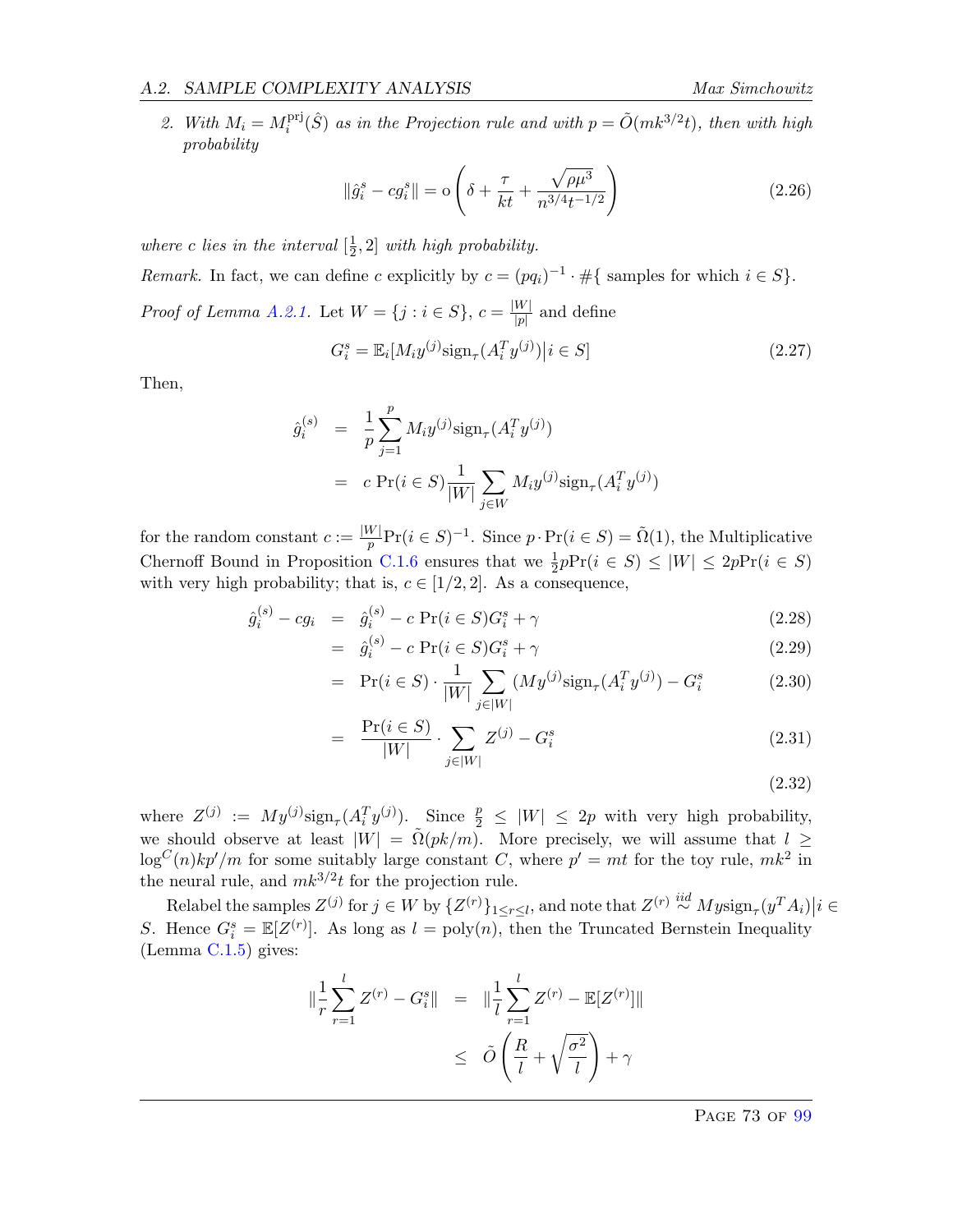for any R such that  $||Z^{(r)}|| \leq R$  with probability  $1 - n^{-\omega(1)}$ , and  $\sigma^2 \geq \mathbb{E}[||Z^{(r)}||^2]$ . The result now follows from substituting in the values of R and  $\sigma^2$  specified in Lemma [A.2.3.](#page-75-0) For completeness, we walk through the exact substitutions in the case of the neural update rule. Taking  $p' = mk^2$ , gives  $l = mk^3 \log^C(n)$  samples for which  $i \in S$ . Plugging in Lemma [A.2.3](#page-75-0)

$$
\|g_i^s - \frac{1}{r} \sum_{r=1}^l Z^{(r)} \| \le o\left(\frac{\mu}{\sqrt{n}} + k^{-3}\tau + \delta + \rho^{1/2}\tau^{3/2}k^{-1}\right) \tag{2.33}
$$

where we can take the exponent  $C$  to be large enough to kill off all log factors that would arise from Bernstein's inequality. By increasing C if necessary, we can also kill off the log factors in  $\tau = \tilde{O}(\mu\sqrt{k}/n + \delta) \leq (\mu\sqrt{k}/n + \delta) \log^c(n)$  to give

$$
\|\frac{1}{r}\sum_{r=1}^{l} Z^{(r)}\| \le o\left(\frac{\mu}{\sqrt{n}} + k^{-2.5}\mu/\sqrt{n} + \delta + \rho^{1/2}n^{-3/4}k^{-1/4}\right) \tag{2.34}
$$

$$
\leq \quad o\left(\frac{\mu}{\sqrt{n}} + k\delta + \mu/\sqrt{n}(\rho^{1/2}(kn)^{-1/4}/\mu)\right) \tag{2.35}
$$

$$
\leq \quad o\left(\frac{\mu}{\sqrt{n}} + k\delta\right) \tag{2.36}
$$

by the scaling assumptions specified in Assumption [5.](#page-21-0)

Remark. We remark here that the dependence between the complement projector matrix  $M_i$  and the sames increases the sample complexity by a factor of roughly k compaired to the perfect-thresholding setting with C-lower bounded distributions. Perhaps this factor can be reduced slightly, but we did not attempt to do so in this work.

<span id="page-74-0"></span>**Lemma A.2.2.** Suppose that  $A^s$  is  $(\delta_s, 2)$ -near to  $A^*$ , that Assumptions 1-5 hold, and that  $\tau$  is  $(\delta, C)$ -suitable. For an arbitrary projector matrix  $M_i$  , let  $\hat{g}_i^s$  be as defined in the Update Step of Algorithm [3,](#page-19-0) and let  $g_i^s = \mathbb{E}[\hat{g}_i^s]$  be defined as in Equation [1.7.](#page-22-0) Then, if Assumptions 1-5 hold, and there is an oracle which ensure that  $\hat{S} = S$  with high probability, then

1. With  $M_i = I - \sum_{j \in \hat{S}} n_j A_j A_j^T$  is chosen as in the Neural Update Rule, and with  $p = \Omega(mk)$  samples, then with very high probability

$$
\|\hat{g}_i^s - cg_i^s\| = o\left(\frac{\mu}{\sqrt{n}} + \delta\right)
$$
\n(2.37)

2. With  $M_i = M_i^{\text{prj}}$  $i<sup>pri</sup>(\hat{S})$  is chosen as in the Neural Update Rule, and with  $p = \tilde{O}(m)$ samples, then with very high probability

$$
\|\hat{g}_i^s - cg_i^s\| = o(\delta) \tag{2.38}
$$

where c lies in the interval  $\left[\frac{1}{2}\right]$  $\frac{1}{2}$ , 2] with high probability.

*Proof.* The proof follows the same steps as Lemma  $A.2.1$ , and we omit it here for the sake of brevity.  $\Box$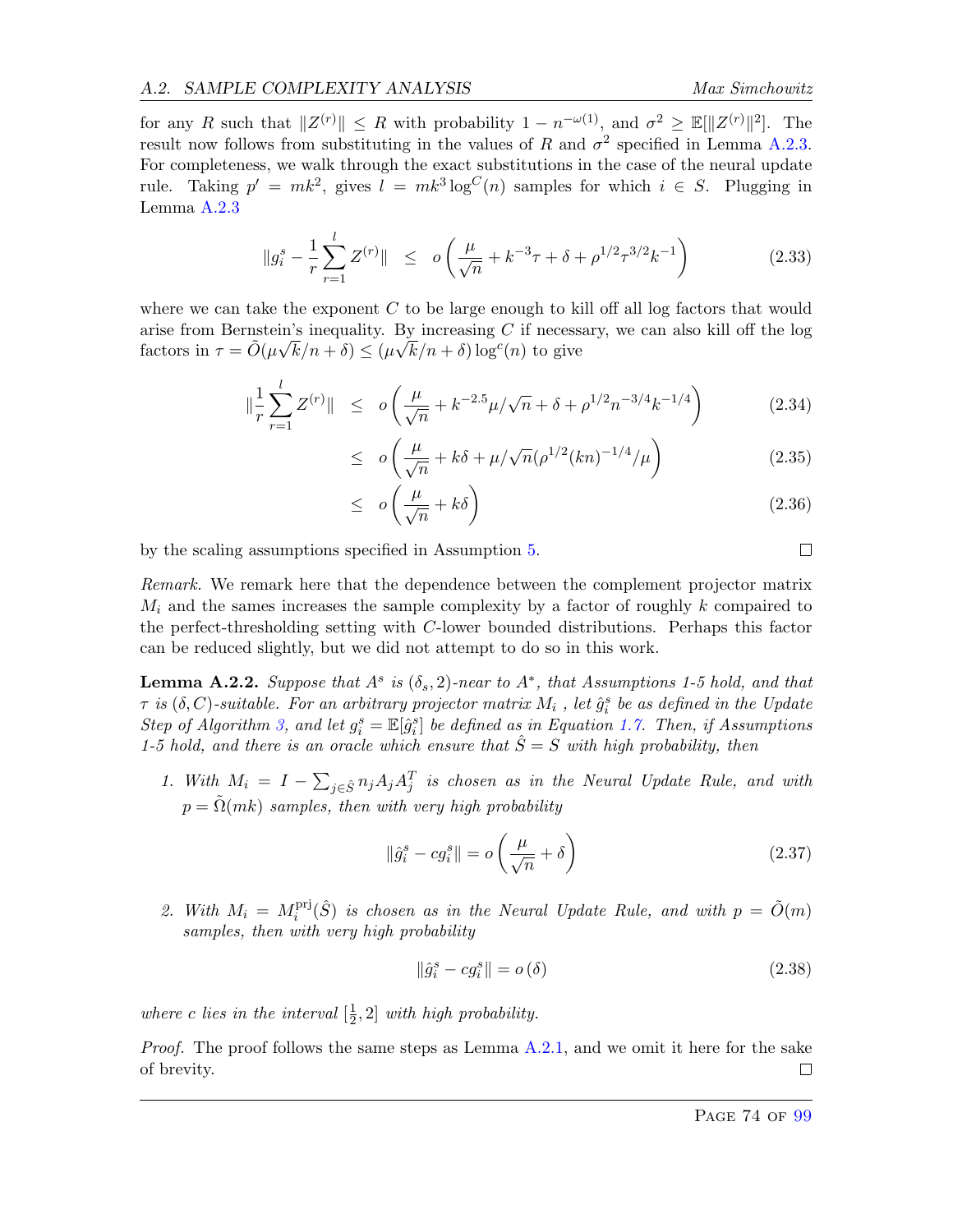We now prove the bounds on R and  $\sigma^2$  needed to apply Bernstein's inequality in the proofs of Lemmae [A.2.1](#page-72-1) and [A.2.2:](#page-74-0)

<span id="page-75-0"></span>**Lemma A.2.3.** Suppose that Assumptions 1-5 holds, and let  $Z \sim M_i$ ysign<sub> $\tau$ </sub> $(A_i^T y)|i \in \hat{S}$ . Then Z satisfies

$$
||Z|| \le R \quad \text{with probability } 1 - n^{-\omega(1)} \quad \text{and} \quad \mathbb{E}[||Z||^2] \le \sigma^2 \tag{2.39}
$$

for the following constants R and  $\sigma^2$  in each of the update rules:

- 1. In the toy rule,  $R = \tilde{O}(\sqrt{\frac{m}{\epsilon}})$ k) and  $\sigma = k$ .
- 2. Under the neural update rule,  $R = \tilde{O}(\mu k^{3/2}/\sqrt{n} + k\delta + k^{3/2}\delta^2 + \tau)$ , and  $\sigma = O(\mu k^{3/2}/\sqrt{n} + k\delta + k^{3/2}\delta^2 + \tau)$  $k\delta + k^{3/2} \delta^2 + \sqrt{k} \rho^{1/2} \tau^{3/2}$
- 3. Under the projection rule,  $R = \tilde{O}(k\delta + \tau)$  and  $\sigma = O(\sqrt{k}\rho^{1/2}\tau^{3/2} + k\delta)$

Furthermore, if  $\hat{S} = S$  with probability  $1 - n^{-\omega(1)}$ , then we can take

- 1.  $R = \tilde{O}(\mu k / \sqrt{n} +$  $\sqrt{k}\delta + k\delta^2$ , and  $\sigma = O(\mu k/\sqrt{n} +$  $\sqrt{k}\delta + k\delta^2$  in the Neural Rule
- 2.  $R = \tilde{O}(\sqrt{\frac{2}{\pi}})$  $k\delta$ ), and  $\sigma = O($ √ kδ) in the Projection Rule.

*Proof.* In each of the following, it suffices to control  $||My_i||$  and  $\mathbb{E}[||My_i||^2]$ . For the toy rule, we have that  $M = I - \frac{1}{n}$  $\frac{1}{n_i}A_iA_i^T$ , so that

$$
||M|| \le 1 + ||A_i|| \le 2 + \delta = O(1)
$$
\n(2.40)

and  $||A^*g||_2 \leq O(1)$  by the Gershgorin circle theorem. Hence  $||My|| \leq ||MA^*g|| \leq ||x||$ . Since x is k-sparse and  $O(1)$  subgaussian, we have that  $\mathbb{E}[\|x\|^2] = k$  and  $\|x\| = \tilde{O}(\sqrt{k})$  with very high probability. For the next two rules, decompose:  $y = y_1 + y_2$ , where

$$
y_1 = \sum_{j \in S} 1(j \in \hat{S}) A_j^* x_j \text{ and } y_2 = \sum_{j \in S} A^* j 1(j \notin \hat{S}) x_j \tag{2.41}
$$

Now, let  $Z_1 = M_i y_1 | i \in S$  and let  $Z_2 = M_i y_2 | i \in S$ . The proof of the imprecise thresholding part of the claim now follows by combining Claims [A.2.4](#page-75-1) and [A.2.5,](#page-76-0) and canceling out terms of lower order. The proof of the results under very high probability support recoery follows from Claim [A.2.4,](#page-75-1) whilst noting that if  $\hat{S} = S$  with very high probability, then  $||Z_2|| = 0$ with very high probability, and hence  $\mathbb{E}[\Vert Z_2 \Vert^2] = n^{-\omega(1)}$  by Lemma [C.1.4.](#page-90-0)  $\Box$ 

We start off by controlling  $Z_1$ , which captures all of the entries  $j \in \text{supp}(x)$  which are correctly included in  $\hat{S}$ .

<span id="page-75-1"></span>**Claim A.2.4.** Let  $Z_1$  be as in the proof of Lemma [A.2.3.](#page-75-0) Under the neural update rule, then

$$
||Z_1|| \le \sqrt{k} \cdot \tilde{O}(\mu k / \sqrt{n} + \sqrt{k}\delta + k\delta^2)
$$
 (2.42)

For the projection rule,  $||Z_1|| \lesssim \tilde{O}(\delta)$ . Moreover,  $\sqrt{||Z_1||^2} = \sqrt{k} \cdot O(\mu k / \sqrt{n} +$  $\sqrt{k}\delta + k\delta^2$ ) in the neural update rule and  $\tilde{O}(k\delta)$  in the projection rule. If sign thresholding occurs perfectly, the neural upaate rule and  $O(\kappa o)$  in the projection rule. If si<br>then we can improve all bounds by removing a factor of  $\sqrt{k}$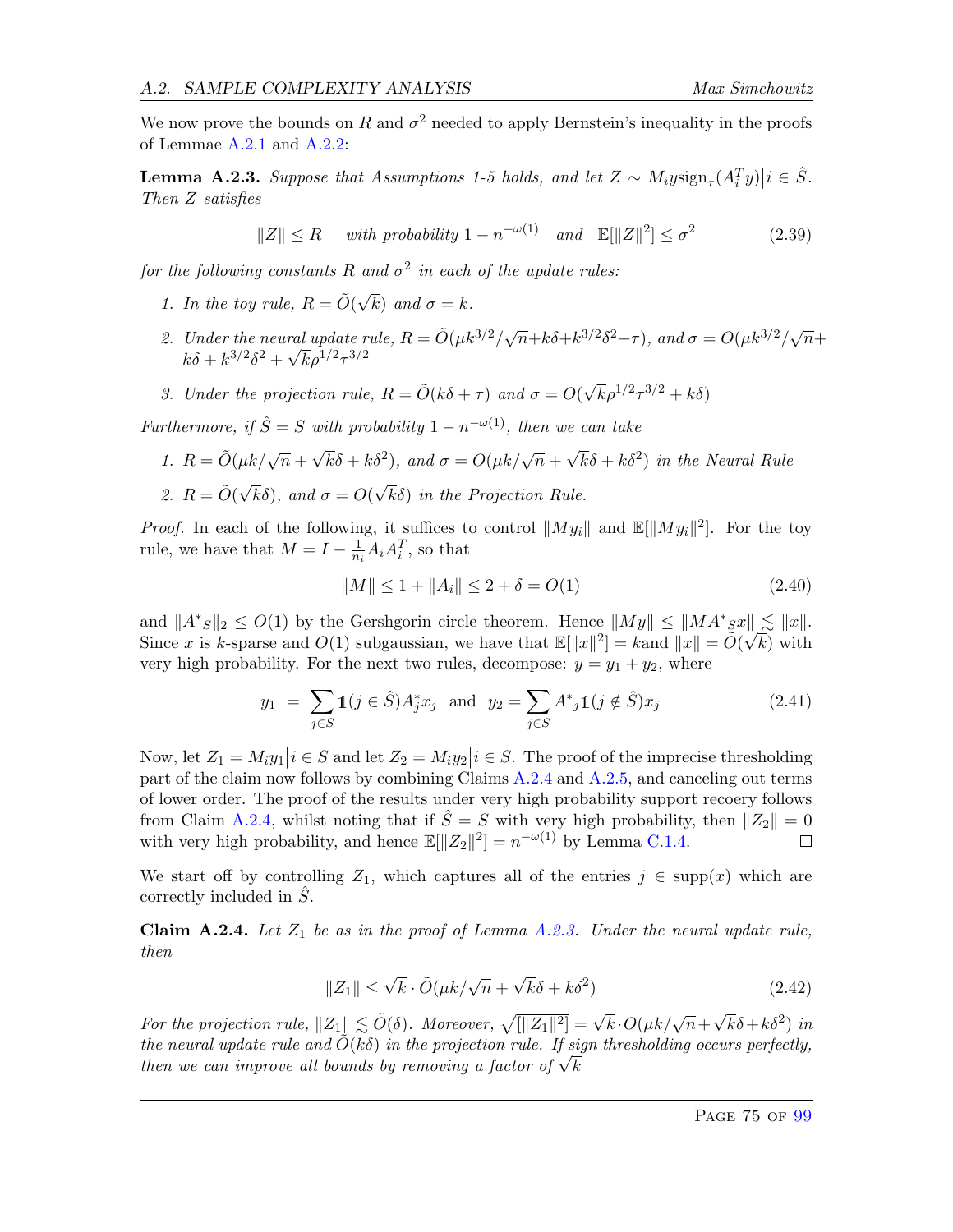*Proof.* It suffices to control the term  $M_i y = M_i A_S^* x_S$ . The idea is to prove a bound on  $||MA*_{\hat{S}}||_F$ . If sign thresholding determined all of S accurately with very high probability, we would have  $MA^*_{\hat{S}}x_{\hat{S}} = M_iA^*_{S}x_{S}$  with very high probability, and we could control  $\|M_iA^*_{S}x_{S}\|$ using the Hanson-Wright inequality stated in Lemma [C.1.8.](#page-92-0)

Unfortunately, the entries of  $x_{\hat{S}}$  are not independent in our case, due to correlation that results from innacurate thresholding. Consequently, we will rely on the more naive bound  $||M_iA_{\hat{S}}^*x_{\hat{S}}|| \le ||M_iA_{\hat{S}}^*||_2||x_{\hat{S}}|| \le ||M_iA_{\hat{S}}^*||_F||x_{\hat{S}}||$ , which gives bounds of  $O(\sqrt{k}||M_iA_{\hat{S}}^*||_F)$  and  $\tilde{O}(\sqrt{k}||M_iA_{\hat{S}}^*||_F)$  in expectation and with high probability, respectively. We could imagine applying similar techniques as in expectation computations to derive tighter concentration inequalities and expectation bound for  $||M_i A_{\hat{S}}^* x_{\hat{S}}||^2$ , but for the sake of brevity and clarity, we do not undertake such efforts here. Indeed, the factor of  $\sqrt{k}$  lost only effects the sample complexity of our algorithm, but not the bias.

Under the Neural Rule, a simple modification of [Arora et al.](#page-63-0)  $(2015)$  Claim 47 (to account onder the renomination of Alora et al. (2015) Claim 47 (to account<br>for the renominalizing by  $\frac{1}{n_i}$ ) establishes the bound  $||M A^*_{\hat{S}}||_F \le \mu k / \sqrt{n} + \sqrt{k} \delta + k \delta^2$ . For the second point, let  $M_i = P_1 + M_1$  where  $P_1$  is the projection term onto the orthogonal complement of  $A_{\hat{S}}$ , and  $M_1 = A_i A_i^T \left( \frac{1}{\|A_i\|} \right)$  $\frac{1}{\|A_i\|^2} - \frac{1}{\|A}$  $||A_i||$  $\big)$ . Then

$$
||M_1||_F = ||A_i A_i^T||_F^2 |n_i^2 - n_i| = ||A_i|| - 1|
$$
\n(2.43)

But  $||A_i|| = ||A_i^*|| \pm \delta = 1 \pm \delta$ , so that  $||M_1||_F = O(\delta)$ . Hence,

$$
||M_1 A_{\hat{S}}^*||_F \le ||M_1||_F ||A_{\hat{S}}^*|| = O(\delta)
$$
\n(2.44)

where we use the fact that  $||UV||_F \le ||U||_F ||V||$ , and that  $||A^*_{\hat{S}}|| \le 2$  by the Gershgorin circle theorem. On the other hand,

$$
||P_1 A_{\hat{S}}^*||_F = ||P_1(A_{\hat{S}}^* - A_{\hat{S}})||_F \le ||P_1|| ||(A_{\hat{S}}^* - A_{\hat{S}})||_F \le \sqrt{\sum_{i \in \hat{S}} ||A_i^* - A_i||^2}
$$
  

$$
\le \delta \sqrt{|\hat{S}|} \le \delta \sqrt{k}
$$

We now control  $Z_2$ , which captures all of the entries  $j \in \text{supp}(x)$  which we omitted from S.

<span id="page-76-0"></span>**Claim A.2.5.** Let  $Z_2$  be as in the proof of Lemma [A.2.3.](#page-75-0) Then, for the neural update rule,  $||Z_2|| \le \tilde{O}(\tau(1 + \delta\sqrt{k}), \text{ and for the projection rule } ||Z_2|| \le \tilde{O}(\tau).$ 

*Proof.* Using the same arguments as in Claim [A.2.4,](#page-75-1) we can bound  $||M_i|| \leq (1 + \delta)$ √  $(k)$ . In the projection rule, we have  $||M_i|| = O(1)$ . To conclude, we bound  $||y_2||$  with the following subclaim:

Claim A.2.6. Let  $y_2 = \sum_{j \in S} A^* j \mathbb{1}(j \notin \hat{S}) x_j | i \in \hat{S}$ . Then with very high probability, if  $Pr(|x_j| \leq 2\tau) \leq 1/2$ , then  $||y_2|| \leq 2\tau \log^2 n$ .

Proof. It would be tempting to apply a Bernstein inequality to the mean zero random variables  $A_j^* x_j$ , but we cannot do this. While the  $x_j$  are independent,  $\mathbb{1}(j \notin \hat{S})$  are not.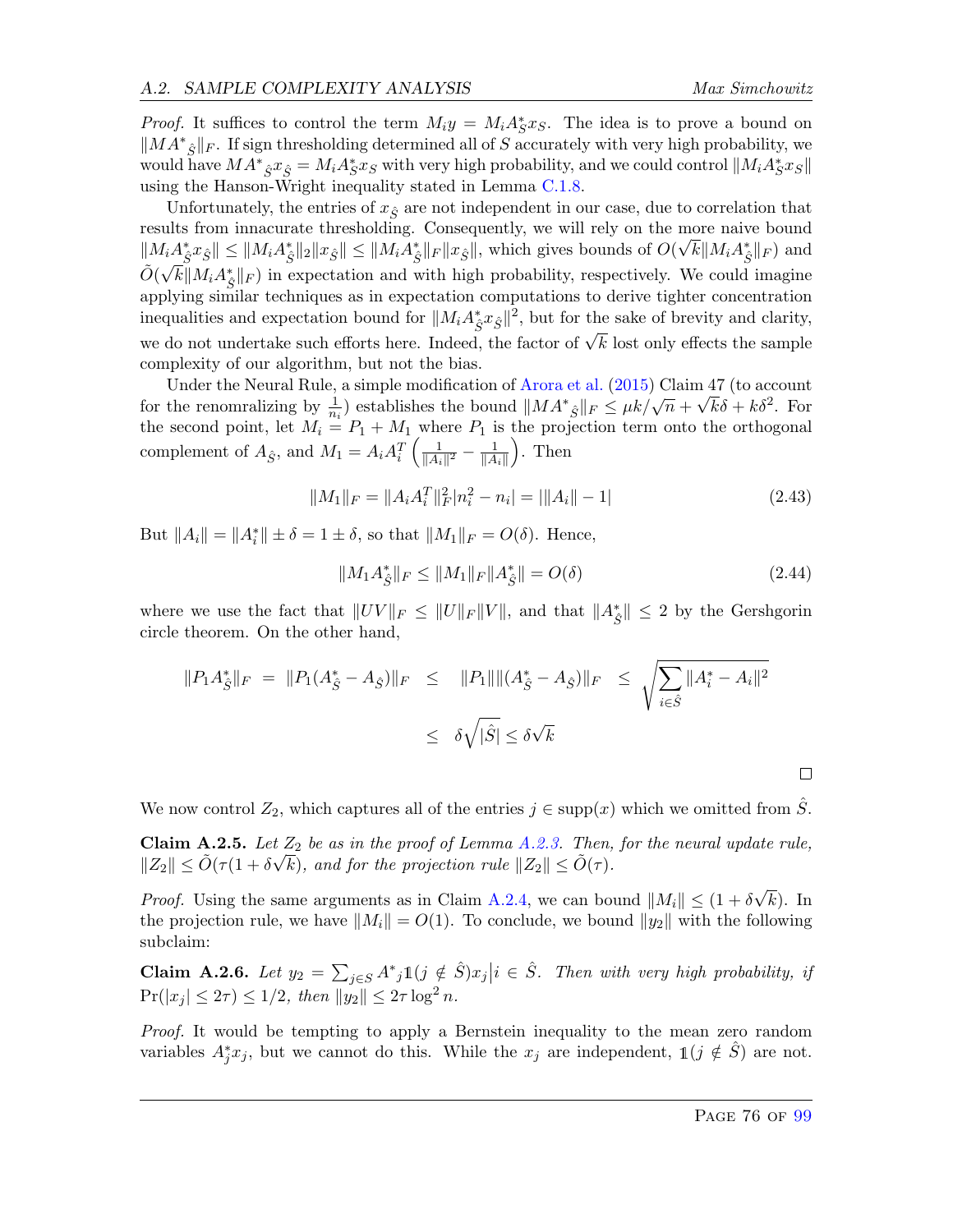With high probability,  $j \in \hat{S}$  only when  $|x_j| \leq 2\tau$ . Hence, with high probability,

$$
\|y_2\| = \|\sum_{j\in S} A_j^* 1(j \notin \hat{S})x_j\|
$$
  
\n
$$
\leq \|\sup_{w:\|w\|_{\infty}\leq 2\tau} \sum_{j\in S} A_j^* 1(j \notin \hat{S})w_j\|
$$
  
\n
$$
= \|\sup_{w:\|w\|_{\infty}\leq 2\tau} w^T A_{\hat{S}}^*\|
$$
  
\n
$$
= \|\sup_{w:\|w\|_2\leq 2\tau\sqrt{|\hat{S}|}} w^T A_{\hat{S}}^*\|
$$
  
\n
$$
\leq 2\tau\sqrt{|\hat{S}|} \|A_{\hat{S}}^*\|
$$
  
\n
$$
\leq 2\tau\sqrt{|\hat{S}|}
$$

since  $||A^*_{\hat{S}}|| = O(1)$  by the Gershgorin circle theorem. Now, by the assumption that  $\tau$  is  $(\delta, C)$ -suitable, where C is given by assumption 5, we have that  $Pr(|x_j| \leq 2\tau) \leq 1/2$ . Hence,

$$
\Pr(\hat{S} \ge t) \le \gamma + \Pr(|\{j : |x_j| \le 2\tau\}| \ge t)
$$
\n(2.45)

$$
\leq \sum_{i \geq t} (1/2)^t = (1/2)^{t-1} \tag{2.46}
$$

Hence, it holds with probability  $n^{-\log n}$  that  $|\hat{S}| \leq \log^2 n$ . Thus, with high probability,  $||y_2|| \leq 2\tau \log^2 n$ .  $\Box$ 

Claim A.2.7 (Variance Calculation). We have that

$$
\mathbb{E}[\|Z_2\|^2] \lesssim k \cdot \max\{1, \rho \tau^3\} + \gamma \tag{2.47}
$$

for the neural update rule and

$$
\sqrt{\mathbb{E}[\|Z_2\|^2]} \lesssim k^2 \delta + k \cdot \max\{1, \rho \tau^3\} + \gamma \tag{2.48}
$$

in the projection based rule.

*Proof.* Suppose  $||M_iA^*_{\hat{S}}||_2 \leq R_2$  with probability  $1 - n^{-\omega(1)}$ . Since  $\hat{S} \subset S$  with high probability, we have

$$
\mathbb{E}[\|Z_2\|^2] \leq \mathbb{E}[\|M_i A_{\hat{S}}^*\|^2 \|x_{\tilde{S}}\|^2]
$$
\n(2.49)

$$
\leq R_2^2 \mathbb{E}[\|x_{\hat{S}}\|^2] + n^{-\omega(1)} \tag{2.50}
$$

$$
= R_2^2 \sum_{j \in [m]} \mathbb{E}[x_j^2 \mathbb{1}(j \in \hat{S})] + n^{-\omega(1)} \tag{2.51}
$$

$$
= R_2^2 \sum_{j \in S} \mathbb{E}[x_j^2 \mathbb{1}(j \in \hat{S})] + n^{-\omega(1)} \tag{2.52}
$$

$$
\leq R_2^2 \sum_{j \in S} \mathbb{E}[x_j^2 \mathbb{1}(|x_j| \leq 2\tau)] + n^{-\omega(1)} \tag{2.53}
$$

$$
\lesssim R_2^2 \max\{1, k\rho \tau^3\} + n^{-\omega(1)} \tag{2.54}
$$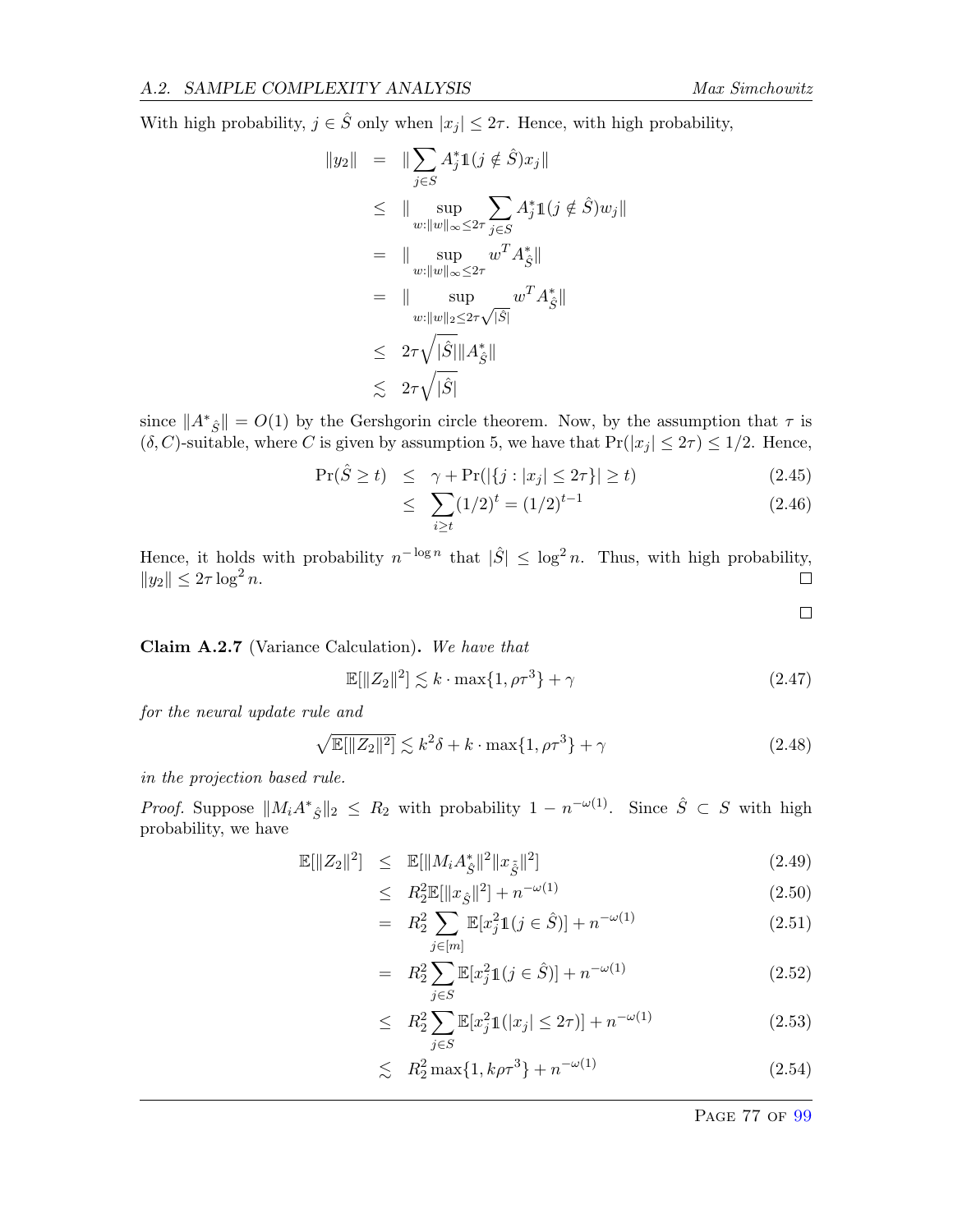where the last step follows from Proposition [C.2.3.](#page-95-0) In the case of the projection rule,  $R_2 = O(1)$  with high probability, and in the case of the neurall update rule,  $||M_i A^*_{\tilde{S}}|| \le$  $2||M_i|| \leq 2||\text{diag}(n_i)A_{\hat{S}}|| \leq 2(1+\delta)||A_{\hat{S}}||^2$ , which is less than  $4(1+\delta)||A^*_{\hat{S}}||^2 + 4(1+\delta)||\tilde{A}^*_{\hat{S}} \hat{A} \|^2 \lesssim 1 + k \delta^2$ . Hence,

$$
\mathbb{E}[\|Z_2\|^2] \le k\rho \tau^3 + k\delta^2 \mathbb{E}[\|x_{\tilde{S}}\|^2] + \gamma \tag{2.55}
$$

$$
\lesssim k\rho\tau^3 + k^2\delta^2 + \gamma \tag{2.56}
$$

in the Neural Update rule, while

$$
\mathbb{E}[\|Z\|^2] \lesssim k\rho \tau^3 + \gamma \tag{2.57}
$$

in the projection based rule.

#### <span id="page-78-0"></span>A.2.2 Maintaining Nearness

<span id="page-78-1"></span>**Lemma A.2.8.** Suppose that  $A^s$  is  $(\delta^s, 2)$ -near to  $A^*$ . Then, under the toy rule update rule, it holds with high probability that  $\hat{g}$  is nearness well conditioned, as long as  $p = \Omega(mk)$ samples are used. For the neural update rule, the necessary sample sample size jumps to  $p = \tilde{\Omega}(mk^2)$ .

*Proof.* For simplicity, we drop the dependence on s. Let  $\tilde{G}$  denote the matrix whose columns are the toy rule updates  $X_i$  y ·  $\text{sign}_{\tau}(A_i^T y)$ . We can express  $\tilde{G}$  in matrix notation as  $\tilde{G}$  =  $Z_1 + Z_2$ , where

$$
Z_1 = y \text{vec}(\text{sign}_{\tau}(A_i^T y))^T \quad \text{and} \quad Z_2 := A_{\hat{S}} \text{diag}\left(A_i^T y \text{sign}_{\tau}(A_i^T y n_i)\right) \tag{2.58}
$$

Let's control each term separately. For  $Z_1$ ,

<span id="page-78-2"></span>**Claim A.2.9.**  $||Z_1|| \le \tilde{O}(k)$  with high probability,  $||\mathbb{E}[Z_1 Z_1^T]|| \le \tilde{O}(k^2 ||A^*||^2/m)$ , and  $\|\mathbb{E}[Z_1 Z_1^T]\| \leq k^3/m$ 

To control  $Z_2$ , we have

<span id="page-78-3"></span>**Claim A.2.10.**  $||Z_2|| \le \tilde{O}(1 + \sqrt{k}\delta)$  with high probability and

$$
\max(\|\mathbb{E}[Z_2 Z_2^T]\|, \|\mathbb{E}[Z_2 Z_2^T]\|) \le \tilde{O}\left(\|A^*\|^2 k (1 + \sqrt{k}\delta)^2 / m\right) = \tilde{O}\left(\|A^*\|^2 k^2 / m\right) \tag{2.59}
$$

Hence, applying Matrix Bernstein inequality with  $p = \tilde{\Omega}(mk)$  samples gives

$$
\hat{g} - g = \frac{1}{p} \sum_{i} \mathcal{G}^{(i)} - \mathbb{E}[\mathcal{G}^{(i)}] = o\left(\frac{k}{m} ||A^*||\right)
$$
\n(2.60)

Since g is nearness well conditioned, so is  $\hat{g}$  (see Remark [3.1.2\)](#page-24-0). The result for the neural rule follows using similar arguments, and we omit here in the interest of brevity. As in the gradient concentration, the imperfect thresholding forces us to pick up an extra factor of  $k$ in the sample complexity required to ensure  $\hat{g} - g = o(\frac{k}{n})$  $\frac{k}{m}||A^*||$ ), as compared to Lemma 42 in [Arora et al.](#page-63-0) [\(2015\)](#page-63-0).  $\Box$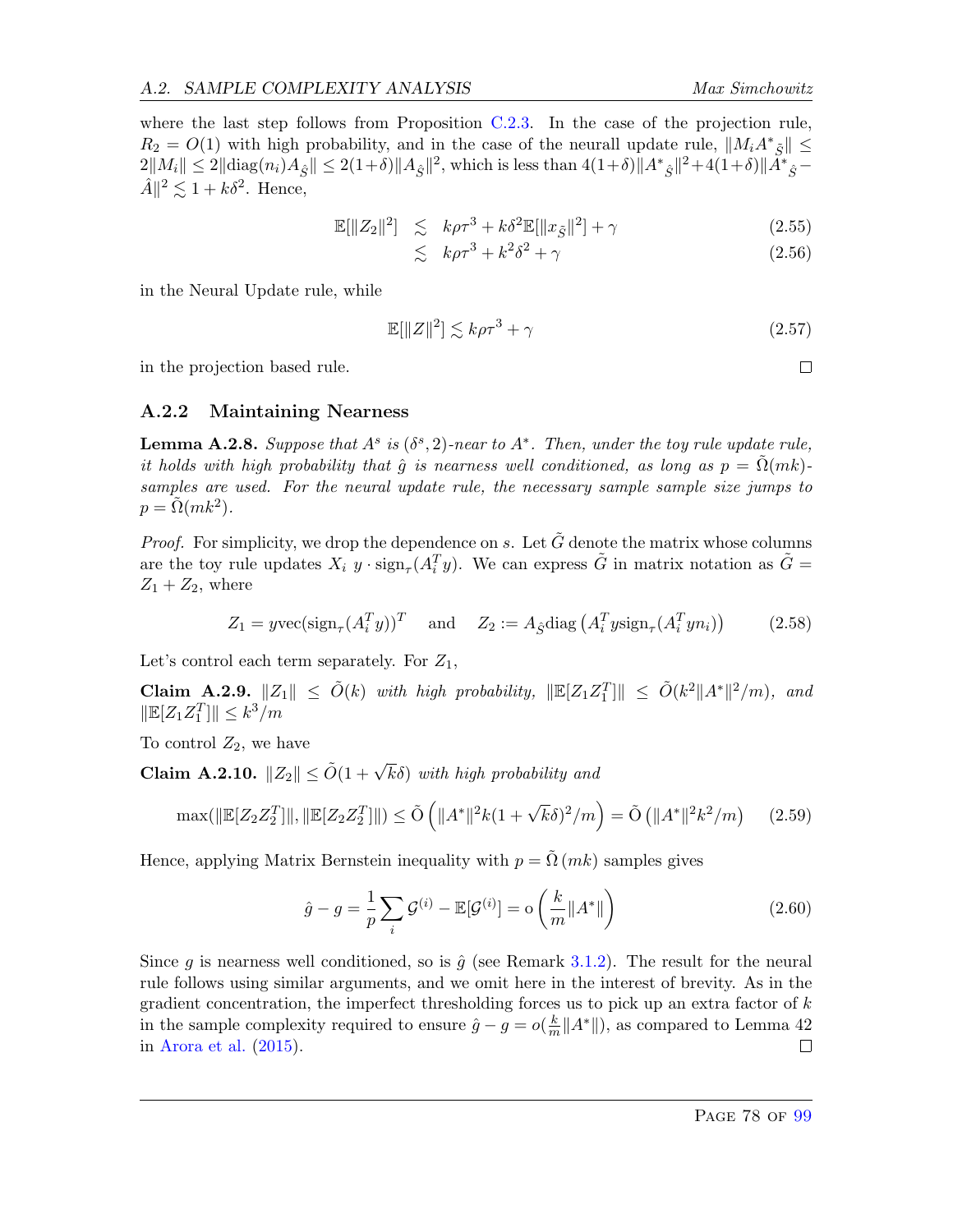*Proof of Claim [A.2.9.](#page-78-2)* With high probability,  $\text{sign}_{\tau}(A_i^T y)$  is non zero for at most k entries, while  $||y|| = ||A^*_S x|| \le \tilde{O}(\sqrt{k})$ , so that

$$
||Z_1|| \le \tilde{O}(k) \tag{2.61}
$$

Furthermore, with high probability  $\text{vec}(\text{sign}_{\tau}(A_i^T y))^T \text{vec}(\text{sign}_{\tau}(A_i^T y)) = \text{supp}(\hat{S}) \leq k$ , so that with high probability

$$
y\text{vec}(\text{sign}_{\tau}(A_i^T y))^T \text{vec}(\text{sign}_{\tau}(A_i^T y)) y^T \preceq k y y^T \tag{2.62}
$$

and consequently

$$
\|\mathbb{E}[y\text{vec}(\text{sign}_{\tau}(A_i^T y))^T \text{vec}(\text{sign}_{\tau}(A_i^T y))y^T]\|
$$
  

$$
\leq \gamma + k \mathbb{E}[y y^T] = k A^* \mathbb{E}[x x^T] A^{*T} = \|A^*\|^2 O(k^2/m) + \gamma
$$

Moreover, since  $||y||^2 = \tilde{O}(k)$  with high probability,

$$
\text{sign}_{\tau}(A_i^T y)) \text{vec}(\text{sign}_{\tau}(A_i^T y))^T \preceq \text{vec}(\mathbb{1}(i \in S)) \text{vec}(\mathbb{1}(i \in S))^T
$$
(2.63)

whenever  $\hat{S} \subset S$ , which also occurs with high probability. Noting that  $||y||^2 \leq ||x||^2 ||A^*_{\hat{S}}||^2 =$  $O(||x||^2)$  by the Gershgorin circle theorem, and that  $||x||^2 = \tilde{O}(k)$  by Lemma [C.1.7.](#page-91-2) Hence, an applying of Lemma [D.2.2](#page-98-0) gives

$$
\|\mathbb{E}[\vec(\text{sign}_{\tau}(A_i^T y))^T y^T y \text{vec}(\text{sign}_{\tau}(A_i^T y))]\| \leq \tilde{O}(k) \|\mathbb{E}[\text{vec}(\text{sign}_{\tau}(A_i^T y))^T \text{vec}(\text{sign}_{\tau}(A_i^T y))]\| + \gamma
$$

Let  $Q := \mathbb{E}[\text{vec}(\text{sign}_{\tau}(A_i^T y))^T \text{vec}(\text{sign}_{\tau}(A_i^T y))$ . The diagonal components of  $Q$  are bounded above by  $k/m$  in magnitude, and its off diagonals by  $k^2/m^2$ . Hence  $||Q|| \leq k^2/m$ , which bounds  $\mathbb{E}[\vec{G}(\sin_{\tau}(A_i^T y))^T y^T y \text{vec}(\text{sign}_{\tau}(A_i^T y))]$  above by  $k^3/m$ . Note that, in the C-lower bounded case, we would have the bound  $||Q|| \le k/m + \gamma$ , since  $\text{sign}_{\tau}(A_i^T y)$  and  $\text{sign}_{\tau}(A_j^T y)$  $\Box$ would be essentially uncorrelated.

*Proof of Claim [A.2.10.](#page-78-3)* For the term  $Z_2$ , we have

$$
||Z_2|| \leq ||A_{\hat{S}} \text{diag}(A_i^T y \text{sign}_{\tau}(A_i^T y) n_i)|| \leq ||A_{\hat{S}}|| ||A_i^T y|| \max_i \text{diag}(n_i)
$$
 (2.64)

Reusing the same arguments seen before, we have that  $||A_{\hat{S}}|| \lesssim 1+\sqrt{k}\delta$  with high probability, that  $||A_i^T y|| = \tilde{O}(1)$  with high probability, and  $\max_i n_i = O(1)$ . Putting these bounds together shows that  $||Z_2|| = \tilde{O}((1 + \delta\sqrt{k})$  with high probability. Next up, we compute

$$
\|\mathbb{E}[Z_2^T Z_2]\| := \mathbb{E}[\text{diag}(A_i^T y \text{sign}_{\tau}(A_i^T y) n_i) A_{\hat{S}}^T A_{\hat{S}}^T \text{diag}(A_i^T y \text{sign}_{\tau}(A_i^T y) n_i)] \tag{2.65}
$$

Since  $A_{\hat{S}}^T A_{\hat{S}} \preceq ||A_{\hat{S}}||^2 I \preceq (1 + \sqrt{k}\delta)^2 I$  with high probability, we have

$$
\mathbb{E}[Z_2^T Z_2] \preceq \tilde{\mathcal{O}}\left((1+\sqrt{k}\delta)^2\right) \mathbb{E}[\text{diag}\left(A_i^T y n_i \text{sign}_\tau(A_i^T y)\right)^2] \preceq \tilde{\mathcal{O}}\left(\frac{k}{m}(1+\sqrt{k}\delta)^2\right) + \gamma (2.66)
$$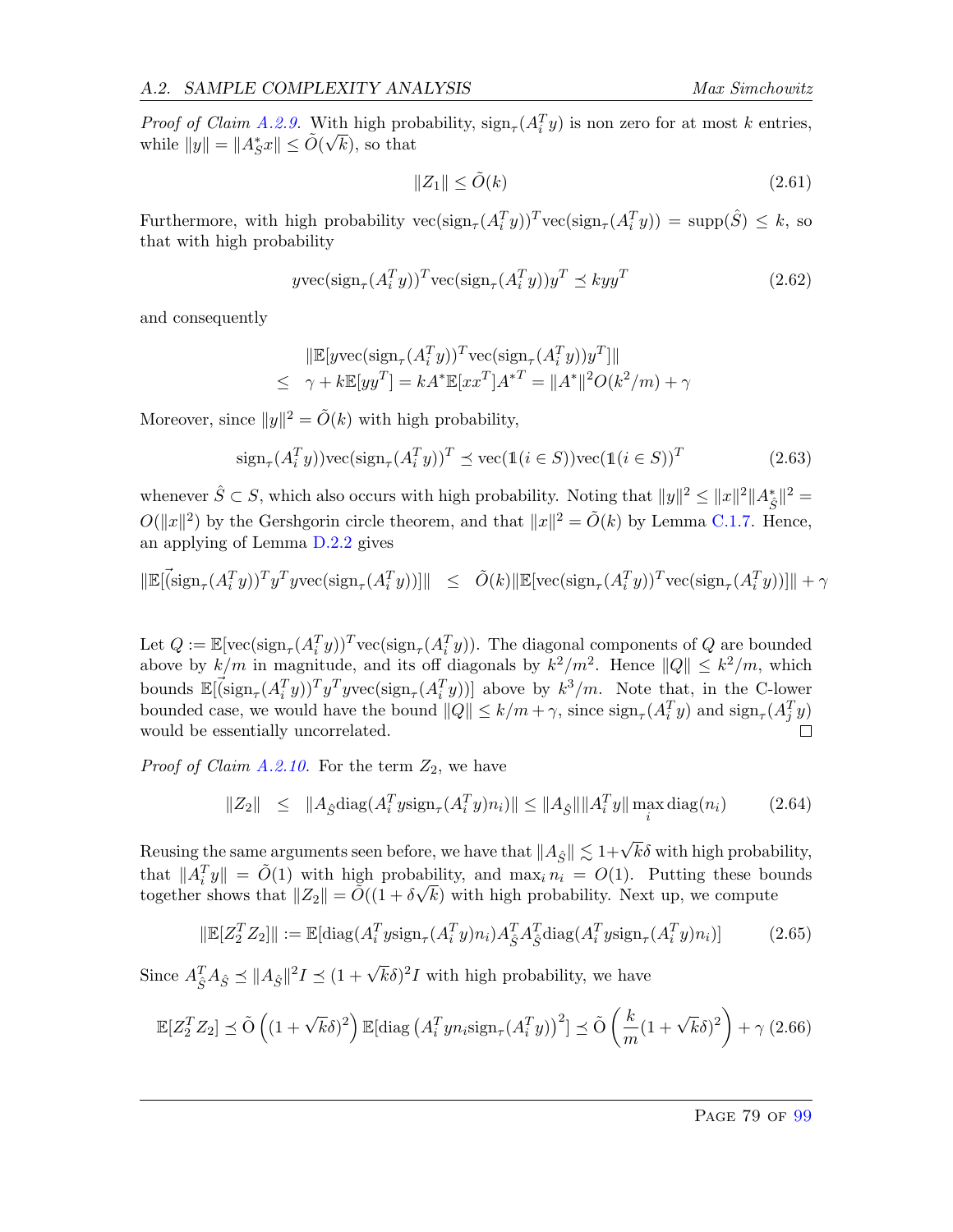Hence  $\|\mathbb{E}[Z_2^TZ_2]\| = \tilde{\mathrm{O}}\left(\frac{k^2}{m}\right)$  $\left(\frac{k^2}{m}\right)$ . On the other hand, since  $A_i^T y n_i = \tilde{O}(1)$  with high probability,

$$
\|\mathbb{E}[Z_2 Z_2^T]\| = \|\mathbb{E}[A_{\hat{S}} \text{diag}\left(A_i^T y \text{sign}_{\tau}(A_i^T y) n_i\right)^2\|
$$
\n(2.67)

$$
= \|AA^T\| \|\mathbb{E}[\text{diag}\left(\mathbb{1}(i \in \hat{S})A_i^T y n_i^2\right)]\|
$$
\n(2.68)

$$
\leq \quad \|A\|^2 \max_i \mathbb{E}[\mathbb{1}(i \in \hat{S})A_i^T y n_i^2] \tag{2.69}
$$

$$
\lesssim \frac{\|A\|^2 k}{m} \tag{2.70}
$$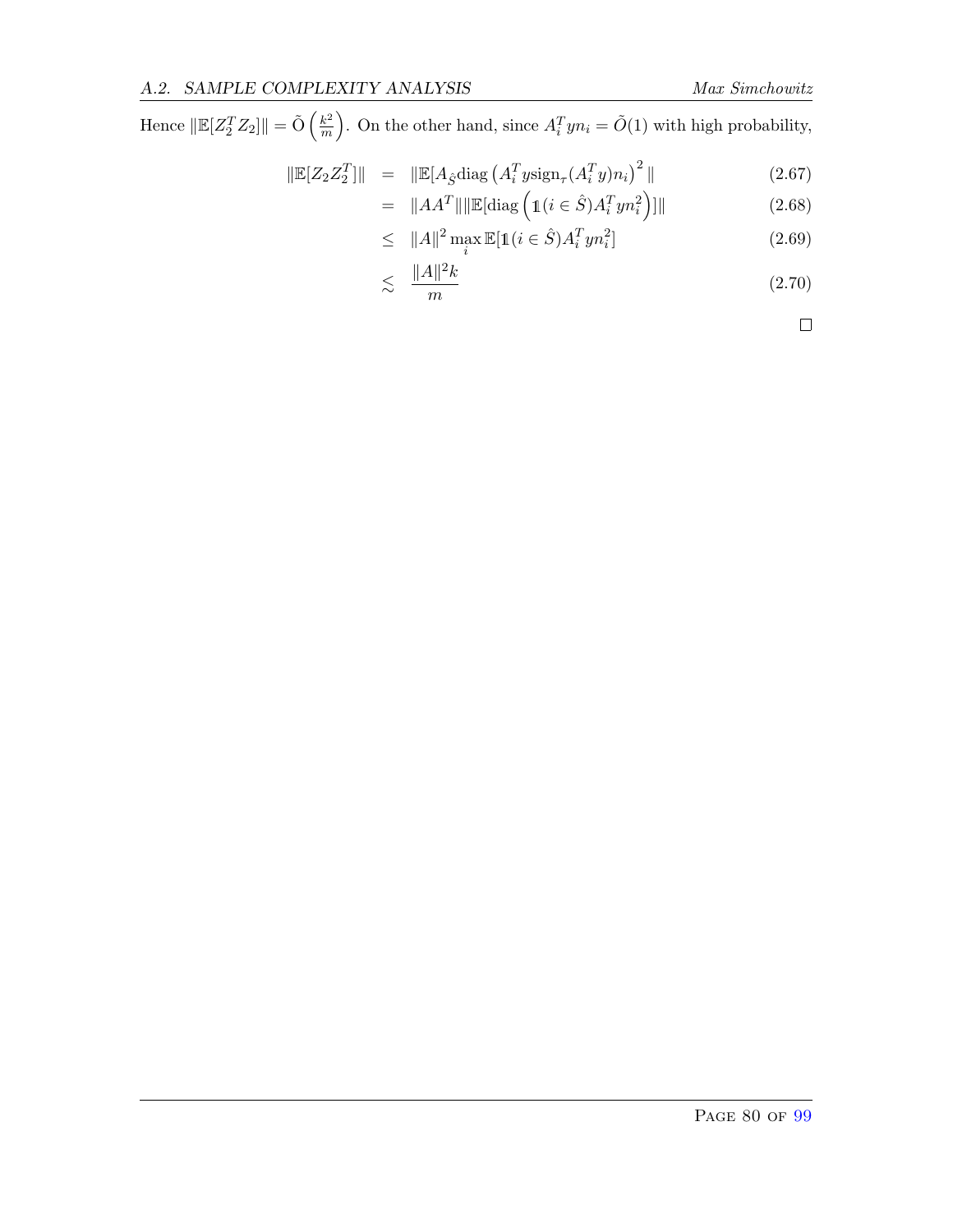## Appendix B

# Nonnegative Dictionary Learning

#### B.1 Proof of Proposition B.1.1

In this section, we prove the more precise form of Proposition [5.1.5,](#page-49-0) Proposition [B.1.1.](#page-81-0) This version makes explicit the constant factors in Proposition [B.1.1,](#page-81-0) and relates them to a notion of the "condition number" of a NOID, as laid out in the following definition:

**Definition B.1.1** ( $(\kappa, \tau)$ -well conditioned). Let B be nonnegative offset incoherent dictionary B with decomposition  $B = A + vc^T$ , where  $||v|| = 1$ , and  $a \in R^m$  has entries  $a_i = ||A_i||$ . We say that B is  $(\kappa, \tau)$ -well conditioned with respect to the decomposition  $B = A + cv^T$  if there exists some  $\kappa \ge 1$  and  $\tau \ge 1$  for which  $\kappa^{-1} \le |c_i/a_i| \le \kappa$  and

$$
\tau^{-1} \le \left(\frac{\|a\|_1}{m}\right)^2, \left(\frac{\|c\|_1}{m}\right)^2, \left(\frac{\|a\|_2^2}{m}\right) \le \tau
$$
\n(1.1)

We are now ready to state the main proposition:

<span id="page-81-0"></span>**Proposition B.1.1.** Suppose that  $B$  is a nonnegative offset incoherent dictionary with **Proposition B.1.1.** Suppose that B is a nonnegative offset incoherent attitionary with<br>decomposition  $B = A + vc^T$  and incoherence parameter  $\mu/\sqrt{n}$ , which is also  $(\kappa, \tau)$ -well conditioned. Define

$$
\hat{v} = \sum_{i} B_i \quad \text{and} \quad P := Proj_{\hat{v}^\perp} \tag{1.2}
$$

Then, if  $z = \frac{3\mu}{\sqrt{n}} + \frac{1}{m}$  $\frac{1}{m}$  and  $6z \max(\kappa^2 \sqrt{\tau}, 4\kappa \tau^2) \leq \frac{1}{10}$ , we have

$$
\cos(PB_i, PB_j) \le 10\tau^2 \kappa^2 z \tag{1.3}
$$

Moreover,

$$
||PB_i||^2 \ge (9/10)a_i^2 \tag{1.4}
$$

Proof of Proposition [B.1.1.](#page-81-0) By Lemma [B.1.6,](#page-85-0) we have

$$
||PB_i||^2 \ge a_i^2 \left(1 - 6z \max(\kappa^2 \sqrt{\tau}, 4\kappa \tau^2)\right) \ge \left(1 - \frac{1}{10}\right) a_i^2 \ge (9/10) a_i^2 \tag{1.5}
$$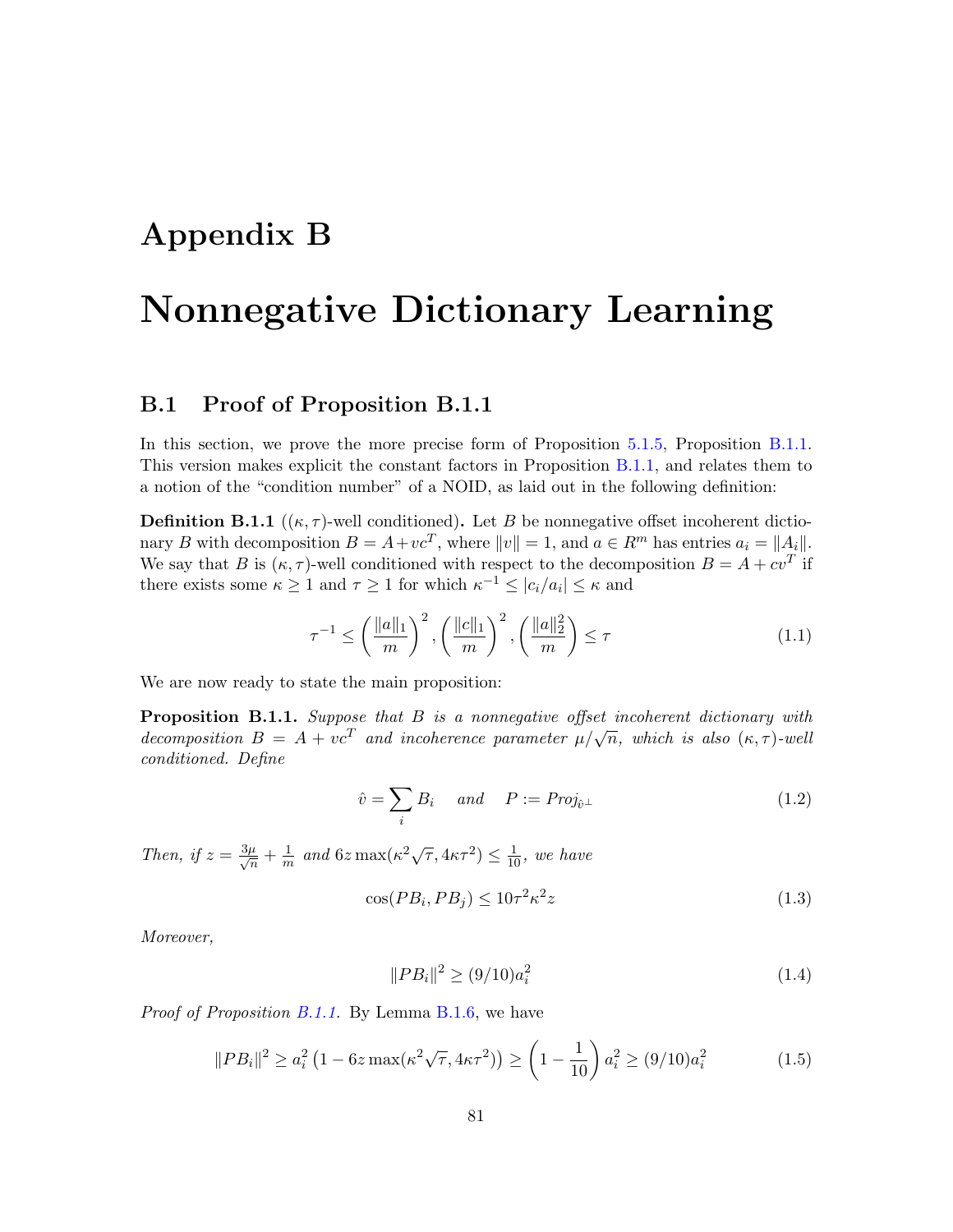and hence, again invoking Lemma [B.1.6,](#page-85-0) we have

$$
\cos(PB_i, PB_j) \le \frac{\langle PB_i, PB_j \rangle}{\|PB_i\| \|PB_j\|} \le \frac{1}{.9a_i a_j} \langle PB_i, PB_j \rangle
$$
  

$$
\le \frac{1}{.9a_i a_j} \cdot 8\tau^2 \kappa^2 a_i a_j \le 10\tau^2 \kappa^2
$$
 (1.6)

#### B.1.1 Supporting Result for Proposition [B.1.1](#page-81-0)

Throughout, we assume that  $B$  is a nonnegative offset incoherent dictionary with decomposition  $B = A + vc^T$  and incoherence parameter  $\mu/\sqrt{n}$ . We let a be the vectors whose entries are  $a_i = ||A_i||$ , and assume  $||v|| = 1$ . We let  $\hat{v} = \frac{1}{m}$  $\frac{1}{m} \sum_i B_i$ , and  $P = \text{Proj}_{\hat{v}}$ . At this stage, we do not yet assume that B is  $(\kappa, \tau)$  well conditioned; instead, we will establish more flexible, granular controls on the normalized inner products  $cos(PA_i, PA_j)$ , and then substitute the well conditioning assumptions at the end. Finally, introduce the notation

$$
\bar{a} := \frac{1}{m} \sum_{i} a_i \quad \bar{c} := \frac{1}{m} \sum_{i} c_i \quad C_a := \frac{1}{m} \sum_{i} a_i^2 \tag{1.7}
$$

We have the following Lemma:

<span id="page-82-0"></span>Lemma B.1.2. Define

$$
E := ||\hat{v}||^2 - c^2 - C_a/m \quad and \quad E_i := \hat{v}^T B_i - c_i \bar{c} - \frac{a_i}{m}
$$
 (1.8)

Then,

$$
|E| \le (2\bar{c}\bar{a} + \bar{a}^2) \cdot \mu/\sqrt{n} \quad and \quad |E_i| \le \frac{\mu(a_i\bar{a} + a_i\bar{c} + c_i\bar{a})}{\sqrt{n}} \tag{1.9}
$$

Proof. For the first point, we have

$$
\|\hat{v}\|^2 = \bar{c}^2 + 2\langle v\bar{c}, \frac{1}{m} \sum_i A_i \rangle + \frac{1}{m^2} \sum_i \|A_i\|^2 + \sum_{i \neq j} \langle A_i, A_j \rangle = \bar{c}^2 + E
$$

where  $E$  is as given by

$$
E := \frac{1}{m^2} \sum_{i} ||A_i||^2 + 2\langle v\bar{c}, \frac{1}{m} \sum_{i} A_i \rangle + \frac{1}{m^2} \sum_{i \neq j} \langle A_i, A_j \rangle
$$
  
 := 
$$
\frac{1}{m^2} \sum_{i} a_i^2 + 2\frac{\bar{c}}{m} \sum_{i} a_i \cos(A_i, v) + \frac{1}{m^2} \sum_{i \neq j} a_i a_j \cos(A_i, A_j)
$$

and hence

$$
|E| \leq C_a/m + (2\bar{c}\bar{a} + \bar{a}^2)\,\mu/\sqrt{n}
$$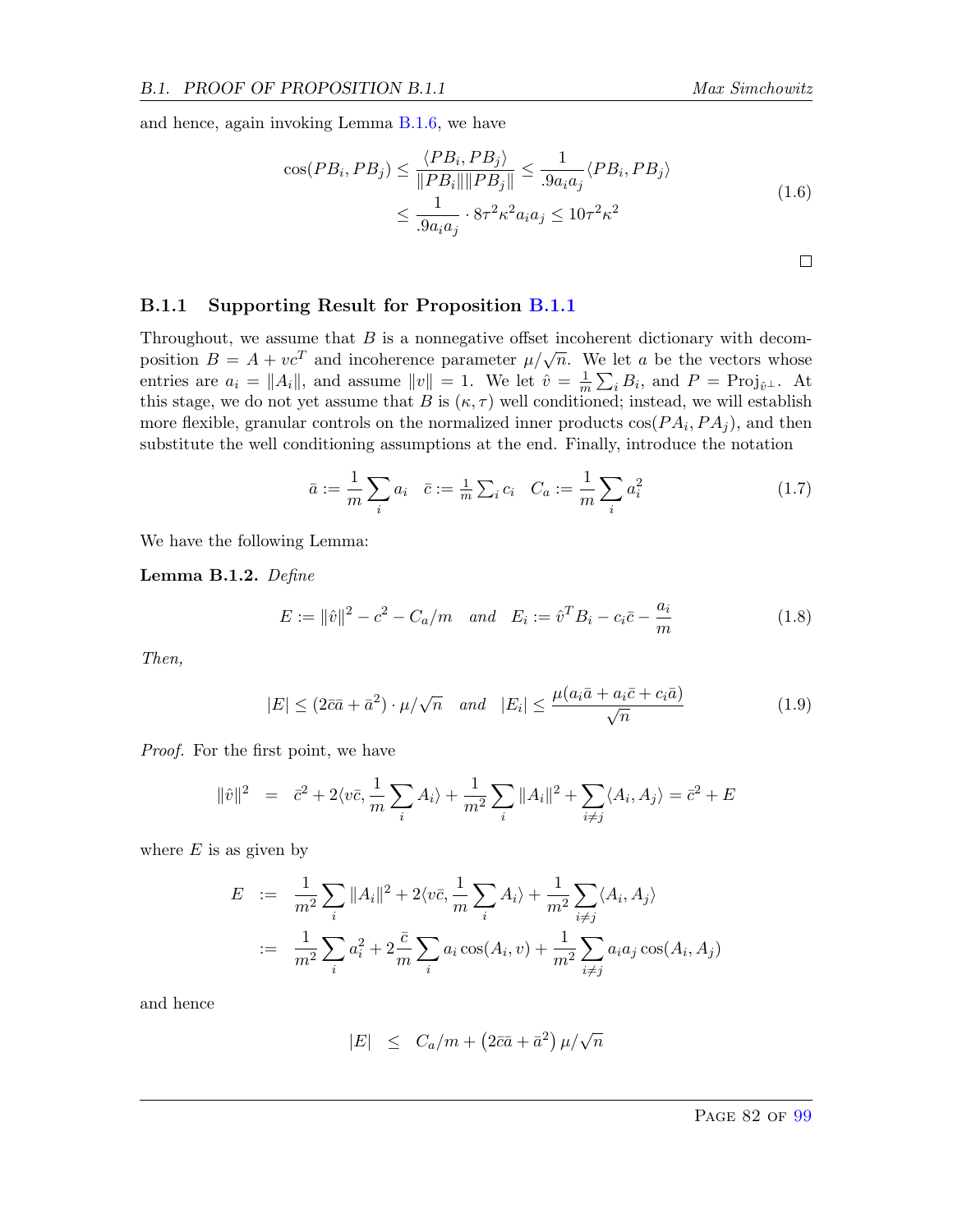For the second point,

$$
\hat{v}^T B_i = \sum_j \langle \frac{1}{m} A_j + c_j v, A_i + c_i v \rangle = c_i \bar{c} + E_i
$$

where

$$
E_i := \frac{1}{m} \left( \sum_j \langle A_j, A_i \rangle + \sum_j \langle c_j v, A_i \rangle + \sum_j \langle A_j, c_i v \rangle \right)
$$
  
 := 
$$
\frac{1}{m} \left( a_i \sum_j a_j \cos(A_i, A_j) + \cos(A_i, v) \sum_j a_i c_j + \sum_j a_j c_i \cos(A_j, v) \right)
$$

and hence

$$
|E_i| \leq \frac{a_i}{m} + \frac{a_i \sum_{j \neq i} a_j}{m} \cdot \frac{\mu}{\sqrt{n}} + \bar{c} \frac{\mu}{\sqrt{n}} + c_i \frac{\mu}{\sqrt{n}} \leq \frac{\mu(a_i \bar{a} + a_i \bar{c} + c_i \bar{a})}{\sqrt{n}} + \frac{a_i}{m}
$$

We now need two other small technical results. Set  $Q = Proj_{\hat{v}} = \frac{1}{\|\hat{v}\|}$  $\frac{1}{\|\hat{v}\|^2} \hat{v} \hat{v}^T$  and  $\tilde{Q} = \frac{1}{\tilde{c}^2}$  $\frac{1}{\bar{c}^2}\hat{v}\hat{v}^T$ . Note that  $P = I - Q$ . We have the following two facts:

<span id="page-83-0"></span>
$$
\textbf{Claim B.1.3.} \left\|\tilde{Q} - Q\right\| \le \frac{|E|}{\bar{c}^2}
$$

*Proof.* We see that  $\tilde{Q} - Q = \left(1 - \frac{\|\hat{v}\|^2}{\tilde{c}^2}\right)$  $\frac{\hat{v} \|^2}{\tilde{c}^2}$ ) Q and  $||Q|| = 1$ , so  $\|\tilde{Q} - Q\| \le \frac{|E|}{\tilde{c}^2}$  $\Box$ 

The triangle inequality gives the last claim:

Claim B.1.4.  $||B_i|| \le a_i + c_i$ 

Before proving our next lemma, we establish yet more notation:

$$
E'_{i} = E_{i} + \frac{a_{i}}{m} \quad \text{and} \quad \tau_{i} := \inf\{t : a_{i} + mE_{i} \le ta_{i}\} = \inf\{t : mE'_{i} \le t\}
$$
(1.10)

and

$$
\tau_0 := \inf\{t \ge : E \le t(\bar{c}^2 + C_a/m)\} \quad \text{and} \quad \tau := \frac{1}{1 - \tau_0} \tag{1.11}
$$

In general  $\tau_0 = o(1)$ , since  $E \leq O(\mu/\sqrt{n})$ , and hence  $\tau \approx 1$ . With this new notation, we can put together Lemma [B.1.2](#page-82-0) and Lemma [B.1.3](#page-83-0) to conclude:

<span id="page-83-1"></span>Lemma B.1.5.

$$
||PB_i||^2 \geq a_i^2 + (1 - \tau)c_i^2 - \tau \left(\frac{\tau_i^2 a_i^2}{C_a m} + \frac{\tau_i c_i a_i}{\sqrt{C_a m}}\right)
$$
  

$$
|\langle PB_i, PB_j \rangle| \leq (a_i a_j + c_i a_i + c_j a_j) \frac{\mu}{\sqrt{n}}
$$
  

$$
+ \left|\frac{(c_i \tau_j a_j + c_j \tau_i a_i) + a_i a_j \tau_i \tau_j \frac{1}{m\bar{c}}}{m\bar{c}}\right|
$$
  

$$
+ |E|c_i c_j + \frac{|E| (c_i \tau_j a_i + c_j \tau_i a_j)/m}{\bar{c}} + \frac{\tau_i \tau_j a_i a_j |E|}{m^2 \bar{c}^2}
$$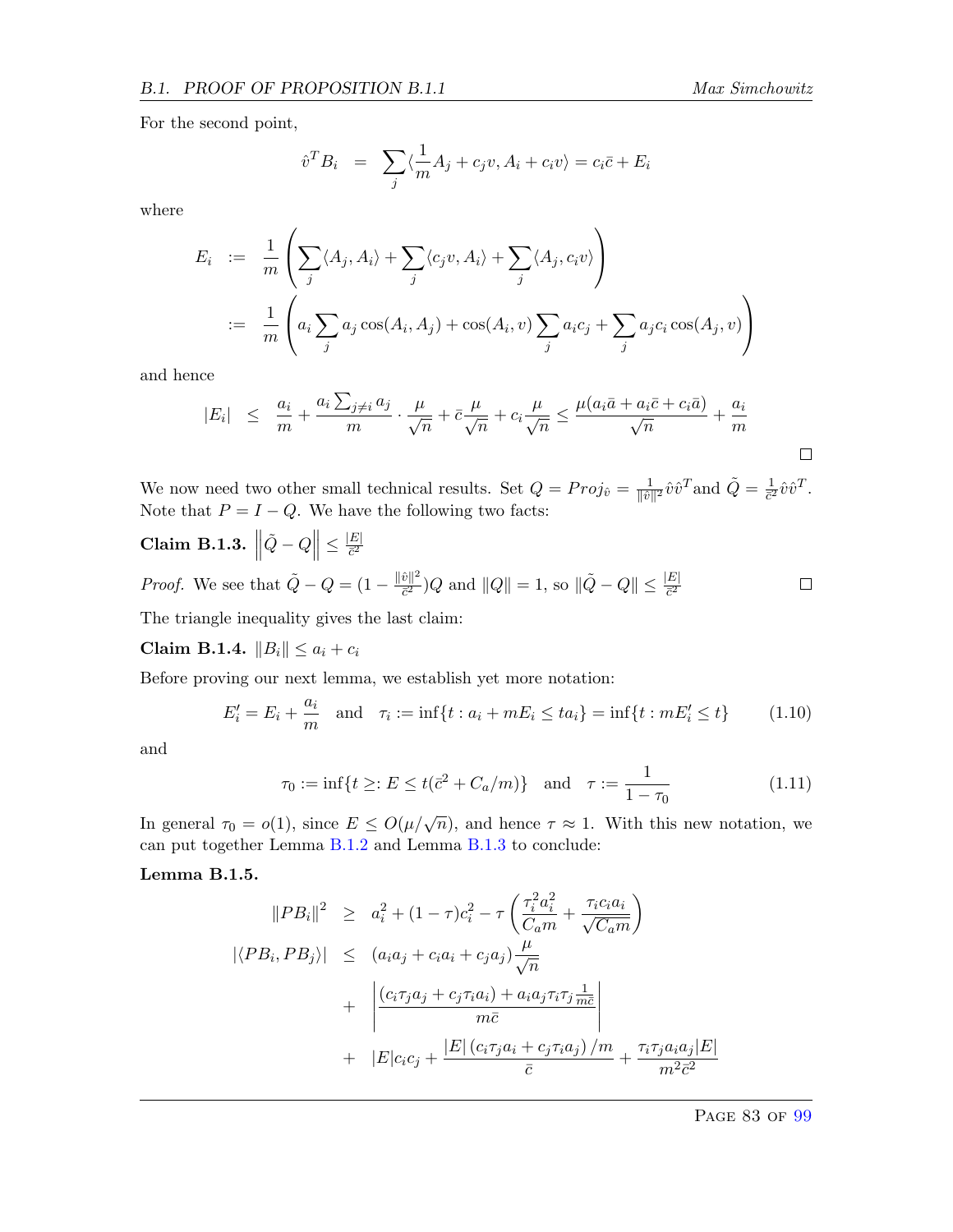*Proof.* Using the fact that  $P + Q = I$  and P and Q are orthogonal projections and then the triangle inequality, we can write

$$
||PB_i||^2 = ||B_i||^2 - ||QB_i||^2
$$
  
\n
$$
\geq a_i^2 + c_i^2 - \frac{\mu}{\sqrt{n}} a_i c_i - \frac{(c_i \bar{c} + \frac{a_i \tau_i}{m})^2}{\bar{c}^2 + C_a/m - E}
$$
  
\n
$$
= a_i^2 + c_i^2 - \frac{\mu}{\sqrt{n}} a_i c_i - \frac{c_i^2 \bar{c}^2 + \frac{\tau_i a_i}{m} c_i \bar{c} + (\tau_i^2 a_i^2/m^2)}{\bar{c}^2 + C_a/m - E}
$$
  
\n
$$
\geq a_i^2 + c_i^2 - \frac{\mu}{\sqrt{n}} a_i c_i - \tau \frac{c_i^2 \bar{c}^2 + \frac{\tau_i a_i}{m} c_i \bar{c} + (\tau_i^2 a_i^2/m^2)}{\bar{c}^2 + C_a/m}
$$

Now, we have

$$
\frac{c_i^2\bar{c}^2}{\bar{c}^2+C_a/m}\leq c_i^2\qquad\text{and}\qquad \frac{\tau_i^2\frac{a_i^2}{m^2}}{\bar{c}^2+C_a/m}\leq \frac{\tau_i^2a_i^2}{C_a m}
$$

Thus, using the indentity  $a^2 + b^2 \ge 2ab$ , it holds

$$
\frac{2(\tau_i (a_i c_i \bar{c}/m))}{\bar{c}^2 + C_a/m} \le \frac{2a_i c_i \bar{c}/m}{2\sqrt{C_a}\sqrt{m}\bar{c}} = \frac{\tau_i c_i a_i}{\sqrt{C_a m}}\tag{1.12}
$$

Hence, replacing  $\frac{1}{1-\tau_0}$  with  $\tau$ , we have

$$
||PB_i||^2 \geq a_i^2 + (1 - \tau)c_i^2 - \tau \left(\frac{\tau_i^2 a_i^2}{C_a m} + \frac{\tau_i c_i a_i}{\sqrt{C_a m}}\right)
$$

For the next point, we have

<span id="page-84-0"></span>
$$
\langle PB_i, PB_j \rangle = B_i^T P^2 B_j = B_i^T P B_j = B_i^T B_j - B_i^T Q B_j
$$
  
\n
$$
= B_i^T B_j - B_i^T \tilde{Q} B_j + B_i^T \left(Q - \tilde{Q}\right) B_j^T
$$
  
\n
$$
= B_i^T B_j - \frac{1}{\bar{c}^2} (\hat{v}^T B_i)(\hat{v}^T B_j) + B_i^T \left(Q - \tilde{Q}\right) B_j^T
$$
  
\n
$$
= B_i^T B_j - (c_i - \frac{1}{\bar{c}} E_j') \left(c_j - \frac{1}{\bar{c}} E_j\right) + B_i^T \left(Q - \tilde{Q}\right) B_j^T
$$
  
\n
$$
= B_i^T B_j - c_i c_j - \frac{c_i E_j' + c_j E_i' + \left(E_i' E_j'\right) \bar{c}^{-1}}{\bar{c}} + B_i^T \left(Q - \tilde{Q}\right) B_j^T
$$
  
\n(1.13)

Now,

$$
\begin{aligned} \left| B_i^T B_j - c_i c_j \right| &= \left| c_i c_j \right| \left| v \right| \right|^2 + \left( c_j A_i + c_i A_j \right)^T v + \left\langle A_i, A_j \right\rangle - c_i c_j \\ &= \left| \left( c_j A_i + c_i A_j \right)^T v + a_i a_j \cos \left( A_i, A_j \right) \right| \\ &= \left( a_i a_j + c_i a_i + c_j a_j \right) \frac{\sqrt{\mu}}{\sqrt{n}} \end{aligned} \tag{1.14}
$$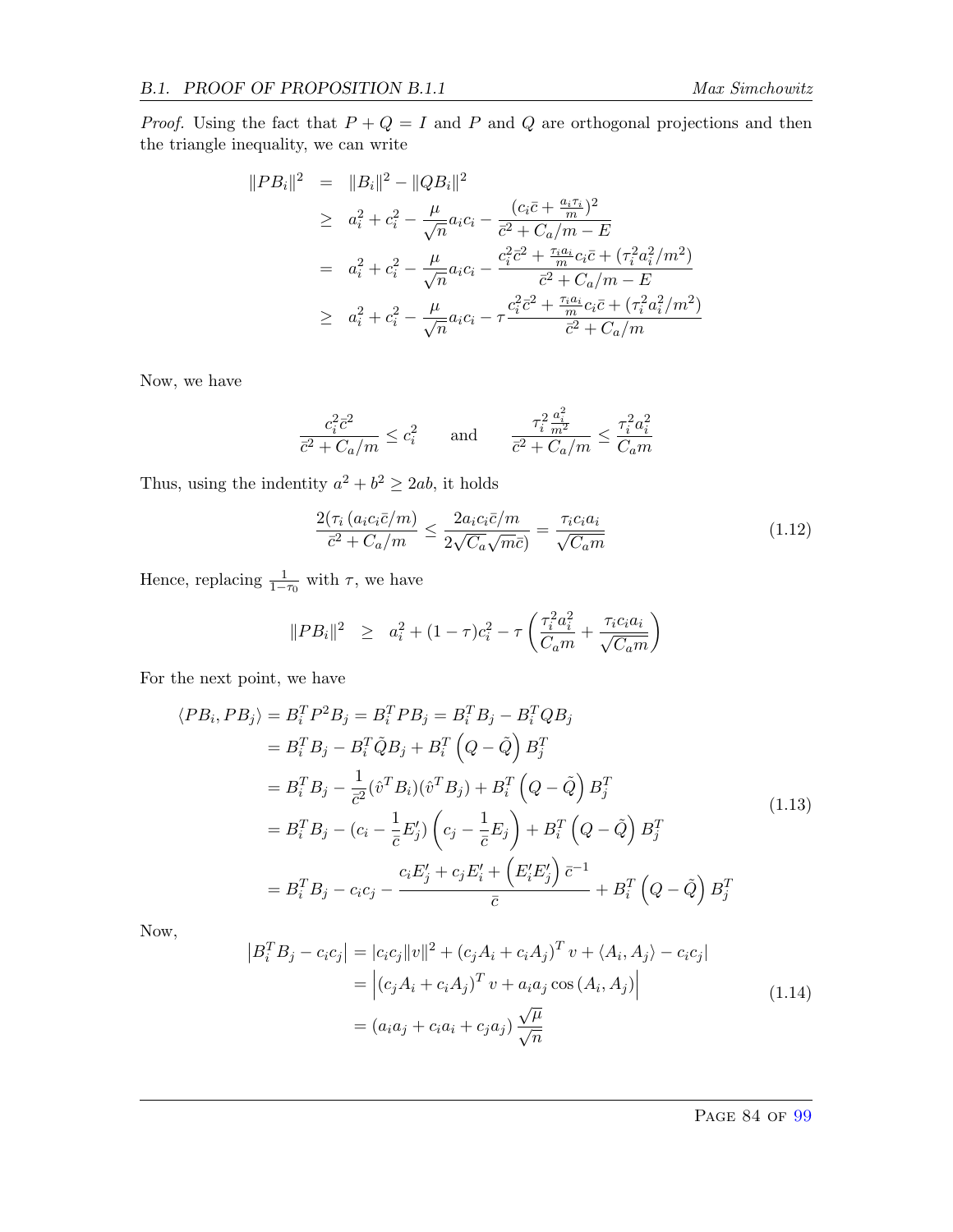<span id="page-85-1"></span>
$$
\left\|B_i^T(Q-\tilde{Q})B_j^T\right\| \le \frac{|E|}{\bar{c}^2} \left(\frac{a_i}{m} + \bar{c}c_i + E_i\right) \left(\frac{a_j}{m} + \bar{c}c_j + E_i\right)
$$

$$
= |E| c_i c_j + \frac{|E| \left(c_i \frac{\tau_j a_j}{m} + c_j \frac{\tau_i a_i}{m}\right)}{\bar{c}} + \frac{\tau_i \tau_j a_i a_j |E|}{m^2 \bar{c}^2}
$$
(1.15)

Replacing  $E_i' = \tau_i a_i/m$  into Equation [1.13](#page-84-0) concludes the lemma.

Now we make use of the regularity assumptions in Proposition [B.1.1,](#page-81-0) by applying them to Lemma [B.1.2:](#page-82-0)

**Corollary.** Let  $z = 3\mu/\sqrt{n}$  be as given by Proposition [B.1.1.](#page-81-0) Furhtermore, assume that B is  $(\kappa, \tau)$  well conditioned: that is, there is some  $\kappa > 0$  for which  $\kappa^{-1} \leq a_i \leq \kappa$  and  $\kappa^{-1} \leq c_i \leq \kappa$ , and that  $C_a, \bar{a}^2, \bar{c}^2 \in [\tau^{-1}, \tau]$ . Then

$$
|E| \le \tau z \quad and \quad |E_i| \le a_i \kappa \sqrt{\tau} z \tag{1.16}
$$

Proof. We have

$$
|E| \le (2\bar{c}\bar{a} + \bar{a}^2) \cdot \mu/\sqrt{n} \quad \text{and} \quad |E_i| \le \frac{\mu(a_i\bar{a} + a_i\bar{c} + c_i\bar{a})}{\sqrt{n}}
$$

By our assumptions,  $\bar{c}\bar{a} \leq \kappa^2$ , so that  $|E| \leq (2\bar{c}\bar{a} + \bar{a}^2) \cdot \mu/\sqrt{n} \leq 3\tau \mu/\sqrt{n} = \tau z$ . On the by our assumptions,  $ca \le \kappa$ , so that  $|E| \le (2ca + a') \cdot \mu/\sqrt{n} \le 3r\mu/\sqrt{n} = 72$ . On the other hand,  $(a_i\bar{a} + a_i\bar{c} + c_i\bar{a}) \le a_i(\bar{a} + \bar{c} + (c_i/a_i)\bar{a}) \le (2 + \kappa)\sqrt{\tau} \le 3\kappa\sqrt{\tau}$ . This gives the second bound.  $\Box$ 

Putting together Corollary [B.1.1](#page-85-1) with Lemma [B.1.5](#page-83-1) yields:

#### <span id="page-85-0"></span>Lemma B.1.6.

$$
||PB_i||^2 \ge a_i^2 \left(1 - 6z \max(\kappa^2 \sqrt{\tau}, 4\kappa \tau^2)\right) \quad \text{and} \quad |\langle PB_i, PB_j \rangle| \le 8\tau^2 \kappa^2 a_i a_j \tag{1.17}
$$

*Proof of Lemma [B.1.6.](#page-85-0)* Let  $E_i$  and  $E$  be as in Lemma [B.1.2.](#page-82-0) Then

$$
||PB_i||^2 \geq a_i^2 - 3\kappa a_i (|E_i| + 2|E|a_i\kappa\tau)
$$
  
\n
$$
\geq a_i^2 - (3\kappa^2 a_i^2 \sqrt{\tau} + 2a_i^2 \kappa\tau^2) (\frac{3\mu}{\sqrt{n}} + \frac{1}{m})
$$
  
\n
$$
\geq a_i^2 (1 - 2 \max(3\kappa^2 \sqrt{\tau}, 2\kappa\tau^2) z
$$
  
\n
$$
\geq a_i^2 (1 - 6z \max(\kappa^2 \sqrt{\tau}, 4\kappa\tau^2))
$$

On the other hand,

$$
\begin{aligned}\n\|\langle PB_i, PB_j \rangle\| &\leq (a_i a_j + c_i a_j + c_j a_i) \sqrt{\mu} \sqrt{n} + \left| \frac{c_i E_j + c_j E_i + (E_i E_j) \bar{c}^{-1}}{\bar{c}} \right| + \frac{(a_i + c_i)(a_j + c_j)|E|}{\bar{c}^2} \\
&\leq 3\kappa^2 a_i a_j \sqrt{\mu} \sqrt{n} + (a_i \kappa E_j + a_j \kappa E_i) \sqrt{\tau} + \tau E_i E_j + (1 + \kappa)^2 a_i a_j \frac{|E|}{\bar{c}^2} \\
&\leq 3\kappa^2 a_i a_j \sqrt{\mu} \sqrt{n} + 2a_i a_j \kappa^2 \tau z + z^2 \tau^2 a_{i,j} + 4\kappa^2 a_i a_j \tau^2 z \\
&\leq \kappa^2 a_i a_j \left(3\frac{\sqrt{\mu}}{\sqrt{n}} + 7\tau^2 z\right) \\
&\leq 8\tau^2 \kappa^2 a_i a_j\n\end{aligned}
$$

 $\Box$ 

PAGE 85 OF [99](#page-99-0)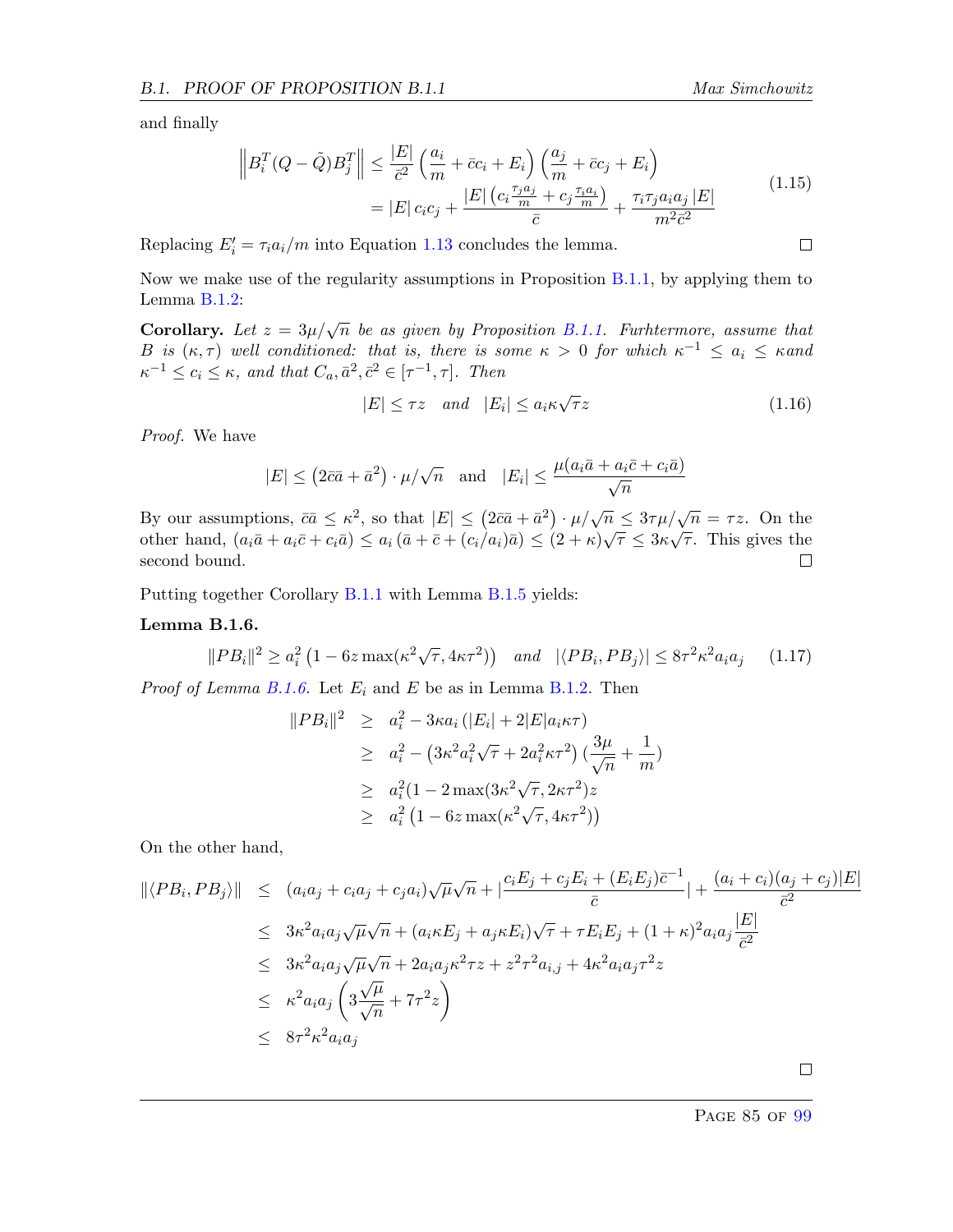#### B.2 Proof of Lemma 5.1.9

*Proof of Lemma [5.1.9.](#page-52-0)* Let  $\mu^* = \mathbb{E}[x]$ , and let  $\mu = \sum_j x^{(j)}$ . Then, if we define

$$
\Sigma := \frac{1}{N} \sum_{j} (x^{(j)} - \mu^*)(x^{(j)} - \mu^*)^T
$$
\n(2.18)

then we have

<span id="page-86-0"></span>
$$
\tilde{\Sigma} = \Sigma^* + (\Sigma - \Sigma^*) + \frac{1}{N} \sum_j (x^{(j)} - \mu^*) (\mu - \mu^*)^T \n+ \frac{1}{N} \sum_j (\mu - \mu^*) (x^{(j)} - \mu^*)^T + (\mu - \mu^*) (\mu - \mu^*)^T
$$
\n(2.19)

First, we see that the singular values of  $\mathbb{E}[\Sigma] = \Sigma^*$  are all  $\Theta(k/m)$ , it suffices to show that, once show that the remaining terms in the above  $o(k/m)$  display Equation [2.19](#page-86-0) are  $o(k/m)$ in norm.

First, since the vectors  $x^{(j)} - \mu^*$  are  $O(1)$ -subgaussian, the satisfy  $||x^{(j)} - \mu^*|| \le \tilde{O}(\sqrt{2})$ k with very high probability, we have by Corollary [C.1.1](#page-92-1) that

$$
|\Sigma - \Sigma^*| \le ||\Sigma^*||^{1/2} \tilde{O}(\frac{\sqrt{k}}{\sqrt{N}}) + \frac{k}{N}
$$
\n(2.20)

Hence, taking  $N = \tilde{\Omega}(m)$ , we can ensure that  $|\Sigma - \mathbb{E}[\Sigma]| = o(k/m)$ . For the next term, we have

$$
\|\frac{1}{N}\sum_{j}(x^{(j)} - \mu^*)(\mu - \mu^*)^T\| \leq \|\mu - \mu^*\|\|\sqrt{\|\Sigma^*\|}\| = O(\|\mu - \mu^*\|\|\Sigma^*\|) = O(\|\mu - \mu^*\| \cdot \sqrt{\mathcal{R}/2\hbar})
$$

with high probability. The term after that is bounded similarly.

Finally, the last term in Equation [2.19](#page-86-0) has norm no more than  $\|\mu - \mu^*\|^2$ . Hence, it suffices to ensure that  $\mu - \mu^* \| \le o(\sqrt{k/m})$ , and we can write

$$
\mu - \mu^* = \frac{1}{N} \sum_{j} x^{(j)} - \mathbb{E}[x]
$$
\n(2.22)

A routine application of truncated Bernstein bounds shows that for  $N = \tilde{O}(m)$ ,  $\sum_j x^{(j)}$  –  $\mathbb{E}[x] = o(\sqrt{\}$  $k/m$ ). П

#### B.3 Concentration Results

We establish some concentration results of  $(C, k)$ -sparse distributions.

<span id="page-86-1"></span>**Claim B.3.1.** If x is the coefficient vector from a  $(C, k)$ -sparse distribution, then  $||x|| \lesssim$  $\sqrt{k} + k \log n$  with with high probability

*Proof.* Write  $x = \mathbb{E}[x] + (x - \mathbb{E}[x])$ . The first has has norm  $O(\sqrt{k})$ , and the second has √  $\bar{k} + \sqrt{\log(1/\delta)}$  with probability 1 –  $\delta$  by Lemma [C.1.7.](#page-91-2) Taking  $\delta = \log^2 n$  proves norm  $O($ the claim.  $\Box$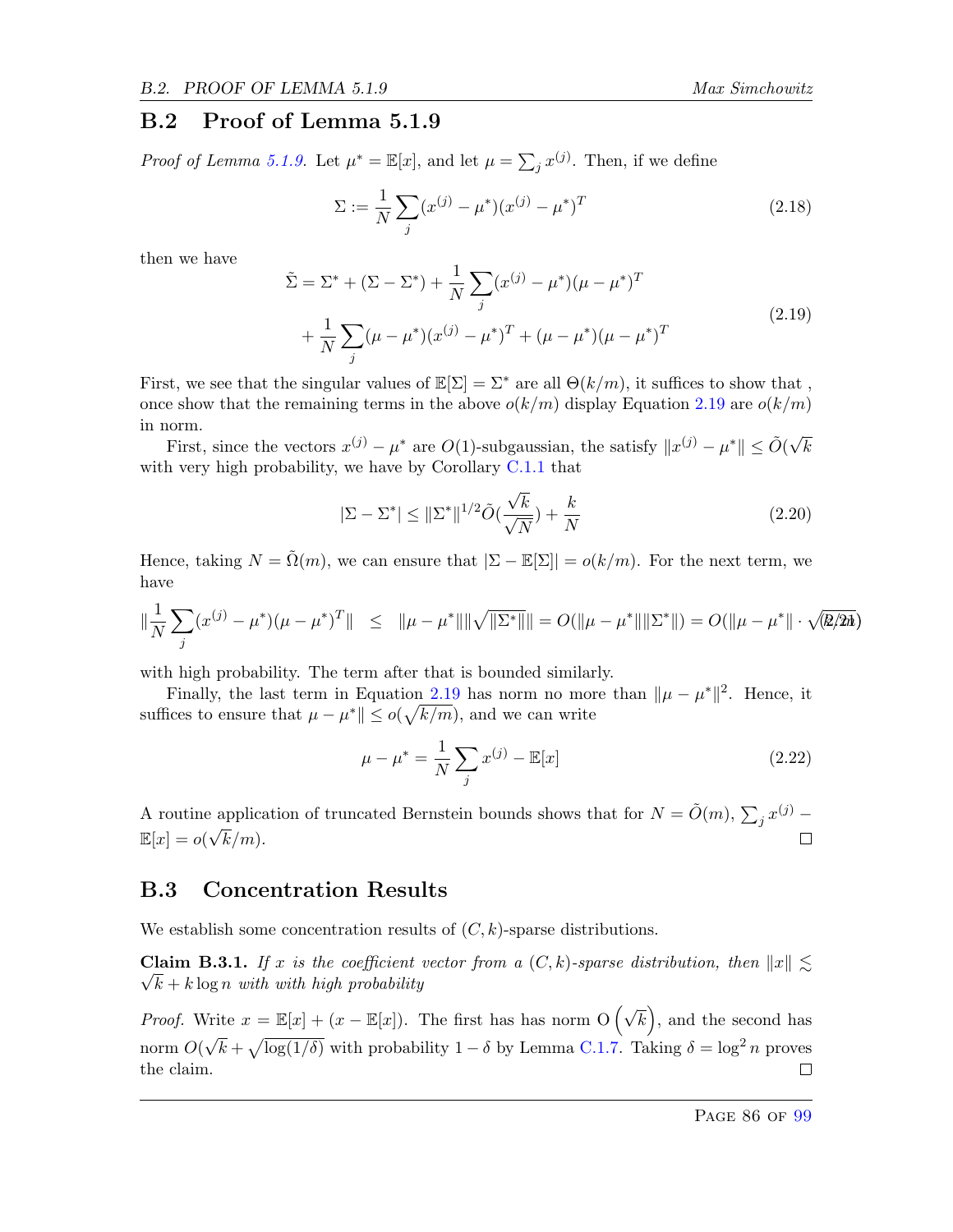As a consequence,

<span id="page-87-0"></span>Claim B.3.2. Let  $Z \sim M_i^{\text{pri}}$ <sup>pri</sup>  $y \text{sign}_{\tau}(A_i^T y) | i \in S$ . Then,  $||Z|| \leq \sqrt{k} \delta ||x|| \lesssim (k + \sqrt{k})$  $k \log n$ )δ with high probability

*Proof.* Write  $Z = \sum_{j \in S} M_i^{\text{pri}} A_j x_j \text{sign}_{\tau}(A_i^T y)$ . For  $j \in S$  Let B be the matrix whose columsn are  $M_i^{\text{pri}}A_j = O(\delta)$  and let  $\tilde{x}$  be the vector whose entries are  $x_j \text{sign}_{\tau}(A_i^T y)$ . Then columsh are  $M_i^* A_j = O(\theta)$  and let x be the vector whose entries a<br> $||Z|| = ||B|| ||\tilde{x}|| \le \sqrt{k\delta} ||\tilde{x}||$ . The claim now follows from Claim [B.3.1](#page-86-1)  $\Box$ 

#### B.4 Proof of Theorem 5.2.1

The convergence rate in Theorem [5.2.1](#page-53-0) follows from combining the following lemma with, Theorem [3.1.3,](#page-24-1) and the fact that (by a multiplicative Chernoff Bound)  $Omega(mk)$ -samples suffice to get  $p = \tilde{\Omega}(k^2)$  samples for the update rule in Algorithm [8.](#page-54-0) The signed-closeness follows from the analysis of Algorithm [10](#page-60-0) in Proposition [5.2.11](#page-59-0)

**Lemma B.4.1.** Suppose that  $A^s$  is  $(\delta_s, 2)$ -near to  $A^*$ , that  $z = y^{(1)} - y^{(2)}$  comes from a  $(C, k)$ -favorable nonnegative, and that the estimated support  $\hat{S}$  is equal to S with high probability. Let  $M_i = M_i^{\text{pri}}$  $\hat{g}_i^{\text{pri}}$ , let  $\hat{g}_i^s$  be as defined in the Update Step of Algorithm [8,](#page-54-0) and let  $g_i^s = \mathbb{E}[\hat{g}_i^s]$ . Then, given  $p = \tilde{\Omega}(k^2)$ -samples as chosen in Algorithm [8,](#page-54-0) it holds that

$$
q_i \hat{g}_i^s \quad is \; (\Theta, \delta, n^{-\omega(1)}) \; true \tag{4.23}
$$

*Proof.* Let  $Z^{(r)}$  be iid copies of  $Z \sim M_i^{\text{pri}}$  $\sum_{i=1}^{\text{pri}} z \text{sign}_{\tau}(A_i^T y) | i \in \text{supp}(x^{(1)}) \cap \text{supp}(x^{(2)})$ , and note that  $\mathbb{E}[Z^{(r)}] = G_i$ , where  $G_i := \mathbb{E}_i[M_i^{\text{pri}}]$  $\int_i^{\text{pri}} z \text{sign}(A_i^T z)$ . Bounding  $||Z||$  and  $||\mathbb{E}[||Z||^2]||$  by  $\tilde{O}(k\delta)$  (whp) and  $\tilde{O}(k^2\delta^2)$  Claim [B.3.2](#page-87-0) and a trunctated Bernstein inequality, we have that

$$
\frac{1}{p} \left( \sum_{r=1}^{p} Z^{(r)} - \mathbb{E}[Z^{(r)}] \right) \le o\left(\delta\right) + n^{-\omega(1)}\tag{4.24}
$$

with high probability. Now, let  $\tilde{z}^{(r)}$  have the distribution of the samples chosen for  $g_i$  by Algorithm [8.](#page-54-0) As Proposition [5.2.7,](#page-56-0) we define the event  $E^{(r)}$  that all samples  $\tilde{z}^{(r)}$  up to sample r where chosen from the first  $2r$  samples  $y = A^*x$  for which  $i \in \text{supp}(x)$ . Since  $E^{(r)}$  occurs with high probability, and  $Z^{(r)}$ ,  $\tilde{z}^{(r)}$  have the same distribution under E, the result now follows from the fact that, as show in the proof of Theorem [5.2.7,](#page-56-0)  $q_iG_i$  is  $(\Theta(1), \delta, n^{-\omega(1)})$ -true.  $\Box$ 

#### B.5 Sign Thresholding

*Proof of Lemma [5.2.5.](#page-56-1)* Let  $S = \text{supp}(x)$ 

$$
A_{i}^{*T} y \ge x_{i} 1(i \in S) + \sum_{j \ne i} x_{j} |\langle A_{i}^{*T} A_{j}^{*} |
$$
\n(5.25)

$$
\geq x_i \mathbb{1}(i \in S) - \tau \sum_{j \neq i \in \text{supp}(x)} x_j \tag{5.26}
$$

$$
\geq x_i 1\!\!1 (i \in S) - O((k + \sqrt{k} \log n)\tau) \tag{5.27}
$$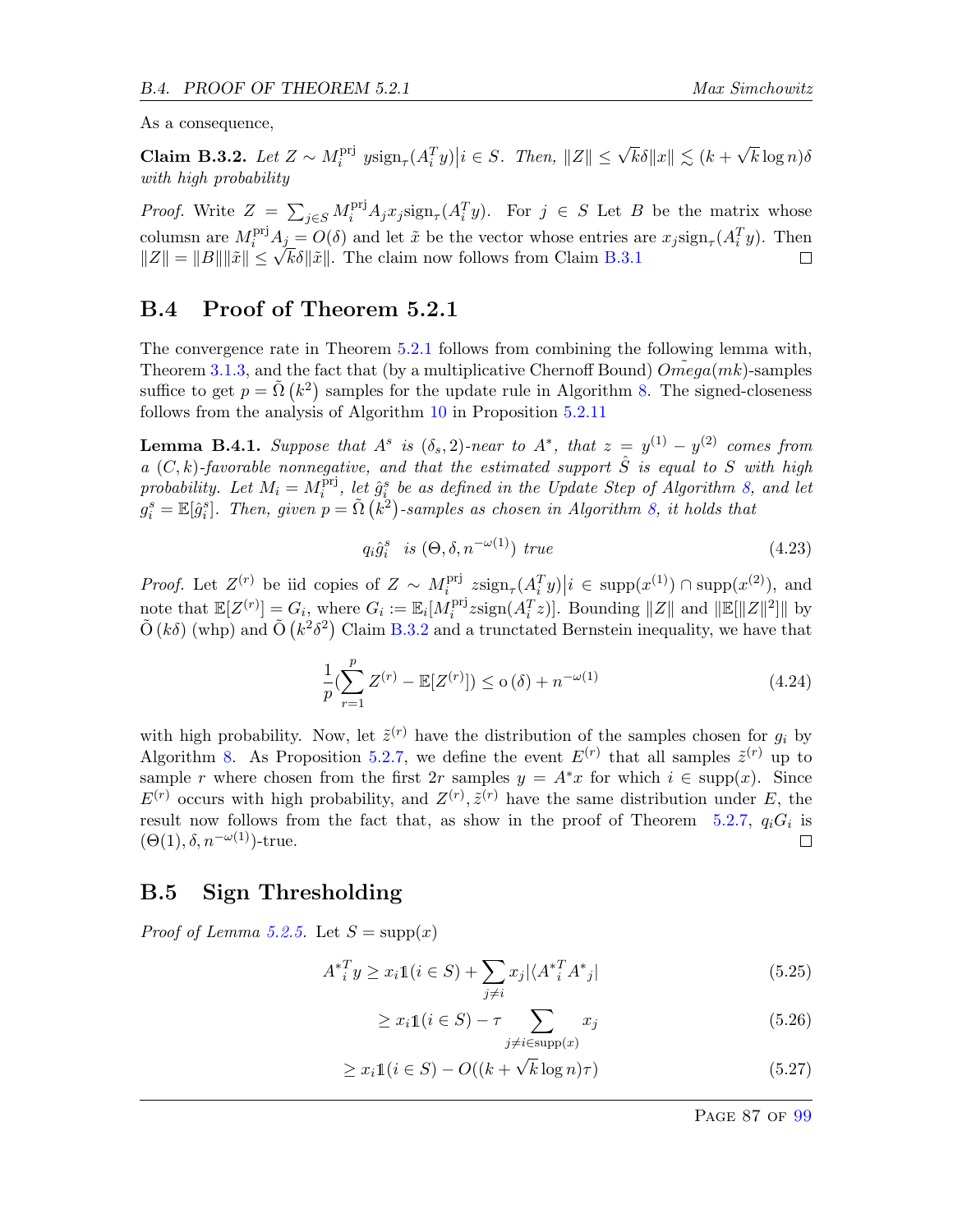with high probability using the subguassian concentration in Lemmas [C.1.1](#page-89-0) and [C.1.2,](#page-90-1) since

$$
\sum_{j \neq i \in S} x_j^{(2)} = \mathbb{E}[\sum_{j \neq i \in S} x_j] + \sum_{j \neq i \in S} [x_j - \mathbb{E}[x_j] \tag{5.28}
$$

$$
\lesssim k + \sqrt{k} \log n \tag{5.29}
$$

(5.30)

with high probability. For the second point, let  $w = A^*S v$ , and note that  $||w|| \leq 2||v||$  by the Gergorin circle Theorem. Hence,

$$
v^T y = w^T x_S \le ||w|| ||x_s|| \lesssim ||v|| (\sqrt{k} + \log n)
$$
 (5.31)

(5.32)

 $\Box$ 

by Lemma [B.3.1.](#page-86-1)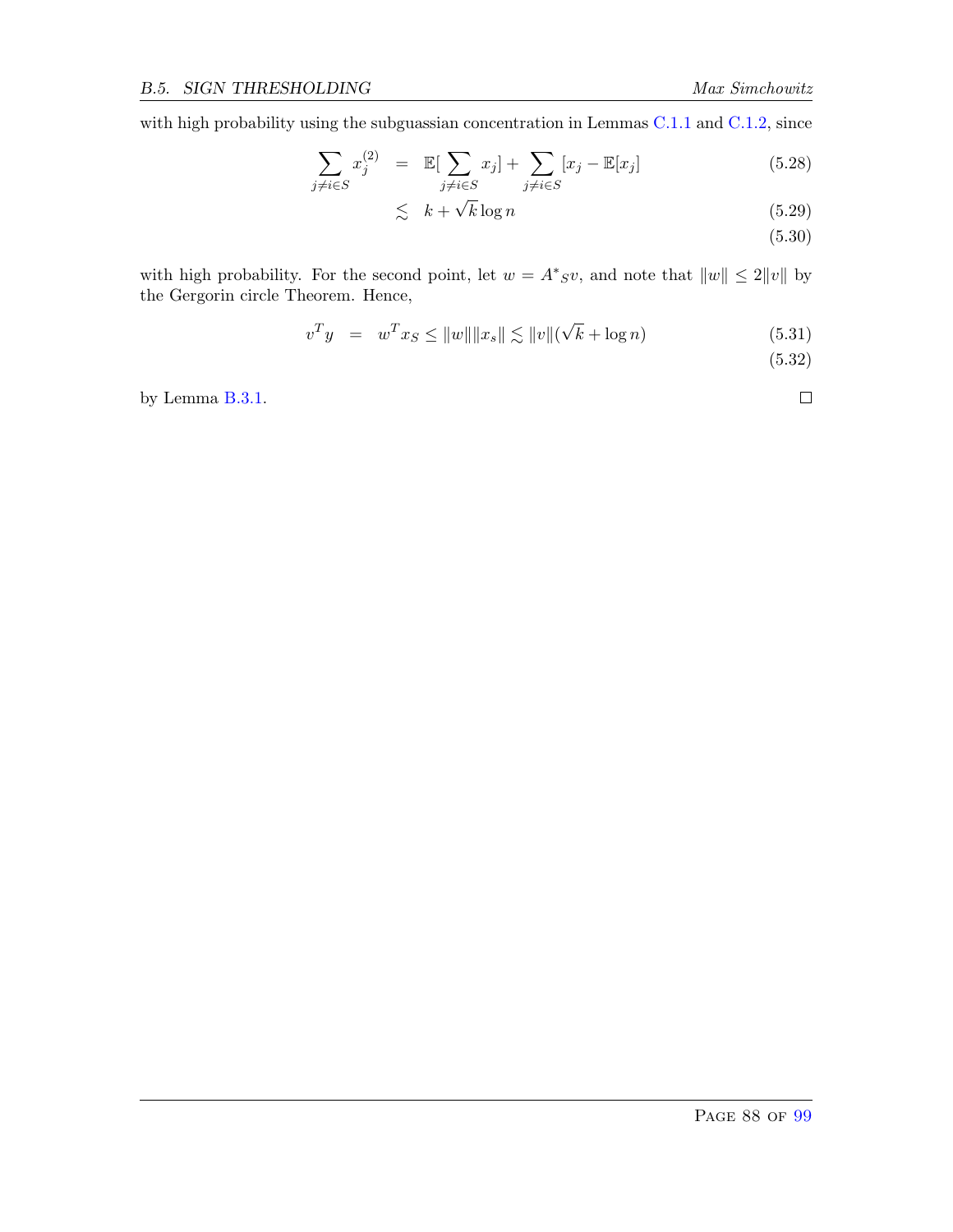## Appendix C

# Concentration and Anti-Concentration

#### C.1 Concentration of Measure

**Definition C.1.1** (Subgaussian Random Variable). We say that a random variable  $Z$  is  $\sigma^2$ -sub-Gaussian with variance proxy  $\sigma^2$  if, for all  $t \in \mathbb{R}$ , it satisfies the following bound on its generating function:

$$
\mathbb{E}[\exp(t(Z - \mathbb{E}(Z)))] \le \exp\left(\frac{\sigma^2 t^2}{2}\right) \tag{1.1}
$$

<span id="page-89-0"></span>Proposition C.1.1 (Tail and Moment Bounds for sub-Gaussian Random Variables). Let Z be a  $\sigma^2$  sub-Gaussian random variable. Then

$$
\Pr(Z - \mathbb{E}[Z] > \sigma t) \le \exp(-\frac{t^2}{2}) \quad \text{and} \quad \Pr(Z - \mathbb{E}[Z] < -\sigma t) \le \exp(-\frac{t^2}{2}) \tag{1.2}
$$

Moreover, for any  $k \in \mathbb{N}$ 

$$
\mathbb{E}[|Z - \mathbb{E}[Z]|] \le \sigma \tag{1.3}
$$

In particular,  $\mathbb{E}[|Z - \mathbb{E}[Z]|] \leq 2\sigma$ 

Proof. The first point is a standard result in concentration; see Chapter 1 in [Rigollet](#page-65-0) [\(2014\)](#page-65-0) for an in depth discussion. The second bound follows from the fact that  $\Box$ 

Proof.

$$
\mathbb{E}[|Z - \mathbb{E}[Z]|] = \int_{t=0}^{\infty} t \Pr(|Z - \mathbb{E}[Z]| > t) \le 2 \int_{t=0}^{\infty} \sigma t e^{-\frac{t^2}{2}} dt = 2\sigma \tag{1.4}
$$

The next proposition lists a few additional properties of subgaussian random variables. Again, we direct the curious reader to Chapter 1 in [Rigollet](#page-65-0) [\(2014\)](#page-65-0) for further details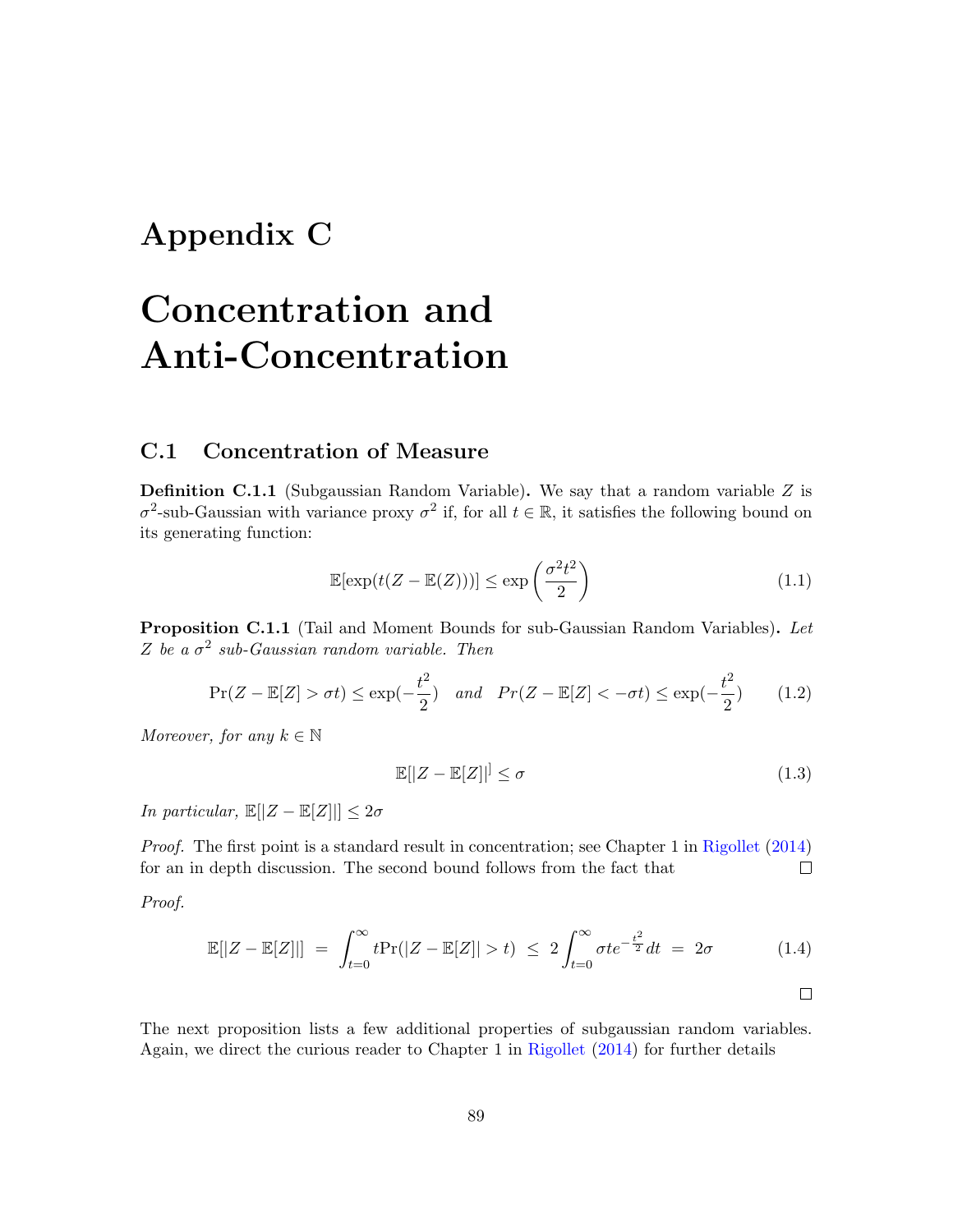<span id="page-90-1"></span>**Proposition C.1.2.** Let  $Z_1, \ldots, Z_n$  be a collection of independent  $\sigma_i^2$  random variables. Then

- 1.  $\sum_{i=1}^{n} Z_i$  is a  $\sum_i \sigma_i^2$ -subgaussian random variable.
- 2. Moreover generally,  $\sum_{i=1}^{n} a_i Z_i$  is a  $\sum_i a_i^2 \sigma_i^2$ -subgaussian random variable
- 3.  $\sup_{1 \leq i \leq n} Z_i / \sigma_i \leq \sqrt{2 \log(n/\delta)}$  with probability  $1 \delta$

The next proposition is indispensible when control the deviation of sums of bounded, vectorvalued random variables from their mean:

Proposition C.1.3 (Matrix Bernstein Inequality, Theorem 1.6 in [Tropp](#page-65-1) [\(2012\)](#page-65-1)). Let  $Z_1,\ldots,Z_p$  be independent  $m\times n$  matrices such that  $\|Z_i\|\leq R$  almost surely and  $\max\{\|\mathbb{E}[ZZ^T]\|,\|\mathbb{E}[Z^TZ]\|\}\leq R$  $\sigma^2$ . Then, with probability  $1-\delta$ , it holds that

$$
\|\frac{1}{p}\sum_{i=1}^{p}(Z_i - \mathbb{E}[Z_i])\| \lesssim \frac{R}{p}\log((n+m)/\delta) + \sqrt{\frac{\sigma^2\log((n+m)/\delta)}{p}}
$$
(1.5)

If  $Z_i$  are vectors instead of matrices, it suffices to choose  $\sigma^2 \geq \mathbb{E}[\|Z\|^2].$ 

As outlined in Section[Gamma Notation], we shall often need to control the expectations of the tails of random variables with super-polynomial decay. To this end, we introduce the following proposition:

<span id="page-90-0"></span>**Proposition C.1.4** (Tail Expectation Bound). Suppose that Z is a random variable such that  $Pr(||Z|| \ge R(\log(1/\delta))^C] \le 1-\delta$  for some constant  $c > 0$ , where  $R \le n^C$  for some  $C > 0$ . Then,

- 1. Let  $p \leq n^{O(\tau)}$ , and consider p iid copies  $Z_1, \ldots, Z_p$  of Z. Then, with probability  $1 - n^{-\log(n)}$ , it holds independently for each  $Z_i \lesssim R(\log n)^{2C}$ .
- 2. If  $\tilde{R} \ge R \log^{2c}(n)$ , then

$$
\|\mathbb{E}[Z\mathbb{1}(\|Z\| \ge \tilde{R})]\| \le \mathbb{E}[\|Z\|Ii(\|Z\| \ge \tilde{R})] = n^{-\omega(1)}\tag{1.6}
$$

3. If A is an event that occurs with probability  $n^{-\omega}(1)$ , then

$$
\|\mathbb{E}[Z\mathbb{1}_A]\| \le \mathbb{E}[\|Z\|\mathbb{1}_A] = n^{-\omega(1)}\tag{1.7}
$$

4. More generally, if  $X_1$  and  $X_2$  are random variables such that  $||X_1||, ||X_2|| \leq n^{C'}$  for some  $C' > 0$ , then

$$
\|\mathbb{E}[Z \cdot X_1] - \mathbb{E}[Z \cdot X_2]\| \le n^{-\omega(1)}\tag{1.8}
$$

Proof. The first and second point are a more precise statement of Lemma 45 in [Arora et al.](#page-63-0) [\(2015\)](#page-63-0). For the third point, set  $\tilde{R} = R \log^{2c}(n)$ . To prove the third point, let

$$
\|\mathbb{E}[Z\mathbb{1}_A]\| \le \mathbb{E}[\|Z\|\mathbb{1}_A] \tag{1.9}
$$

$$
= \mathbb{E}[\|Z\|1(\|Z\| \le \tilde{R})1_A] + \mathbb{E}[\|Z\|(\|Z\| \ge \tilde{R})] \tag{1.10}
$$

- $\leq \tilde{R} \Pr(\mathbb{1}_A) + \mathbb{E}[\|Z\| \mathbb{1}(\|Z\| \geq \tilde{R})]$  (1.11)
- $= n^{-\omega(1)}$  $-\omega(1)$  (1.12)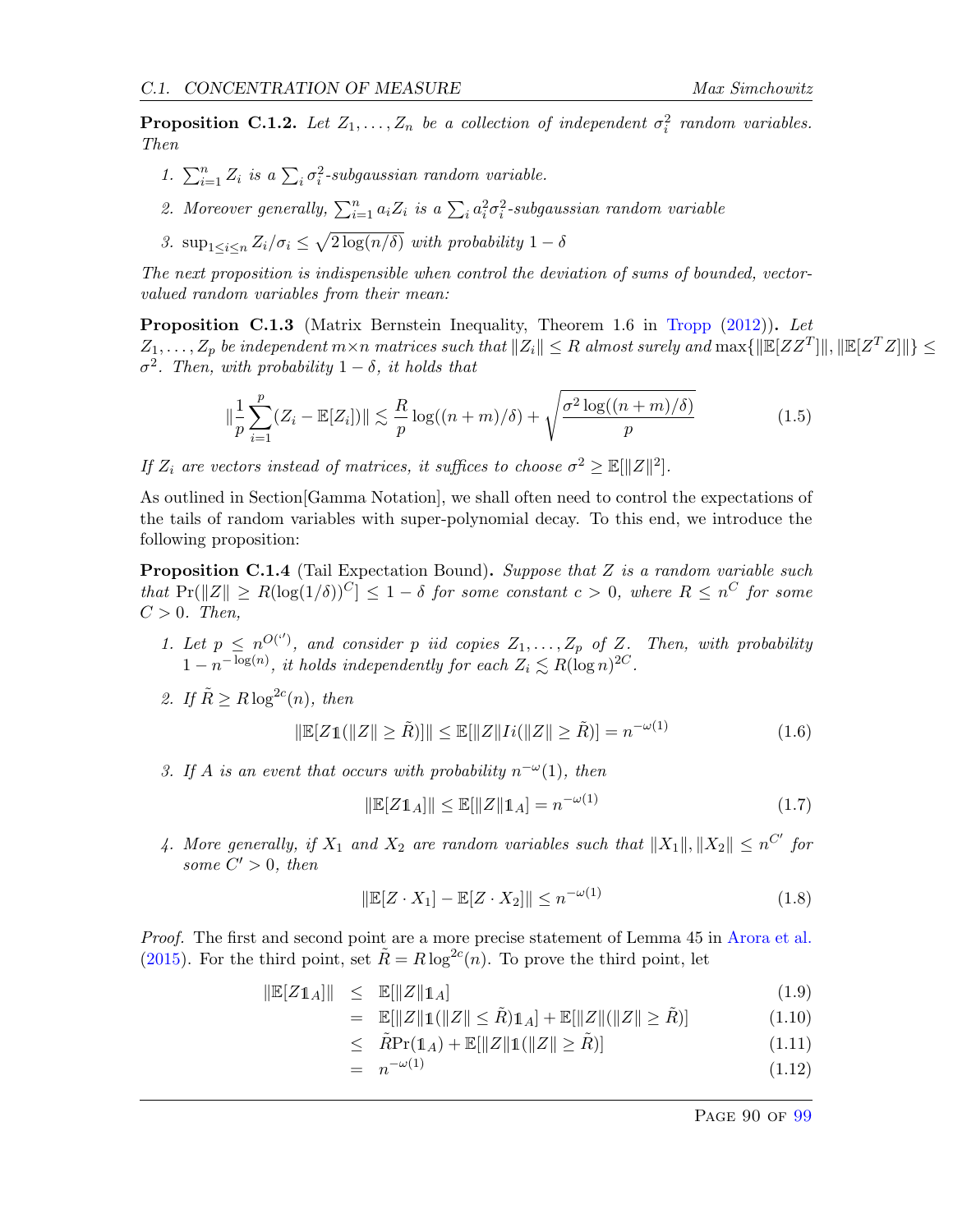The last point follows by letting A denote the event that  $X_1 \neq X_2$ , and noting that  $\|\mathbb{E}[Z(X_1 - X_2)]\| \leq n^{C'} \|\mathbb{E}[Z\mathbb{1}_A]\| \leq n^{C' - \omega(1)} = n^{-\omega(1)}.$  $\Box$ 

<span id="page-91-1"></span>**Lemma C.1.5** (Truncated Berstein Inequality). Let  $Z_1, \ldots, Z_p$  be independent  $m \times n$  matrices such that  $||Z_i||^2 \leq R$  with high probability and and  $\max\{||\mathbb{E}[ZZ^T]||, ||\mathbb{E}[Z^TZ]||\} \leq \sigma^2$ . Suppose as well that there is a  $C > 0$  for which  $Pr(||Z|| \ge R(\log(1/\delta))^{C}] \le 1 - \delta$ , where  $R = n^{O(1)}$  (say, the entries of Z are O(1)-subgaussian). Then with probability  $1 - \delta$ ,

$$
\|\frac{1}{p}\sum_{i=1}^{p}(Z_i - \mathbb{E}[Z_i])\| \lesssim \frac{R}{p}\log((m+n)/\delta) + \sqrt{\frac{\sigma^2\log((m+n)/\delta)}{p}} + n^{\omega(1)} \tag{1.13}
$$

If  $Z_i$  are vectors instead of matrices, it suffices to choose  $\sigma^2 \geq \mathbb{E}[\|Z\|^2].$ 

Proof. Write

$$
\frac{1}{p}\sum_{i=1}^{p}(Z_i1(|Z_i| \leq R) - \mathbb{E}[Z_i1(|Z_i| \leq R)]) + \frac{1}{p}\sum_{i=1}^{p}(\mathbb{E}[Z_i1(|Z_i| \leq R)] - \mathbb{E}[Z_i]) \tag{1.14}
$$

Applying Bernstein's inequality to  $\frac{1}{p} \sum_{i=1}^p (Z_i 1\mathbb{I}(|Z_i| \leq R) - \mathbb{E}[Z_i 1\mathbb{I}(|Z_i| \leq R)])$  gives

$$
\|\frac{1}{p}\sum_{i=1}^{p}(Z_i 1\mathbb{1}(|Z_i| \leq R) - \mathbb{E}[Z_i 1(|Z_i| \leq R)])\| \lesssim \frac{R}{p}\log(1/\delta) + \sqrt{\frac{\sigma^2 \log(1/\delta)}{p}} \tag{1.15}
$$

with high probability, while Part 3 of Lemma [C.1.4](#page-90-0) gives  $\|\frac{1}{n}\|$  $\frac{1}{p} \sum_{i=1}^{p} (\mathbb{E}[Z_i \mathbb{1}(|Z_i| \leq R)] \mathbb{E}[Z_i]) \leq n^{-\omega(1)}.$  $\Box$ 

#### C.1.1 Additional Bounds

To control the frequence of events, we use the following Proposition:

<span id="page-91-0"></span>**Proposition C.1.6** (Multiplicative Chernoff Bound for Bernoulli Random Variables). Let  $Z_1, \ldots, Z_n$  be independent random variables taking values in  $\{0,1\}$  for which  $\mathbb{E}[\sum_i Z_i] = \mu$ . Then

$$
\Pr(\sum_{i} Z_i \ge (1+\delta)\mu) \le e^{-\delta^2 \mu/2} \quad \text{and} \quad \Pr(\sum_{i} Z_i \le (1-\delta)\mu) \le e^{-\delta^2 \mu/3} \tag{1.16}
$$

Finally, the following lemma controls the norms of random subgaussian vectors:

<span id="page-91-2"></span>**Lemma C.1.7** (Theorem 1.15 in [Rigollet](#page-65-0) [\(2014\)](#page-65-0)). Suppose that  $Z = (Z_1, \ldots, Z_k)$  is a random vector whose entries are iid, have variance  $\sigma^2 = \Theta(1)$ , and are  $\sigma$ -subgaussian. Then

$$
||Z|| \le 4\sigma\sqrt{k} + 2\sigma\sqrt{2\log(1/\delta)}
$$
\n(1.17)

The previous lemma controls the quadratic form  $Z^{T}IZ$ . To control general qudratic forms, we have the Hanson-Wright inequality.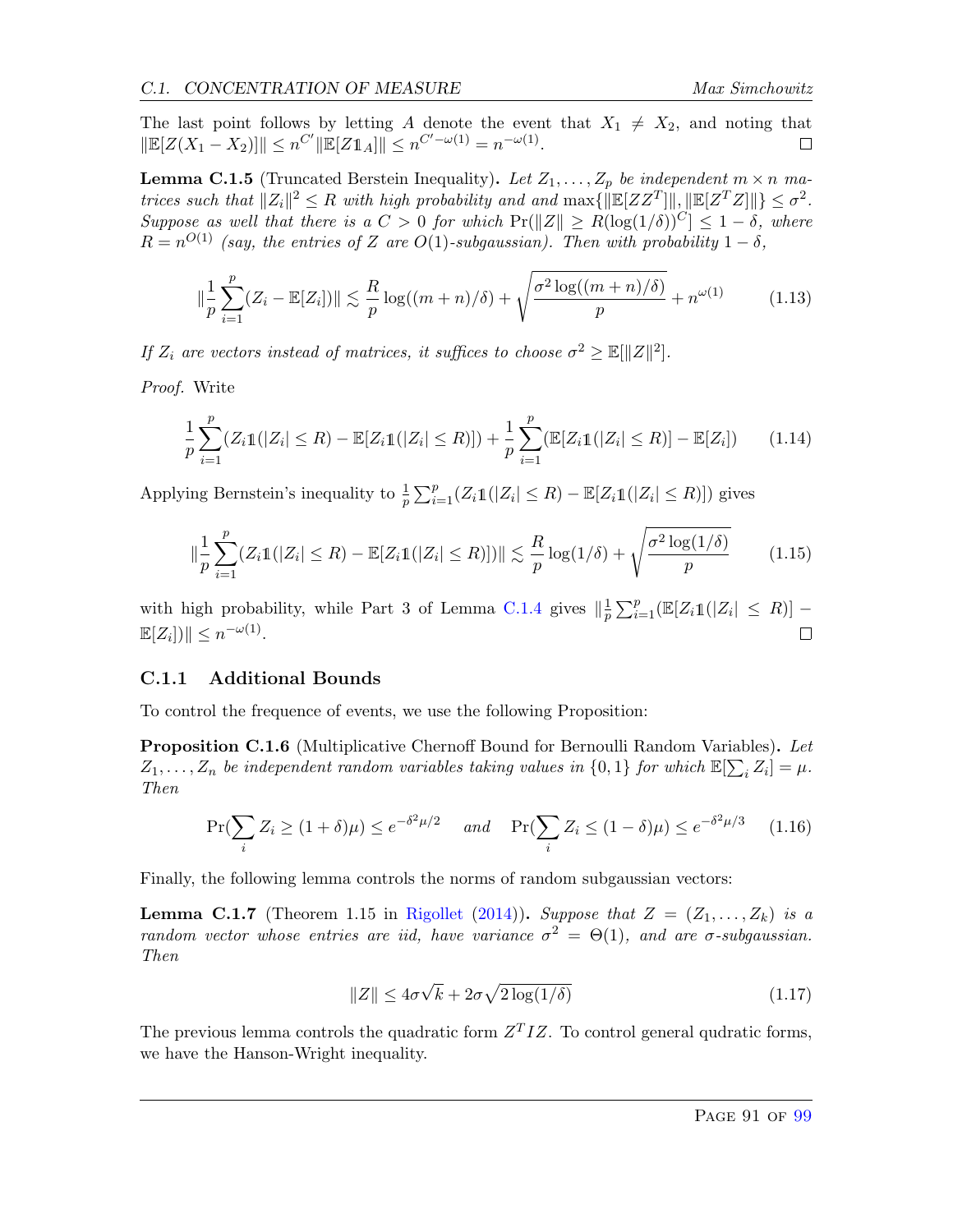<span id="page-92-0"></span>**Lemma C.1.8** (Hanson-Wright, Theorem 2.1 in [Rudelson and Vershynin\)](#page-65-2). Let A be a fixed  $m \times n$  matrix, and let  $Z = (Z_1, \ldots, Z_n)$  be a random with iid, mean-zero  $O(1)$ -subgaussian entries. Then with high probability,

$$
||AZ||_2 = \tilde{O}(||A||_F)
$$
\n(1.18)

For a more precise statement and a proof, see Theorem 2.1 in [Rudelson and Vershynin.](#page-65-2) Finally, we have the following bound on the difference between random covariance matrices and their expectations

**Lemma C.1.9** (Theorem 5.44 in [Vershynin](#page-65-3) [\(2010\)](#page-65-3)). Let A be an  $N \times n$  matrix whose rows are independent random vectors in  $\mathbb{R}^n$  with the common moment matrix  $\Sigma = \mathbb{E}[A_i A_i^T]$ , and let R be such that  $||A_i||_2 \leq R$  almost surely. Then for every  $t \geq 0$ , the following inequality holds with probability at least  $1 - n \exp(-ct^2)$ :

<span id="page-92-1"></span>
$$
\|\frac{1}{N}A^T A - \Sigma\| \le \max\{\}\tag{1.19}
$$

where  $\delta = t \sqrt{\frac{R}{N}}$  $\frac{R}{N}$  .

Using the sample truncation trick as in Lemma [C.1.5,](#page-91-1) we have

**Corollary.** Let A be an  $N \times n$  matrix whose rows are independent random vectors in  $\mathbb{R}^n$ with the common moment matrix  $\Sigma = \mathbb{E}[A_i A_i^T]$  and super-polynomial tails (i.e.  $O(n)$ subgaussian entries). Moreover, R be such that  $||A_i||_2 \leq R$  with high probability. Then

$$
\|\frac{1}{N}A^T A - \Sigma\| = \tilde{O}\left(\|\Sigma\|^{1/2} \delta, \delta^2\right) \tag{1.20}
$$

where  $\delta = t \sqrt{\frac{R}{N}}$  $\frac{R}{N}$  .

#### C.1.2 Incoherence of Random Matrices

**Proposition C.1.10.** Suppose that  $B \in \mathbb{R}^{n \times m}$  has entries uniform, iid entries which are have variance  $\sigma^2 = \Omega(1)$ , and are  $K^2 = O(1)$ -subgaussian. Then,  $A := B - \mathbb{E}[B]$  is  $\frac{\sigma \log(nm)}{\sqrt{n}}$ -incoherent with probability  $1 - (mn)^{-\omega(1)}$ .

*Proof.* First, let's bound  $|A_i^T A_j/||A_j||$  with high probability whenenver  $A_j \neq 0$ . To this end, let v be the random variable whose distribution is  $A_j/||A_j|| ||A_j|| \neq 0$ . Since  $v, A_j \perp A_i$ , it holds that and note that

$$
Pr(|A_i^T A_j/\|A_j\| > t\|\|A_j\| \neq 0) = Pr(|A_i^T v||v \neq 0)
$$
\n(1.21)

$$
= \mathbb{E}_v[\Pr(|A_i^T v| > t|v)] \tag{1.22}
$$

$$
\leq \mathbb{E}_v[\exp(-\frac{t^2}{2K^2})] \tag{1.23}
$$

$$
\leq \exp(-\frac{t^2}{2K^2}) \tag{1.24}
$$

Letting  $t =$ √  $\overline{2}K\sqrt{\log(1/\delta)}$  whenever  $A_j \neq 0$  with probability  $1-\delta$ .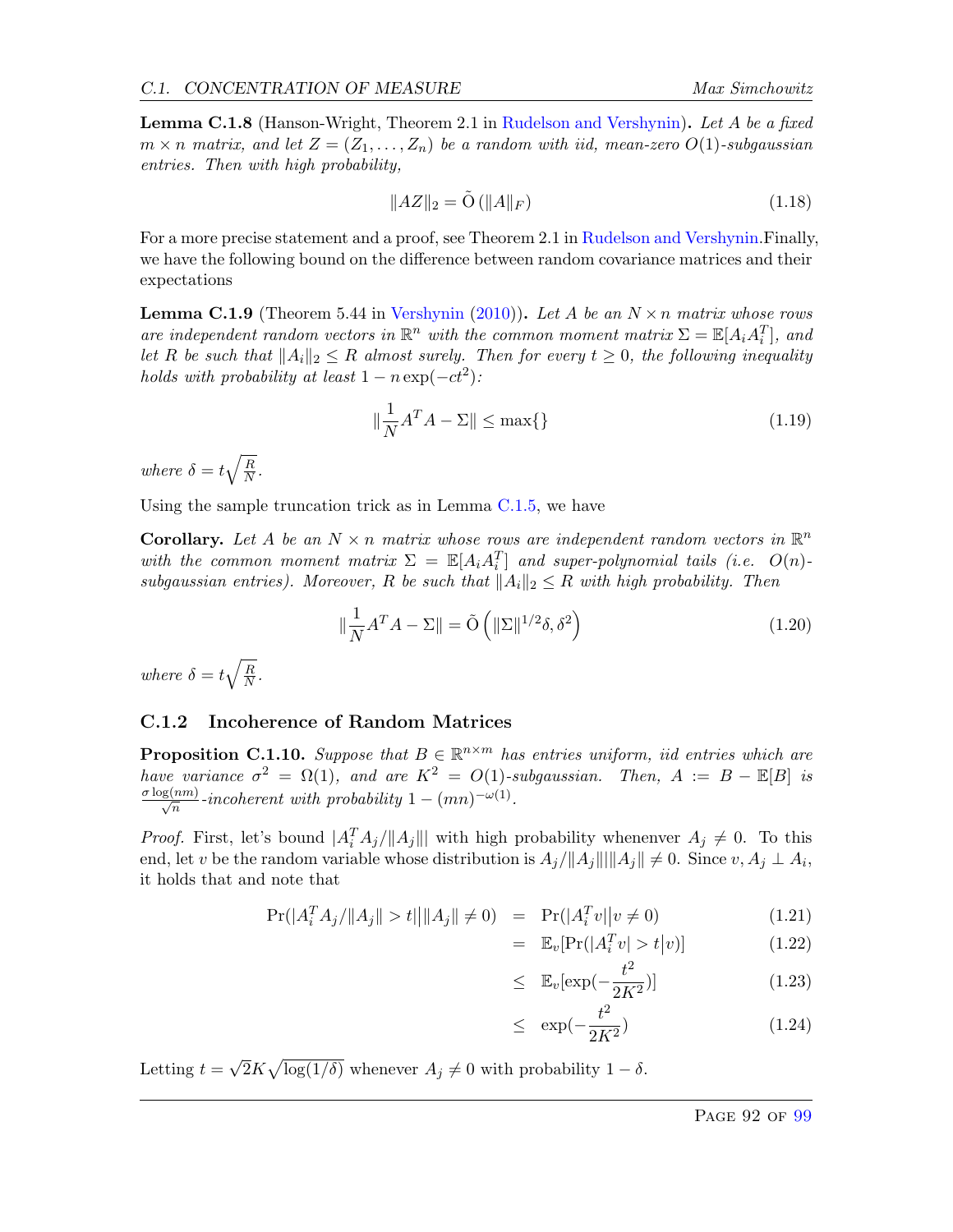Now we can wrap up. Using a vector Berstein bound, one can show that  $||A_i||, ||A_j|| \ge$  $\sqrt{n\sigma/2}$  with probability  $n^{-\omega(1)}$ , and so in fact  $|\cos(A_i, A_j)| \leq \frac{2K\sqrt{\log(1/\delta)}}{\sigma\sqrt{n}}$  $\frac{\sqrt{\log(1/\theta)}}{\sigma\sqrt{n}}$  with probability  $1-\delta-n^{-\omega(1)}$ . Setting  $\delta=(mn)^{-\log(mn)}$  and taking a union bound over all pairs of columns concludes the proof.  $\Box$ 

Remark. By sacrificing log factors in the incoherence, we place weaker assumptions on the tails of the entries of B. Indeed, we only really require that there is some  $R = O(1)$  and  $C = O(1)$  for which  $Pr(B_{i,j} \ge R \log(1/\delta)^C) \le \delta$ .

#### C.2 Anti-Concetration of Measure

In what follows, we show how the  $\rho$ -smoothness anti-concentration assumption can be turned into an "non-correlation" result about quantities which depend on certain  $\rho$ -smooth variables more heavily than others. In what follows, let  $Z_1, \ldots, Z_n$  be independent real valued random variables for which there exists a constant  $\rho > 0$ , such that for any set  $S \subset \mathbb{R}$ ,  $Pr(Z_i \in S) \le \rho \cdot vol(S)$  for all  $i \in [n]$ . We will also fix a vector  $a \in \mathbb{R}^n$ , and define the random variables  $Y_i = a_i Z_i$ .

Here, the notation vol(S) denotes the Lebesque measure of the set S. For any  $u \in \mathbb{R}^n$ , we will use the notation  $S - u = \{w \in \mathbb{R} : w + u \in S\}$  and  $uS = \{w \cdot u : w \in S\}$ . Note that  $vol(S) = vol(S - u)$  for all  $u \in \mathbb{R}^n$ , and  $vol(uS) = uvol(S)$ . These insights give the following Lemma

<span id="page-93-0"></span>**Lemma C.2.1.** Let  $\{Z_i\}_{1\leq i\leq n}$  be independent, real random variables. Then

- 1. If any  $Z_i$  is  $\rho_i$ -smoothly distributed, then  $\sum_i Z_i$  is  $\rho_i$ -smoothly distributed for all  $i \in$  $[n]$ .
- 2. If each  $Z_i$  is  $\rho$ -smoothly distributed, then each  $a_i Z_i$  is  $\rho_i/|a_i|$  smoothly distributed.
- 3. If each  $Z_i$  is  $\rho$ -smoothly distributed, then  $\sum_{i=1}^n a_i Z_i$  is  $\rho_i/|a_i|$  for any  $i \in [m]$

*Proof.* For the first point, it suffices to prove that  $\sum_i Z_i$  is  $\rho_1$ -smoothly distributed:

$$
\Pr(\sum_{i=1}^{n} Z_i \in S) = \Pr(Z_1 \in S - \sum_{i \ge 2} Z_i) \le \rho_1 \text{vol}(S - \sum_{i \ge 2} Z_i)) \le \rho_1 \text{vol}(S)
$$

For the second point,

$$
Pr(a_i Z_i \in S) = Pr(Z_i \in \frac{1}{a_i} \cdot S) \le \rho vol(\frac{1}{a_i} \cdot S) = \frac{\rho}{|a_i|}
$$

The third point follows by combining the two.

As a consequence, we have our first non-correlation result about the difference between the sign-threshold of the sum of two  $\rho$ -smooth random variables  $Y_1 + Y_2$ , and the sign-threshold of only  $Y_1$  alone: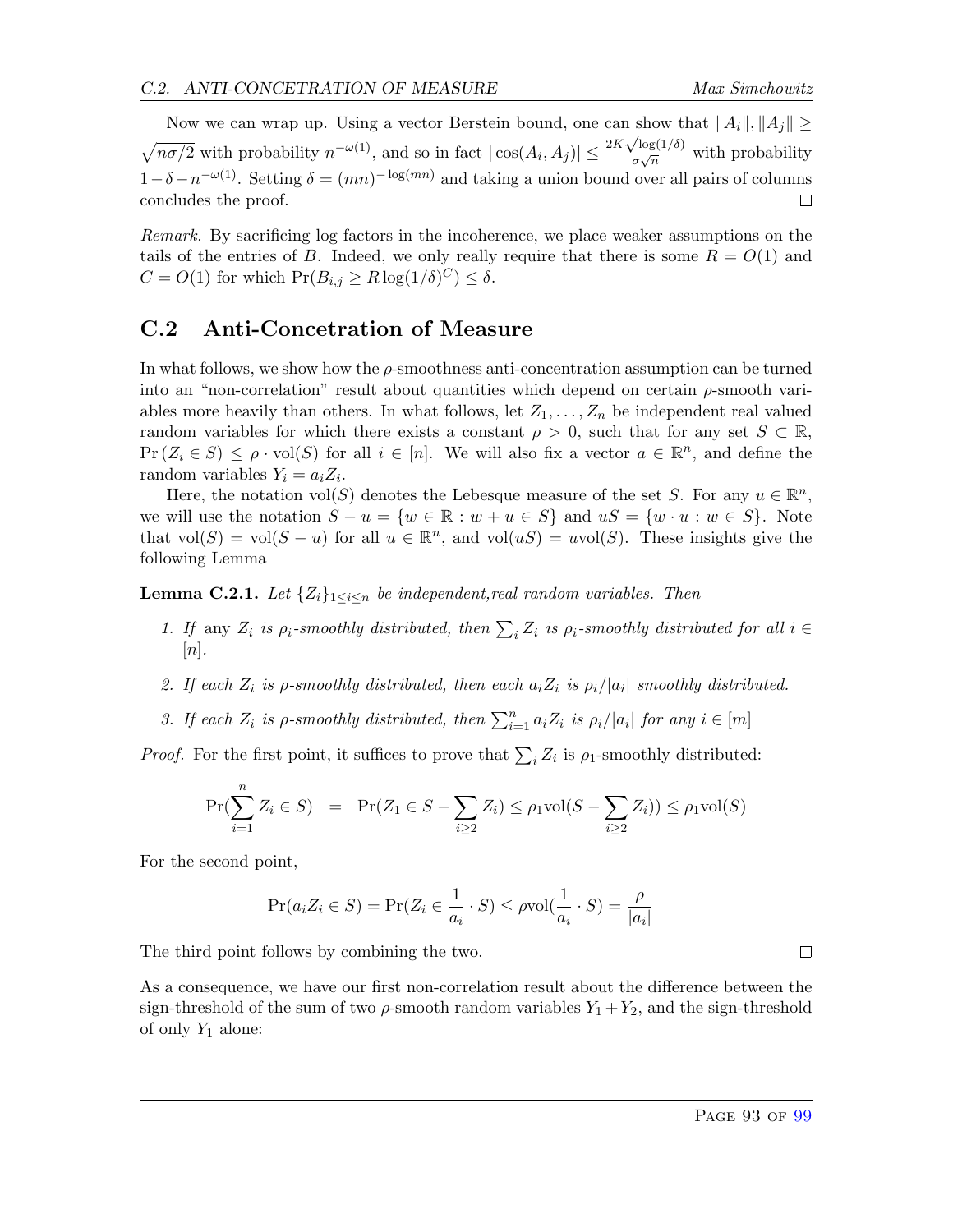**Proposition C.2.2.** Suppose that  $Y_1, Y_2$  are two, independent real valued random variables and that there is a constant  $\rho$  such that  $Pr(Y_1 \in S) \le \rho vol(S)$  for all Borel sets  $S \subset \mathbb{R}^n$ . Then,

$$
\mathbb{E}\left[|\text{sign}_{\tau}(Y_1) - \text{sign}_{\tau}(Y_1 + Y_2)|\,|Y_2\right] \le 4\rho|Y_2|\tag{2.25}
$$

where the factor of 4 can be replaced with  $2 \text{ if } |Y_1| \leq 2\tau \text{ almost surely. Similarly,}$ 

$$
\mathbb{E}\left[\left|\text{thres}_{\tau}(Y_1) - \text{thres}_{\tau}(Y_1 + Y_2)\right|\big|Y_2\right] \le 2\rho|Y_2|\tag{2.26}
$$

Proof. We prove the first point; the second follows similarly. The key idea is to define the sets

$$
U_{\tau}^{+}(t) := [-\tau - |t|, \tau] \cup [\tau - |t|, \tau] \text{ and } U_{\tau}^{-}(t) := [-\tau, -\tau + |t|] \cup [\tau, \tau + |t|] \tag{2.27}
$$

We now state the two crucial, though rather self evident properties of  $U^{\pm}_{\tau}$  and  $U^{\tau}-$ 

- 1.  $vol(U_{\tau}^{+}(t)) = vol(U_{\tau}^{-}(t)) = 2|t|$
- 2. Given two random variables  $Y_1, Y_2$ , it holds that  $\text{sign}_{\tau}(Y_1 + Y_2) \neq \text{sign}_{\tau}(Y_1)$  only when  $Y_2 > 0 \wedge Y_1 \in U^+_\tau(Y_2)$  or  $Y_2 < 0 \wedge Y_1 \in U^-_\tau(Y_2)$ .

Stated otherwise,  $\text{sign}_{\tau}(Y_1+Y_2) \neq \text{sign}_{\tau}(Y_1)$  only when  $Y_1$  lies in a set of volume proportional to Y<sub>2</sub>. Indeed, since  $|\text{sign}_{\tau}(Y_1) - \text{sign}_{\tau}(Y_1 + Y_2)| \leq 2$  (less than 1 if  $Y_1 \leq 2\tau$  almost surely), we have that

$$
|\text{sign}_{\tau}(Y_1) - \text{sign}_{\tau}(Y_1 + Y_2)| \leq 2\mathbb{1} (Y_2 > 0 \vee Y_1 \in U_{\tau}^+(Y_2) | Y_2) + 2\mathbb{1} (Y_2 < 0 \vee Y_1 \in U_{\tau}^-(Y_2) | Y_2)
$$

Thus

<span id="page-94-0"></span>
$$
\mathbb{E} \left[ |\text{sign}_{\tau}(Y_1) - \text{sign}_{\tau}(Y_1 + Y_2)| |Y_2| \right] \n\leq 2 \Pr(Y_2 > 0 \vee Y_1 \in U_{\tau}^+(Y_2) | Y_2) + 2 \Pr(Y_2 < 0 \vee Y_1 \in U_{\tau}^-(Y_2) | Y_2) \n= 21 (Y_2 > 0) \Pr(Y_1 \in U^+(Y_2) | Y_2) + 21 (Y_2 < 0) \Pr(Y_1 \in U^-(Y_2) | Y_2) \n\leq 2\rho \left\{ 1(Y_2 > 0) \text{vol}(U^+(Y_2)) + 1(Y_2 < 0) \text{vol}(U^-(Y_2)) \right\} \n= 4\rho |Y_2|
$$
\n(2.28)

If  $Y_1 \leq 2\tau$  almost surely, then  $|\text{sign}_{\tau}(Y_1) - \text{sign}_{\tau}(Y_1 + Y_2)| \leq 1$  almost surely, which would yield a factor of 4 instead of 2 in the last line of Equation [2.28](#page-94-0)  $\Box$ 

We can state the previous proposition in a slightly easier-to-use form:

**Corollary.** Let  $Z_1, \ldots, Z_k$  be real random variables such that  $Z_1 \perp (Z_2, \ldots, Z_k)$ , and  $Z_1$ is  $\rho$ -smoothly distributed. Then, for any measurable function  $f(\cdot)$  and any  $\tau \in \mathbb{R}$ , and any vector  $a \in \mathbb{R}^k$ , it holds that

$$
\mathbb{E}\left[|f(Z_1)|\left|\operatorname{sign}_{\tau}(\sum_{i\neq 2}^n a_r Z_r) - \operatorname{sign}_{\tau}(\sum_{i=1}^k a_i Z_i)\right|\right] \leq 4\rho \left|\frac{a_2}{a_1}\right| \mathbb{E}\left[|Z_2 f(Z_2)|\right] \tag{2.29}
$$

If in addition  $a_1 Z_1 \leq 2\tau$  almost surely, or if the  $\text{sign}_{\tau}$  functions are replaced with thres<sub> $\tau$ </sub>, then the factor of 4 can be replaced by a factor of 2 in the above display.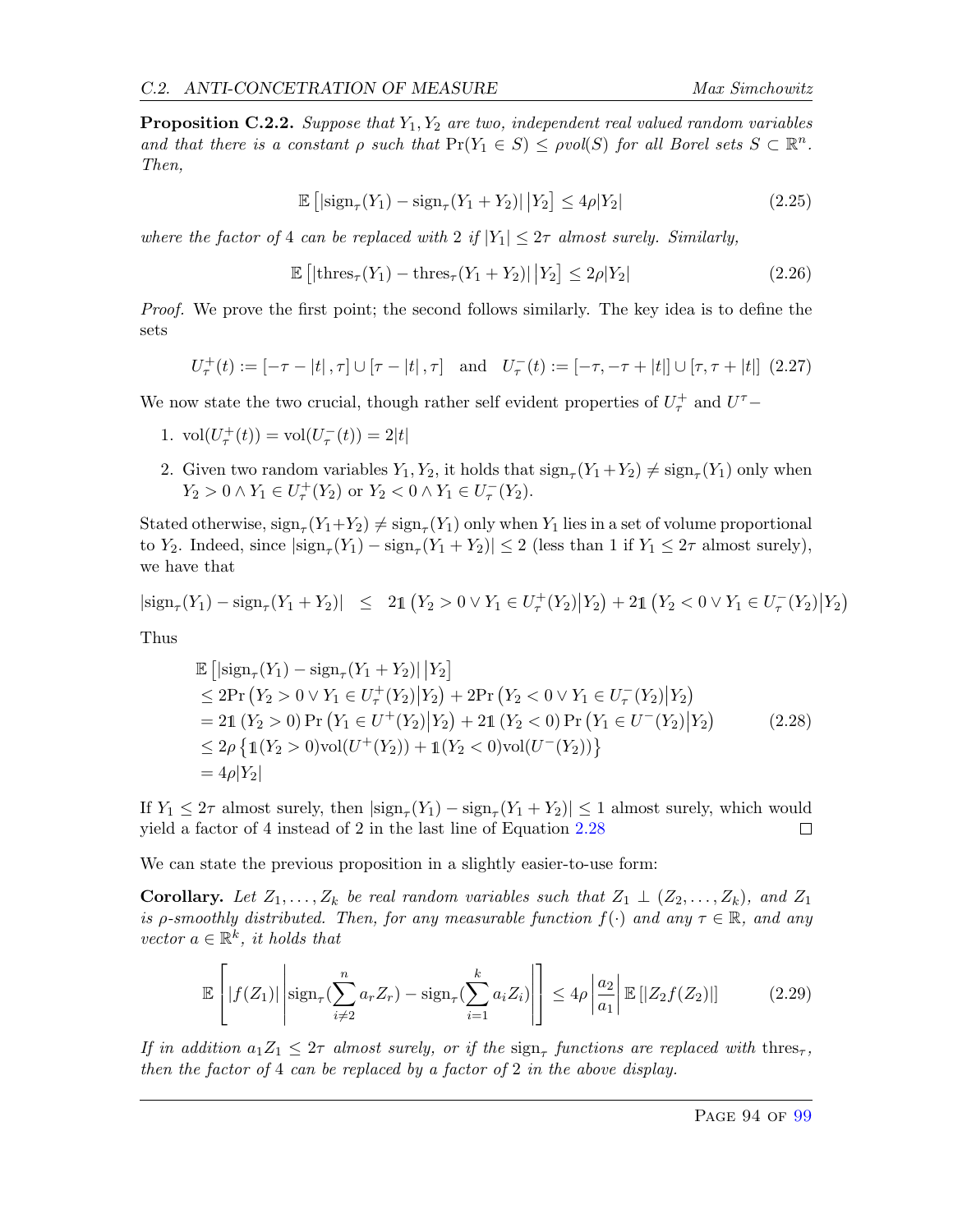*Proof.* Let v be the random vector  $(Z_3, ..., Z_k)$ . Now, let  $Y_1 = a_1 Z_1 + \sum_{i>2} a_i Z_i$  and  $Y_2 = a_2 Z_2$ . Note that, conditioned on v,  $Y_1 = a_1 Z_1 + c(v)$ , where  $c(v) = \sum_{i>2} a_i Z_i$  is constant. Hence  $Y_1$  is  $a_1\rho$ -smoothly distributed by Lemma Lemma [C.2.1,](#page-93-0) and  $Y_1, Y_2|v$ . Hence,

$$
\mathbb{E} [|\text{sign}_{\tau}(Y_1) - \text{sign}_{\tau}(Y_1 + Y_2)| | Z_2, Z_3, \dots, Z_k] = \mathbb{E} [|\text{sign}_{\tau}(Y_1) - \text{sign}_{\tau}(Y_1 + Y_2)| | v] \n\leq 4\rho |Y_1|/|a_1| = 4\rho |a_2/a_1||Z_2||Z_2, v =
$$

Hence, taking the expectation over  $Z_2, \ldots, Z_k$  gives

$$
\mathbb{E}\left[f(Y_2) \left| \operatorname{sign}_{\tau}(Y_1) - \operatorname{sign}_{\tau}(Y_1 + Y_2) \right|\right]
$$
\n
$$
= \mathbb{E}_{Z_2, \dots, Z_k} \left[ \left| \operatorname{sign}_{\tau}(Y_1) - \operatorname{sign}_{\tau}(Y_1 + Y_2) \right| \middle| Z_2, Z_3, \dots, Z_k \right]
$$
\n
$$
\leq \mathbb{E}_{Z_2, \dots, Z_k} \left[ 4\rho |a_2/a_1| |Z_2| \right]
$$
\n
$$
= 4\rho |a_2/a_1| f(Z_2) |Z_2|
$$

We conclude this section with a self-evident proposition which controls the expectation of  $\rho$ -smooth quanties over sets of small volumes:

<span id="page-95-0"></span>**Proposition C.2.3** (Expectation of  $\rho$ -Smooth quantities over sets of small volume). Suppose that Z is  $(C, \rho)$ -smooth and that  $\tau \leq C$ . Then,

$$
\left|\mathbb{E}[f(Z)\mathbb{1}(Z \le \tau)]\right| \le 2\tau\rho \max_{t \in [-\tau,\tau]} |f(Z)| \tag{2.30}
$$

In particular,

$$
\mathbb{E}[|Z|^k \mathbb{1}(Z \le \tau)] \le 2\rho \tau^{k+1} \tag{2.31}
$$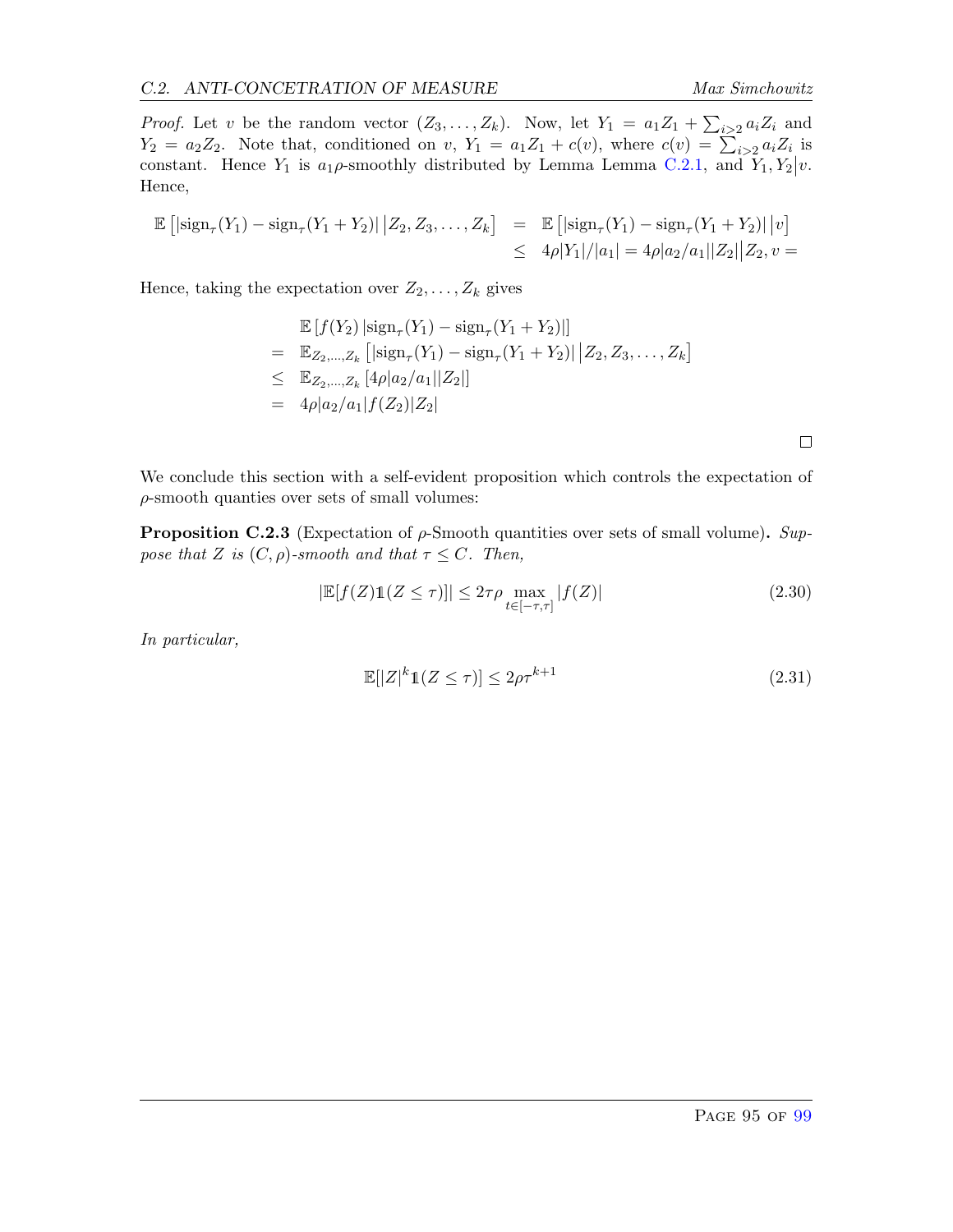## Appendix D

## Linear Algebra

#### D.1 Projections onto Span of Incoherent Vectors

In what follows, let  $A \in \mathbb{R}^{m \times n}$  be a  $\mu$ -incoherent matrix with unit norm columns. For a subset  $S \subset [m]$ , let  $A_S$  denote the matrix whose columns are the columns of A indexed by the elements of S. Let  $Q_S$  denote the projection onto  $\mathcal{V}_S$ , and let  $P_S = I - Q_S$  denote the projection on  $\mathcal{V}_S^{\perp}$ . The following Lemma shows that, if the columns of A are sufficiently incoherent, then  $A_S A_S^T$  looks like an orthogonal projection:

<span id="page-96-3"></span>**Lemma D.1.1.** If  $|S| = k$ , then

<span id="page-96-0"></span>
$$
\left(1 - \frac{\mu(k-1)}{\sqrt{n}}\right) Q_S \preceq A_S A_S^T \preceq \left(1 + \frac{\mu(k-1)}{\sqrt{n}}\right) Q_S \tag{1.1}
$$

and

<span id="page-96-1"></span>
$$
\left\| A_S^{\dagger} \right\|^2 = \left\| \left( A_S^T A_S \right)^{\dagger} \right\| \le \left( 1 - \frac{\mu(|S| - 1)}{\sqrt{n}} \right)^{-1} \tag{1.2}
$$

More generally, if  $\sigma_{\min}(A_S) \geq c$ , then  $Q_S \preceq c^{-2} A_S A_S^T$ .

*Proof.* Since  $|S| = k$ , we may write  $A_S A_S^T = U \Sigma U^T$  where  $\Sigma \in \mathbb{R}^{k \times k}$  is diagonal and nonnegative, and  $U \in \mathbb{R}^{n \times k}$  is orthogonal. Then  $(\min_i \Sigma_{ii}) U U^T \preceq A_S A_S^T \preceq (\max_i \Sigma_{ii}) U U^T$ . This proves the more general result when  $\|\sigma_{\min}(A_S)\| \geq c$ .

For the specific case, we have that the same column space and  $U$  is orthogonal, it follows that  $UU^T = Q_S$ . On the other hand,  $||A_S^{\dagger}$  $\mathcal{L}_S^{\dagger}$ ||<sup>2</sup> = || $(A_S^T \overline{A}_S)^{\dagger}$ || =  $(\min_i \Sigma_{ii})^{-1}$ . Hence, both Equation [1.1](#page-96-0) and Eqution [1.2](#page-96-1) will follow once we show that the entries of  $\Sigma$ , or equivalently, the squares of the top  $k$  singular values of  $A<sub>S</sub>$ , lie in the interval

<span id="page-96-2"></span>
$$
\left[1 - \frac{\mu(k-1)}{\sqrt{n}}, 1 + \frac{\mu(k-1)}{\sqrt{n}}\right]
$$
\n(1.3)

It suffices to show that the eigenvalues of  $M := A_S^T A_S$  lie in the above interval. To this end, we apply the Gershgorin circle theorem to M.  $M_{ii} = \langle A_i, A_i \rangle = 1$ , let  $|M_{i,j}| = |\langle A_i, A_j \rangle| \le$ we apply the Gershgorm three theorem to  $M$ .  $M_{ii} = \langle A_i, A_i \rangle = 1$ , let  $|M_{i,j}| = |\langle A_i, A_j \rangle| \ge$ <br> $\mu/\sqrt{n}$ , and thus  $\sum_j |M_{i,j}| \le (k-1)\mu/\sqrt{n}$ . By the Gershgorin Circle Theorem, it holds that the eigenvalues of  $A_S^T A_S$  lie in complex disks of radius no more than  $\frac{(k-1)\mu}{\sqrt{n}}$  around  $||A_i||^2$ (which is 1 in the simple case, and lie in  $[c, C]$  in the general case]. But  $A_S^T A_S$  is self adjoint, so its eigenvalues are real hence each lies in the interval given by Equation  $1.3$  $\Box$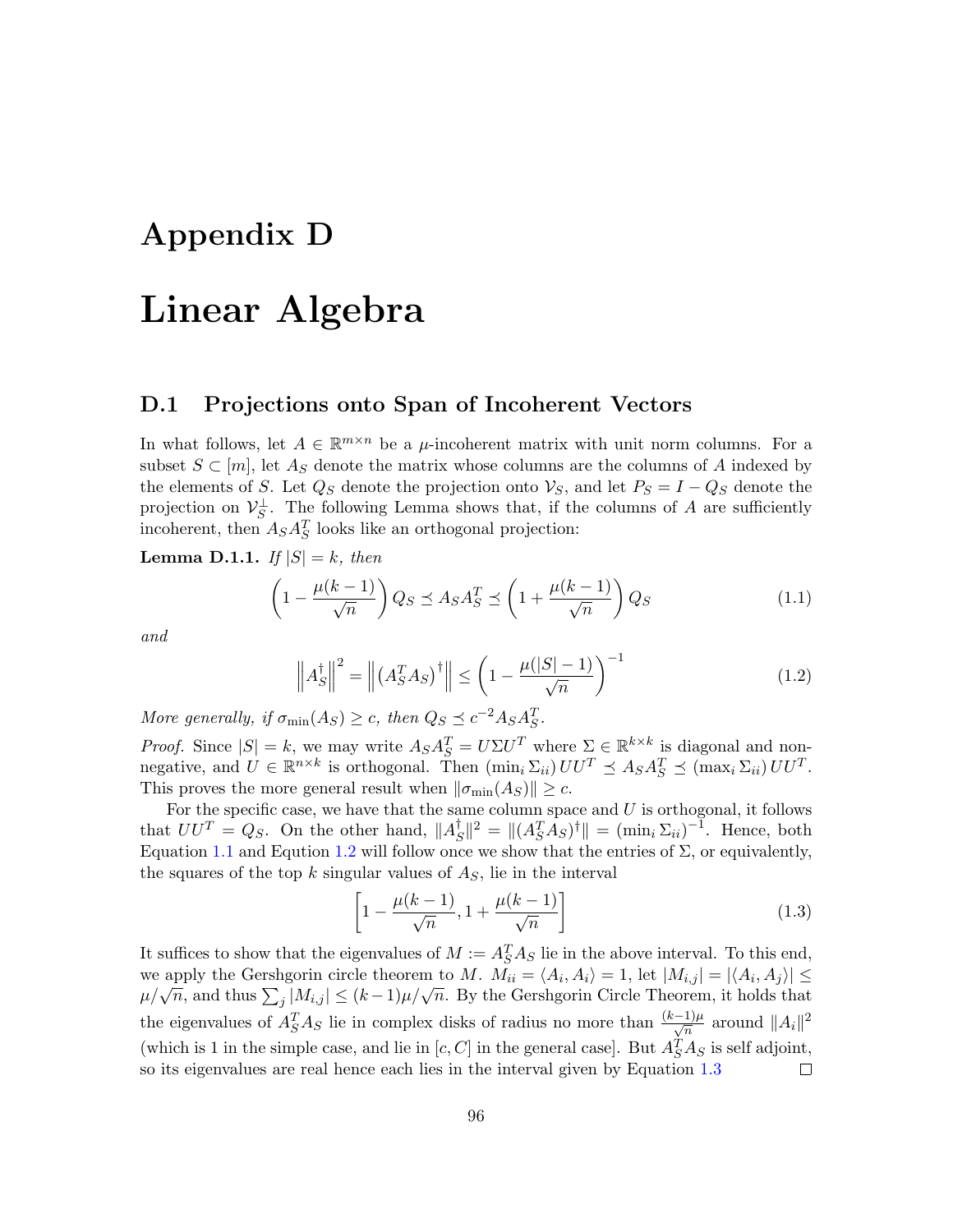*Remark.* The incoherence assumption in Lemma  $D.1.1$  is absolutely indispensible. Indeed, consider the matrix

$$
A = \begin{bmatrix} 1 & 1 \\ 0 & \epsilon \end{bmatrix} \tag{1.4}
$$

for some  $\epsilon > 0$ . Then A is nonsingular, and consequently Proj<sub>A</sub> is just the identity. However, for some  $\epsilon > 0$ . Then A is nonsingular, and consequently  $\text{Proj}_A$  is just the identity. However, one can check that top singular value of A is at least  $\sqrt{2}$ , while the bottom singular value of A is no more than  $\epsilon$ . This has an algorithmic implication: unless if a dictionary A is an estimate of a true dictionary  $A^*$ , then it is more numerically stable to use  $AA^T$  over  $Proj_A$ in projection pursuit algorithms.

Next, we establish some elementary properties of the projection matrices  $P_S$  and  $Q_S$ 

<span id="page-97-0"></span>Lemma D.1.2. The following hold:

- 1. If  $V \subset S$ , then  $P_S$  commutes with  $P_V$  and  $Q_S$  commutes with  $Q_V$
- 2. If  $V \subset S$ , then  $P_S P_V = P_V P_S = P_S$
- 3.  $Q_V Q_S = P_V (Q_V Q_S) P_V$
- 4.  $A_V^T P_V = 0$  and  $Q_V P_V = 0$

*Proof.* For the first point,  $V \subset S \implies V_V \subset V_S$ , and  $V_S^{\perp} \subset V_V^{\perp}$ . The result now follows form that fact that if  $V \subset W$  are two subspaces, then Proj<sub>V</sub> and Proj<sub>W</sub> commute. The second point follows from the fact that if  $\mathcal{V} \subset \mathcal{W}$  are two subspaces, then  $\text{Proj}_{\mathcal{V}}\text{Proj}_{\mathcal{W}} = \text{Proj}_{\mathcal{V}}$ , and the commutativity established in the first point. From the first result, we may write  $P_S - P_V = Q_V - Q_S$ , while also,  $P_S - P_V = P_V (P_S - P_V) P_V = P_V (Q_V - Q_S) P_V$  so that  $Q_V - Q_S = P_V(Q_V - Q_S)P_V$ . To show that  $A_V^T P_V = 0$ , note that for any  $x \in \mathbb{R}^n$ ,  $P_v x$ is perpendicular to all of the columns of  $A_V$ , and hence  $A_V^T P_V x = \sum_{j \in V} \langle A_j, P_v x \rangle = 0$ .  $Q_V P_V = Q_V^T P_V = 0$  for precisely the same reason.  $\Box$ 

We are now ready to prove Theorem [4.1.5,](#page-39-0) which we restate here:

**Theorem D.1.3** (Restatement of Theorem [4.1.5\)](#page-39-0). If  $\sigma_{\min}(A_S) \geq c$  then

$$
Q_S - Q_V \le c^{-2} P_V (A_{S-V} A_{S-V}^T) P_V
$$
\n(1.5)

as long as  $c > 0$ .

Proof of [4.1.5.](#page-39-0) Using Lemma [D.1.2](#page-97-0) parts 3 and 4, Lemma [D.1.1,](#page-96-3) and then Lemma D.1.2 part 4 again, we have

$$
Q_S - Q_V = P_V(Q_S - Q_V)P_V
$$
  
\n
$$
= P_V Q_S P_V
$$
  
\n
$$
\leq K \cdot P_V(A_S A_S^T) P_V
$$
 by Lemma D.1.1  
\n
$$
= K \cdot P_V(A_{S-V} A_{S-V}^T + A_V A_V^T) P_V
$$
  
\n
$$
= K \cdot P_V(A_{S-V} A_{S-V}^T) P_V
$$
  
\n(1.6)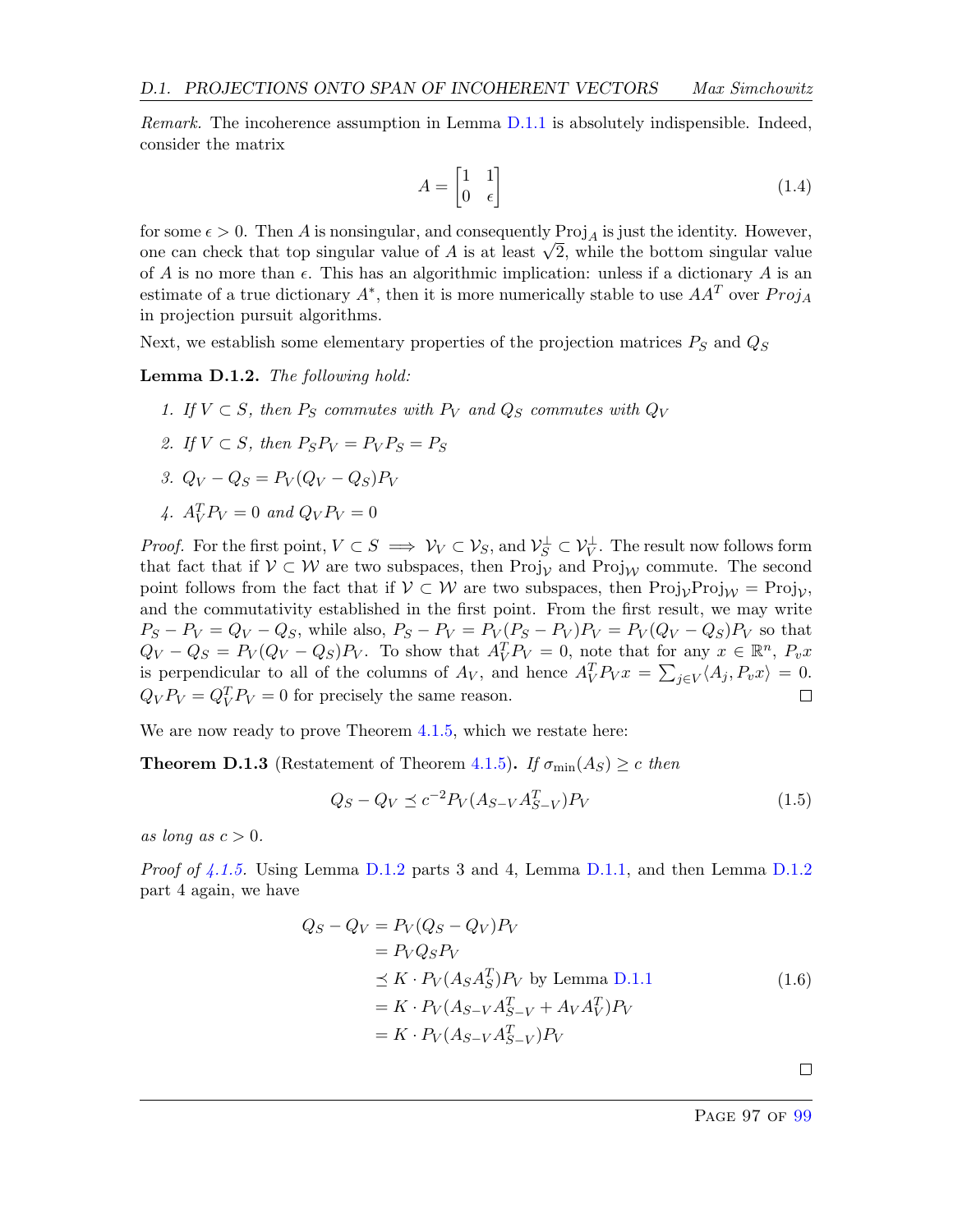#### D.2 General Purpose Bounds

**Claim D.2.1.** Let  $v_1, \ldots, v_k \in \mathbb{R}^n$  be fixed vectors of norm no more than  $\delta$ , and let  $u \in \mathbb{R}^k$ be a random vector. Then  $\mathbb{E}[\|\sum_i u_i v_i\|^2] \leq \delta^2 \|\mathbb{E}[uu^T]\|_{l_1}$ , where  $\|\cdot\|_{l_1}$  is the  $l_1$  norm of the matrix viewed as a vector in  $\mathbb{R}^{k^2}$ .

*Proof.* For a matrix  $S \in \mathbb{R}^{k \times k}$ , let  $\|\cdot\|_{l_{\infty}}$  denote its  $l_{\infty}$ -norm viewed as a vector in  $\mathbb{R}^{k^2}$ . By Holders inequality  $\sup_{S:||S||_{l_{\infty}} \leq 1} \sum_{i,j} S_{i,j} U_{i,j} = ||U||_{l_1}$  for any  $U \in \mathbb{R}^{k \times k}$ . Now, write  $\mathbb{E}[\|\sum_i u_i v_i\|^2] = \mathbb{E}[\langle \sum_i u_i v_i, \sum_j u_j v_j \rangle] = \mathbb{E}[\sum_{i,j} u_i u_j \langle v_i, v_j \rangle] = \sum_{i,j} \mathbb{E}[u_i u_j] \langle v_i, v_j \rangle$ . Since  $|\langle v_i, v_j \rangle| \leq ||v_i|| ||v_j|| \leq \delta^2$ , we have

$$
\mathbb{E}[\|\sum_{i} u_i v_i\|^2] \leq \sup_{s_{i,j} \in [-\delta^2, \delta^2]} \sum_{i,j} s_{i,j} \mathbb{E}[u_i u_j]
$$
  
=  $\delta^2 \sup_{S \in \mathbb{R}^{k \times k}: ||S||_{l_\infty} \leq 1} \sum_{i,j} S_{i,j} \mathbb{E}[u_i u_j]$   
=  $\delta^2 \|\mathbb{E}[uu^T]\|_{l_1}$ 

<span id="page-98-0"></span>**Lemma D.2.2.** Let M, N be two symmetric random matrices such that  $N \succeq 0$  and  $-N \preceq$  $M \preceq N$  almost surely. Then, for any unit vector v and random variables  $Z, Z'$  such that  $Z' \geq |Z|$  almost surely, it holds that

$$
\|\mathbb{E}\left[Z \cdot Mv\right]\| \le \|\mathbb{E}\left[Z \cdot Mv\right]\| \le \|\mathbb{E}\left[Z' \cdot N\right]\| \tag{2.7}
$$

More generally, if M, N, Z', Z have exponential tails and  $-N \preceq M \preceq N$  with probability  $1 - \gamma$ , then

$$
\|\mathbb{E}\left[Z \cdot Mv\right]\| \le \|\mathbb{E}\left[Z \cdot Mv\right]\| \le \|\mathbb{E}\left[Z' \cdot N\right]\| \tag{2.8}
$$

*Proof.* We prove the case when  $-N \leq M \leq N$ ; the general case follows from an application of Lemma [C.1.4:](#page-90-0)

$$
\|\mathbb{E}[Z \cdot Mv] \| \le \sup_{w \in \S^{d-1}} \|\mathbb{E}[Z \cdot Mw] \| \tag{2.9}
$$

$$
\leq \quad \sup_{w,w_1 \in \S^{d-1}} w_1^T \mathbb{E}\left[Z \cdot M\right] w \tag{2.10}
$$

$$
\leq \sup_{w \in \S^{d-1}} \left| w^T \mathbb{E} \left[ Z \cdot M \right] w \right| \tag{2.11}
$$

$$
= \|\mathbb{E}\left[Z \cdot M\right]\| \tag{2.12}
$$

where the last step follows since  $\mathbb{E}[Z \cdot M]$  is symmetric. Let  $w^*$  be the vector which attains the supremum in the above equation. By our assumptions on  $N$  and  $M$ , it holds that

$$
-|Z|N \preceq ZM \preceq |Z|N \tag{2.13}
$$

Hence,  $(w^*)^T \mathbb{E}[Z \cdot M] w^* = \mathbb{E}[Z(w^*)^T M(w^*)]$  lies in the closed interval between  $\mathbb{E}[-|Z|(w^*)^T N w^*] =$  $-\mathbb{E}[|Z|(w^*)^T N w^*]$  and  $\mathbb{E}[|Z|(w^*)^T N w^*]$ , and so, for any  $\zeta \geq |Z|$  almost surely:

$$
\begin{aligned} \|\mathbb{E}[Z \cdot Mv]\| &\leq |(w^*)^T \mathbb{E}[Z \cdot M](w^*)| \\ &\leq |\mathbb{E}[|Z|(w^*)^T N w^*]| = \mathbb{E}[|Z|(w^*)^T N w^*] \\ &\leq \mathbb{E}[Z'(w^*)^T N w^*] = (w^*)^T \mathbb{E}[Z' N] w^* \leq \|\mathbb{E}[Z' N]\| \end{aligned}
$$